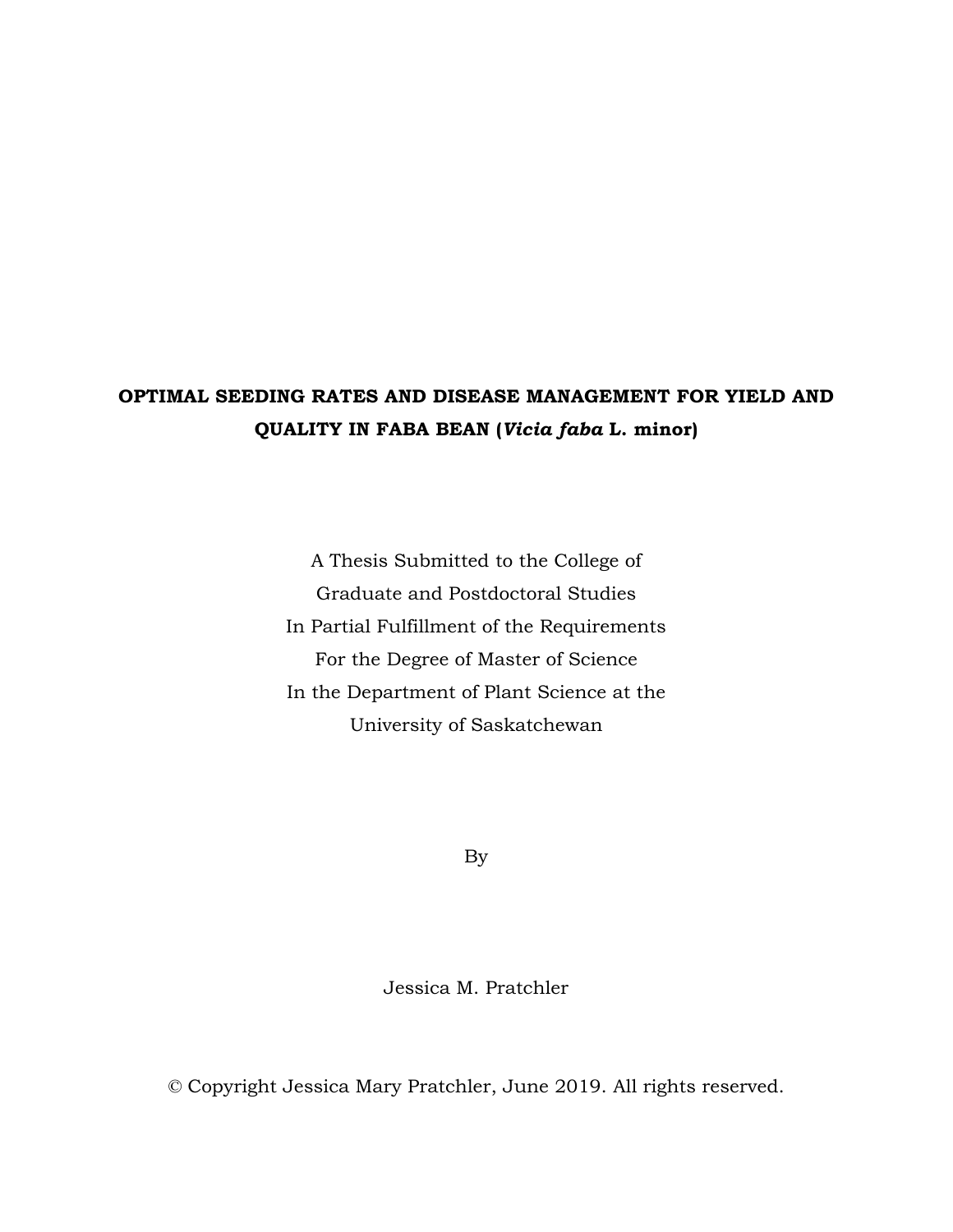#### **PERMISSION TO USE**

In presenting this thesis, in partial fulfillment of the requirements for a Postgraduate degree from the University of Saskatchewan, I agree that the Libraries of this University may make it freely available for inspection. I further agree that permission for copying of this thesis in any manner, in whole or in part, for scholarly purposes may be granted by the professor or professors who supervised my thesis work or, in their absence, by the Head of the Department or the Dean of the College in which my thesis work was done. It is understood that any copying or publication or use of this thesis or parts thereof for financial gain shall not be allowed without my written permission. It is also understood that due recognition shall be given to me and to the University of Saskatchewan in any scholarly use which may be made of any material in my thesis.

Requests for permission to copy or to make other uses of materials in this thesis in whole or part should be addressed to:

> Head of the Department of Plant Science 51 Campus Drive University of Saskatchewan Saskatoon, Saskatchewan S7N 5A8 Canada

OR

Dean College of Graduate and Postdoctoral Studies University of Saskatchewan 116 Thorvaldson Building, 110 Science Place Saskatoon, Saskatchewan S7N 5C9 Canada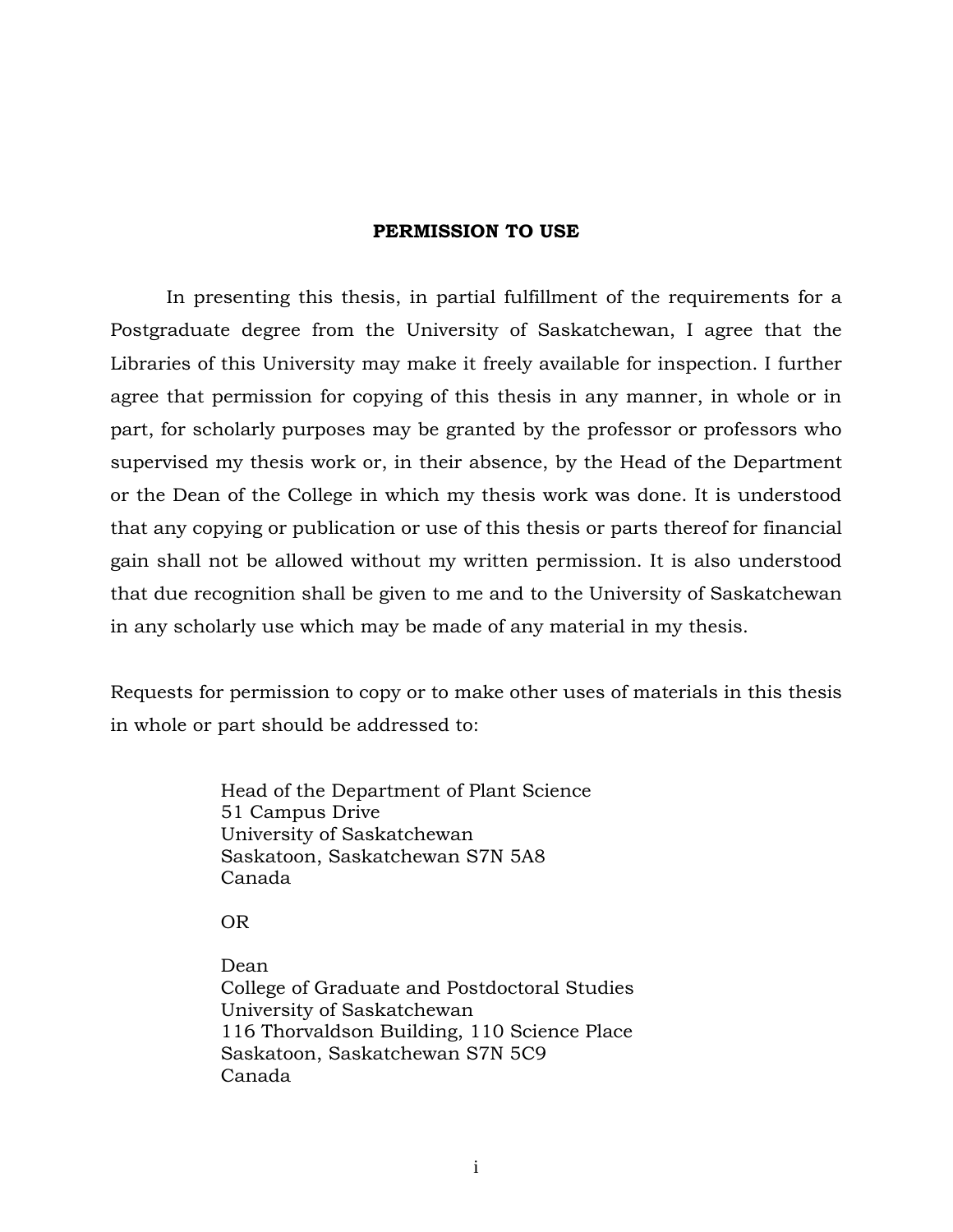#### **ABSTRACT**

Faba bean (*Vicia faba* L.) production has remained extremely low, compared to pea and lentil, in the Canadian Prairies due to agronomic and economic barriers. These barriers can be overcome, if a consistent, high yielding and high quality faba bean crop is produced annually. This can be achieved by updating the best management practices for the dark brown and black soil zones of Saskatchewan, where faba bean is primarily produced. The objective of the first experiment is to identify the optimal seeding rate required to maximize yield in three faba bean varieties. The objective of the second experiment is to identify the optimal disease control practices required to minimize disease severity, and increase yield and quality, in two faba bean varieties. In the seeding rate experiment, CDC Snowdrop, CDC SSNS-1, and FB9-4 were seeded at 5 different rates between 20 and 100 viable seeds m-2 in 2015 and 2016, and 5 to 60 viable seeds m<sup>-2</sup> in 2017. Results indicate that within the black and dark brown soil zones of Saskatchewan, maximum agronomic faba bean yields can be found between 49 and 54 viable seeds m-2, while economic yields can be found at 45 viable seeds m-2. There were no significant differences in the seeding rate required to achieve maximum yields of the three varieties tested. Therefore, results indicate that 50 viable seeds  $m<sup>2</sup>$  is required to maximize yield, quality, and profitability for all faba bean varieties and seed sizes cultivated in Saskatchewan. In the disease control experiment, chlorothalonil, fluxapyroxad + pyraclostrobin, fluopyram + prothioconazole, and penthiopyrad fungicides were applied at 10%, 50%, and 10+50% flower, and compared to an untreated control, on CDC Snowdrop and CDC SSNS-1 varieties. Due to the environmental conditions and low disease severity experienced throughout the experimental period, both varieties had minimal responses to fungicide application. Results suggest that all four fungicide products tested, can be equally effective to maintain or improve faba bean yield and quality when disease severity is low. Overall, the results of this thesis can be used to update two components in the set of best management practices for faba bean cultivation in Saskatchewan.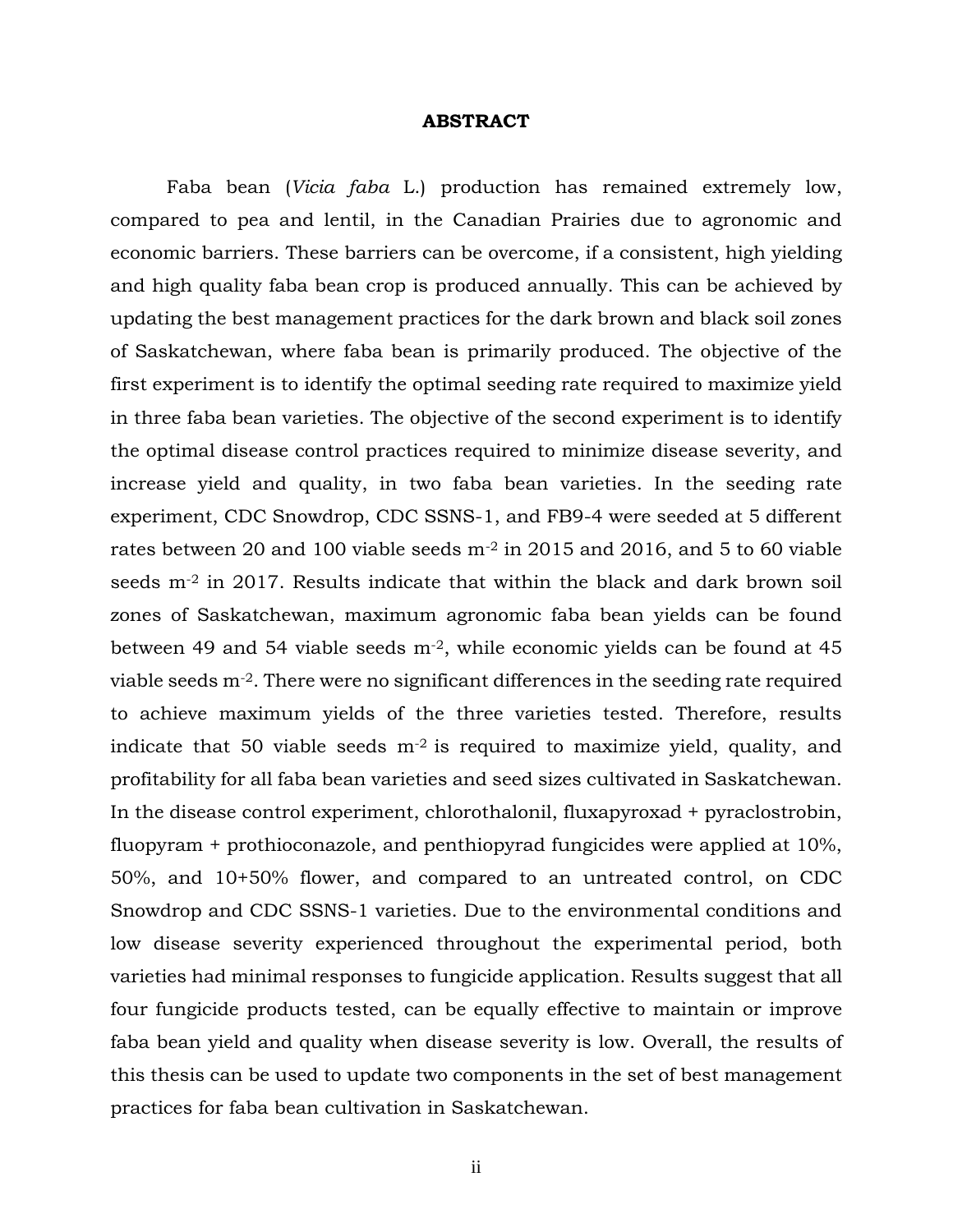#### **ACKNOWLEDGEMENTS**

To my supervisor, Steve Shirtliffe. Thank you for your understanding and patience as I tried to complete a Master Degree while working full time. I know that it was not an easy commitment to make. There were many ups and downs along the way. It is due to your kind nature and joyful attitude that made this working relationship and degree possible.

To my committee, Eric Johnson, Dr. Sabine Banniza, and Dr. Rosalind Bueckert. Thank you for your support and guidance over the past few years. Your knowledge and experience were not without notice.

To my technical supporters, lab mates, and collaborators. Ti Zhang, Kali Kasper, Alec Alba, and Caroline Brown, I will never forget the many hours spent studying and laughing together. Your friendship made this higher education experience amazing. Many thanks to Shaun Campbell, Lena Syrovy, Hema Duddu, and Taryn Zdunich for your technical expertise and collaboration over the years. You have all taught me so much.

To my funding source, the Saskatchewan Pulse Growers, thank you for your financial assistance. As the primary funder for this project, this thesis would not have been initiated or completed without your generous monetary contribution. I would also like to thank the many generous scholarship donors for your additional financial support through the Putnam Family Memorial Award and Rene Vandeveld Post-Graduate Scholarship.

Lastly, to the Northeast Agriculture Research Foundation. Thank you for giving me the opportunity and support required to complete this academic journey, while remaining employed. I know that it was not easy, but this experience will help the company grow and continue to benefit the agricultural industry for many years to come.

iii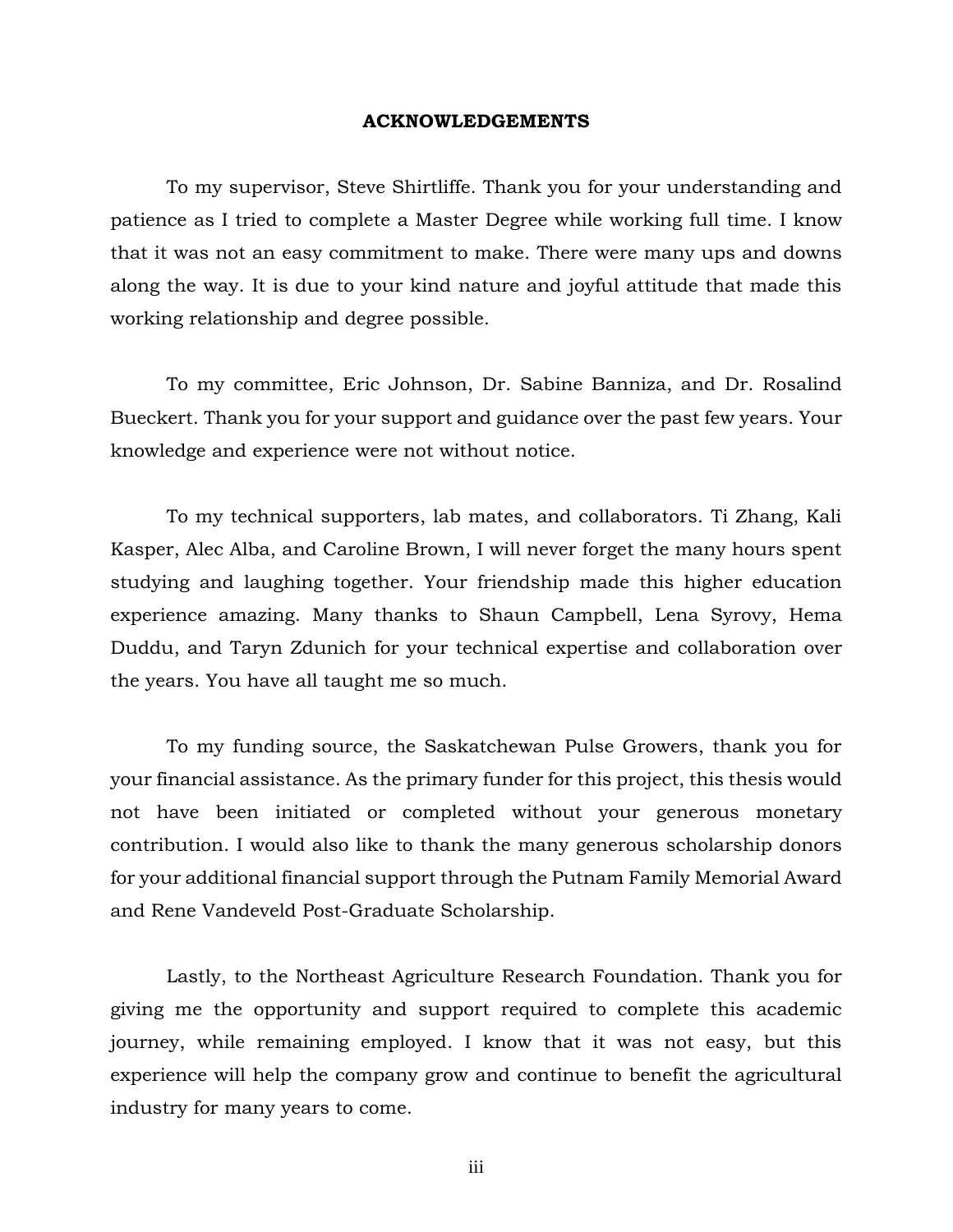#### **DEDICATION**

I dedicate this thesis to my parents, siblings, Dean, and friends. Thank you for providing an open ear and words of encouragement throughout the course of this emotional rollercoaster of post-secondary education. Your love, prayers, hugs, and constant reminders were the motivation I needed to complete my third and (hopefully) final degree.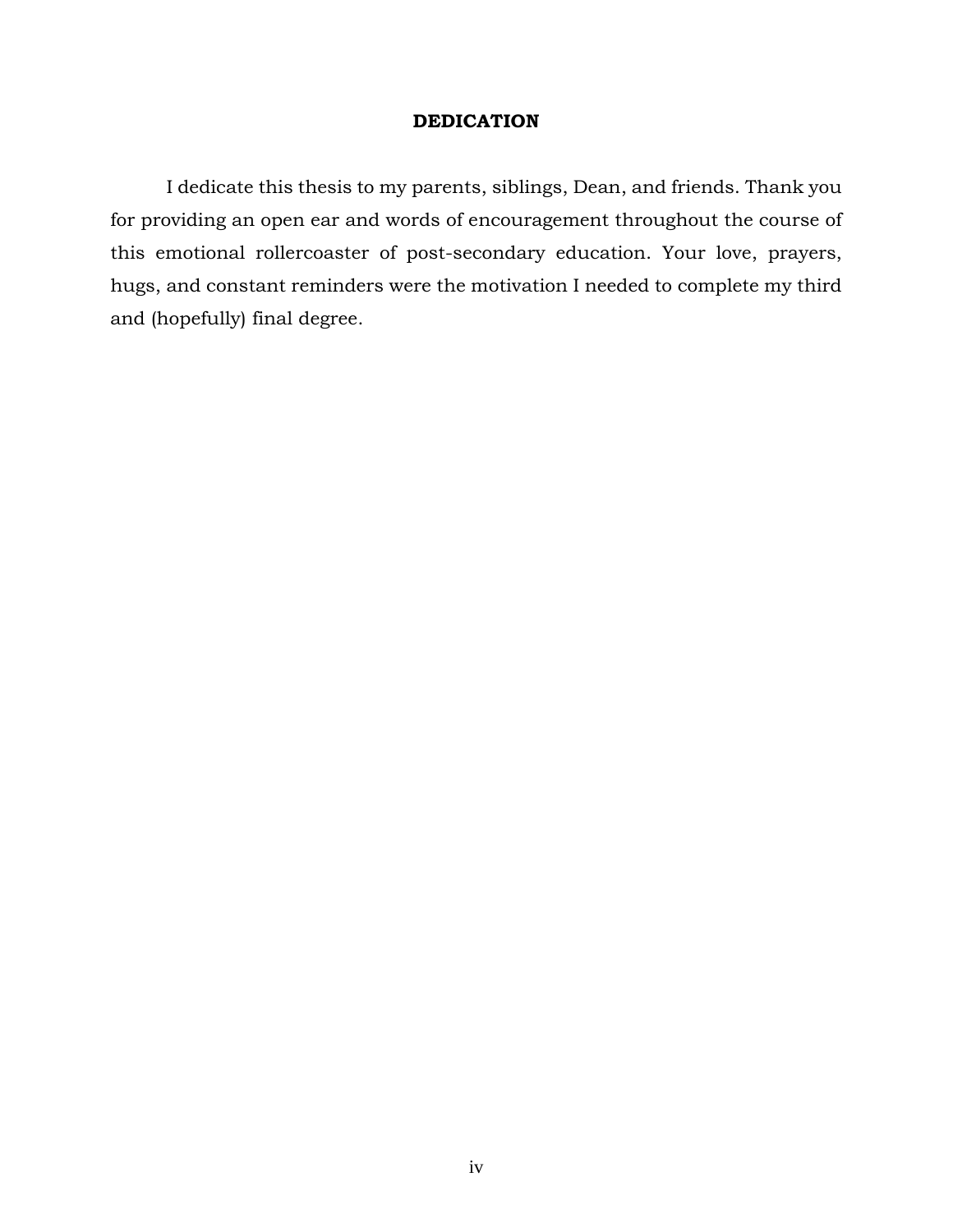# **TABLE OF CONTENTS**

|                                                          | Page<br><b>Number</b> |
|----------------------------------------------------------|-----------------------|
|                                                          | $\mathbf{1}$          |
|                                                          | $\overline{11}$       |
|                                                          | iii                   |
|                                                          | iv                    |
|                                                          | v                     |
|                                                          | viii                  |
|                                                          | x                     |
|                                                          | xii                   |
|                                                          | xiii                  |
|                                                          | 1                     |
|                                                          | 6                     |
|                                                          | 6                     |
|                                                          | $\overline{7}$        |
|                                                          | 9                     |
|                                                          | 10                    |
|                                                          | 11                    |
|                                                          | 11                    |
|                                                          | 13                    |
| 2.6 Response of Larger Seeded Pulses to Seeding Rate     | 14                    |
| 2.7 Seeding Rate and Yield Response in Faba bean         | 16                    |
|                                                          | 16                    |
| 2.7.2 Seeding Rate and Yield Response in Other Faba bean |                       |
|                                                          | 17                    |
| 2.7.3 Seeding Rate and Yield Response in the Canadian    |                       |
|                                                          | 18                    |
|                                                          | 19                    |
| 2.8.1 Ascochyta Blight (Ascochyta fabae Speg.)           | 21                    |
|                                                          | 22                    |
|                                                          |                       |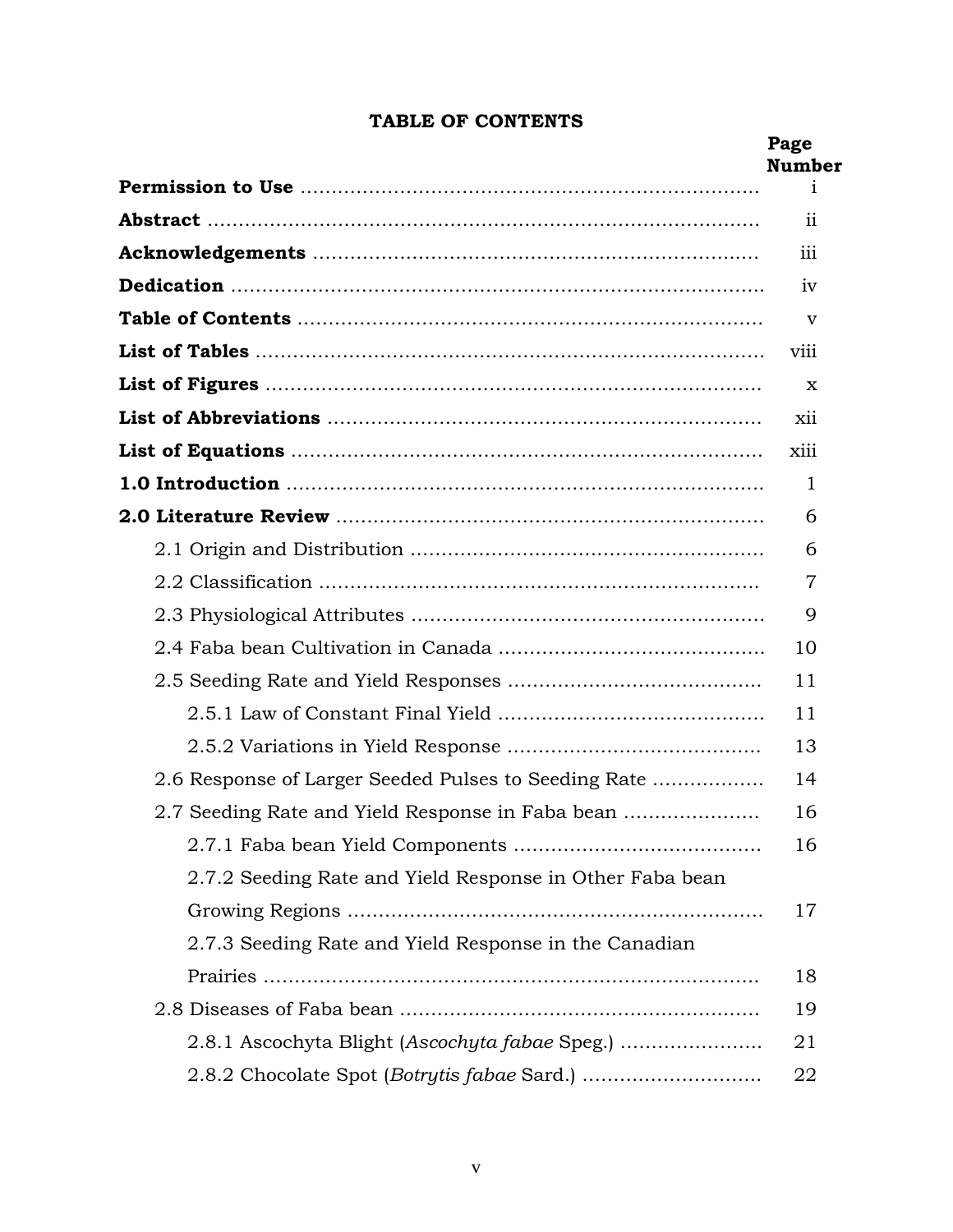|                                                                      | 24 |
|----------------------------------------------------------------------|----|
|                                                                      | 25 |
| 2.10 Faba bean Disease Control with Fungicide Application            | 28 |
|                                                                      | 29 |
|                                                                      | 30 |
| 3.0 Optimal Seeding Rates for Various Faba bean Varieties            | 33 |
|                                                                      | 33 |
|                                                                      | 35 |
|                                                                      | 35 |
|                                                                      | 39 |
|                                                                      | 39 |
|                                                                      | 40 |
|                                                                      | 41 |
|                                                                      | 43 |
|                                                                      | 46 |
|                                                                      | 49 |
|                                                                      | 55 |
|                                                                      | 58 |
| 4.0 Optimal Disease Management with Fungicide Products and           |    |
|                                                                      | 61 |
|                                                                      | 61 |
|                                                                      | 62 |
| 4.2.1 Experimental Design and Management                             | 62 |
|                                                                      | 65 |
|                                                                      | 66 |
|                                                                      | 67 |
|                                                                      | 67 |
|                                                                      | 68 |
| 4.3.3 Disease Ratings and Area Under the Disease Progress<br>$Curve$ | 69 |
| 4.3.3.1 Disease Severity in the Untreated Control                    | 69 |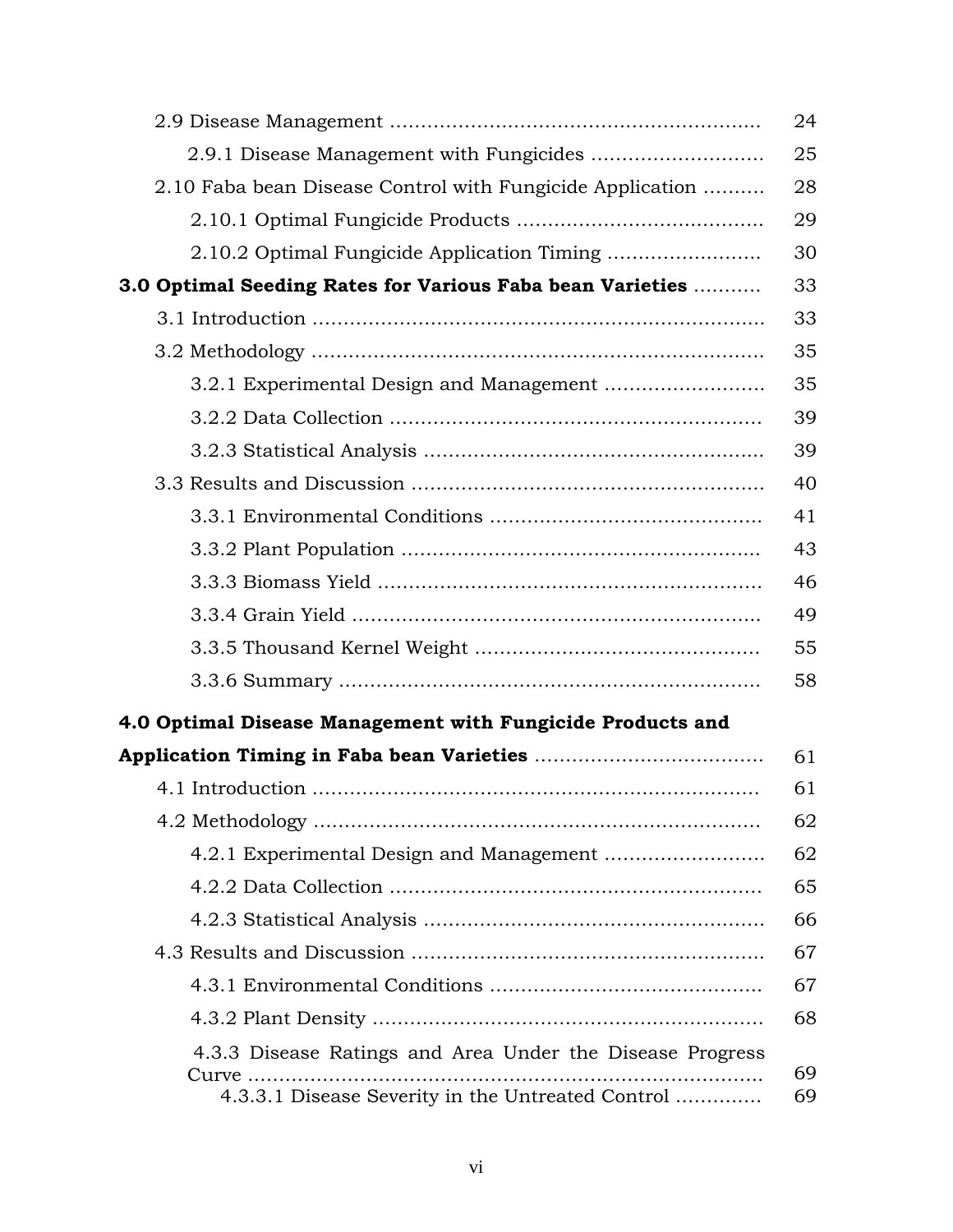| 4.3.3.2 Treatment Effects on Disease Severity and AUDPC  | 72  |
|----------------------------------------------------------|-----|
| 4.3.3.2.1 Prior to 10% and 50% Flowering Applications.   | 72  |
| 4.3.3.2.2 Two Weeks POST Fungicide Applications          | 75  |
| 4.3.3.2.3 Four Weeks POST Fungicide Applications         | 78  |
| 4.3.3.2.4 Six Weeks POST Fungicide Applications          | 80  |
|                                                          | 88  |
|                                                          | 90  |
|                                                          | 93  |
|                                                          | 98  |
|                                                          | 100 |
| 5.1 Optimal Faba bean Seeding Rate for Saskatchewan      | 100 |
| 5.2 Optimal Disease Control for Faba bean Production in  |     |
|                                                          | 103 |
|                                                          | 106 |
| 5.4 Updating the Best Management Practices for Faba bean |     |
|                                                          | 107 |
|                                                          | 109 |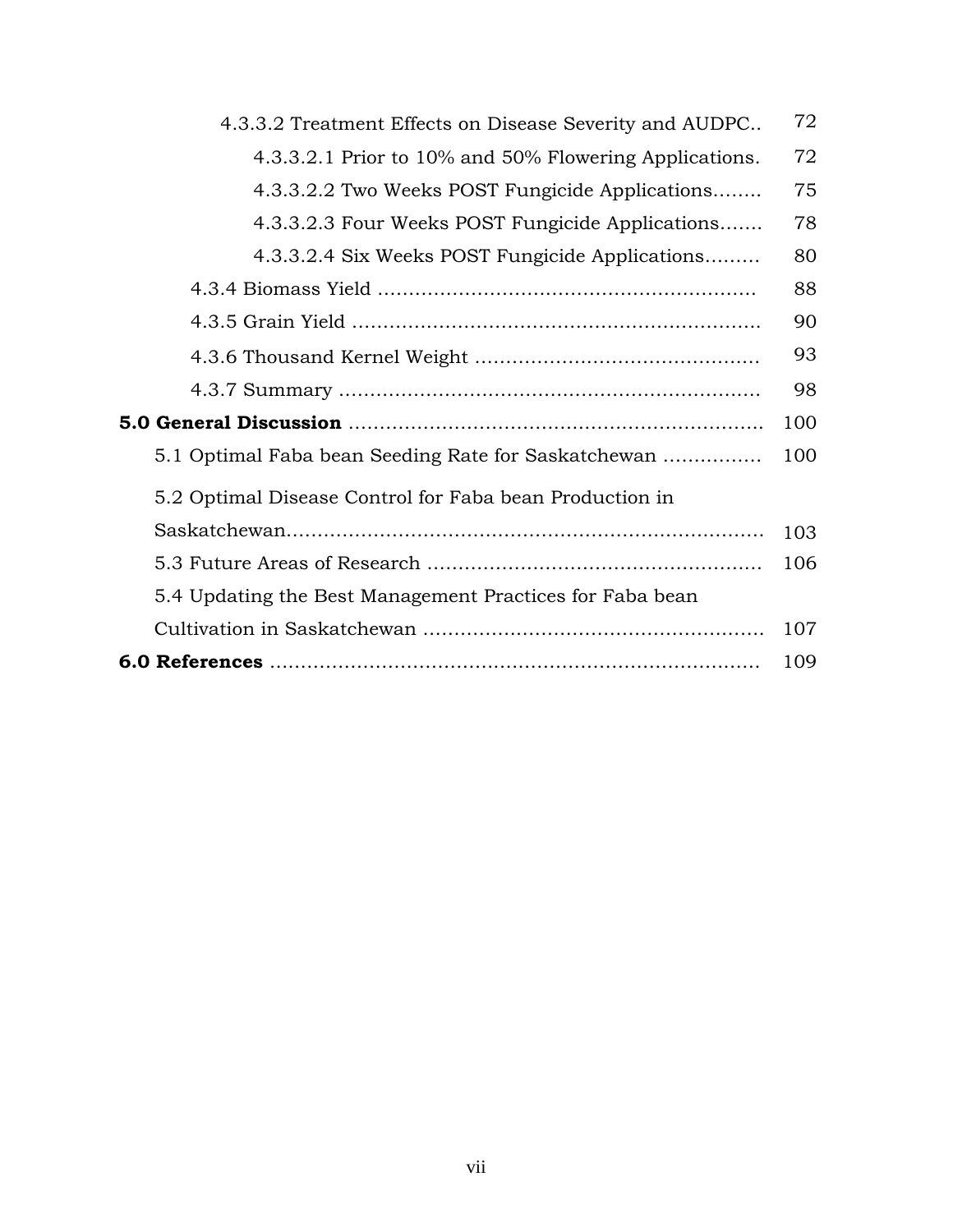# **LIST OF TABLES**

| <b>Table</b><br><b>Number</b> | Number                                                                                                                                                                                                                     | Page |
|-------------------------------|----------------------------------------------------------------------------------------------------------------------------------------------------------------------------------------------------------------------------|------|
| 2.1                           | Registered fungicide products for control of various faba bean<br>diseases in Saskatchewan. Adapted from the 2018 Saskatchewan                                                                                             | 27   |
| 3.1                           | Percent germination and thousand kernel weight of CDC SSNS-1,<br>CDC Snowdrop, and FB9-4 at all locations in 2015, 2016, and 2017.                                                                                         | 36   |
| 3.2                           | Seeding and harvest dates in 2015, 2016, and 2017 at Melfort and                                                                                                                                                           | 37   |
| 3.3                           | Herbicide, fungicide, insecticide, and desiccation products and<br>rates for Melfort and Saskatoon, Saskatchewan in 2015, 2016, and                                                                                        | 38   |
| 3.4                           | Random effect p-values for site-year and respective interactions<br>between variety and seeding rate for plant density (plant $m^{-2}$ ),<br>biomass yield $(g m^{-1})$ , grain yield $(kg ha^{-1})$ , and thousand kernel | 41   |
| 3.5                           | Mean monthly temperatures (°C) and precipitation (mm) at Melfort                                                                                                                                                           | 42   |
| 3.6                           | Variety, seeding rate, and treatment interaction p-values for plant<br>density (plants m <sup>-2</sup> ) at Melfort and Saskatoon, 2015 to 2017                                                                            | 43   |
| 3.7                           | Variety, seeding rate, and treatment interaction p-values for<br>biomass yield (g dry m <sup>-2</sup> ) at Melfort and Saskatoon, 2016 and 2017                                                                            | 47   |
| 3.8                           | Variety, seeding rate, and treatment interaction p-values for grain<br>yield (kg ha <sup>-1</sup> ) at Melfort and Saskatoon, 2015 to 2017                                                                                 | 50   |
| 3.9                           | Seeding rate and variety treatment effects p-values for thousand<br>kernel weight (g TKW) at Melfort and Saskatoon, 2015 to 2017                                                                                           | 55   |
| 4.1                           | Seeding, fungicide application, and harvest dates in 2015, 2016,                                                                                                                                                           | 64   |
| 4.2                           | Varietal effects on plant density in Saskatoon, 2015 to 2017                                                                                                                                                               | 69   |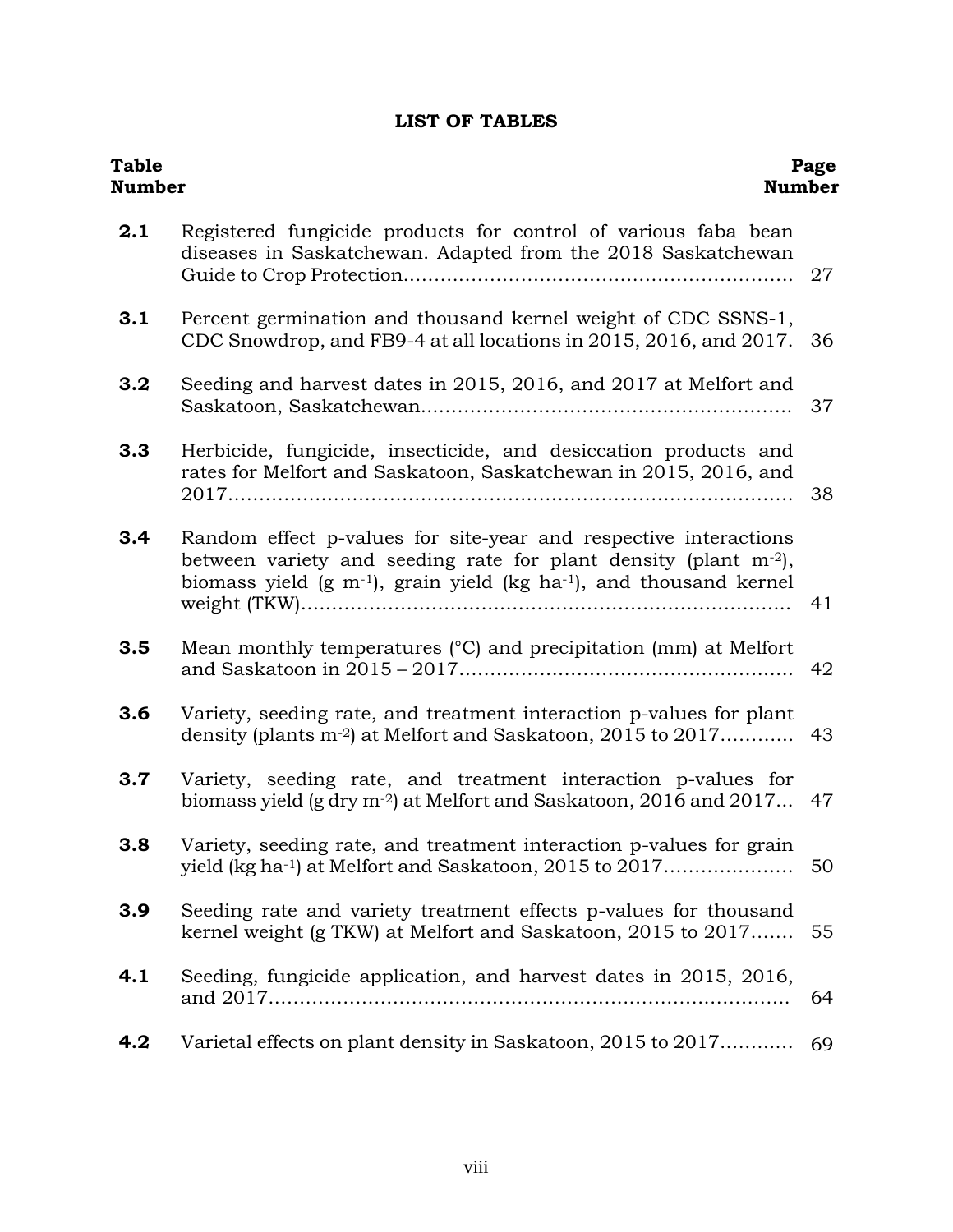| 4.3  | Random and treatment effects for AUDPC prior to fungicide<br>application at 50% flowering, two and four weeks after fungicide<br>application, and final AUDPC in Saskatoon, 2016 to | 74 |
|------|-------------------------------------------------------------------------------------------------------------------------------------------------------------------------------------|----|
| 4.4  | Fixed effects for AUDPC 2 weeks POST fungicide application at 50%                                                                                                                   | 75 |
| 4.5  | Variety, fungicide product, and timing effects on AUDPC at two<br>weeks after fungicide application, at three Saskatoon locations 2016                                              | 76 |
| 4.6  | Fixed effects for AUDPC 4 weeks POST fungicide application at 50%                                                                                                                   | 78 |
| 4.7  | Variety and fungicide product effects on AUDPC at four weeks after<br>fungicide application, at three Saskatoon locations 2016 to 2017                                              | 79 |
| 4.8  | Fixed effects for the final AUDPC (6 weeks) POST fungicide<br>application at 50% flowering, in Saskatoon, 2015 to 2017                                                              | 81 |
| 4.9  | Variety, fungicide product, and timing effects on final AUDPC six<br>weeks after fungicide application, at five Saskatoon locations 2015                                            | 82 |
| 4.10 | Random and fixed effects of the two- and three-factor ANOVA for                                                                                                                     | 89 |
| 4.11 | Treatment effects on biomass $(g m-2)$ in Saskatoon, 2016 to 2017.                                                                                                                  | 90 |
| 4.12 | Random and fixed effects of the two- and three-factor ANOVA for                                                                                                                     |    |
| 4.13 | Random and fixed effects of the two- and three-factor ANOVA for<br>thousand kernel weight (TKW) in Saskatoon, 2015 to                                                               | 95 |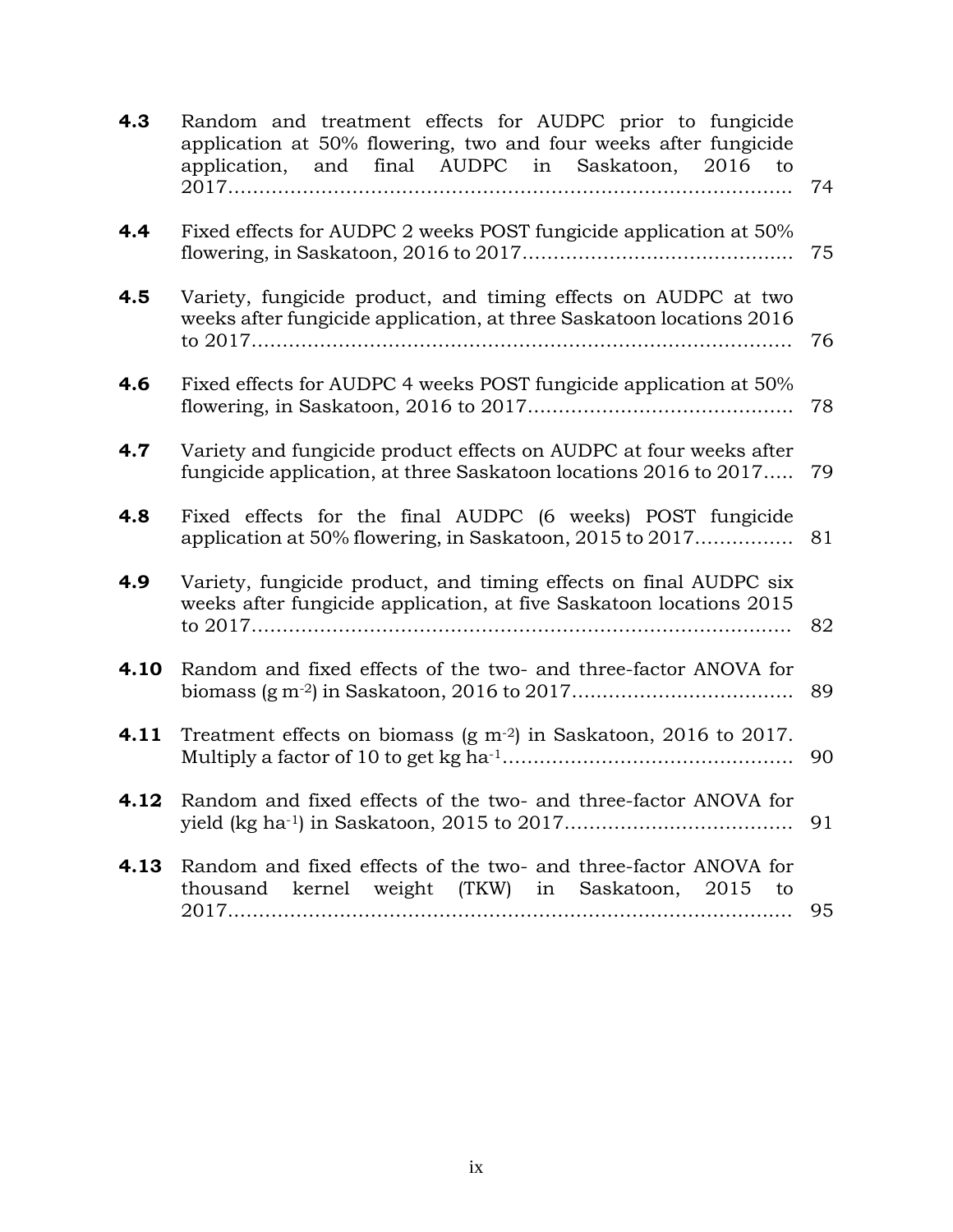# **LIST OF FIGURES**

| Figure<br>Number |                                                                                                                                                                                                                                                                                                                                                                                                                                                                                                       | Page<br><b>Number</b> |
|------------------|-------------------------------------------------------------------------------------------------------------------------------------------------------------------------------------------------------------------------------------------------------------------------------------------------------------------------------------------------------------------------------------------------------------------------------------------------------------------------------------------------------|-----------------------|
| 3.1              | Seeding rate (viable seeds $m^{-2}$ ) effects on plant density (plants $m^{-2}$ )<br>of three faba bean varieties, at Melfort and Saskatoon 2015 to                                                                                                                                                                                                                                                                                                                                                   | 45                    |
| 3.2              | Seeding rate (viable seeds $m^{-2}$ ) effect on biomass yield (g $m^{-2}$ ) of three<br>faba bean varieties in 2016 and 2017 at Melfort and Saskatoon.<br>Multiply by a factor of 10 to get kg ha <sup>-1</sup> . Melfort 2016 P = $0.4370$ ;<br>Melfort 2017 P = 0.0702; Saskatoon 2016 CDC Snowdrop P =<br>0.7689, CDC SSNS-1 P = 0.1222, FB9-4 P = 0.0155; Saskatoon<br>2017 CDC Snowdrop P = 0.0192; CDC SSNS-1 P = 0.5375, FB9-4 P<br>$= 0.0122$                                                 | 48                    |
| 3.3              | Seeding rate (viable seeds $m^{-2}$ ) effect on grain yield (kg ha <sup>-1</sup> ) of three<br>faba bean varieties from Melfort and Saskatoon in 2015 to 2017.<br>Melfort 2015 CDC Snowdrop $P < 0.0001$ , CDC SSNS-1 $P = 0.4598$ ;<br>Melfort 2016 CDC Snowdrop $P < 0.0001$ , CDC SSNS-1 $P = 0.0090$ ;<br>Melfort 2017 CDC Snowdrop $P < 0.0001$ ; Saskatoon 2015 P =<br>0.1580; Saskatoon 2016 P = 0.8550; Saskatoon 2017 CDC<br>Snowdrop P < 0.0001, CDC SSNS-1 P = 0.0188; FB9-4 P = 0.8320 51 |                       |
| 3.4              | Effect of seeding rate (viable seeds $m^{-2}$ ) on thousand kernel weight<br>$(g$ TKW) from 2015 and 2017 in Melfort and 2015 to 2017 in                                                                                                                                                                                                                                                                                                                                                              | 56                    |
| 4.1              | Varietal effects on plant density (plants m <sup>-2</sup> ) at six Saskatoon<br>locations from 2015 to 2017 and the combined site-year average.                                                                                                                                                                                                                                                                                                                                                       | 69                    |
| 4.2              | Disease progression in the untreated control, from prior to fungicide<br>application until the final disease rating, at six site-years between<br>2015 and 2017. The final disease rating coincided with 6 weeks<br>POST fungicide application at 50% flowering and prior to                                                                                                                                                                                                                          | 71                    |
| 4.3              | Disease progression within the applied treatments, between CDC<br>Snowdrop and CDC SSNS-1, from prior to fungicide application<br>until the final disease rating at six 2015 to 2017 Saskatoon sites 73                                                                                                                                                                                                                                                                                               |                       |
| 4.4              | Effect of variety and fungicide product (A) and fungicide product and<br>timing (B) on AUDPC 2 weeks after fungicide application at Lower<br>Nasser, 2017. Letters indicate significant differences at P < 0.05                                                                                                                                                                                                                                                                                       | 77                    |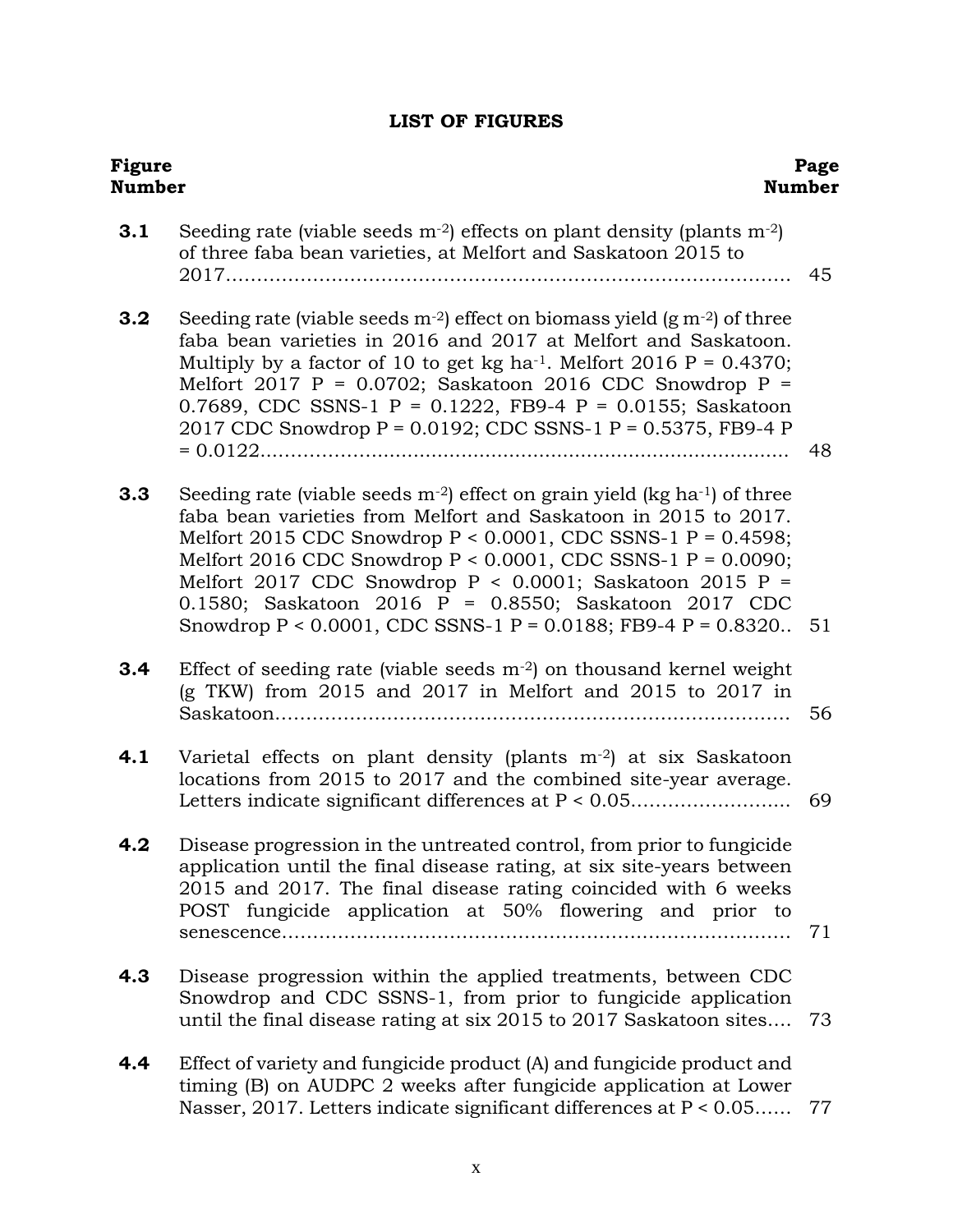| 4.5  | Varietal response to four fungicide products and their effect on<br>AUDPC four weeks POST fungicide application at Lower Nasser,<br>2016. Values with the same letter are statistically similar at $P < 0.05$ 80  |    |
|------|-------------------------------------------------------------------------------------------------------------------------------------------------------------------------------------------------------------------|----|
| 4.6  | Varietal response to four fungicide products and their effect on final<br>AUDPC six weeks POST fungicide application at Lower Nasser,<br>2017. Values with the same letter are statistically similar at P <       | 83 |
| 4.7  | Varietal response to fungicide application timing and their effect on<br>final AUDPC six weeks POST fungicide application at Kernen, 2016.<br>Values with the same letter are statistically similar at $P < 0.05$ | 84 |
| 4.8  | Fungicide products and application timing effect on final AUDPC six<br>weeks POST fungicide application at (A) Goodale 2015, (B) Kernen<br>2016, and (C) Lower Nasser. Values with the same letter are            | 85 |
| 4.9  | Variety, fungicide product, and application timing effect on final<br>AUDPC six weeks POST fungicide application at Goodale 2015. (A)<br>CDC Snowdrop (B) CDC SSNS-1. Values with the same letter are             | 87 |
| 4.10 | Applied product effects on yield (kg ha-1) averaged across 6<br>Saskatoon locations from 2015 to 2017. Values with the same letter                                                                                | 92 |
| 4.11 | Product and timing effects on yield (kg ha-1) of CDC Snowdrop (A)<br>and CDC SSNS-1 (B) averaged across 6 Saskatoon locations from<br>2015 to 2017. Values with the same letter are statistically similar         | 93 |
|      | <b>4.12</b> Applied product effects on thousand kernel weight (g TKW) averaged<br>across 6 Saskatoon locations from 2015 to 2017. Values with the<br>same letter are statistically similar at P < 0.05            | 96 |
| 4.13 | Product and timing effects on thousand kernel weight (g TKW) of<br>CDC Snowdrop (A) and CDC SSNS-1 (B) averaged across 6<br>Saskatoon locations from 2015 to 2017. Values with the same letter                    | 97 |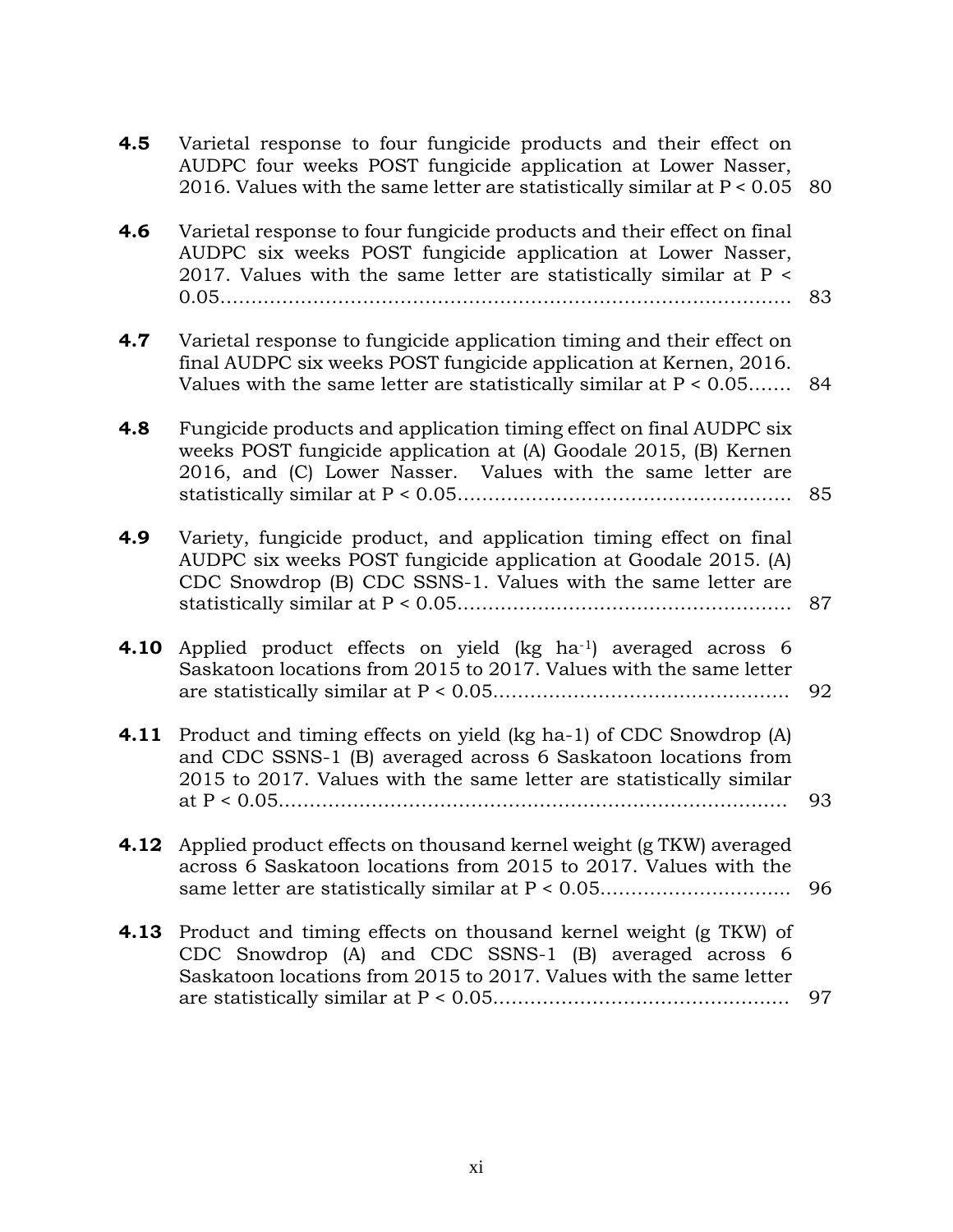## **LIST OF ABBREVIATIONS**

- AIC Akaike Information Criterion
- ANOVA Analysis of Variance
- AUDPC Area Under the Disease Progress Curve
- G.A.E Grams of Acid Equivalent
- NA Not Applicable
- POST After Fungicide Application at 50% Flowering
- TKW Thousand Kernel Weight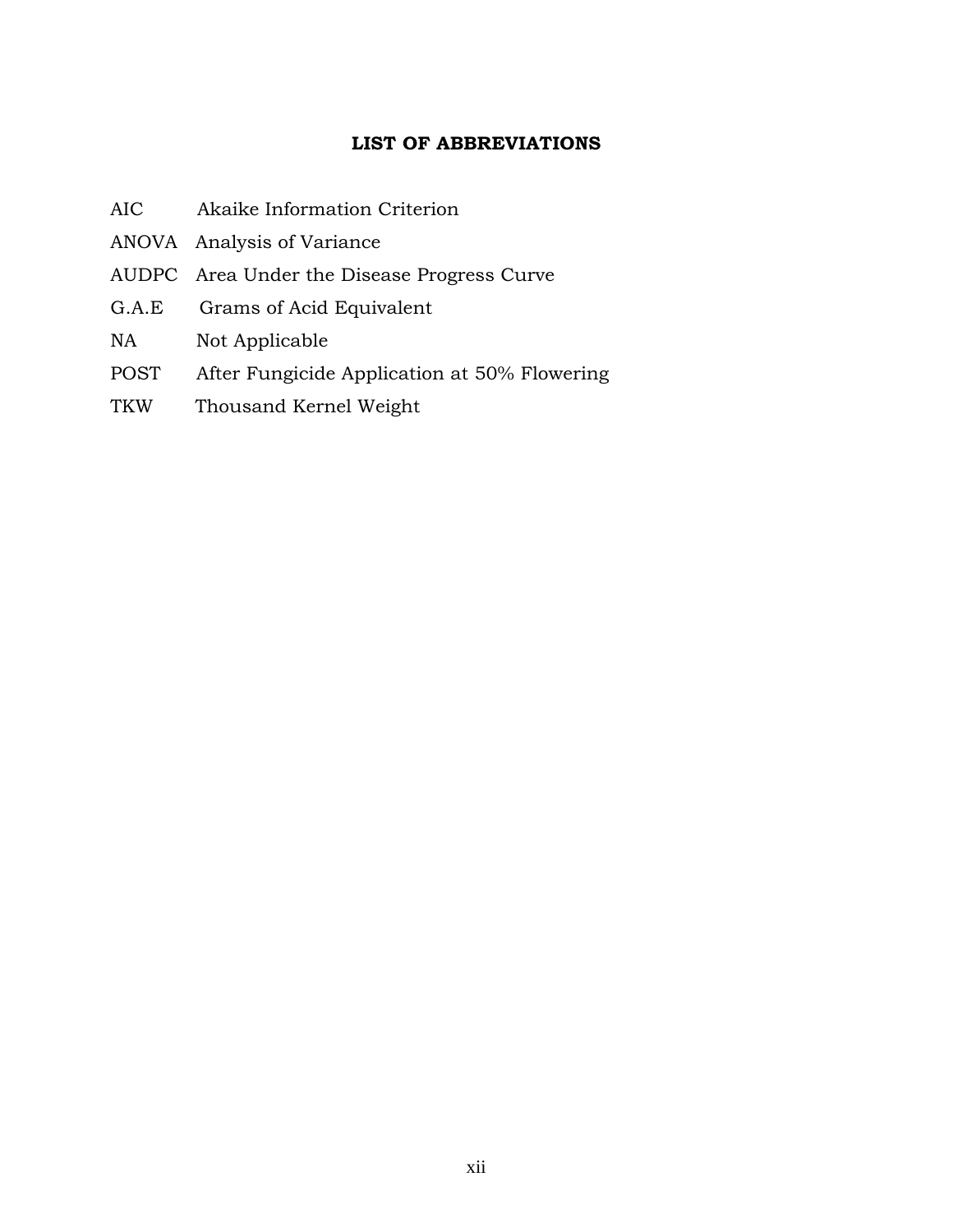# **LIST OF EQUATIONS**

| <b>Equation</b> |                                                                   | Page          |
|-----------------|-------------------------------------------------------------------|---------------|
| Number          |                                                                   | <b>Number</b> |
| 4.1             | Calculating the area under the disease progress curve between two |               |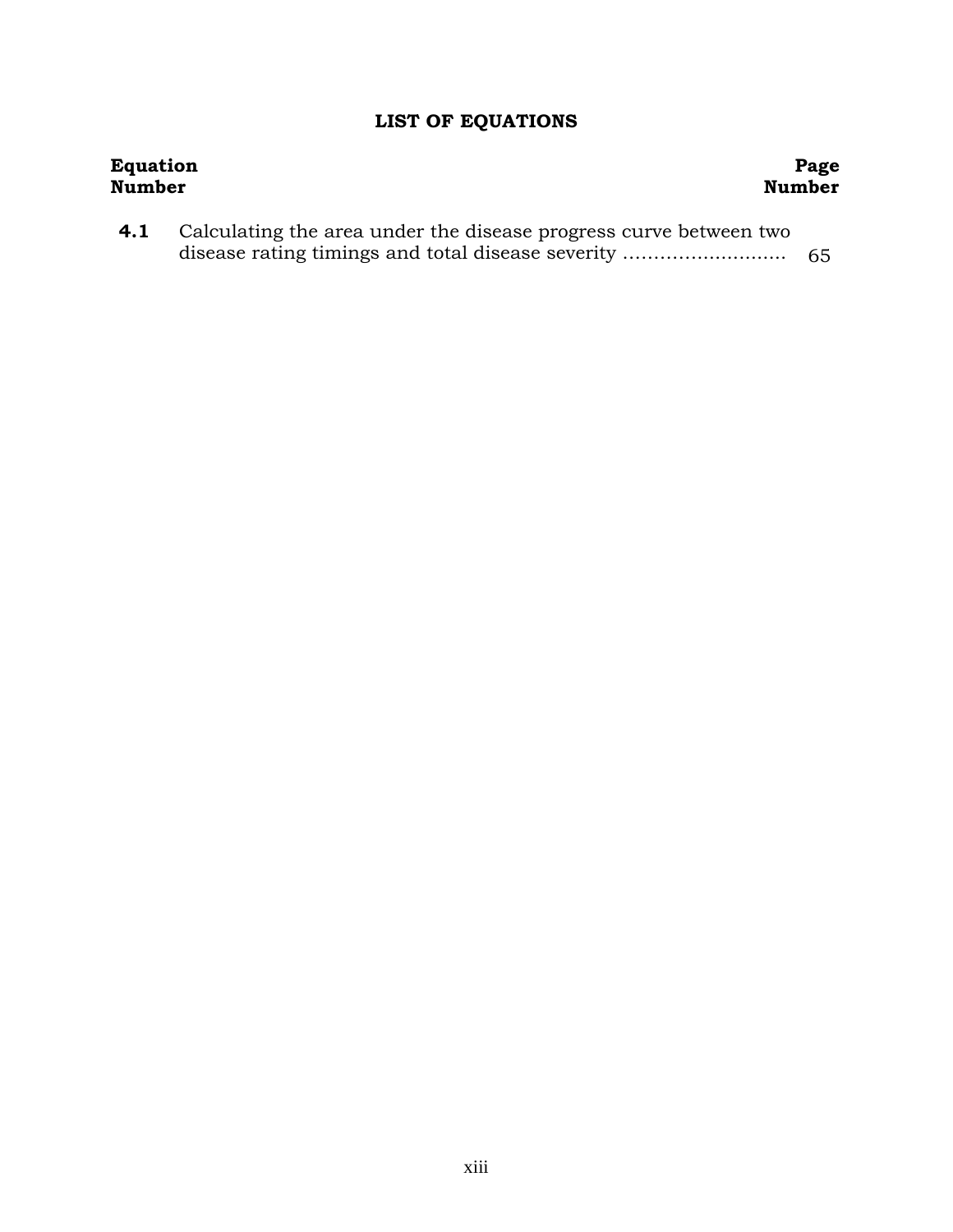# **1.0 INTRODUCTION**

Faba bean (*Vicia faba* L.) has been cultivated since early Neolithic times (Cubero 1974). This annual legume crop is well adapted to both temperate and semi-arid growing regions which allows for its worldwide production (Lòpez-Bellido et al. 2005; Jensen et al. 2009). As a result of global production, faba bean is also referred to as: fava bean, broad bean, horse bean, field bean, and tick bean (Duc 1997). In 1972, the first commercial faba bean crop was grown in Western Canada (Graf and Rowland 1987). Originally, this crop was grown for livestock rations, as it is a high source of protein (30 to 35%) (Agriculture Canada 1975; El-Sayed et al. 2011). There are two market classes of faba bean in Canada: tannin and low-tannin. Generally, tannin varieties are destined for human consumption, while low-tannin varieties are directed into livestock feed (Saskatchewan Pulse Growers (SaskPulse) 2018).

During the 1980s, faba bean production remained extremely low in the Canadian Prairies due to a lack of accessible markets, low commodity prices, and low economic returns (Graf and Rowland 1987). These barriers are still relevant today and continue to support the lower cultivated acreage of faba bean compared to pea and lentil (S. Phelps Pers. Comm). The lack of accessible markets as a production barrier has the potential to be overcome if a high quality supply is consistently produced (S. Phelps Pers. Comm.). The low economic return of faba bean is largely attributed to inconsistent yields and lower average yield than field pea (1,800 versus 2,400 kg ha<sup>-1</sup>, respectfully) (S. Phelps Pers. Comm; Saskatchewan Crop Insurance Corporation 2017). In order to produce a high quality and consistent crop supply, best management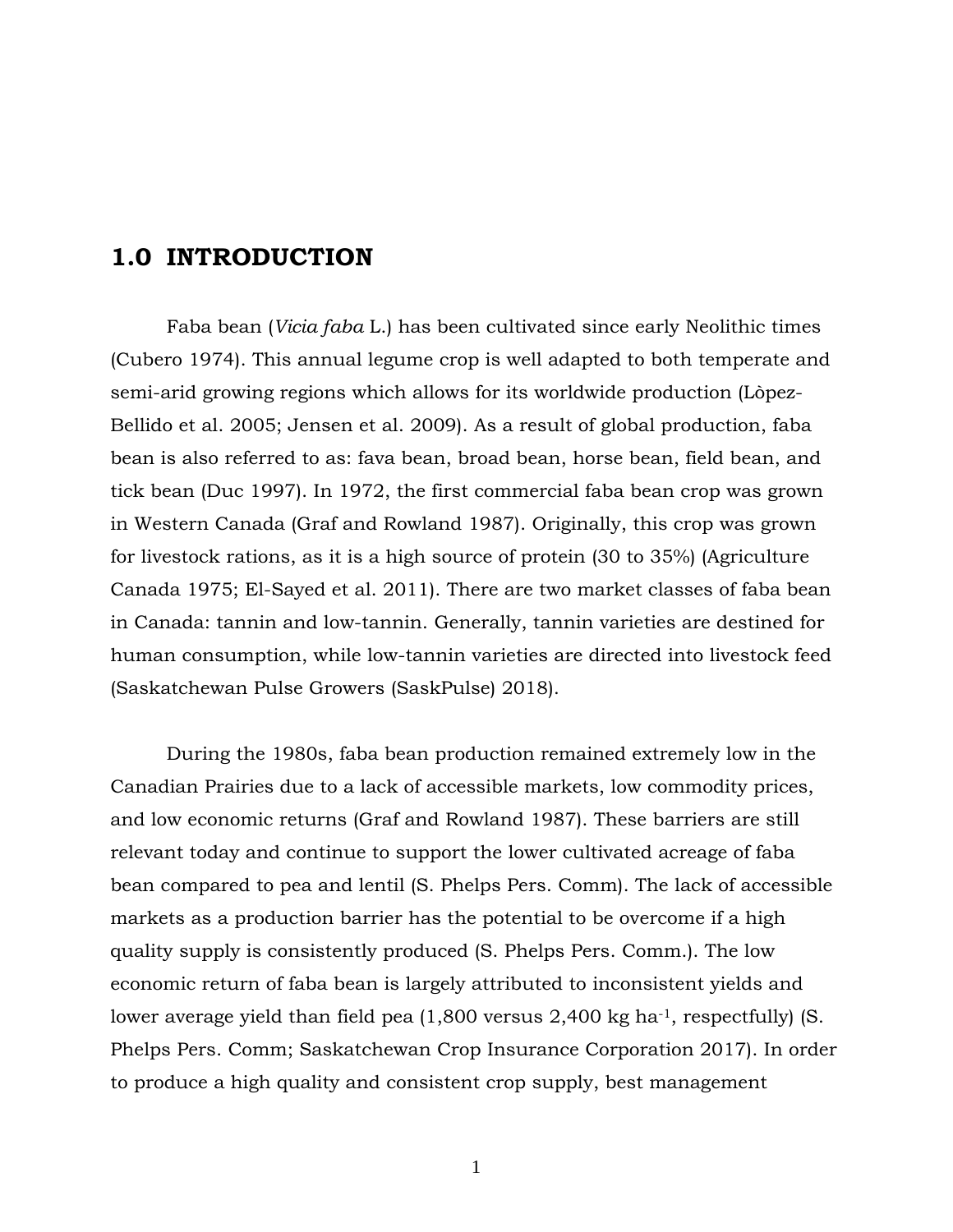practices need to be established. The current best management practices for Western Canadian faba bean production were established 30 to 40 years ago. These practices may no longer be accurate as they were established using varieties, equipment, and production practices that have vastly changed over the years.

Due to the global diversity of faba bean, varieties come in a range of seed sizes, largely depending on its end use. Inopportunely, the majority of previous seeding rate recommendations were based on small-seeded varieties (<350 g 1000-1 seeds-1). Therefore, these recommendations do not consider the implications posed on or by large-seeded (>650 g 1000-1 seeds-1) types. Furthermore, there is little information surrounding the efficacy of fungicide application timing, as disease severity in the Canadian prairies has been relatively minor. Recently, faba bean management practices have been supplemented with information from other growing regions, as a means to update recommendations. Nevertheless, best management practices differ between and within growing regions (Lòpez-Bellido et al. 2005). However, this supplemental information may not be applicable to all Saskatchewan faba bean varieties and growing regions. Consequently, there is a need to re-evaluate the best management practices for faba bean production in Saskatchewan.

The first experiment of this thesis will specifically investigate optimal seeding rates for three *Vicia faba* L. *minor* varieties. As with other large-seeded pulse crops (ie. dry bean and chickpea), the optimal seeding rate is highly dependent on seed costs. This is due to seed costs comprising a substantial portion of the total cost of production and due to yield responses being small at higher plant densities (Graf and Rowland 1987; Loss et al. 1998). The seeding rate required to achieve targeted plant stands can be further exasperated by variations in percent germination and seed weight within and between varieties (Loss et al. 1998). Furthermore, commonly used seeding equipment cannot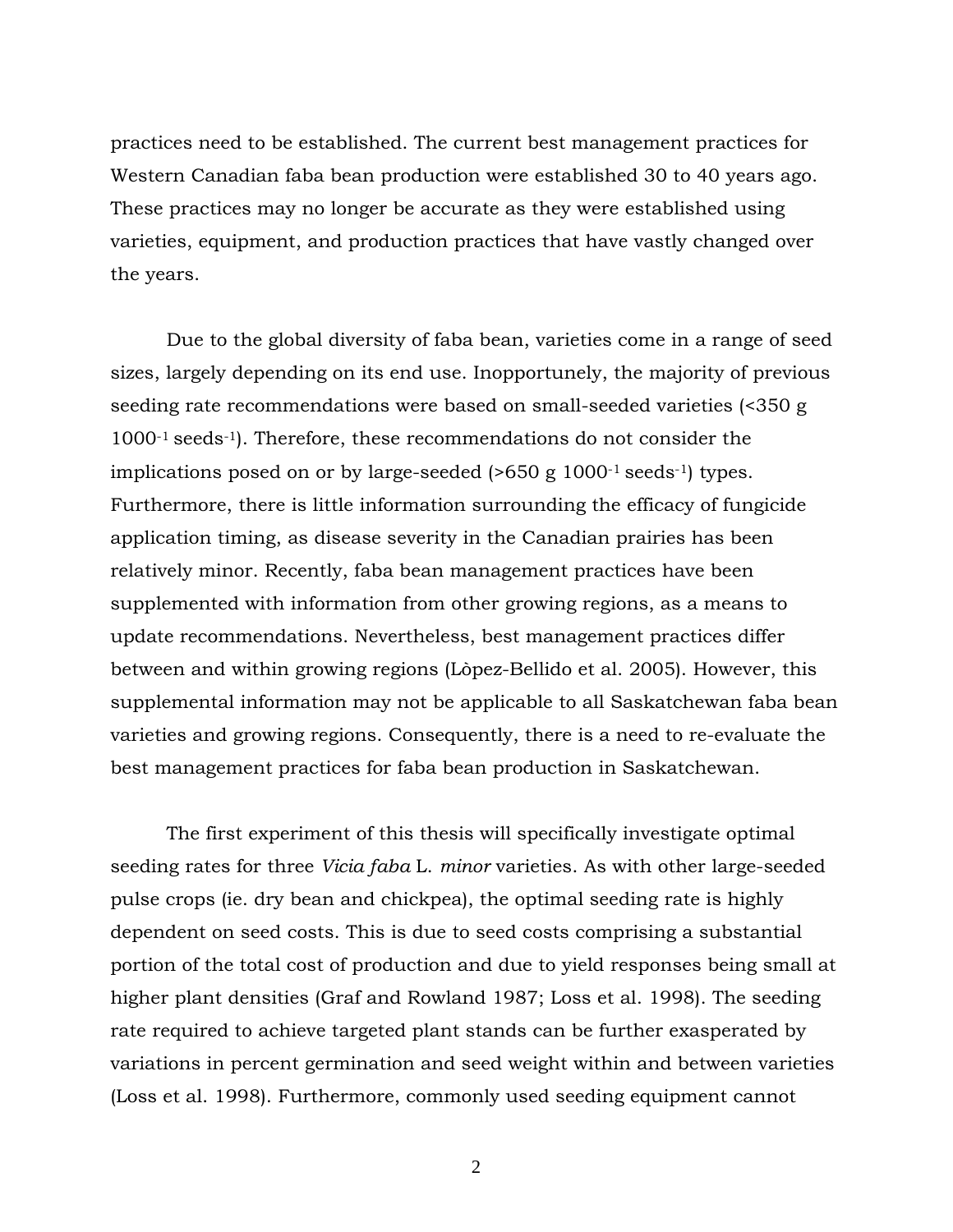always apply the required seeding rate in one pass and multiple passes are required. These additional logistical factors (ie. additional supply deliveries to field, increased fuel costs, increased seeding time per field, etc.) can further increase the cost of seeding/production. Both seed costs and logistical issues can be reduced with the use of small-seeded varieties. However, large-seeded types are preferred by export markets and are often associated with higher prices, making them more economically attractive to grow than small-seeded types (Saskatchewan Pulse Growers 2018). Therefore, there is the need to explore the optimal seeding rate required by the various varieties and seed sizes cultivated in Saskatchewan, in order to obtain agronomically and economically sustainable faba bean production.

The second experiment of this thesis will investigate optimal fungicide products and application timings for *Vicia faba* L. *minor* varieties. Although Saskatchewan is semi-arid, the warm and humid conditions that occur periodically throughout the growing season, are conducive to the development of faba bean diseases. There are five fungal diseases that can infect faba bean: chocolate spot (*Botrytis fabae*), ascochyta blight (*Ascochyta fabae*), powdery mildew (*Microsphaera penicillta* var. *ludens*), rust (*Uromyces viciae-fabae*), and cercospora leaf spot (*Cercospora zonata*) (Stoddard et al. 2010). A recent, unpublished, survey across Saskatchewan found that 100% of faba bean fields had disease present (Chatterton 2018). Chatterton (2018) noted that despite high disease incidence, the average severity was 1.9 (small lesions on less than 2% of the leaf surface) and was more prevalent in the lower canopy. Cultured samples revealed, that the most commonly present pathogens were chocolate spot, *Alternaria* spp., and *Fusarium* spp. However, their physical symptoms were not always present. Although disease symptoms may not always be present, they still cause concern as they can develop into outbreaks. Moreover, as more faba bean crops are produced, disease inoculum will slowly build up, and an inevitable increase in disease incidence and severity will occur.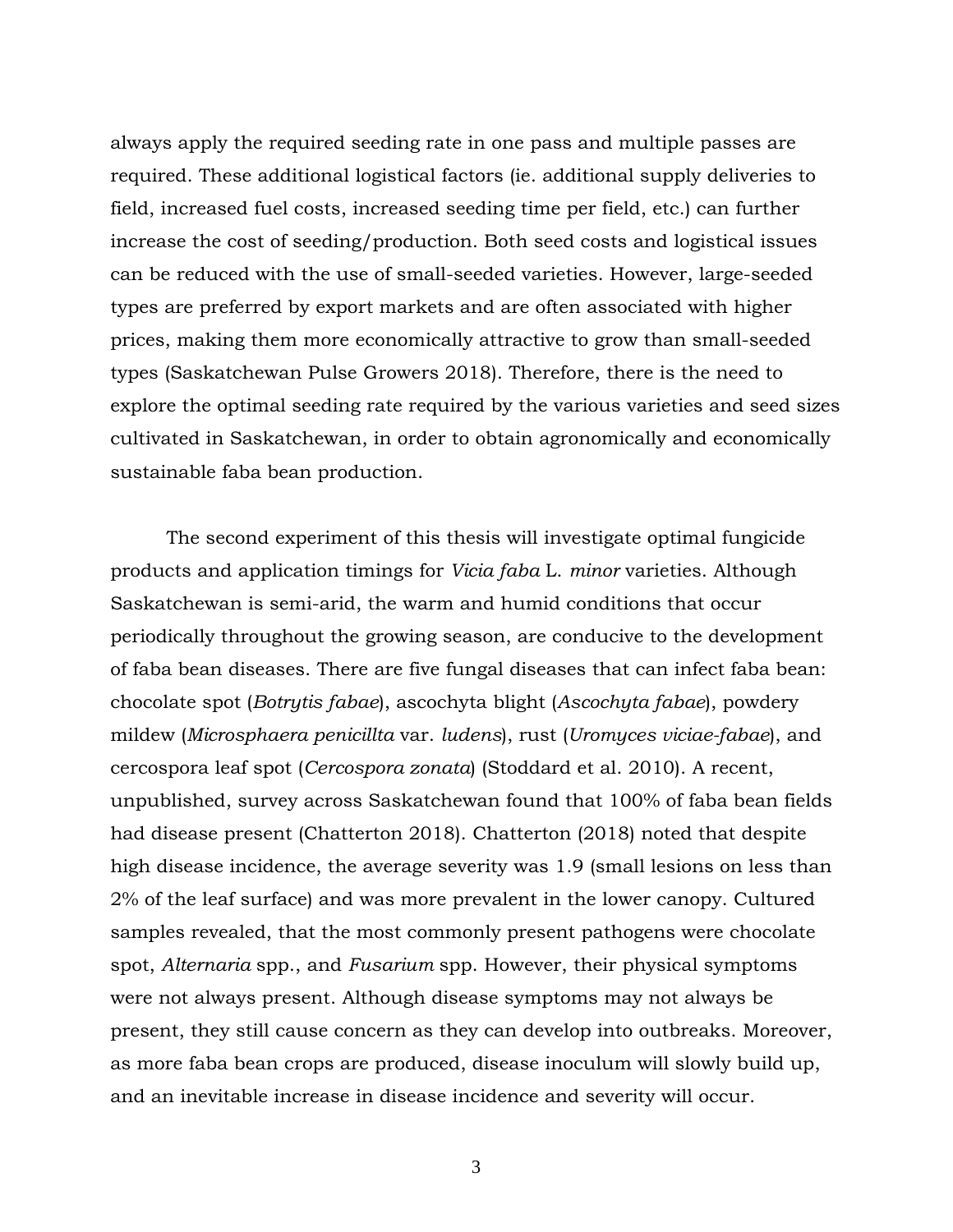Chocolate spot and ascochyta blight are two of the most commonly discussed faba bean diseases. Moreover, both diseases have been known to produce physical damage to Saskatchewan's faba bean crop in the past. Globally, chocolate spot has been known to cause 40 to 50% yield loss, while ascochyta blight can cause up to 90% yield loss (El-Sayed et al. 2011; Omri Benyoussef 2012). Both can cause significant destruction to yield and quality when severe. In order to meet Canadian Grain Grading Standards, faba bean seed can only contain up to a maximum of 3% perforated seed (Canadian Grain Commission 2018). Thus, disease control, to protect against seed perforation, in conjunction with maintaining yield, is essential. Currently, there is noticeably limited agronomic research or information surrounding the best management practices for disease control in faba bean for Saskatchewan, as well as for the Canadian Prairies. Therefore, optimal fungicide products and their application timing(s) need to be identified in order to ensure the highquality standards for export markets are met, as well as forming yield stability.

Overall, research using current varieties, management practices, and environmental conditions is warranted to ensure that stable, high yielding, and high quality faba bean crops can be produced in Saskatchewan. This research project was initiated to investigate the effects optimal seeding rates and disease management practices have on the various faba bean varieties cultivated in Saskatchewan.

The hypothesis for the first experiment is that the seeding rate required to reach maximum yield will differ between varieties (ie. tannin content) and varieties varying in seed size. The objective of this experiment is to identify the optimal seeding rate required to maximize yield in three faba bean varieties. It is hypothesized for the second experiment that disease control in faba bean, and subsequent effect on yield and quality, will differ between fungicide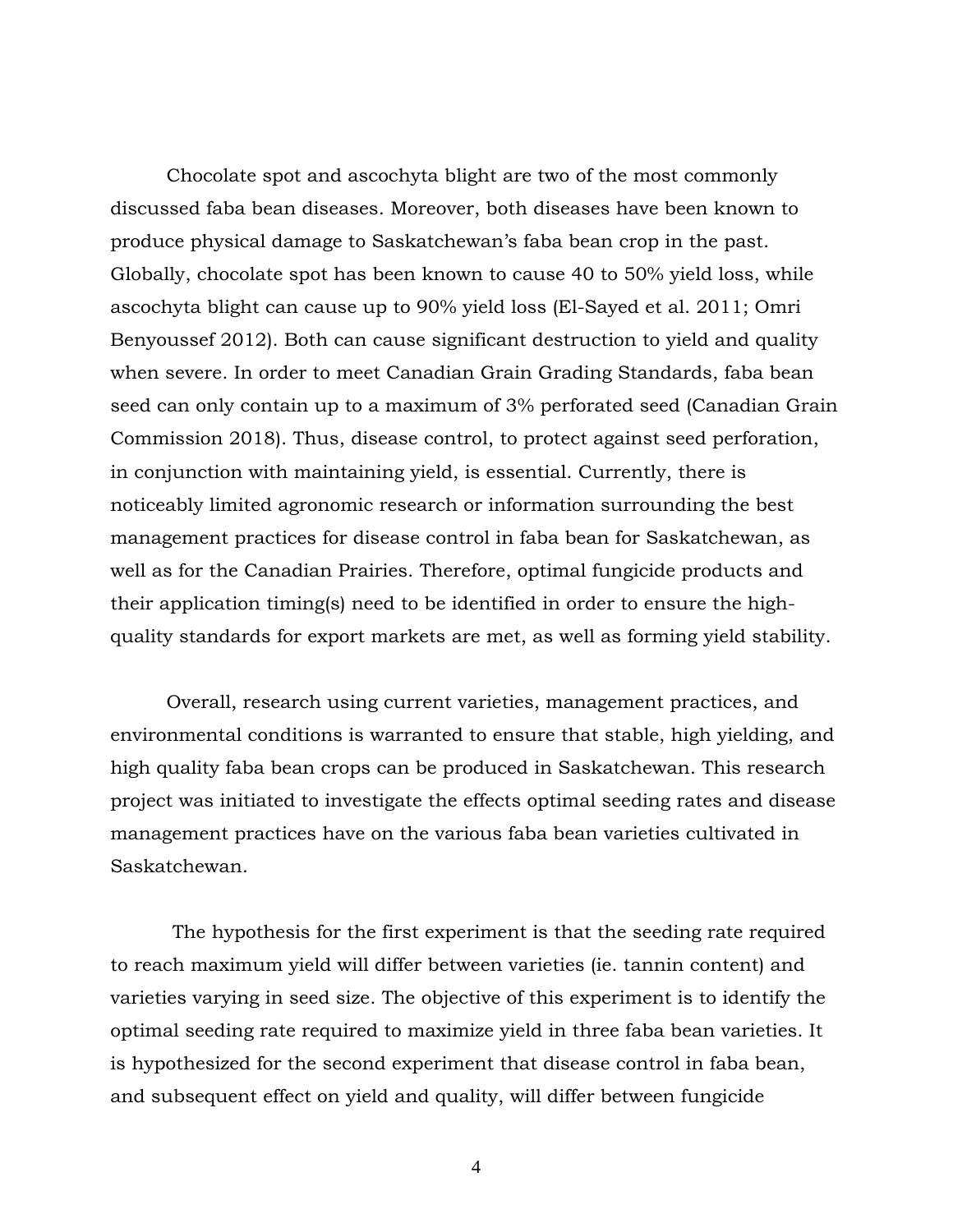products, application timing(s), and varieties. The objective is to identify the optimal disease control practices required to minimize disease severity and increase yield and quality in two faba bean varieties. Overall, the objective of this thesis was to update two components in the set of best management practices for faba bean production in Saskatchewan, using information obtained from within the province.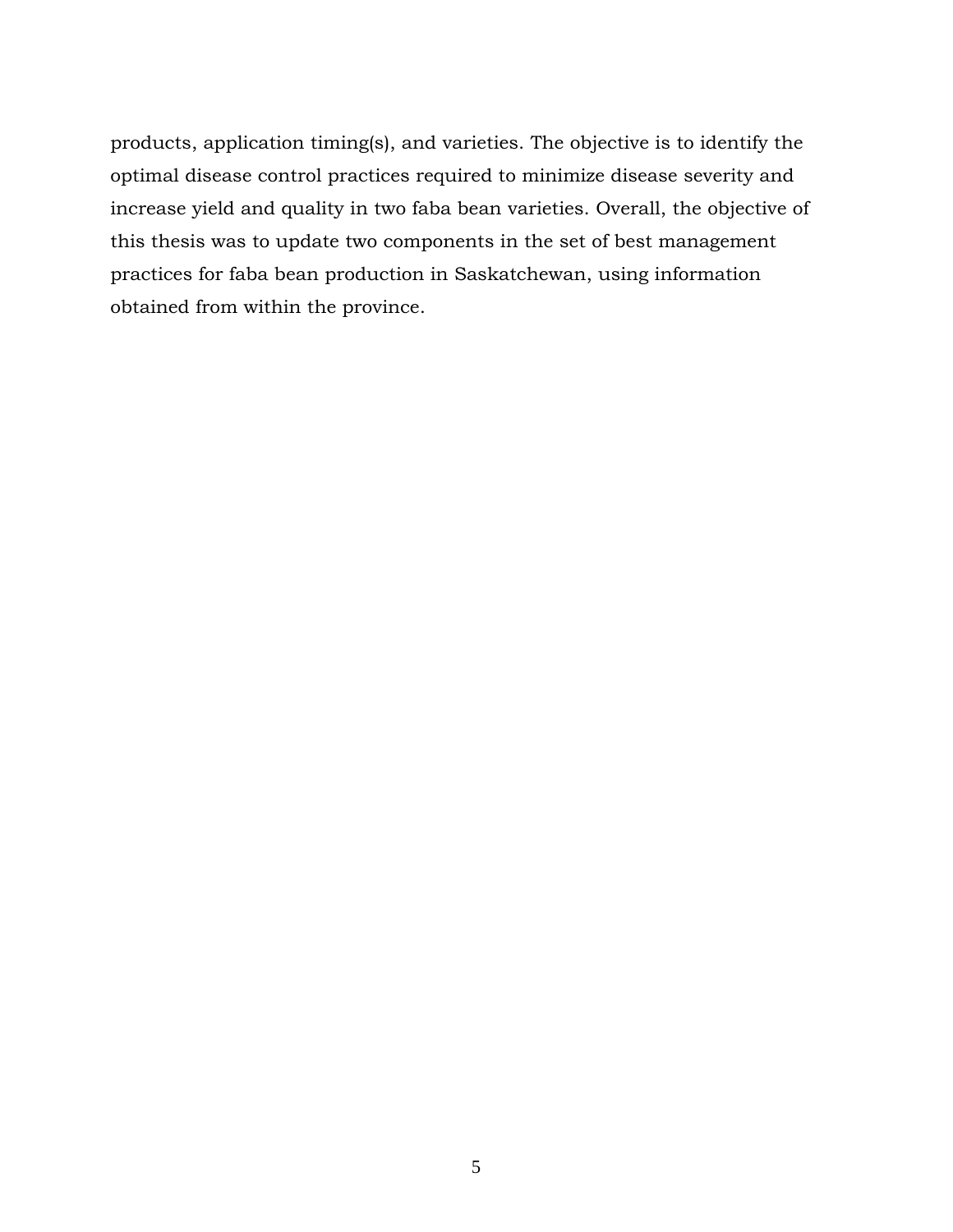# **2.0 LITERATURE REVIEW**

# **2.1 Origin and Distribution**

Faba bean (*Vicia faba* L.) cultivation first began in early Neolithic times and has thus occurred since the beginning of agriculture (Cubero 1974). Faba bean is an annual, cool season, legume grain crop that is well adapted to temperate and semi-arid growing regions (Jensen 2009; Köpke and Nemecek 2010; López-Bellido et al. 2005). This crop supports sustainable agriculture through its nitrogen fixation capabilities, support of arbuscular mycorrhizal fungi associations, and improvements to soil structure (Jensen 2009; Köpke and Nemecek 2010; Landry et al. 2015). Globally, faba bean is the third most grain legume produced; following after soybean (*Glycine max*) and pea (*Pisum sativum*) (Caracuta et al. 2015).

Since 1994, world faba bean production has ranged from 3.4 to 4.6 million tonnes (Food and Agriculture Organization of the United Nations (FAOSTAT) 2017). Currently, China, Ethiopia, and Egypt are the world's top three faba bean producing countries (FAO 2017). Australia, France, the United Kingdom, China, and Ethiopia are the top five exporting countries with a combined export of 0.02 to 0.16 million tonnes annually (FAO 2017). Conversely, Egypt, Italy, Spain, and the Sudan annually import a combined 0.05 to 0.23 million tonnes (FAO 2017).

For many years, the exact origin of faba bean was unknown. In 2015, charred faba bean remains were found in a Neolithic archeological site in Lower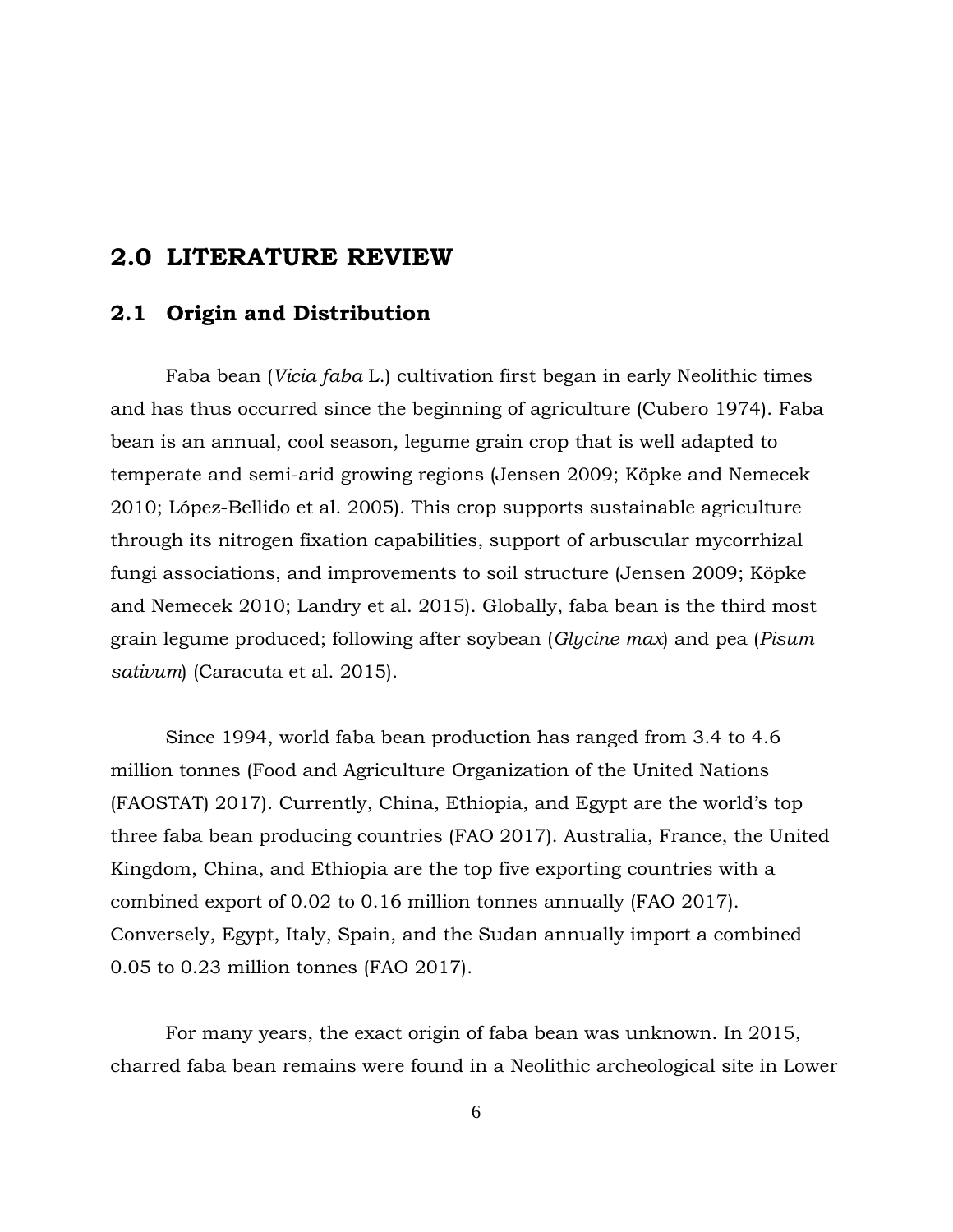Galilee (Northern Israel) (Caracuta et al. 2015). Based on radiocarbon dating and stable carbon isotope analysis, this study proposed that faba bean was first cultivated around 10,200 cal. BP and domesticated during the  $11<sup>th</sup>$  millennium (Caracuta et al. 2015). During this time period, lentil (*Lens culinaris*) was also being domesticated. It was not until 2016, that the first remains of wild faba bean were discovered at Mount Carmel, Israel, and estimated to be 14,000 years old (Caracuta et al. 2016).

During the 10th millennium, the area cultivated to faba bean increased throughout Lower Galilee (Israel) (Caracuta et al. 2015). The area increased due to genetic selection and adaptation for drier growing environments (Caracuta et al. 2015). Cubero (1974) suggests three routes were used to spread faba bean cultivation throughout the world. These routes consist of movement into Greece and northward into Europe, movement into the Nile Delta and southward into Africa, and finally into India and further eastward into China (Cubero 1974). Due to regional preferences and geographic isolation over time, four classes of faba beans were developed (Serradilla et al. 1993).

### **2.2 Classification**

There are four classes of domesticated faba bean: *major, minor, equine,*  and *paucijuga* (Duc 1997). Differences between the classes largely consist of variations in phenotype, especially seed size. These characteristic changes are thought to have occurred during the pre-Pottery Neolithic period (Caracuta et al. 2015). *Vicia faba paucijuga* is considered the primitive form of faba bean, which can be found between Afghanistan, India, and Ethiopia (Cubero 1974; Duc 1997). This primitive form is short, small-leaved, and possess a thousandseed weight less than 250 g (Duc 1997). *Vicia faba equina* seeds are mediumsized (500 g to 1 kg 1000-1 seeds-1) and believed to have been developed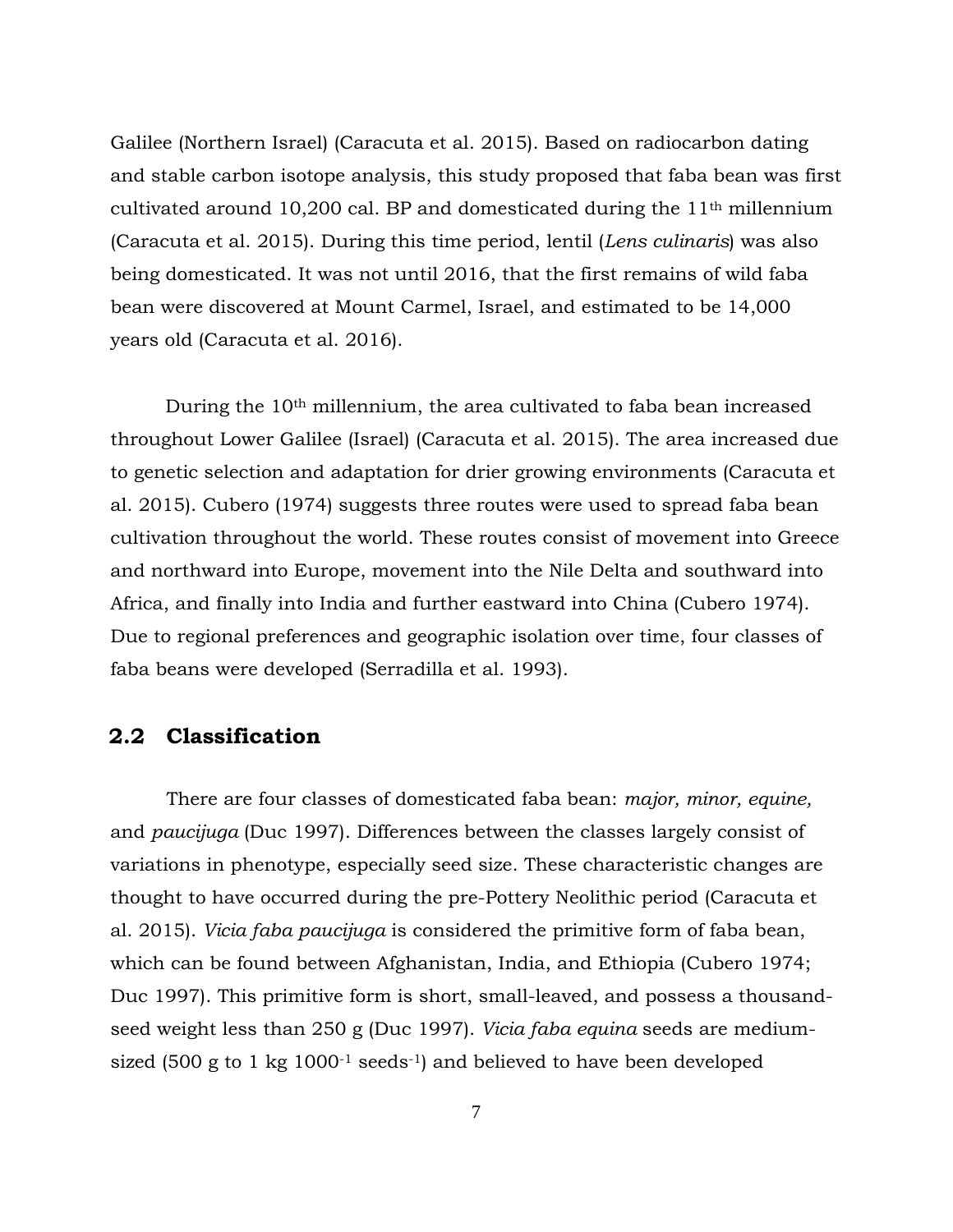between Egypt and the Middle East (Duc 1997). *Vicia faba major* is considered the largest-seed type with an average thousand kernel weight of 1 kg or more (Duc 1997). This class originates in the Southern Mediterranean and dispersed into China along the silk road (Duc 1997; Serradilla 1993; Cubero 1974). Serradilla et al. (1993) proposed that *major* developed from *equina* due to human preferences for larger seeds. *Vicia fabae minor* varieties are greater than 250 g but less than 500 g thousand-seed weight (Duc 1997). This small-seeded type originated between India and Ethiopia (Cubero 1974). Lastly, Serradilla et al. (1993) suggest that *major* and *minor* types are genetically distinct due to geographic isolation.

*Vicia faba minor* continues to be favored by Ethiopia, Europe, and specifically North America (Duc 1997). Therefore, this thesis will solely focus on this class. Within *minor* there are multiple types: winter, spring, tannin, lowtannin, large-, medium-, and small-seeded. Winter types are planted in subtropical areas due to their expression of photoperiod responses, whereas spring types are planted in northern latitudes (Duc 1997). These differences reflect the time when cool, moist environmental conditions are occurring in each region. Tannin varieties are often associated with colored flowers, dark seed coats, and 8 to 9% tannin content (Oomah et al. 2011). Tannins provide both beneficial (natural seedling defenses) and non-desirable (decreased protein digestibility in livestock) effects. Low-tannin varieties were developed for livestock markets as a solution to reduce digestive problems (Duc 1997). Low-tannin varieties often have white flowers, light-colored seed coats, and 1% or less in tannin content (Oomah et al. 2011). Although *minor* is one of the small-seeded classes, it can be further sub-divided into three categories: large  $(1 \text{ kg } 1000^{-1} \text{ seeds}^{-1})$ , medium (1 kg to 500 g 1000<sup>-1</sup> seeds<sup>-1</sup>), and small  $(500 \text{ g } 1000$ <sup>-1</sup> seeds<sup>-1</sup>) (López-Bellido et al. 2005).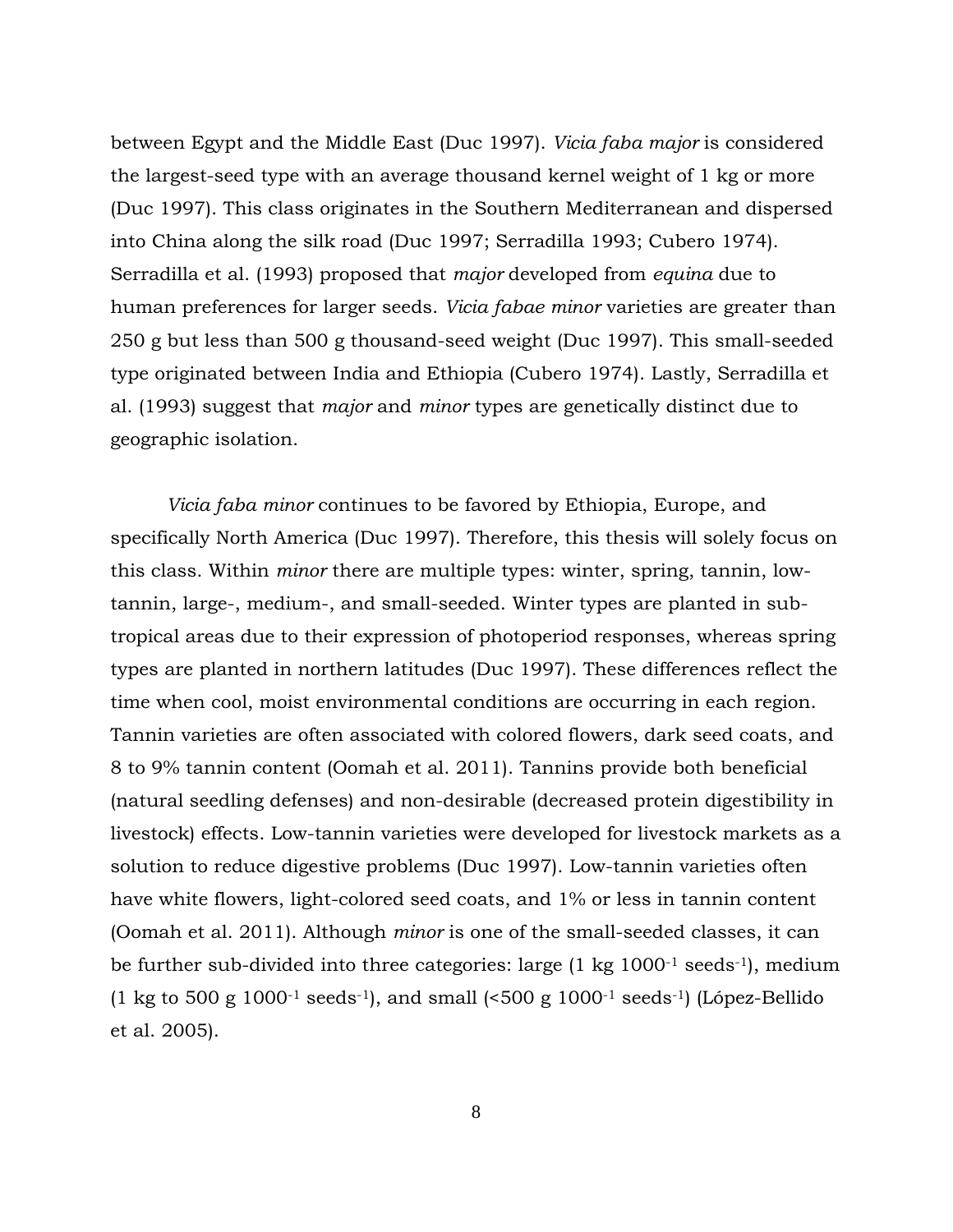## **2.3 Physiological Attributes**

Faba bean emerges through hypogeal germination, which allows it to tolerate frost in early spring and initial insect pressures (Caracuta et al. 2015; SaskPulse 2018). Faba bean has a fibrous tap root containing many nodules. Inoculation with *Rhizobium leguminosarum v. viciae* is necessary to ensure sufficient nodulation (Duc 1997). This pulse crop is the most efficient grain legume for nitrogen fixation. It has been found to fix up to 648 kg N ha<sup>-1</sup>; however, values of 130 to 160 kg N ha<sup>-1</sup> are commonly cited (Caracuta et al. 2015; Köpke and Nemecek 2010; Singh et al. 2013). Furthermore, unlike other grain legumes, this crop can maintain nitrogen fixation when soil available nitrogen levels are elevated (Köpke and Nemecek 2010).

As the crop emerges, two leaflets are produced per node and as the plant develops, six or eight leaflets are created at each node (Duc 1997). Despite the indeterminate growth pattern, the average overall height ranges from 1 to 1.5 meters (Agriculture Canada 1970). After a minimum of five leaf-bearing nodes are produced, multiple flower and leaf-bearing nodes are produced. However, only a few flowers per node will bear pods when mature (Rowland and Bond 1983). Flowers can have a range of colors; however, they are most often white or purple depending on tannin content (Duc 1997). Faba bean is an outcrossing species which relies on pollinators such as bee (*Bombus*) (Duc 1997). The pods of *minor* are short and upright with an average of three to four seeds per pod (Duc 1997). Final seed size is dependent on genetics, available water, and environmental conditions (Caracuta et al. 2015).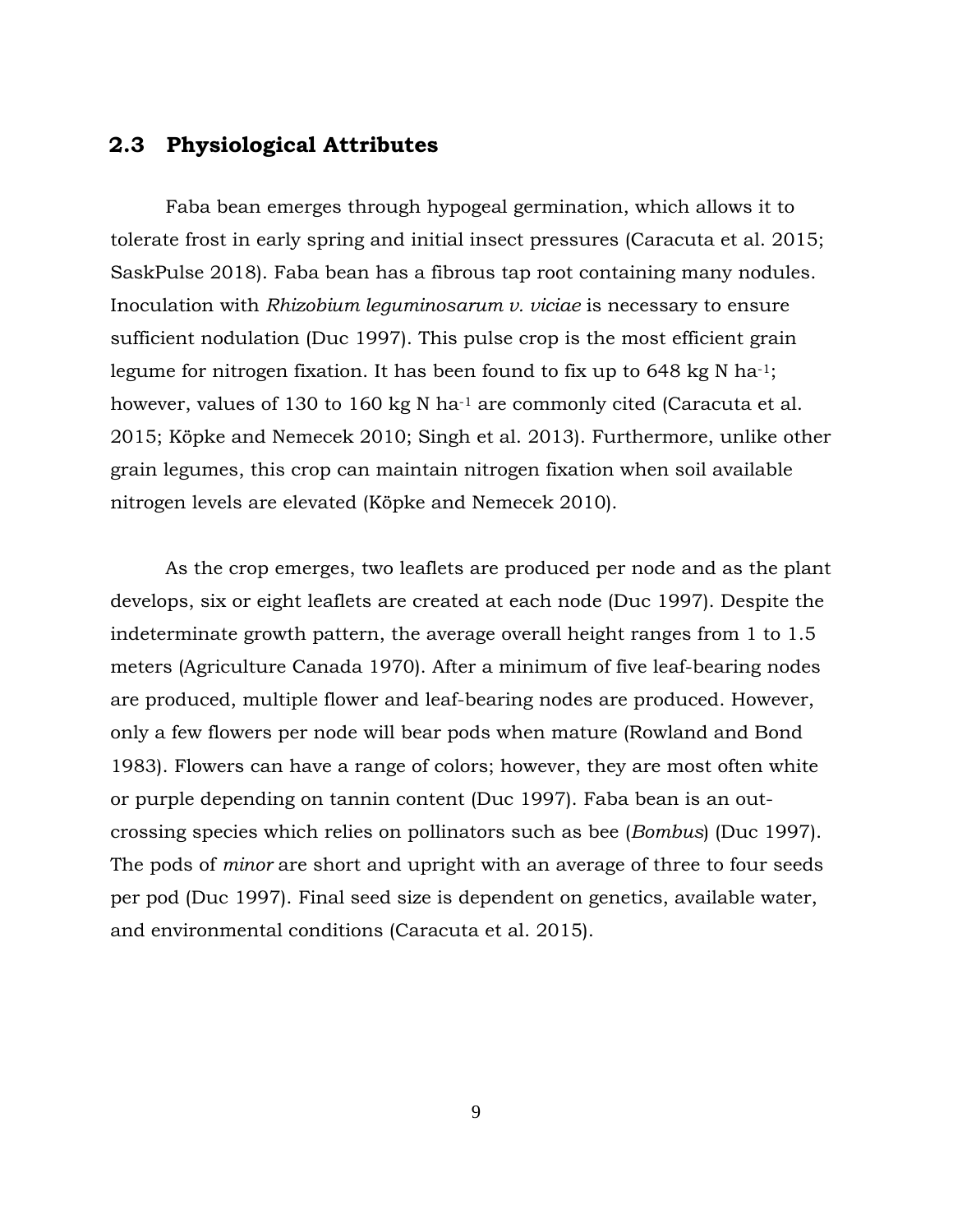## **2.4 Faba bean Cultivation in Canada**

In the Western Canadian grain-growing region, pea, and lentil are the primary pulse crops produced (CGC 2017). However, these crops are not suitable for all grain growing regions due to environmental or disease restrictions. Unlike pea and lentil, faba bean can tolerate excess moisture, thrives under cooler temperatures, and is resistant to Aphanomyces (*Aphanomuces euteiches*) (Jensen 2009). Therefore, faba bean is a suitable alternative in cereal-oilseed-pulse cropping rotations, where pea and lentil may not be viable. However, unlike pea and lentil which have 80 to 110 days to maturity, faba bean matures on average in 110 to 130 days (SaskPulse 2018). This leaves the crop vulnerable to fall frost and is one of the last crops to combine, instead of first.

Faba bean was first commercially grown in Western Canada during 1972 (Graf and Rowland 1986). In 2017, there were approximately 27,000 hectares of faba bean seeded in Canada (CGC 2017). Of this area, 57% was seeded in Saskatchewan, 30% in Alberta, and 13% in Manitoba (CGC 2017). Across the three provinces, Snowbird (low-tannin, medium-sized variety) accounts for almost half of all cultivated faba bean acres, whereas CDC Snowdrop (lowtannin, small-seeded) accounts for 19% (CGC 2017).

Between 1982 and 2007, Canada produced between 4,600 and 25,200 tonnes of faba bean (FAO 2017). This is less than 4% of the world's total faba bean production (FAO 2017). Canadian faba bean production is primarily shipped as whole seeds into the human consumption (plant-based protein) or livestock feed markets. However, opportunities exist to domestically process faba bean prior to shipping. Protein Industries Canada (2018) anticipates that Canada will be able to increase its market share in plant-based protein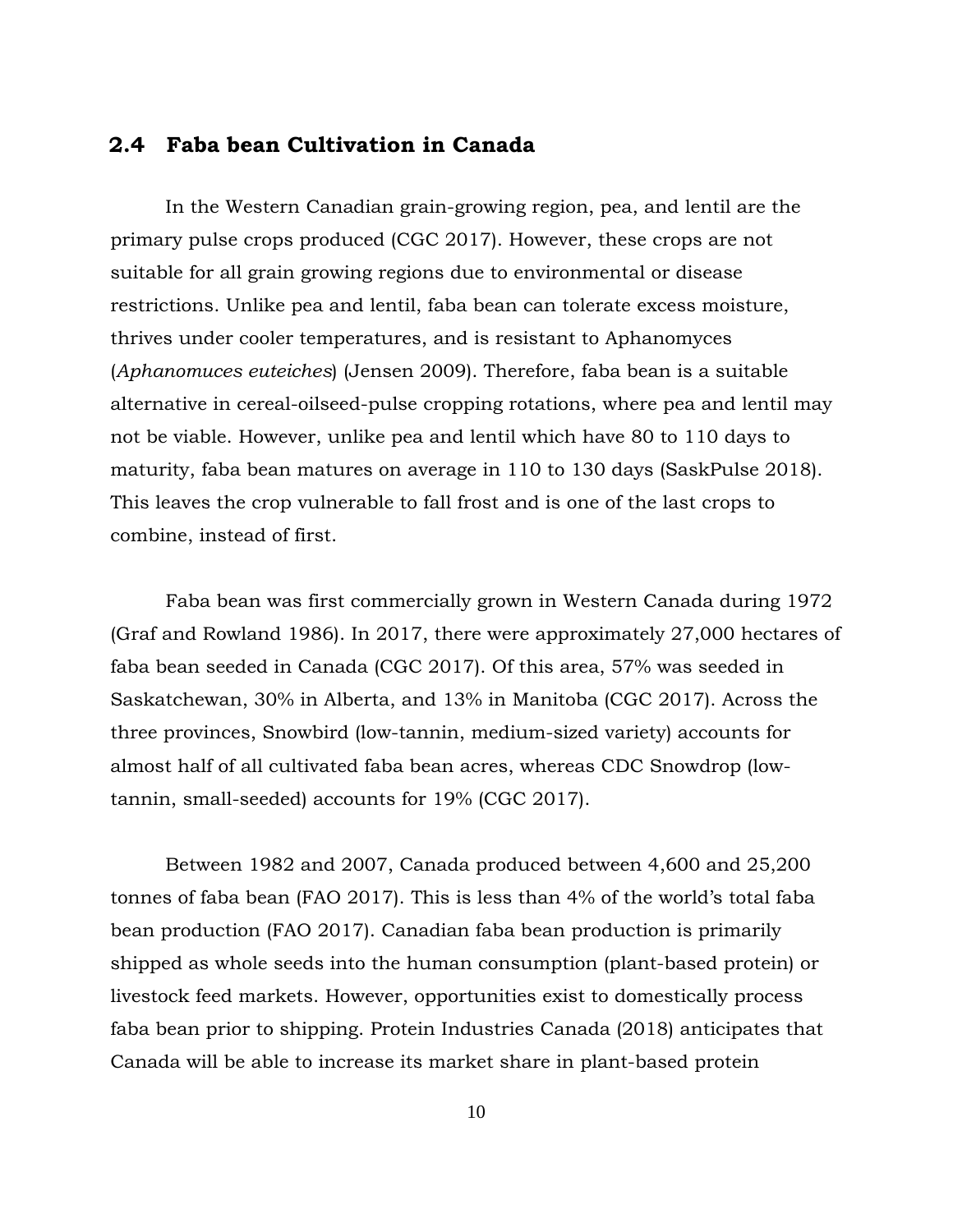products, inorder to meet the world's growing population needs. However, there must be a consistent supply before market share increases can be achieved. Re-evaluated and adapted agronomic recommendations, as well as new varieties, will be required to increase faba bean yield and quality and stabilize future supply levels.

# **2.5 Seeding Rate and Yield Responses**

#### **2.5.1 Law of Constant Final Yield**

Seeding rate is an important agronomic factor that directly influences plant density, growth (biomass), and yield. It is also the first component of grain yield to be established and is directly manipulated by humans (López-Bellido et al. 2005). Seeding rate also indirectly influences light interception, duration of vegetative growth, weed and disease control, and finally grain quality (López-Bellido et al. 2005; Loss et al. 1998).

The way plant populations/densities can influence final biomass and grain yield can be described through the Law of Constant Final Yield (Weiner and Freckleton 2010). This law describes the common growth pattern of shortlived, annual plant species. It illustrates that at low plant populations, biomass growth is linear as plant density increases. However, after a maximum plant density is reached, the rate of biomass growth does not change as plant density further increases. (Weiner and Freckleton 2010). The similar growth rate at high densities is a reflection of available resources and how biomass is altered when plant populations are elevated.

Linear growth at low populations is achieved due to decreased plant competition and a proportional expansion in biomass (Weiner and Freckleton 2010). In faba bean, leaf area index and the number of additional stems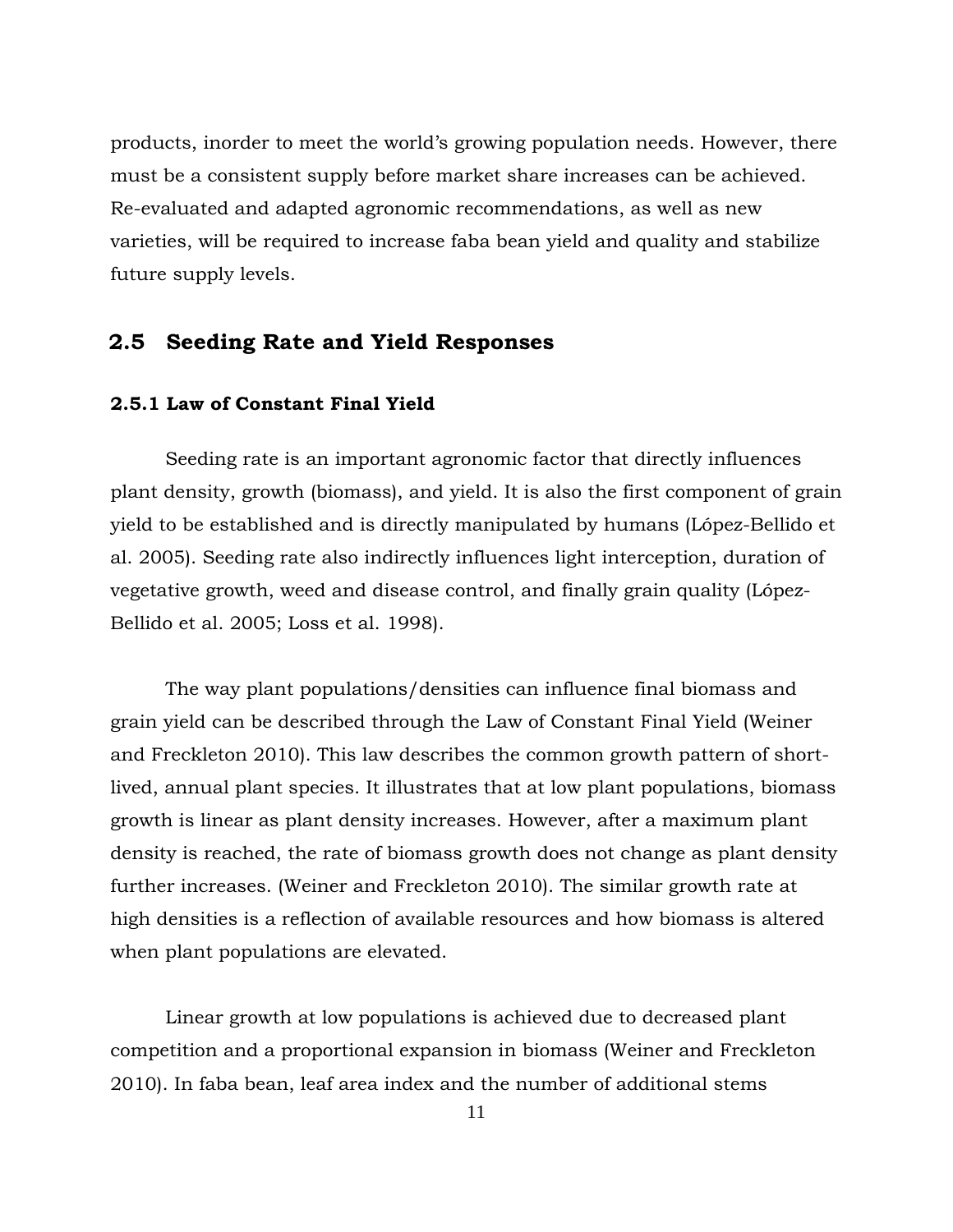increases, as seeding rate is increased until competition for light and resources are strained (López-Bellido et al. 2005). As plant density is further increased (past maximum) plant competition becomes so great it results in unproportioned biomass growth (Weiner and Freckleton 2010). With increasing competition, the plant's structural components become smaller, the number of side branches decline, and biomass is reduced (Weiner and Freckleton 2010; López-Bellido et al. 2005). Plant parts become smaller due to allometric growth, which is a natural response to resource changes (Shipley and Meziane 2002; Müller et al. 2000). Resources are transferred to newly growing tissues, which can change a plants ability to obtain more resources, often resulting in reduced plant size (Shipley and Meziane 2002; Müller et al. 2000).

Maximum biomass production occurs when the increases in plant density are equal to the decreases in average plant weight (Weiner and Freckleton 2010). At this point, the growth of individual plants becomes linear again due to self-thinning. Self-thinning begins when some plants are unable to sustain themselves due to negative growth rates (Aikman and Watkinson 1980). It may also be due to size-asymmetric competition where larger plants receive a disproportionate amount of resources (Aikman and Watkinson 1980; Weiner and Freckleton 2010). Conversely, self-thinning can assist in size-symmetric competition when total biomass does not decline and growth remains linear until density becomes limiting (Weiner and Freckleton 2010). Lastly, as time progresses and growth stages advance, the density at which maximum is reached is reduced and the slope of the linear portion of the growth curve becomes larger (Weiner and Freckleton 2010).

The Law of Constant Final Yield is based on biomass production throughout the entire plant lifecycle, yet does not reflect seed yield (Weiner and Freckleton 2010). However, seed yield of smaller plant species can follow the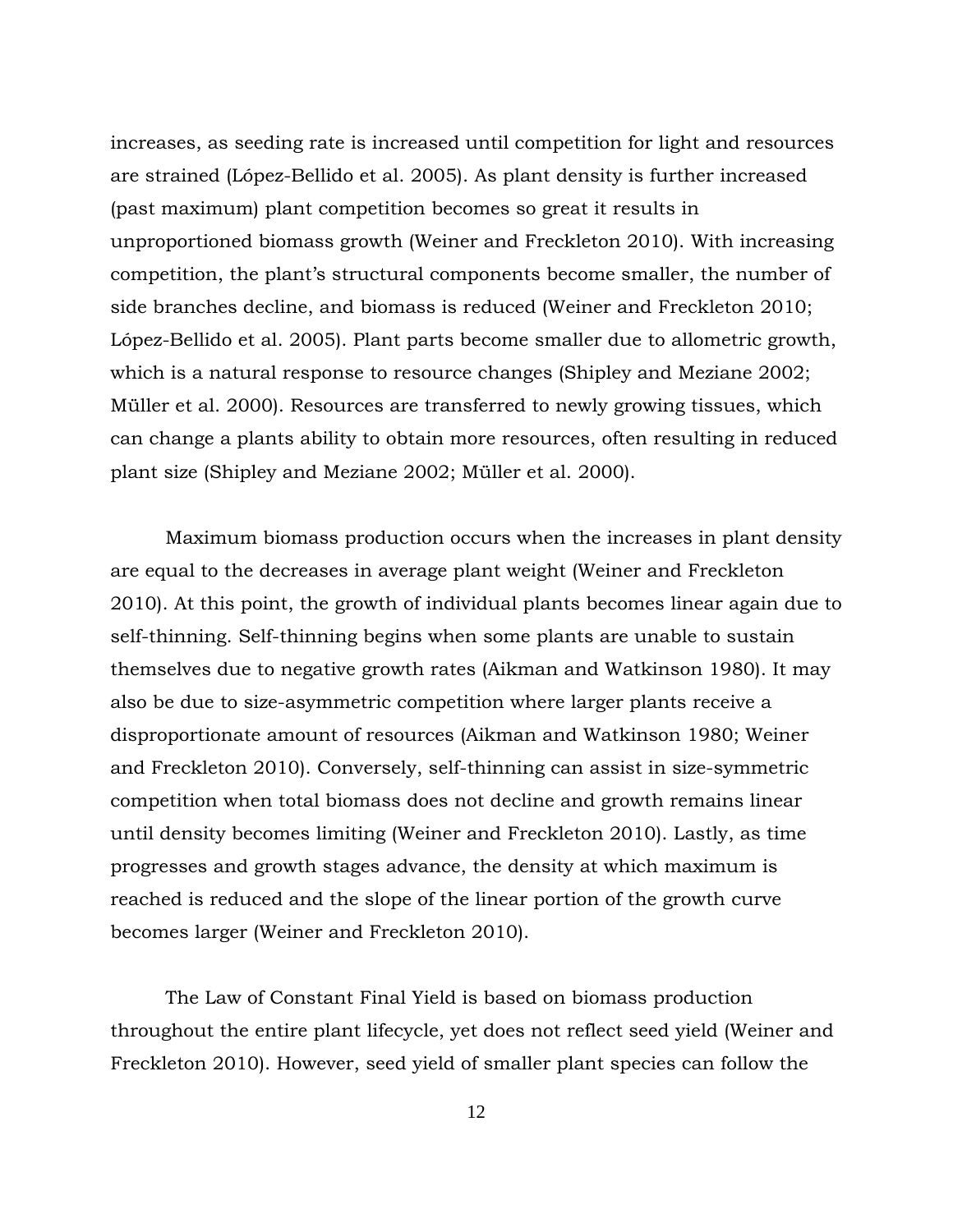generalities of this law. This is due to a decrease in the reproductive portion of a plant when density is increased. Consequently, this reduces the amount of total harvestable material (seed) (Weiner and Freckleton 2010). Therefore, this law can be extrapolated to harvestable seed yield in agronomic studies (Weiner and Freckleton 2010). This extrapolation has been verified in studies with corn (*Zea mays* L.) where the amount of dry matter accumulation and harvest index decreases with increasing seeding rate, although seed yield increases until an upper limit is reached and then began to decline (Li et al. 2015).

The point at which constant final yield is reached is dependent on the species and individual varieties. This variability is due to a plant's innate maximum size and its corresponding ecological neighborhood (Weiner and Freckleton 2010). Larger plants have a greater neighborhood, which affects light interception and self-regulation, due to greater dry matter yield and larger leaf size (López-Bellido et al. 2005). These attributes allow for larger plants to compensate more efficiently when plant densities are lower (López-Bellido et al. 2005). Therefore, larger species/plants have smaller optimal plant population needs than medium or smaller species/plants (López-Bellido et al. 2005).

#### **2.5.2 Variations in Yield Response**

Yield response to seeding rate is either linear or quadratic. Generally, quadratic yield-density relationships occur when considering reproductive growth, while vegetative growth typically follows linear relationships (Holliday 1960). Linear yield responses occur when maximum yield is reached and further increases in plant density do not result in declining yield (Holliday 1960). This response occurs due to a decline in harvest index, where plant population increases compensate for harvestable material losses. This also occurs when there are enough resources available to sustain high plant populations. Due to the near zero growth rate of a linear relationship, it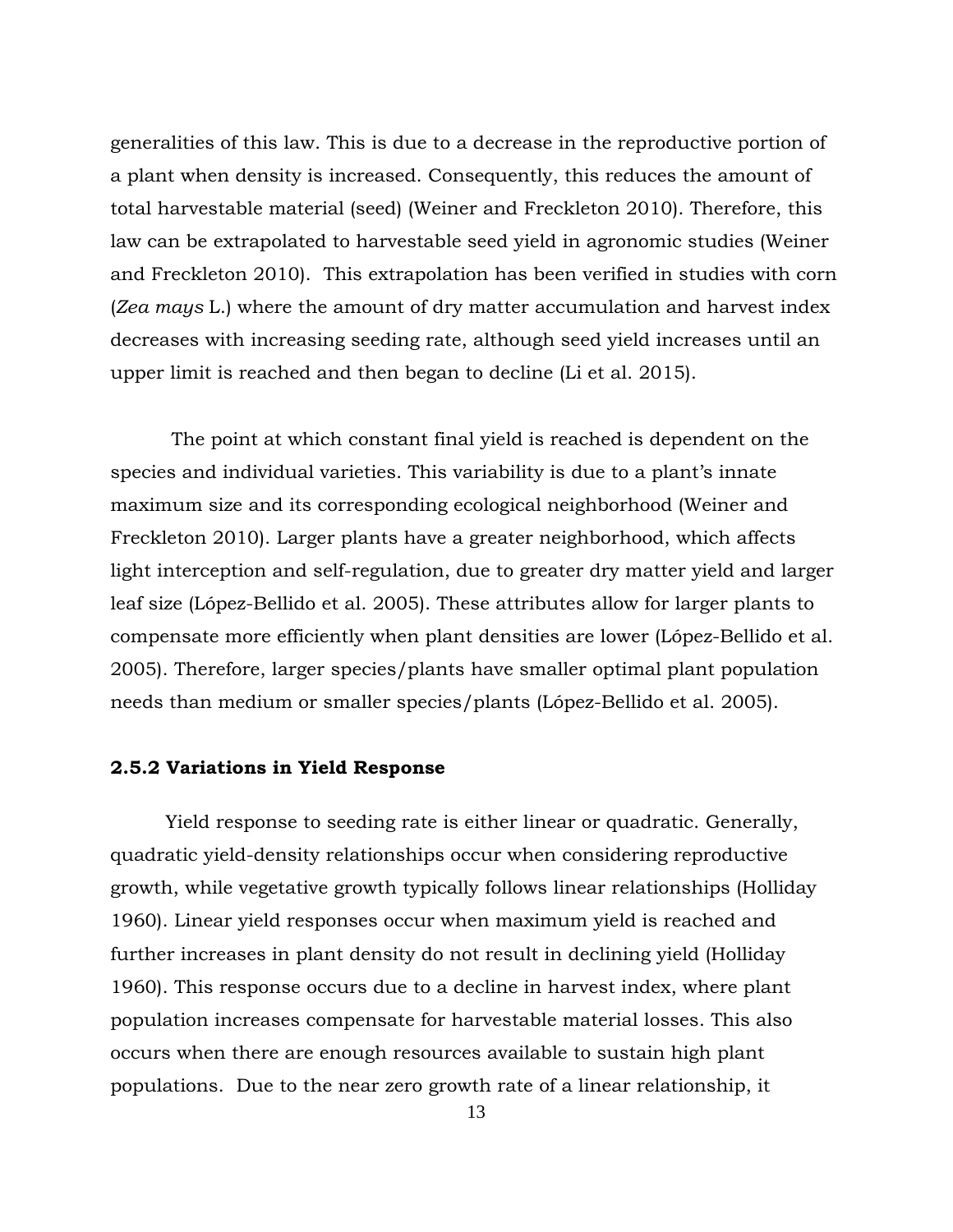becomes nearly impossible to define optimal plant densities or seeding rates (Shirtliffe and Johnston 2002). Quadratic yield responses occur when maximum yield is reached at a particular plant population and any density below or above results in lesser yield (Shirtliffe and Johnston 2002; Holliday 1960). This response often occurs when there are not enough available resources to sustain all reproductive structures. Therefore, the addition of more plants causes a decline in yield after the sustainable level has been reached. In quadratic relationships, the optimal seeding rate can be easily identified as it occurs at the density in which maximum yield is reached (Shirtliffe and Johnston 2002).

# **2.6 Response of Larger Seeded Pulses to Seeding Rate**

Optimal seeding rates, within a given crop, can vary due to differences in seeding date, variety, seed quality, seed size, and environment (López-Bellido et al. 2005). Therefore, the optimal plant density for each growing region should also be re-evaluated when new production practices are used and when new varieties are released (López-Bellido et al. 2005).

The optimal seeding rate for large-seeded pulse crops is highly dependent on seed costs (Graf and Rowland 1987). Therefore, differences between optimal agronomic and economic seeding rates can occur. The optimal agronomic seeding rate is determined by the seeding rate at which the highest yields are produced (López-Bellido et al. 2005). In contrast, the optimal economic seeding rate is the point at which marginal costs of increasing plant density is equal to the marginal return from increased yield (Graf and Rowland 1987). Therefore, the economic seeding rate tends to be lower than the agronomic rate. Nevertheless, Graf and Rowland (1987) caution that due to the reduced seeding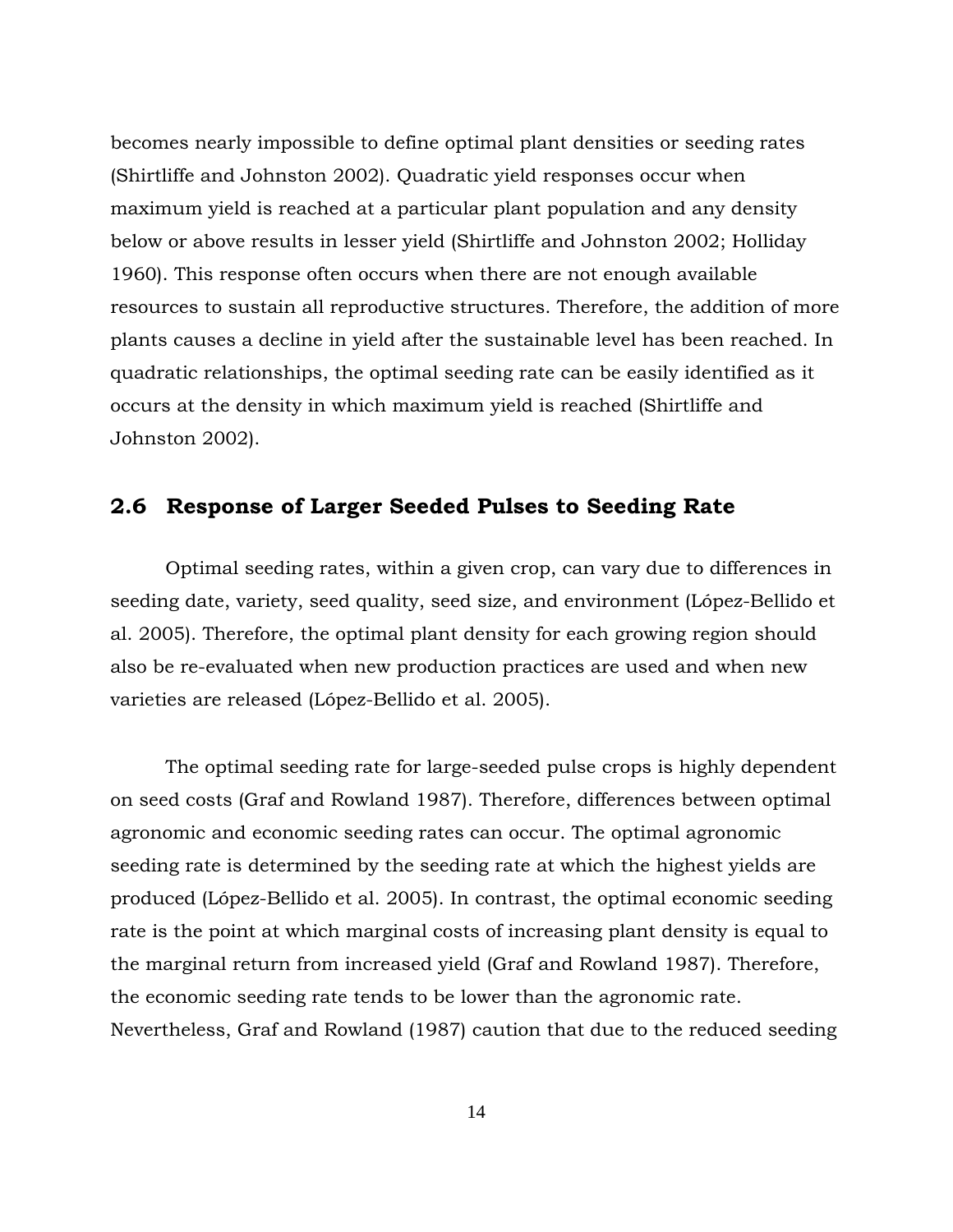rate required by faba bean to be economical, additional weed control may also be required, which is often not factored into economic value.

A Saskatchewan-based dry bean study found the optimal agronomic plant density was unidentifiable for this crop due to an linear yield relationship (Shirtliffe and Johnston 2002). Despite this, the authors were able to identify the optimal economic seeding rate for each cultivar tested. Shirtliffe and Johnston (2002), found that CDC Expresso was economically optimal at 50 plants m-2, while CDC Camino was at 25 plants m-2. This difference in optimal seeding rate was attributed to differing yield potentials and seed costs (Shirtliffe and Johnston 2002).

Optimal seeding rates for chickpea (*Cicer arietinum* L.) are also influenced by seed size, cultivar selection, and environmental conditions (Chang et al. 2007). In 2017, Chang et al. found that chickpea yield responses were linear as seeding rate increased between 14 and 40 plants m<sup>-2</sup>. However, chickpea is highly sensitive to diseases, such as ascochyta blight, which can result in significant yield and quality losses. Chang et al. (2017) found that higher seeding rates were often associated with higher disease incidence and severity, when they were not managed with a fungicide application. The study suggested that reduced seeding rates can also be an effective tool for managing chickpea diseases in Western Canada. Therefore, optimal seeding rates, both agronomic and economic, should take into consideration both disease and weed control aspects.

In field pea (*Pisum sativum* L.), optimum agronomic seeding rate depends on the growing region and cultivar selected. In Saskatchewan, the recommended seeding rate for field pea is 75 to 85 plants m-2 (SaskPulse 2018). However, Johnston et al. (2002) found that semi-leafless upright cultivars did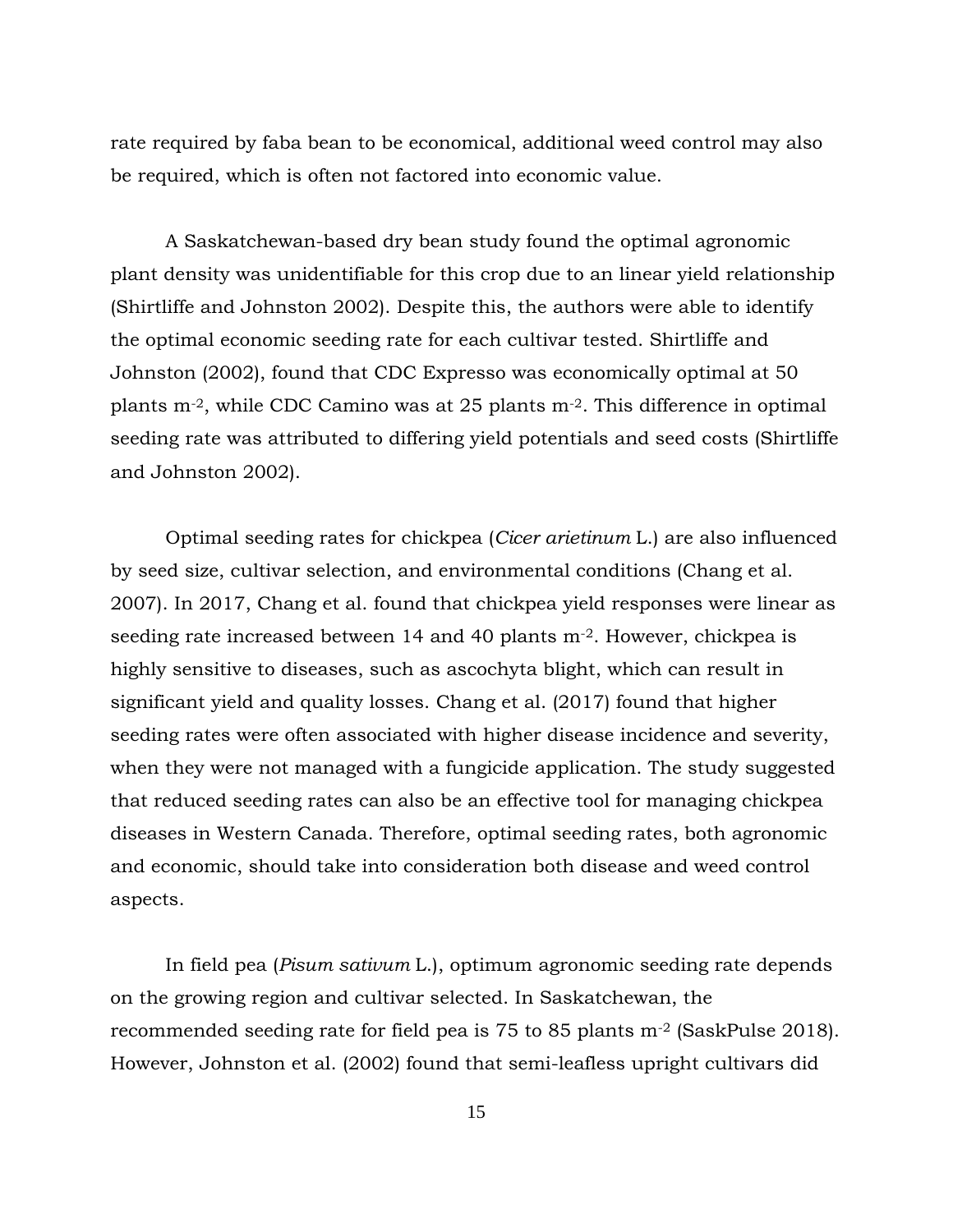not have a yield response to three seeding rate treatments (50, 100, and 150 viable seeds m-2); while leafy prostrate varieties obtained maximum yield in the 150 seeds m-2 treatment. This result demonstrates the importance of determining seeding rates, for not only individual crops, but among varieties, market classes, or structural types, as differences can exist.

## **2.7 Seeding Rate and Yield Response in Faba bean**

#### **2.7.1 Faba bean Yield Components**

The primary yield components in faba bean are seed weight, seeds per pod, and pods per plant; with the largest factor of these three being pods per plant (Graf and Rowland 1987; López-Bellido et al. 2005; Seitzer and Evans 1973). The number of pods per plant is extremely sensitive to both biotic and abiotic stresses (Loss et al. 1998; McVetty et al. 1986; Adisarwanto and Knight 1997). Biotic stresses are factors such as the inability of pollinators to move in lower parts of the canopy when vegetative growth is excessive, and when vegetative organs outcompete reproductive structures for nutrients (López-Bellido et al. 2005; Duc 1997).

Plasticity is a resource allocation response to the growing environment and results in phenotypic variation (Weiner 2004). For example, soybean has a plastic response to increased competition as more root biomass is produced when not surrounded by other roots (Weiner 2004). On the other hand, kochia (*Kochia scoparia*) does not exhibit a plastic response to competition as the leaf area index does not change (Weiner 2004). In faba bean, the number of pods per plant is considered plastic as it has an inverse relationship with plants m-2 (López-Bellido et al. 2005; Loss et al. 1998). López-Bellido et al. (2005) confirmed that faba bean seed yield is plastic due to similarities (within a given area) in the number of pods per plant at both high and low densities. However,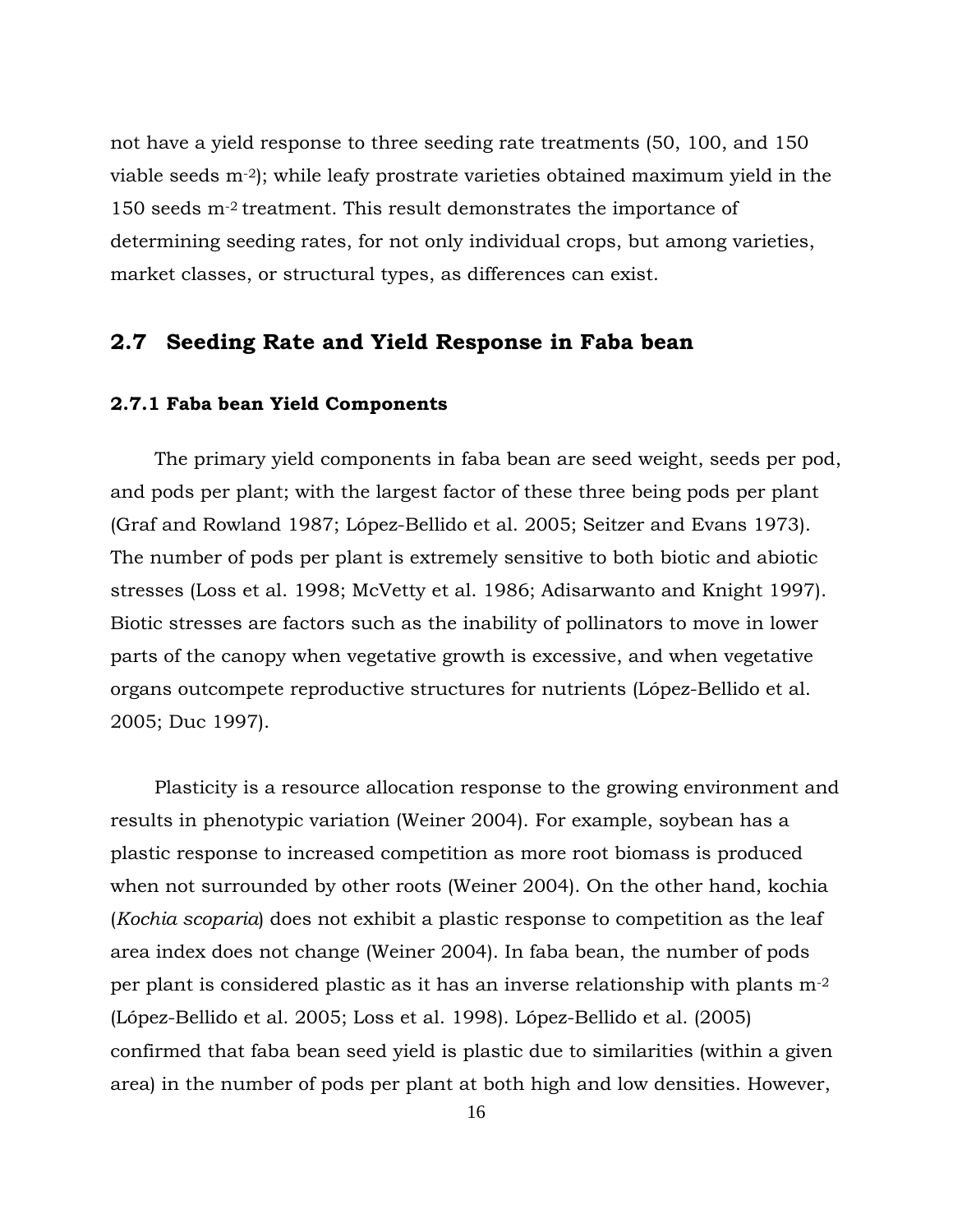under non-ideal conditions, inter-plant competition is reduced and the number of pods per m-2 continues to increase with increasing plant density (López-Bellido et al. 2005). Therefore, under ideal conditions, yield increases are likely to be linear, whereas under non-ideal conditions yields are likely quadratic.

The other two primary yield components, number of seeds per pod and mean seed weight, have been found to be more sensitive to changes in the environment (abiotic stresses) than plant density (López-Bellido et al. 2005; Loss et al. 1998; Adisarwanto and Knight 1997). These components tend to be less sensitive to biotic stresses as they are the last components in the yield model to be set (López-Bellido et al. 2005). Seed weight is largely affected by water availability late in the growing season, while the number of seeds per pod is affected by available assimilates (López-Bellido et al. 2005). Conversely, McVetty et al. (1986) found that seed size declined after the maximum yield was reached, while seeds per pod remained constant. However, the authors attribute this decline in seed size to cultivar variation across multiple environments.

### **2.7.2 Seeding Rate and Yield Responses in Other Faba bean Growing Regions**

Faba bean grain yield tends to have a linear relationship with increasing seeding rate (López-Bellido et al. 2005). However, quadratic responses can also be found in temperate climates (López-Bellido et al. 2005). These responses do not always occur year after year due to variations in environmental conditions. This is largely attributed to variations in soil moisture, even though optimal plant densities are achieved (López-Bellido et al. 2005; Adisarwanto and Knight 1997).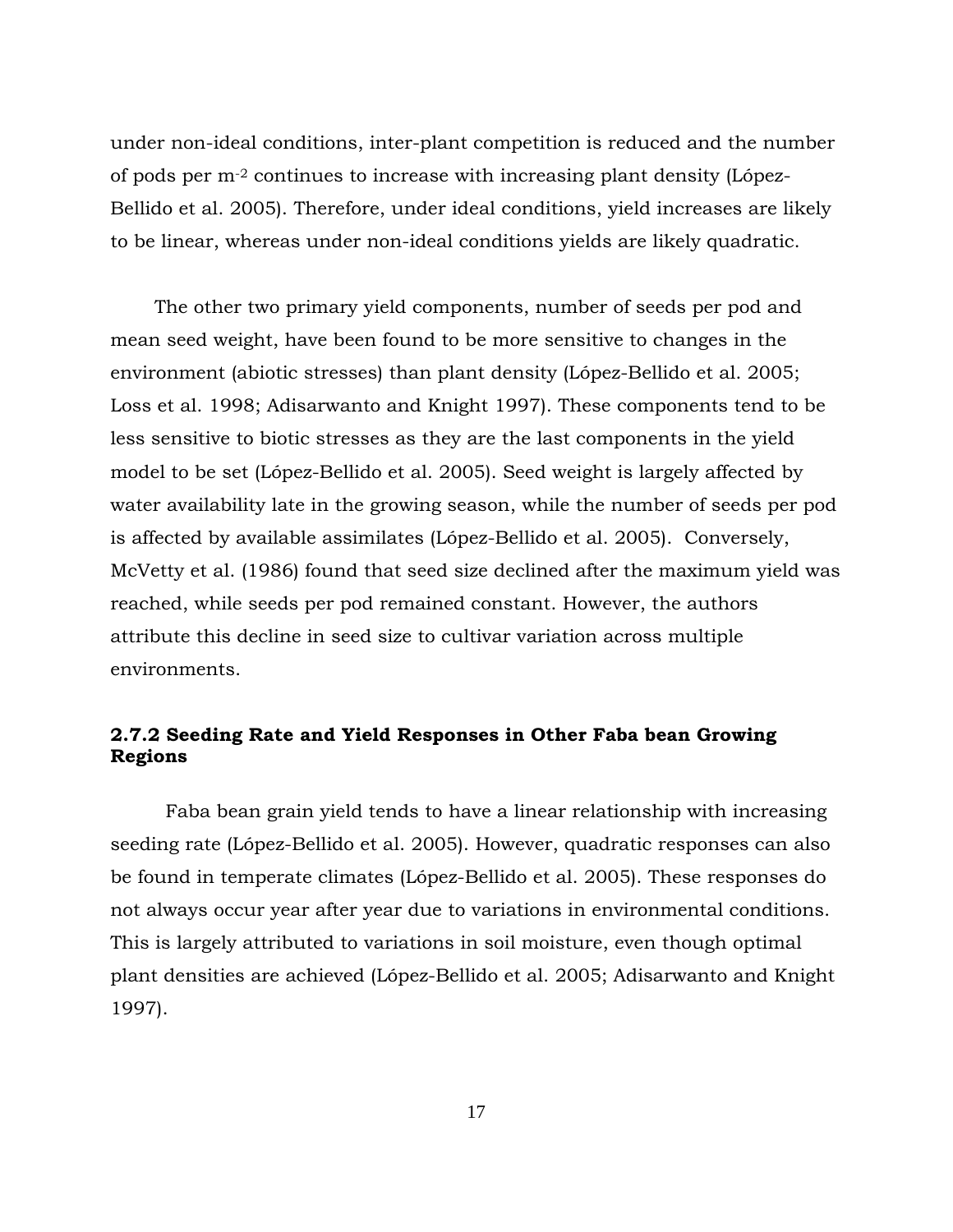In Mediterranean climates, the ideal plant density for faba bean ranges from 30 to 63 plants  $m<sup>-2</sup>$ , with a mean of 45 plants  $m<sup>-2</sup>$  (Loss et al. 1998; Adisarwanto and Knight 1997). Moreover, in Australia, it has been found that the optimal seeding rate changes depending on the seeding date. When seeded in late April, yields tend to decline with increasing density. However, when seeding is delayed until June, yields tend to increase with increasing density (Adisarwanto and Knight 1997).

Although the optimal plant density for Mediterranean countries is a useful starting point, it is not completely ideal for the Canadian Prairies, as the climates contrast in total rainfall, day-length, etc. (Adisarwanto and Knight 1997). López-Bellido et al. (2005) note that the optimal plant density in temperate climates is slightly higher than in Mediterranean climates, ranging from 45 to 65 plants  $m<sup>-2</sup>$ . Adisarwanto and Knight (1997) also note this difference in optimal plant density and attribute it to decreased emergence rates in temperate compared to Mediterranean climates.

#### **2.7.3 Seeding Rate and Yield Responses in the Canadian Prairies**

In Alberta during 1975, Kondra found that faba bean yields increased with seeding rate up to 150 kg ha<sup>-1</sup> (approximately 33 to 40 seeds  $m<sup>-2</sup>$ , depending on variety). In 1986, Graf and Rowland found that the optimal economic plant density for faba bean grown in Saskatchewan was 38 plants m-<sup>2</sup>. Also, McVetty et al. (1986) found that the optimal plant density for faba bean grown in Manitoba was 35 plants m-2. Therefore, the prior optimal plant density for faba bean production in the Canadian prairies averaged 37 plants m-2.

More recently, Strydhorst (2003) concluded that the optimal plant population for faba bean in north central Alberta was 43 plants m-2, although it varied based on environmental conditions. Under normal growing conditions,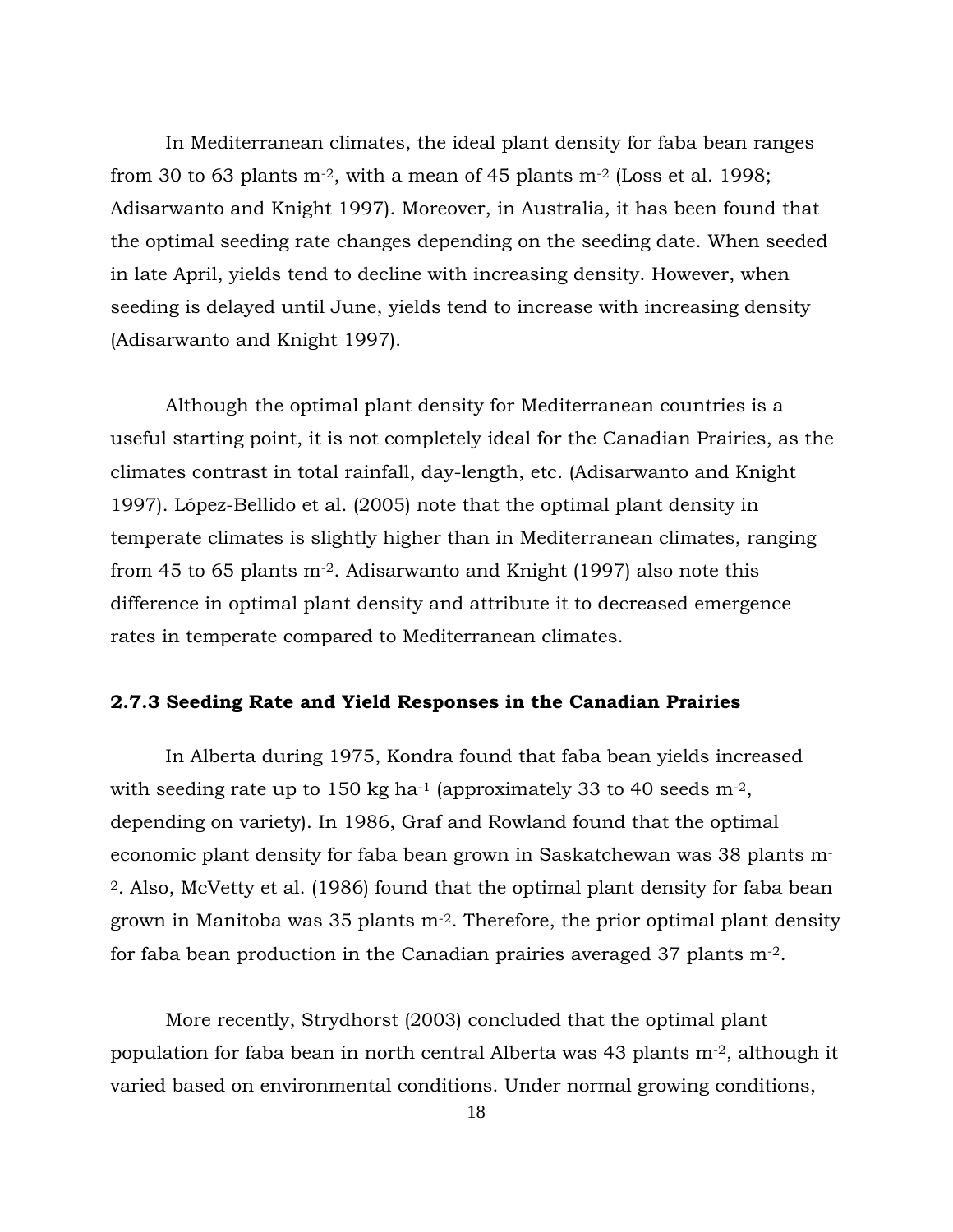optimal yields were achieved at 32 plants m-2. However, under drought conditions, yield continued to increase with seeding rate. In turn, higher seeding rates were required to achieve higher grain yields. Strydhorst also noted that agronomic practices should not differ between market classes but rather between innate varietal differences. In an additional study, Strydhorst et al. (2008) found that under higher weed competition, greater seeding rates (68 to 90 plants m-2) are required to consistently achieve higher faba bean yields.

The use of optimal seeding rates does not only contribute to optimal yields but can also contribute greatly to integrated disease management (Chang et al. 2007). Optimal seeding rates can help to minimize dense crop canopies, which in-turn reduces the potential for the development of environments conducive to disease progression. Dense crop canopies also reduce fungicide efficacy by preventing air movement and chemical penetration within the canopy. Disease management is important for faba bean production as it can cause large variations in yield and seed quality from year to year. Together, this makes faba bean production economically variable and prevents the full adaptation of faba bean into cropping rotations.

### **2.8 Disease of Faba bean**

Faba bean diseases, such as ascochyta blight (*Ascochyta fabae* Speg.) and chocolate spot (*Botrytis fabae* Sard.), can cause substantial yield and quality losses. Although less common, other fungal diseases can affect faba bean as well, such as downy mildew, rust, and cercospora leaf spot (Stoddard et al. 2010). The destruction these pathogens can induce is highly dependent on the growth stage at which disease onset occurs, initial inoculum levels, and environmental conditions (Harrison 1988). Together or alone, these pathogens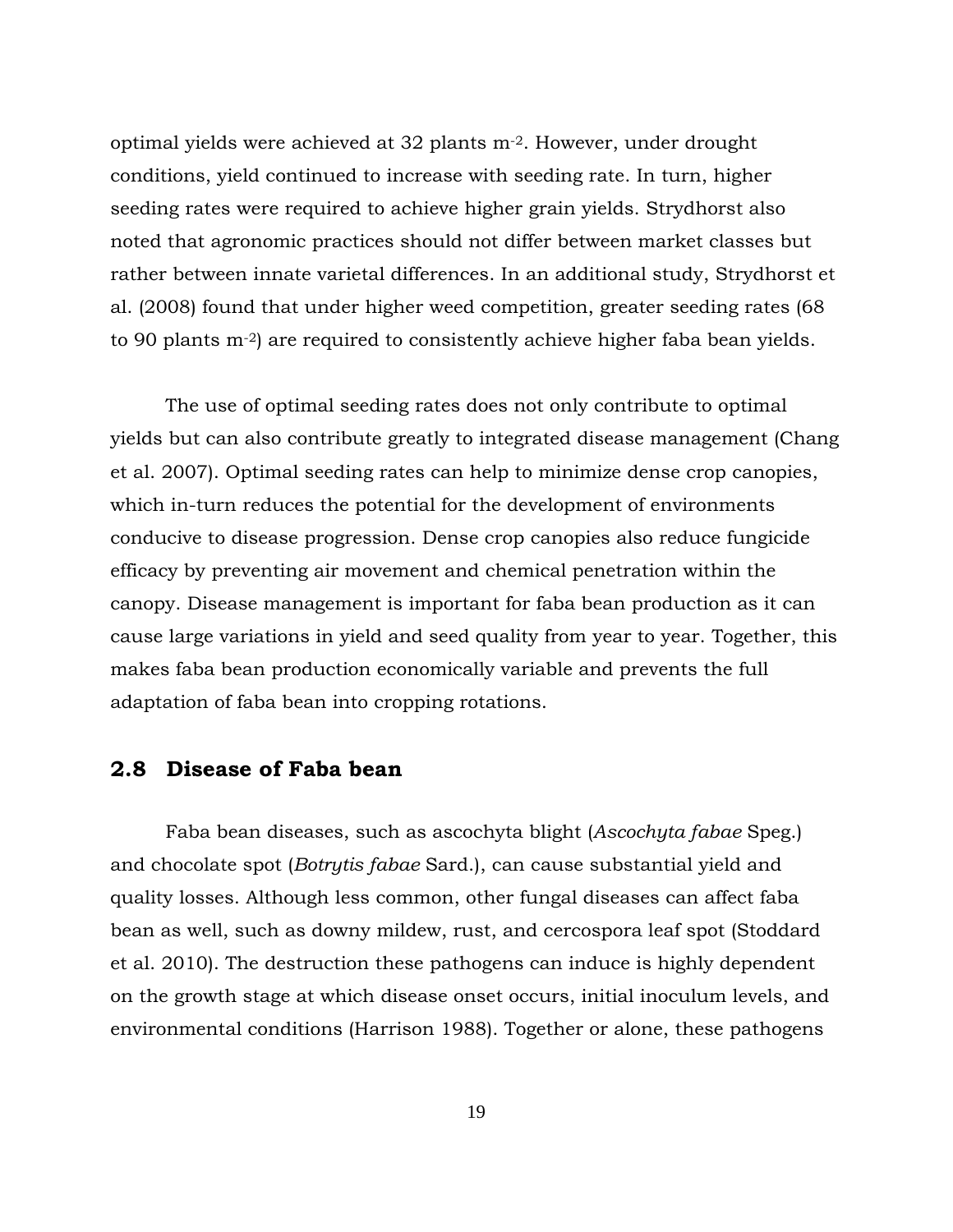can greatly contribute to yield instability and low economic returns, which are barriers towards successful faba bean production.

In 1973, the first faba bean disease survey was conducted in Saskatchewan. Chocolate spot (*B. cinerea*) was found to be primarily present in the early parts of the growing season, while ascochyta blight was found later (McKenzie and Morrall 1975). McKenzie and Morrall (1975) suggested that *Ascochyta fabae* Speg. was likely brought to Saskatchewan on European seeds, whereas *B. cinerea* was likely present prior to the arrival of faba bean as it has been found on native and other crop species.

Globally, chocolate spot is one of the most destructive faba bean diseases because it is found in almost all faba bean fields (Stoddard et al. 2010). Furthermore, this disease can cause between 5 and 100% crop loss when onset is prior to pod fill (Harrison 1998). Chocolate spot is more predominate under high humidity (>80%) or wet conditions, along with average temperatures of 20°C (Harrison 1988; Stoddard et al. 2010). Ascochyta blight can be highly destructive as well, although it is not as predominant in the Canadian prairies as chocolate spot. Ascochyta blight is more prevalent after significant rainfall events, as it spreads with rain droplets, and when the average temperature is 15°C (Stoddard et al. 2010). In Africa, this disease can cause yield losses of 35 to 90% (Omri Benyoussef et al. 2012; El-Sayed et al. 2011).

Despite somewhat contrasting epidemiology, these two pathogens (*B. fabae* and *A. fabae*) can infect at the same time, within any given year and growing region, given the right environmental conditions. Fortunately, foliar fungicides can control or suppress these pathogens and diseases. However, the chemical control options differ between each disease. Therefore, it is important to understand the symptoms and epidemiology of each disease in order to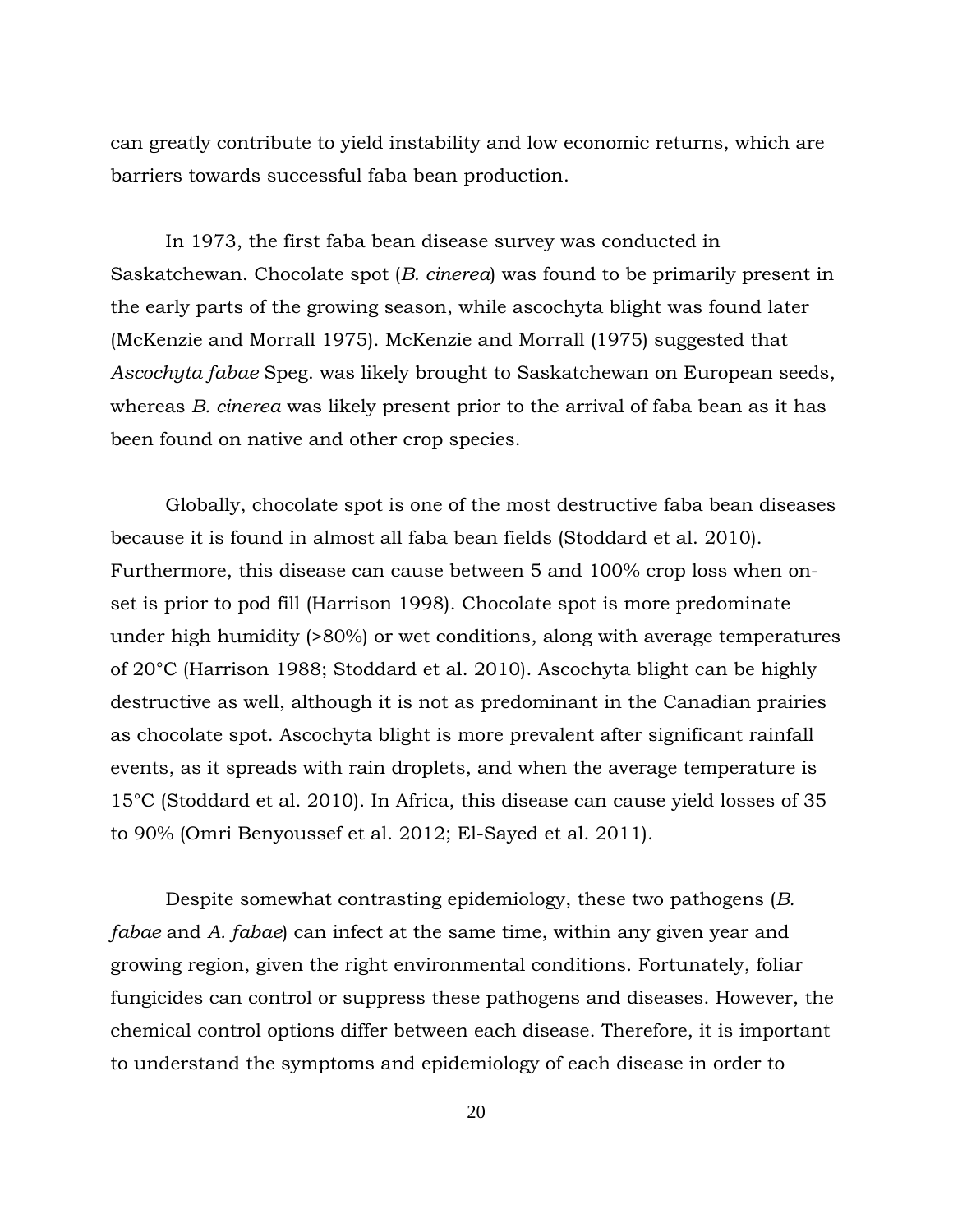determine the best control measures. By choosing the best control measures and developing an integrated disease management plan, the devastating impacts that these diseases can have on successful faba bean production can be mitigated.

### **2.8.1 Ascochyta Blight (***Ascochyta fabae* **Speg.)**

Ascochyta blight is a seed-borne disease and is primarily expressed in the asexual form (Wallen and Galway 1997; Omri Benyoussef et al 2012). Ascochyta blight's teleomorph (*Didymella fabae*) can produce ascospores which are dispersed by the wind and infect faba bean crops over a great distance (Stoddard et al. 2010; Omri Benyoussef et al. 2012; Davidson and Kimber 2007). *Ascochyta fabae* Speg. growth and symptomology is initiated at 15°C and is ideal at 20°C (Wallen and Galway 1997). Under ideal growth conditions, fruiting structures begin to develop 14 days after inoculation (Wallen and Galway 1997). Lesions develop on leaves and stems in round to elongated oblong shapes (Stoddard et al. 2010). Lesions are generally grey in color with concentric circles of black pycnidia. The pycnidiospores are dispersed through rain splash and wind (Stoddard et al. 2010; Omri Benyoussef et al. 2012). This allows for rapid disease spread during major rainfall and wind events (Stoddard et al. 2010; Davidson and Kimber 2007). Typically, this disease spreads from initial lesions on developing seedlings and moves towards higher leaves (Omri Benyoussef et al. 2012). If the infection is severe, lesions will begin to develop on stems, pods, and seeds (Omri Benyoussef et al. 2012).

Infected seeds are the primary source of pathogen inoculum, as the asexual form does not survive overwintering in cold climates (Omri Benyoussef et al. 2012). Wallen and Galway (1997) found that under field conditions, when 13% of planted seeds were infected with ascochyta blight, only 3% of seedlings showed initial infection symptoms. However, as plant growth continued, a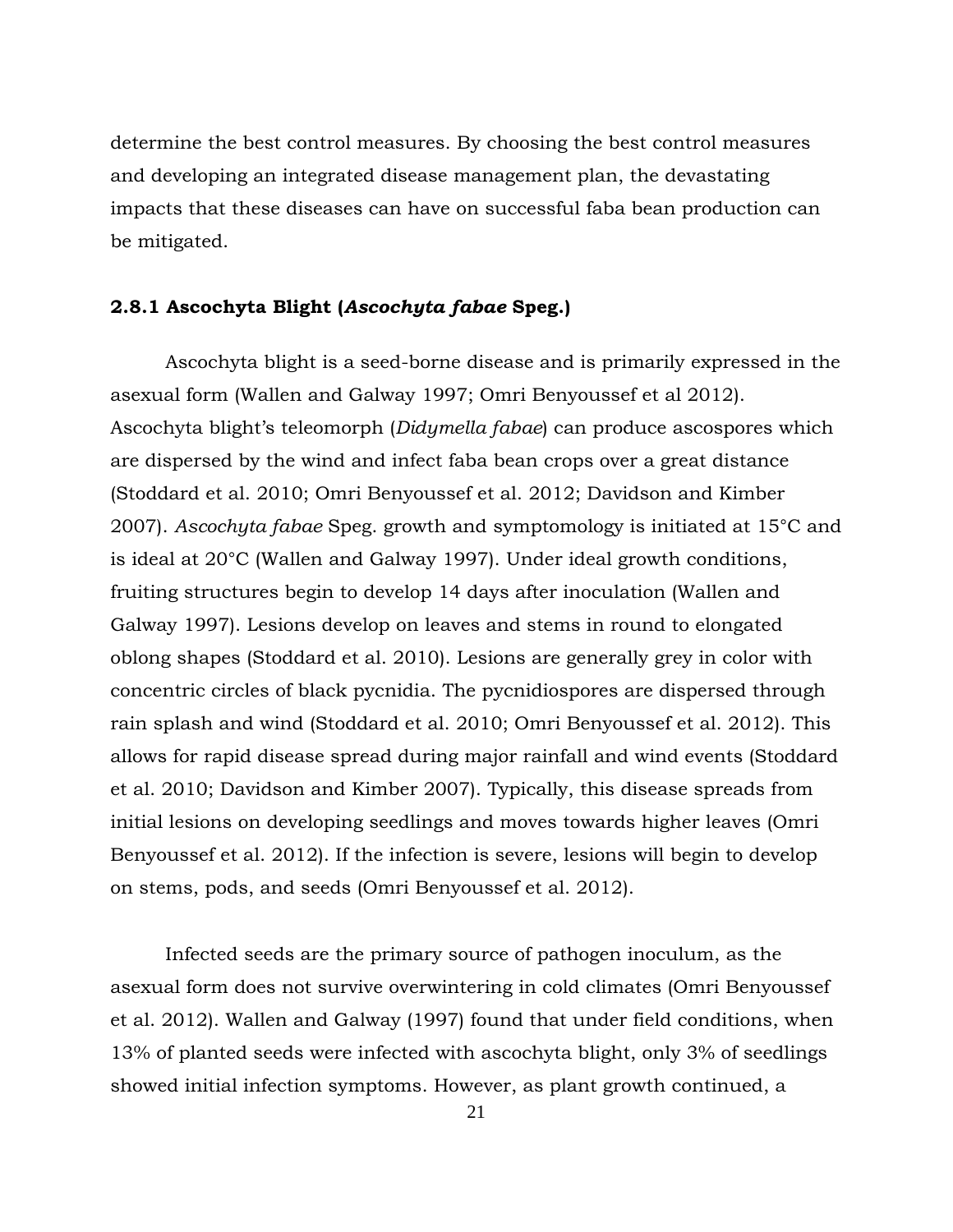maximum 10% infection level was found. The authors noted that despite the high number of initially infected seeds, environmental conditions were not favorable for ascochyta development. Thus, conducive environmental conditions are required for severe outbreaks to occur.

#### **2.8.2 Chocolate Spot (***Botrytis fabae* **Sard.)**

Chocolate spot is an overwintering seed borne disease, first identified in Spain during 1929 (Harrison 1988; Wallen and Galway 1997). *Botrytis fabae* can be mistaken for *B. cinerea*, which has markedly similar symptomology (Harrison 1998). Nonetheless, *B. fabae* is the species most often isolated in cultures, produces more lesions, and is more aggressive than *B. cinerea* (Harrison 1998). It is also the species most often found in cultured samples in Canada.

Chocolate spot is produced by conidiophores. These conidiophores rapidly develop and facilitate disease movement as the developing conidia become easily airborne (Stoddard et al. 2010). Eight hours after inoculation, conidia produce hyphae which grow into the epidermal tissue (Harrison 1988). Within 12 hours of hyphal invasion, the plant's cell walls begin to degrade (Harrison 1988). The rate of degradation is proportional to the number of hyphae (Harrison 1988). However, when hyphal growth is slow, hyphae can begin to die and infection sites are contained to the epidermal region (Harrison 1988). Moreover, the age of the conidia can also have an effect on hyphae development. When suspended in water, conidia can live up to 40 days. Conversely, when in an arid environment, viability can be reduced to 1% (Harrison 1988). Leaking nutrients from thin or broken leaf cuticles, as well as aphid honeydew, can provide additional support for hyphae growth (Harrison 1988).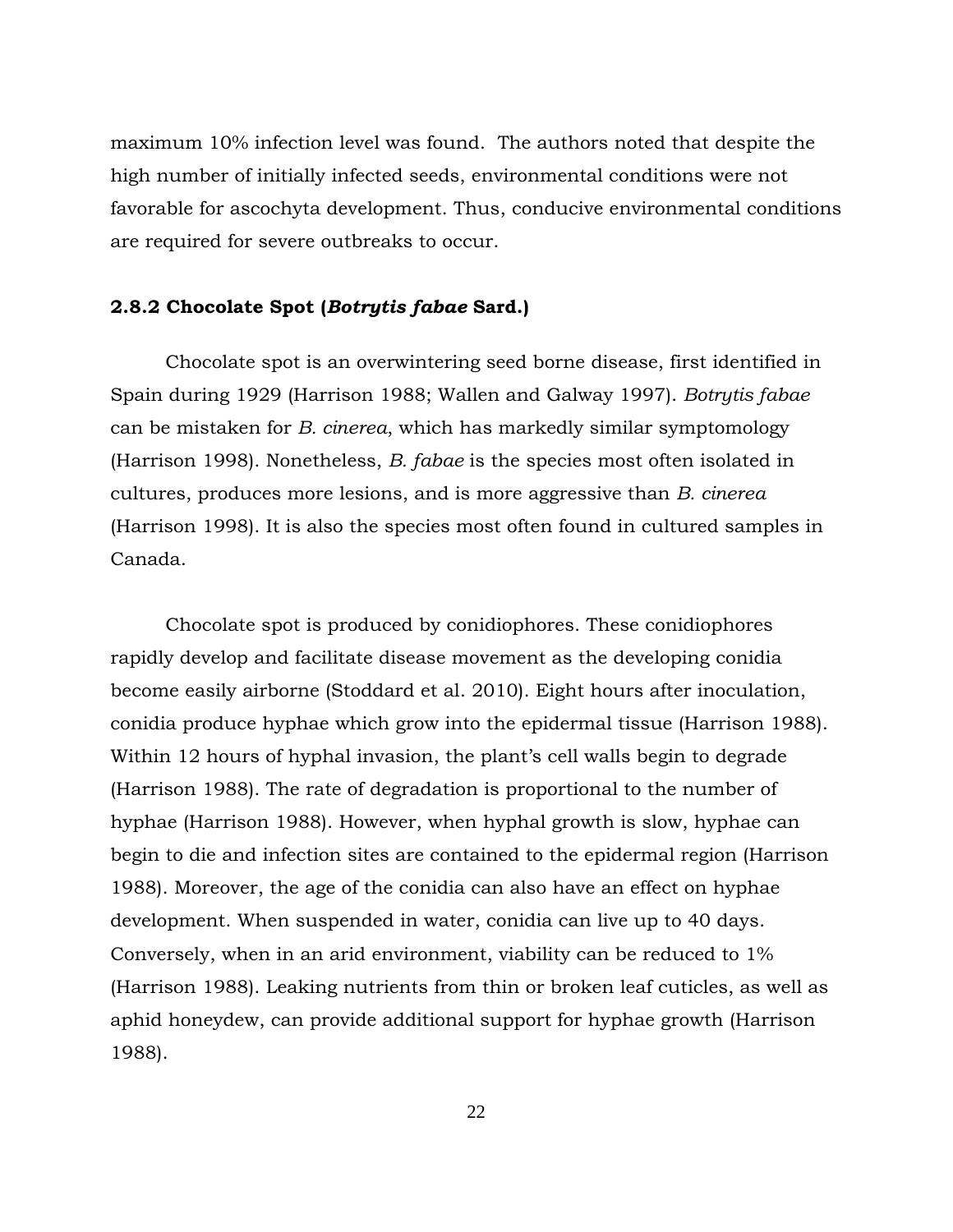Lesion development begins on the leaf surface, where the dead epidermal cells merge together forming dark colored spots. Under continuous high humidity and temperatures between 15°C and 22°C, lesions can grow 3 to 4 mm per day (Harrison 1988). Lesions are often elliptical, ranging between red, black, and brown in color, and can be found on leaves, stems, and flowers (Harrison 1988). Lesions are more often found on lower leaf surfaces, where there is more shade and higher humidity (Harrison 1988). In the Canadian Prairies, lesion growth is often less than in other faba bean growing regions. This is due to drops in nighttime temperature when humidity is at its highest (Stoddard et al. 2010); thus, providing temporary relief from ideal conditions for disease development.

After the lesions have developed, necrosis spreads rapidly, resulting in leaf drop. Older leaves close to senescence can contain 80% of the plant's total lesions (Harrison 1988). Often, the most severe damage occurs at flowering when decaying flower petals provide nutrition for fungal growth. This allows for lesions to spread from flowers to pods and seeds, ultimately resulting in yield reductions (Stoddard et al. 2010; Harrison 1988). If conditions are right, total plant growth can be terminated in as little as two days (Stoddard et al. 2010; Harrison 1988). This is why it is critical for proactive disease management strategies to be developed. A recent field study found all faba bean fields surveyed in Saskatchewan tested positive for chocolate spot, albeit with low symptom severity (Chatterton 2018). Therefore, if the environmental conditions become favorable, in any given year, complete devastation of Saskatchewan's faba bean crops can occur within a short period of time.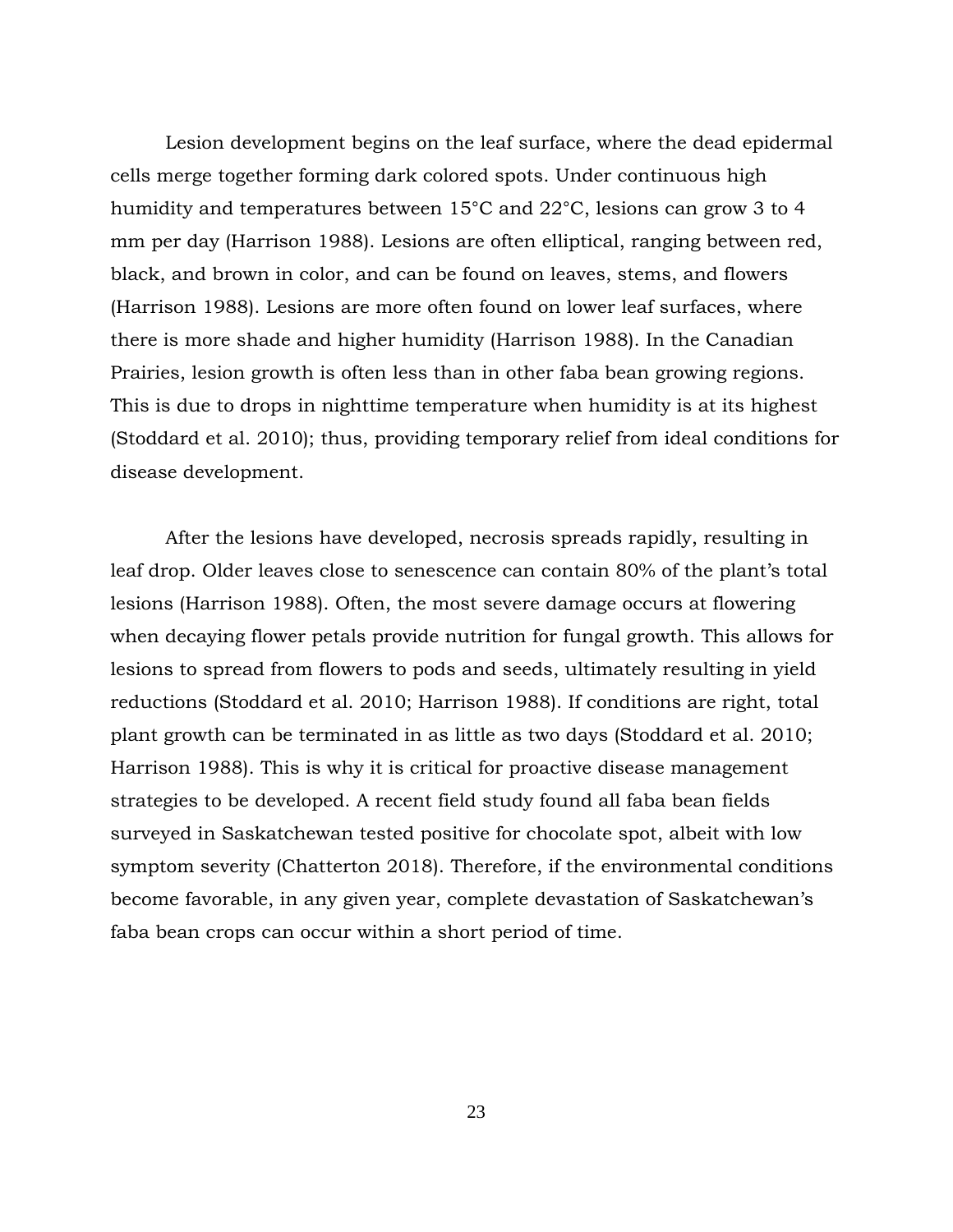## **2.9 Disease Management**

Integrated disease management incorporates multiple aspects of agronomy to reduce the development and spread of diseases. Often the first recommended strategy is the use of certified, clean, and unblemished seed. This is especially true for *Ascochyta fabae*, as it can be carried under the seed coat (Stoddard et al. 2010). Seed treatments can be an effective control measures for seed-borne diseases; however, they must be compatible with rhizobium inoculant (Stoddard et al. 2010; Harrison 1988). There are some varieties with various levels of genetic resistance to both *Botrytis fabae* and *Ascochyta fabae* Speg. (Stoddard et al. 2010). Unfortunately, there are none available for production in the Canadian Prairies. Although, some evidence does suggest, varieties with higher levels of tannin, can provide some level of seedborn disease mitigation.

Crop residue management requires attention as a component in integrated disease management. In faba bean, residue management is imperative as common vetch (*Vicia sativa* L.), narbon bean (*V. narbonensis* L.), and lentil are alternative hosts for chocolate spot (Stoddard et al. 2010). Additionally, *B. fabae* can overwinter in previous crop residue (Stoddard et al. 2010). When *B. fabae* is found in the sexual state, crop rotation can effectively reduce inoculum levels. However, when found in the asexual stage, isolation and residue burial is more effective (Davidson and Kimber 2007). A three to four-year break between host crops has been found to effectively reduce the incidence of chocolate spot, ascochyta blight, rust, and cercospora leaf spot (Stoddard et al. 2010; Davidson and Kimber 2007). It is also suggested that several hundred meters between faba bean fields is required to prevent disease transmission (Stoddard et al. 2010; Harrison 1988).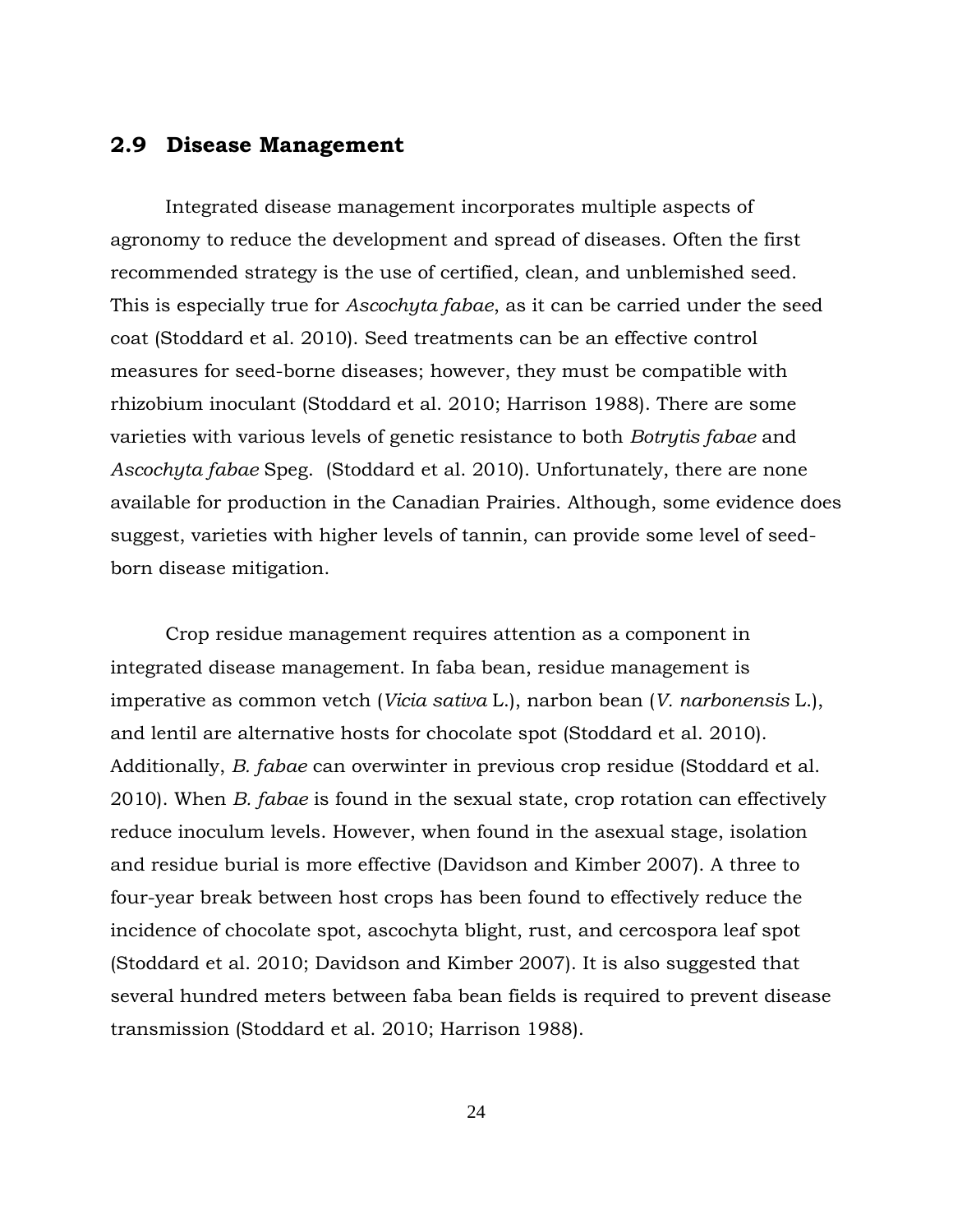The use of optimal seeding rates, plant populations, and weed and insect control can also help to effectively manage diseases. Optimal plant densities and reduced weed populations can work together to lessen the relative humidity of a crop canopy. This, in turn, reduces the incidence and severity of chocolate spot (Sahile et al. 2008). Disease risk can also be minimized by managing nutrient deficiencies, water-logging, and frost avoidance. Overall, any management strategy which promotes healthy plant vigor can be highly effective (Stoddard et al. 2010).

Stoddard et al. (2010) suggests that genetic resistance is the most effective disease control measure in faba bean production. This is due to the high cost of fungicide application in some growing regions. Unfortunately, there are a noticeably limited number of disease resistant cultivars available worldwide (Sillero et al. 2010; Beyene et al. 2018). Therefore, faba bean disease management primarily relies on foliar fungicide application(s) as an integral part of an integrated disease management system both in Saskatchewan and around the world (Stoddard et al. 2010; Harrison 1988).

#### **2.9.1 Disease Management with Fungicides**

Fungicides are chemical control compounds used to control pathogens and their associated diseases. They were first developed in China, as inorganic chemicals, around 2,500 to 1,500 BC (Oerke 2005). It was only 100 years ago that organic-based chemical fungicides were developed (Oerke 2005). The way fungicides work can be divided into multiple categories. These categories (placement, timing, movement, spectrum, composition, and biochemistry) can be defined as the fungicide's mode of action (Guide to Crop Protection 2018). Each of these categories can be further subdivided.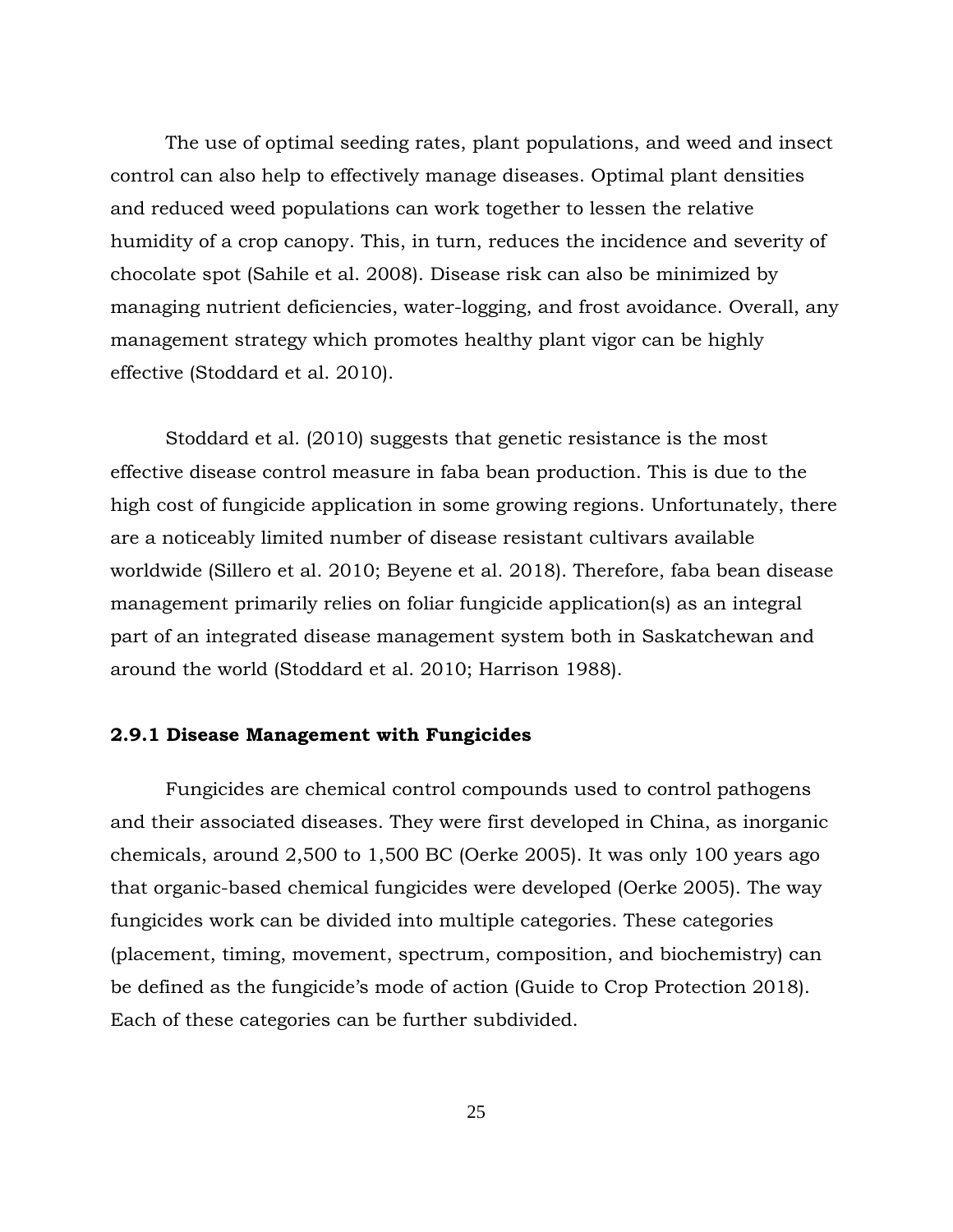There are two types of fungicide placement: contact and systemic. Contact fungicides remain on plant surfaces and modify a pathogen's metabolic pathway(s) (Gossen et al. 2014). Systemic fungicides are transported within the plant to modify site-specific pathways within a particular pathogen (Gossen et al. 2014). Timing determines when fungicide(s) need to be applied in order to provide effective control. Contact fungicides need to be applied prior to infection and at multiple time intervals (they do not protect newly emerging tissues) (Gossen et al. 2014). Conversely, systemic fungicides require site-specific targets, and thus will control established infections (Oerke 2005). Therefore, they can be applied when needed. Lastly, fungicides can be classified based on their spectrum of control. Contact fungicides are typically broad spectrum and control a broad range of diseases.

Globally, there are multiple fungicide groups registered for the control of faba bean diseases. Generally, faba bean diseases are controlled by products in groups: 1 (benzimidazoles), 2 (dicarboximides), 11 (strobilurins), M3 (dithiocarbamates), and M5 (chloronitriles) (Stoddard et al. 2010; Omri Benyoussef et al. 2012). In Saskatchewan, products within groups 3 (demethylation inhibitors), 7 (carboxamides), and 11 are registered for the control of white mold, ascochyta blight, powdery mildew, and chocolate spot (Guide to Crop Protection 2018; Table 2.1). Furthermore, there are multiple products within each group registered for use. Each product is registered for the control of specific diseases, having both systemic and broad spectrum modes of action.

It is interesting to note that there are only seven fungicide products registered for the control of ascochyta blight and two for chocolate spot in Saskatchewan (Table 2.1). Furthermore, fluxapyroxad + pyraclostrobin is the only product registered for the control of three or more faba bean diseases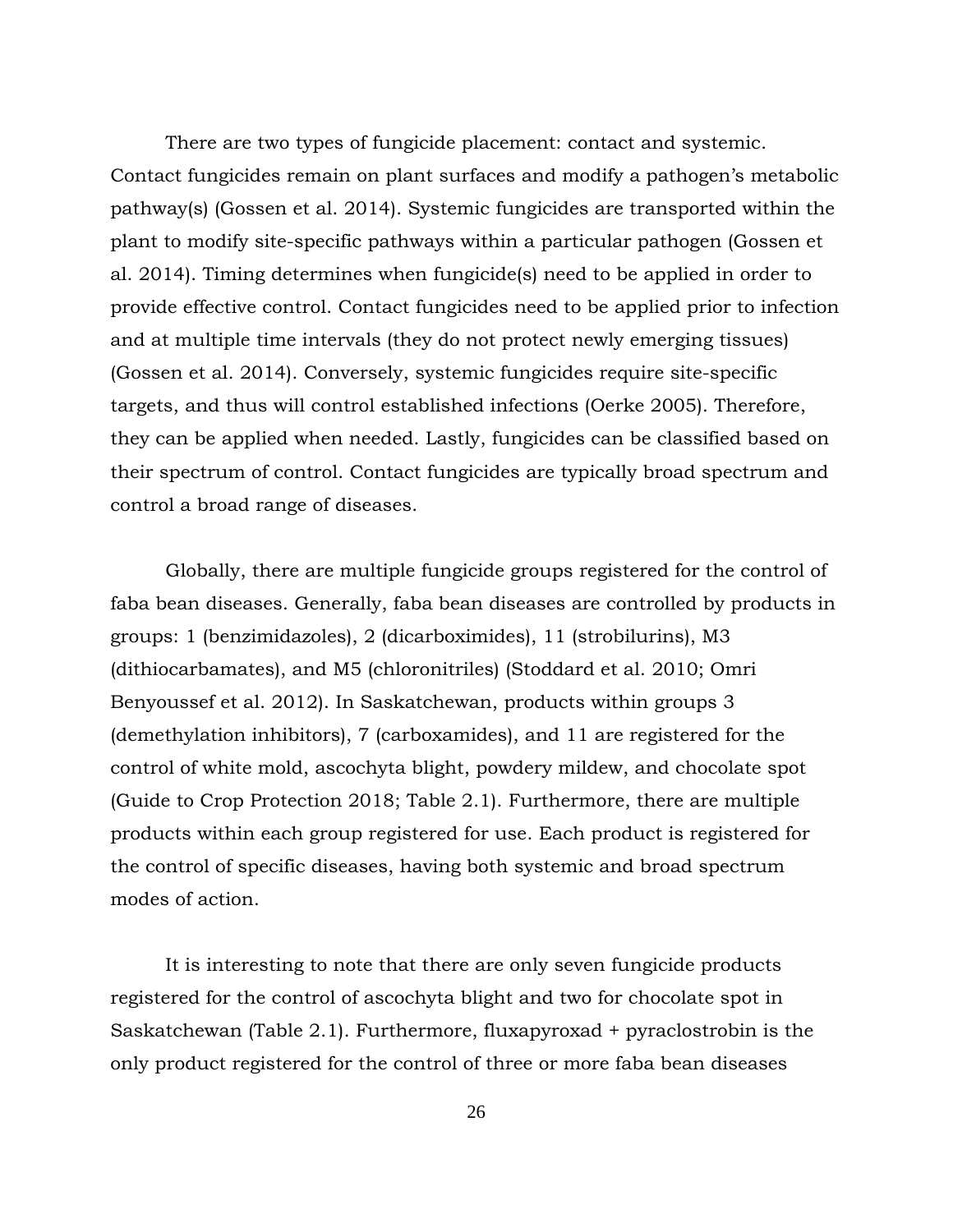(Table 2.1). The limited number of registered products could potentially lead to product overuse. This further increases the risk of fungicide resistance as these products are primarily systemic-based. Systemic fungicides are considered medium- and high- risk mode of action groups, for selecting towards pathogen insensitivity (Gossen et al. 2014).

**Table 2.1:** Registered fungicide products for control of various faba bean diseases in Saskatchewan. Adapted from the 2018 Saskatchewan Guide to Crop Protection.

| Group          | <b>Chemical Name</b>             | <b>Mode of Action</b>                       |          | <b>Disease Controlled</b>                                                      |
|----------------|----------------------------------|---------------------------------------------|----------|--------------------------------------------------------------------------------|
| 3              | propiconazole                    | <b>Broad</b><br>Systemic                    | Spectrum | Powdery Mildew                                                                 |
| 3 & 7          | prothioconazole<br>fluopyram     | <b>Broad</b><br>Systemic                    | Spectrum | Ascochyta Blight and<br>White Mold                                             |
| 3 & 7          | boscalid<br>prothioconazole      | <b>Broad</b><br>Systemic                    | Spectrum | White Mold                                                                     |
| 3 & 11         | azoxystrobin<br>difenconazole    | <b>Broad</b><br>Systemic                    |          | Spectrum Ascochyta Blight                                                      |
| 3 & 11         | azoxystrobin<br>prothioconazole  | <b>Broad</b><br><b>Systemic and Contact</b> |          | Spectrum Powdery Mildew                                                        |
| 11             | picoxystrobin                    | <b>Broad</b><br>Systemic                    |          | Spectrum White Mold                                                            |
| 11             | azoxystrobin                     | <b>Broad</b><br>Systemic and Contact        | Spectrum | Ascochyta Blight                                                               |
| 11             | pyraclostrobin                   | <b>Broad</b><br><b>Systemic and Contact</b> | Spectrum | Ascochyta Blight and<br>Powdery Mildew                                         |
| 7 & 11         | fluxapyroxad<br>pyraclostrobin   | <b>Broad</b><br>Systemic and Contact        | Spectrum | Ascochyta Blight and<br>White Mold                                             |
| 7 & 11         | azoxystrobin<br>benzovindiflupyr | Broad<br><b>Systemic and Contact</b>        | Spectrum | White Mold                                                                     |
| 7 & 11         | fluxapyroxad<br>pyraclostrobin   | <b>Broad</b><br><b>Systemic and Contact</b> | Spectrum | Blight,<br>Ascochyta<br>Chocolate<br>Spot,<br>Powdery Mildew and<br>White Mold |
| $\overline{7}$ | isofetamid                       | Systemic                                    |          | White Mold                                                                     |
| $\overline{7}$ | boscalid                         | Systemic                                    |          | White Mold                                                                     |
| $\overline{7}$ | penthiopyrad                     | <b>Broad</b><br>Systemic                    | Spectrum | Ascochyta Blight and<br>Chocolate Spot                                         |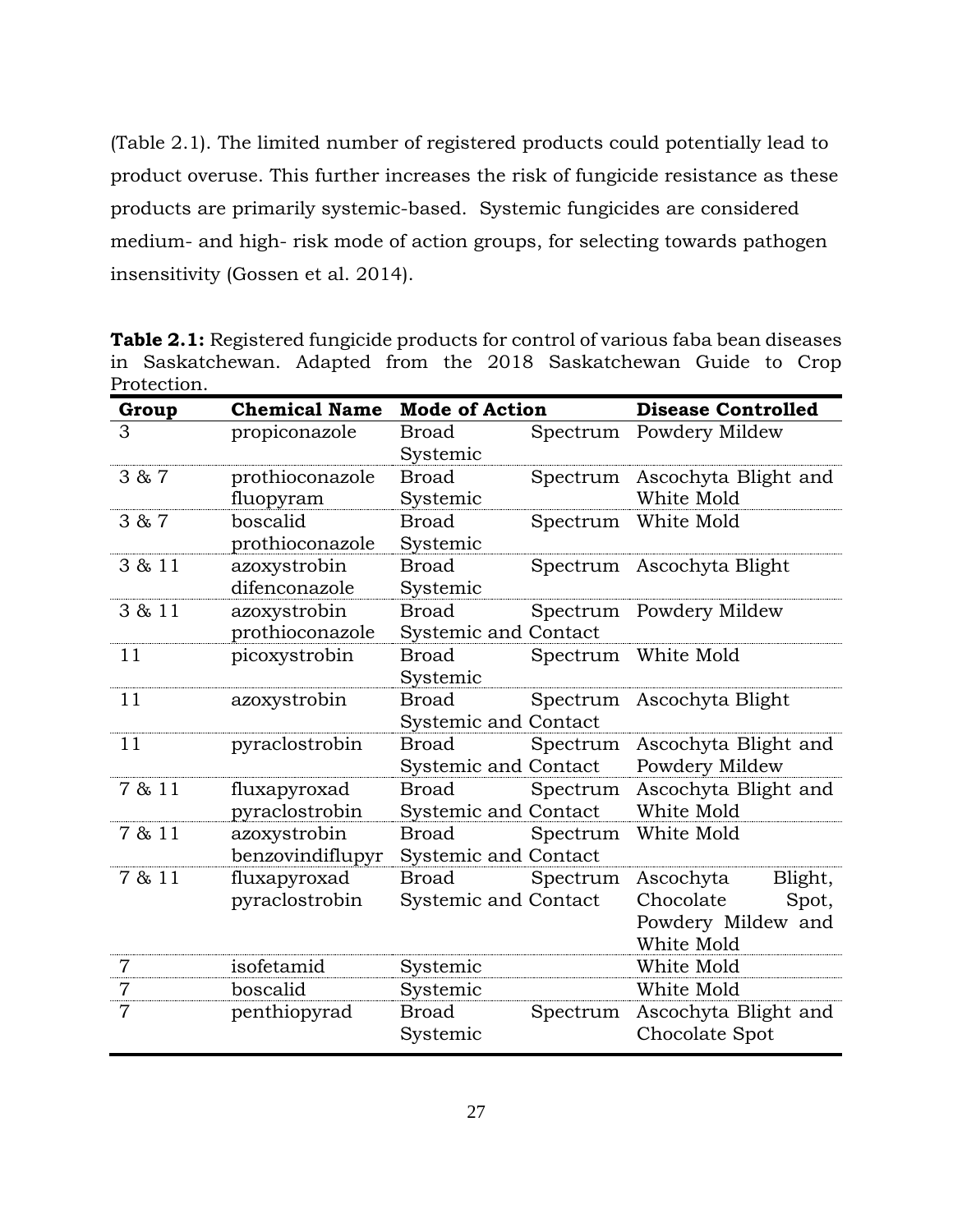Fortunately, currently registered fungicide products can perhaps control other faba bean diseases currently not on the product's label. For example, there are four fungicide products that contain azoxystrobin. Two are registered for the control of ascochyta blight, one for white mold, and one for powdery mildew. Consequently, it is likely that all products containing azoxystrobin can control multiple faba bean diseases. However, additional diseases have yet to be added to the product label through the regulatory process. This is an issue for faba bean disease control. However, this issue is not covered within this thesis.

# **2.10 Faba bean Disease Control with Fungicide Application**

The recommendation to apply a fungicide is based on whether or not the environment is conducive to disease development, the pathogen is present, and if full yield potential can be achieved (Stoddard et al. 2010; Oerke 2005). The decision to apply should also take into consideration whether or not the cost of application is less than or equal to the return on investment (yield or quality increases), as fungicide application is costly (El-Sayed et al. 2011; Oerke 2005; Stoddard et al. 2010). As quality plays a large role in the grade and subsequent price received for faba bean, fungicide application can be economical. However, in certain situations, fungicide application can be highly effective in reducing disease progression, yet, cannot be economical, depending on an array of factors (Beyene et al. 2018).

In the Canadian Prairies, when and how many applications of which fungicides has not been fully established for faba bean production. However, recent small-plot studies re-evaluated fungicide application timing for Saskatchewan. In 2015, pyraclostrobin was applied 10 days prior to a combination of fluxapyroxad and pyraclostrobin at three locations. Results indicated that under low disease pressure, faba bean yield was not responsive to fungicide application (Hall 2015; Holzapfel 2015; Pratchler 2015). However, it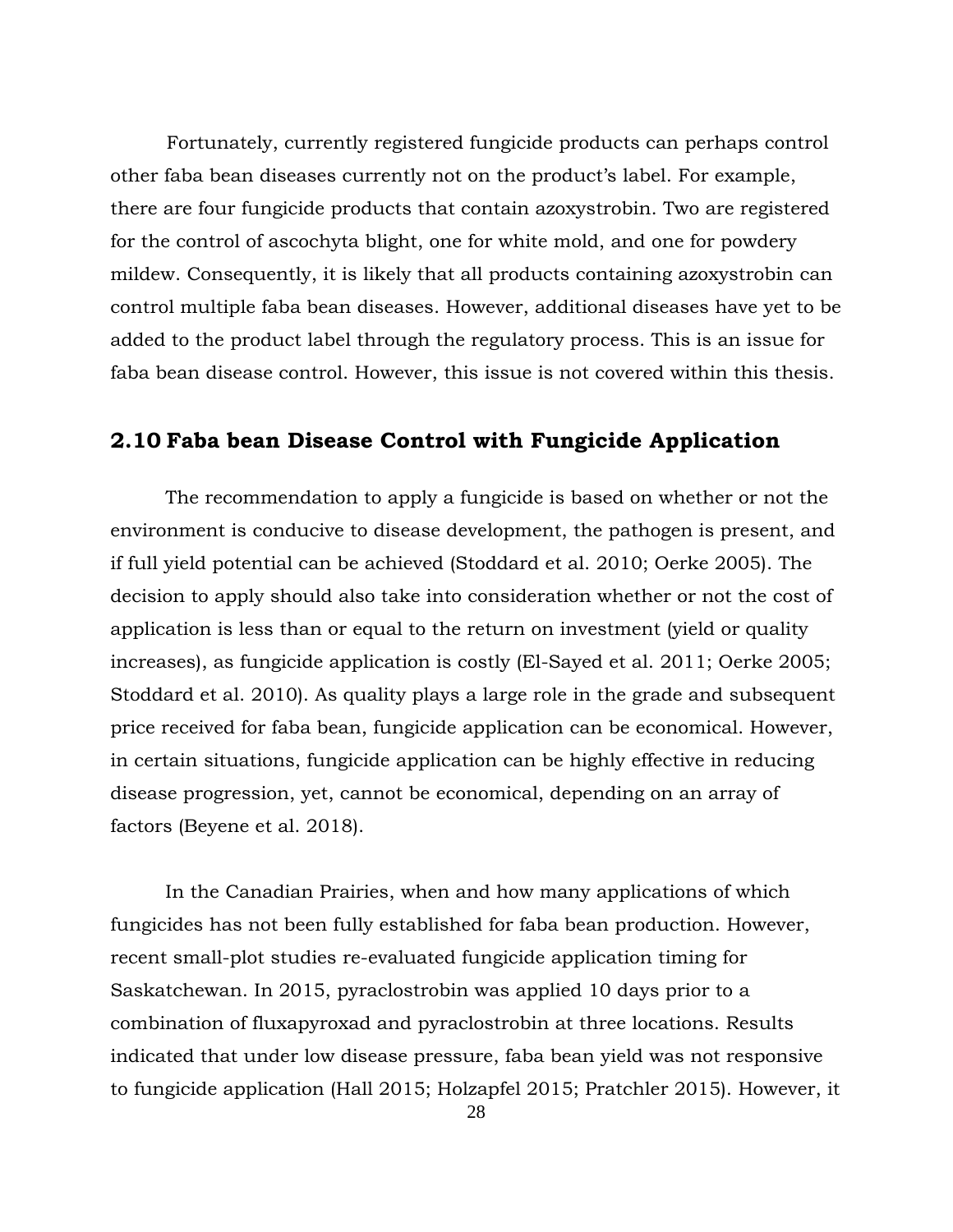was noted that if disease was present, the onset was in later parts of the growing season and was likely too late to cause any significant yield reductions (Holzapfel 2015). Lastly, in the prairies, faba bean disease control has concentrated on controlling both primary pathogens. Therefore, product efficacy is measured independently from the fungal disease(s) present and controlled.

#### **2.10.1 Optimal Fungicide Products**

There is a benefit to testing multiple products per fungicide group, as efficacy varies amongst products within any given group (Harrison 1988). This is due to variations in the active chemical ingredient of each product (Harrison 1988). Furthermore, additional testing of registered fungicides is justified to ensure adequate disease control is being continued (Harrison 1988).

Strobilurin-based fungicides are ideal for the control of fungal diseases (ascochyta blight, anthracnose, etc.) in pea, lentil, and chickpea (Banniza et al. 2017). However, anecdotally, application of strobilurin-based fungicides has been cited to cause increased canopy greenness, resulting in delayed maturity. Banniza et al. (2017) found that strobilurin-based fungicides were more effective in preventing disease, in comparison to non-strobilurin based fungicides. Yet, they did not always result in yield increases (Banniza et al. 2017). Furthermore, the study found that any anecdotal greenness effects did not always occur when a single application was applied. Therefore, one needs to be cautious when applying strobilurin fungicides, as any positive effects (increased disease control efficacy) needs to be weighed against any potential negative effects (delayed harvest).

In dry bean, strobilurin fungicides have been found to increase yields up to 60%, due to broad-spectrum activity against multiple dry bean diseases (Gillard et al. 2012). In chickpea, application of a contact fungicide prior to a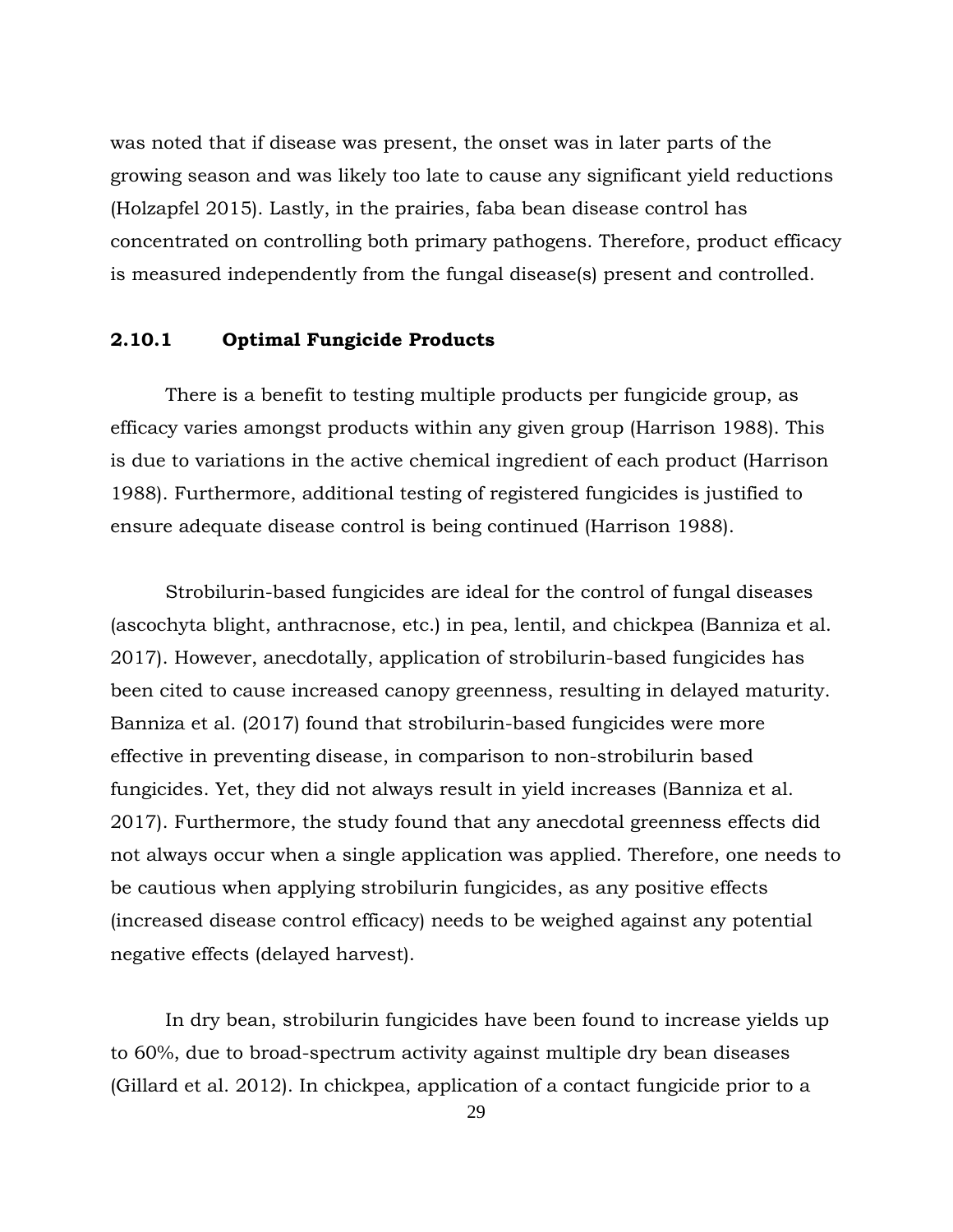rainfall event, followed by a systemic fungicide application, is required to effectively control ascochyta blight (Banniza et al. 2011). Fungal diseases in dry bean and chickpea pose a much greater threat to yield than those of faba bean. Therefore, any significant yield increases due to effective fungicide application(s) in these two pulse crops, are likely greater than one might expect in faba bean. However, these significant effects can give an indication as to how other pulse crops may respond to fungicide application.

A Chinese field study found that mancozeb (group M3) provided 81% control of chocolate spot in faba bean, whereas pyraclostrobin controlled 89% (Gu Chunyan et al. 2013). This resulted in an 11 to 42% yield increase depending on the variety. In Australia, chlorothalonil is the most widely used fungicide for the control of ascochyta blight in all pulse crops (Davidson and Kimber 2007).

Overall, there is little information regarding fungicide product efficacy on specific faba bean diseases under Saskatchewan growing conditions. However, this investigation considers the total disease control provided by various registered products rather than the control of specific diseases. Also, this investigation considers fungicide application based on plant growth staging rather than probability or incidence of disease. This was done to standardize treatment applications across testing locations.

## **2.10.2 Optimal Fungicide Application Timing**

The efficacy of fungicide application is determined based on the amount of loss prevented. This needs to take into consideration the plant's growth stage, the stage of the disease, and its progression (Gillard et al. 2012). In some regions, the timing of the first and number of applications is highly dependent on regional experience (Stoddard et al. 2010). Stoddard et al. (2010) note that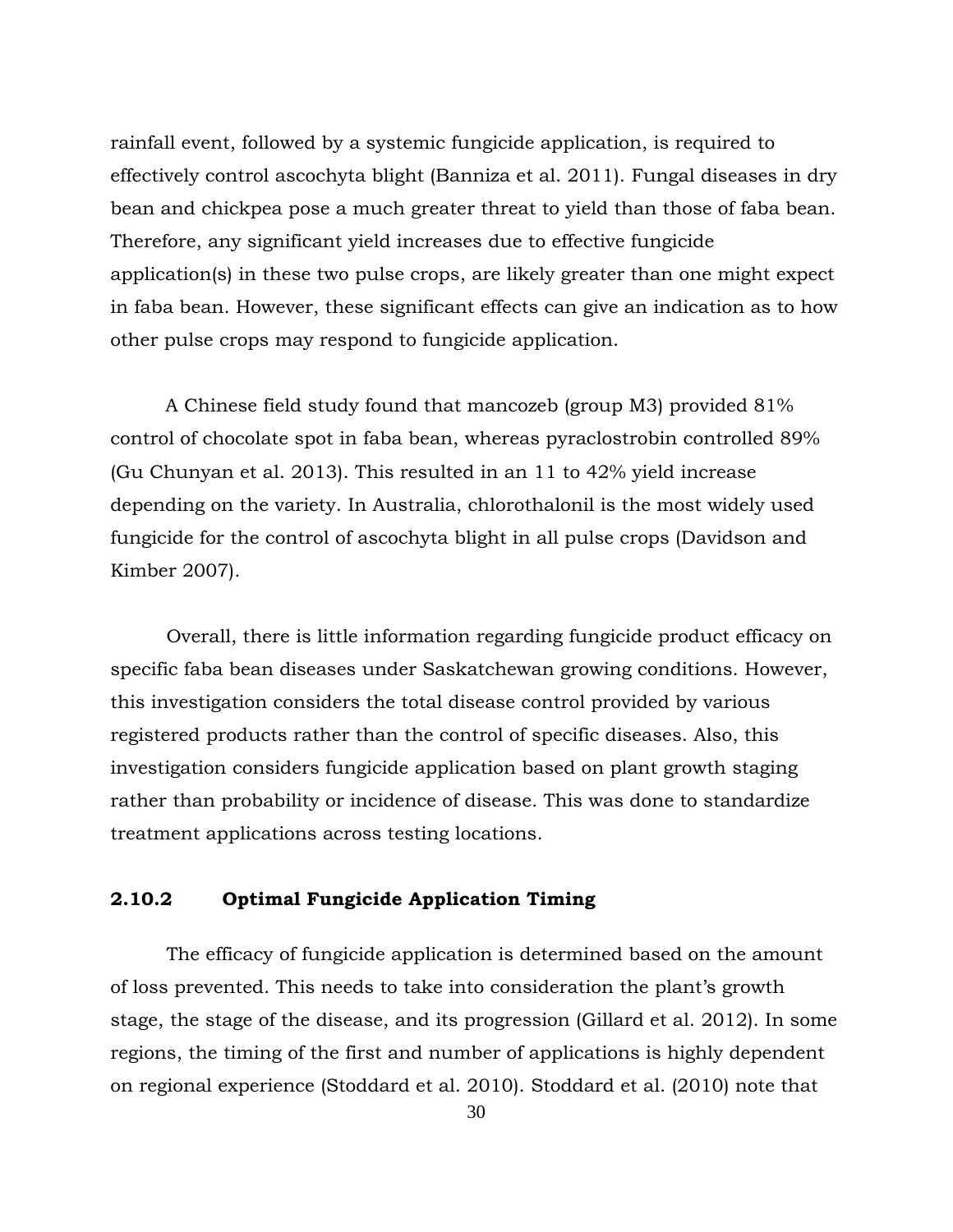due to the weather being the main driving factor for disease development, weather conditions prior to and after application should be the largest determining factors. Lastly, the authors note that the timing of the last fungicide application also needs to reflect any pre-harvest interval requirements.

In chickpea, Banniza et al. (2011) found that one application of fungicide was as effective as multiple applications, in most cases, for the control of ascochyta blight (*Phoma rabiei*). This finding suggests that fungicide application, prior to or shortly after initial infection, is critical for preventing further disease development. However, when disease pressure was high, multiple fungicide applications were required (Banniza et al 2011). Overall, the study found that, under Saskatchewan growing conditions, optimal application timing must coincide with growth stage and rainfall events. Furthermore, appropriate application timing was more effective than the particular fungicide product selected.

In Australia, fungicide for the control of ascochyta blight in faba bean is primarily applied as a preventative measure, prior to initial disease development or significant rainfall event (Davidson and Kimber 2007). It is suggested that in low rainfall locations, a single application at podding, is sufficient to protect yield (Davidson and Kimber 2007). In contrast, in Syria, a single application at the vegetative stage is sufficient for disease control (Ahmed et al. 2016). Also, systemic fungicides have been found to be more advantageous when applied post-infection or after a rainfall event, up to three days (Davidson and Kimber 2007).

If the onset of chocolate spot occurs during senescence, fungicide application can be uneconomical (Harrison 1988). This is due to the disease

31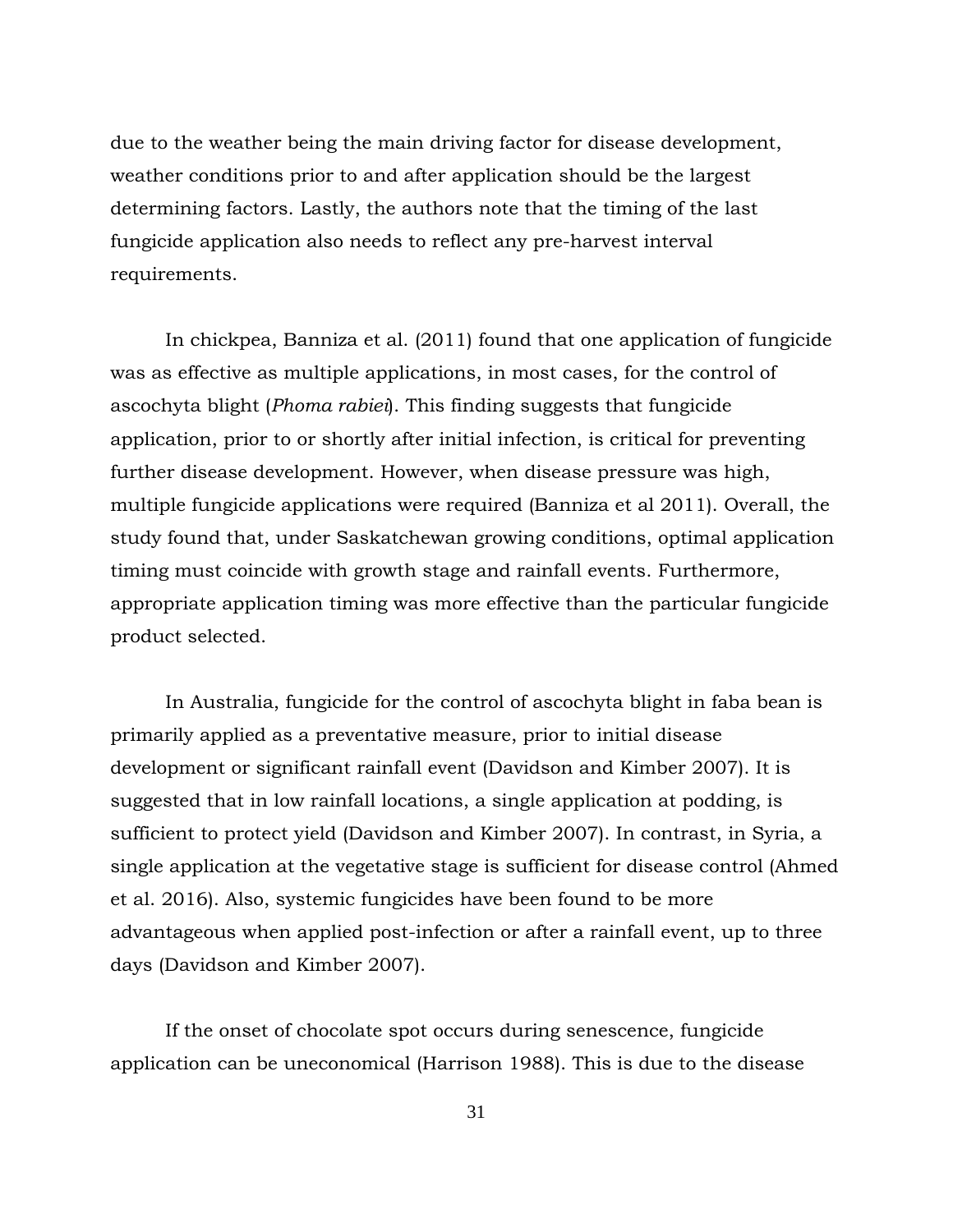having little to no effect on yield and can potentially delay crop maturity. However, if the onset of the disease is early, fewer pods develop and fungicide application can be effective and economical. El-Sayed et al. (2011) found that in Ethiopia, fungicide application two days prior to the onset of disease can significantly reduce the severity of chocolate spot. In northern Europe, due to seasonal variation in normal weather patterns, rules for optimal fungicide timing do not exist (Harrison 1988). However, it is stressed that fungicide timing should occur at any time prior to when disease severity developes beyond the ability for a fungicide to control the pathogen adequately (Harrison 1988). Furthermore, the product selected should determine its application timing based on its mode of action. For example, chlorothalonil is a contact fungicide and is best applied at an early flower or early pod set (Davidson and Kimber 2007), thus helping to protect newly developing reproductive structures and maintain yield. Therefore, consequently, altering application timing based on the product's mode of action can lead to more economical returns.

The current fungicide recommendation given to Saskatchewan faba bean growers is to apply a fungicide only if the weather is favorable for disease development. Furthermore, to target fungicide application to the protection of healthy plant material, at the onset of flowering, or at the first sign of symptoms (SaskPulse 2018). In the 2018 Guide to Crop Protection, many fungicide products are registered for control when applied at the first bud or early flower, followed by a secondary application 10 to 14 days later. This endorsement for a second application contradicts the recommendation by SaskPulse (2018), which states that a well-timed application is sufficient for faba bean disease control.

32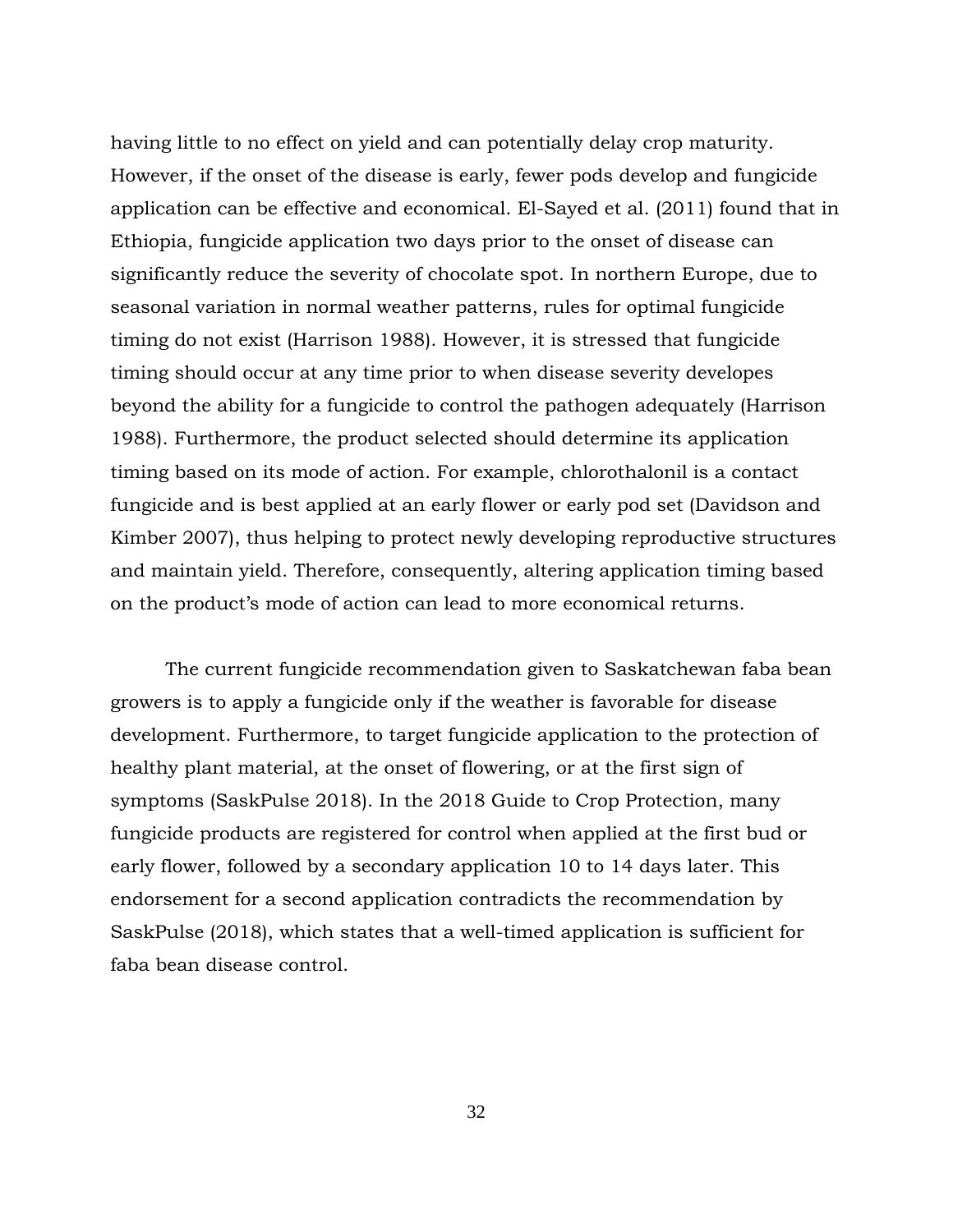# **3.0 OPTIMAL SEEDING RATES FOR VARIOUS FABA BEAN VARIETIES**

# **3.1 Introduction**

Determining the optimal seeding rate(s) for any crop is important as it is the first "building block" towards grain yield to be determined and is directly manipulated by humans (López-Bellido et al. 2005). Determining the optimal seeding rate for faba bean production, in Saskatchewan, is not a novel topic. Graf and Rowland, in 1986, determined the optimal economic plant density to be 38 plants m-2. This recommendation was adequate for the time, but did not consider the impact it could have on the large-seeded varieties within *V. faba* L. *minor*, as it was determined using small-seeded varieties. In an attempt to update the recommendation, seeding rates from other faba bean growing regions have supplemented or modified the previous recommendation. Although this information is valuable, it may not be adequate for all seed sizes currently cultivated in Saskatchewan. This is due to vast changes in genetics, growing seasons, and production practices.

Seed costs comprise a large portion of the total cost of production for faba bean. These seed costs can be raised further, due to differences in thousand kernel weight (TKW) between and within varieties. Costs are raised due to more seed being required to achieve targeted plant densities (Loss et al. 1998). Furthermore, due to innate differences in seed volume compared to smallseeded crops, and the potential increase in seed volume due to TKW differences, there may be additional costs associated with the logistics of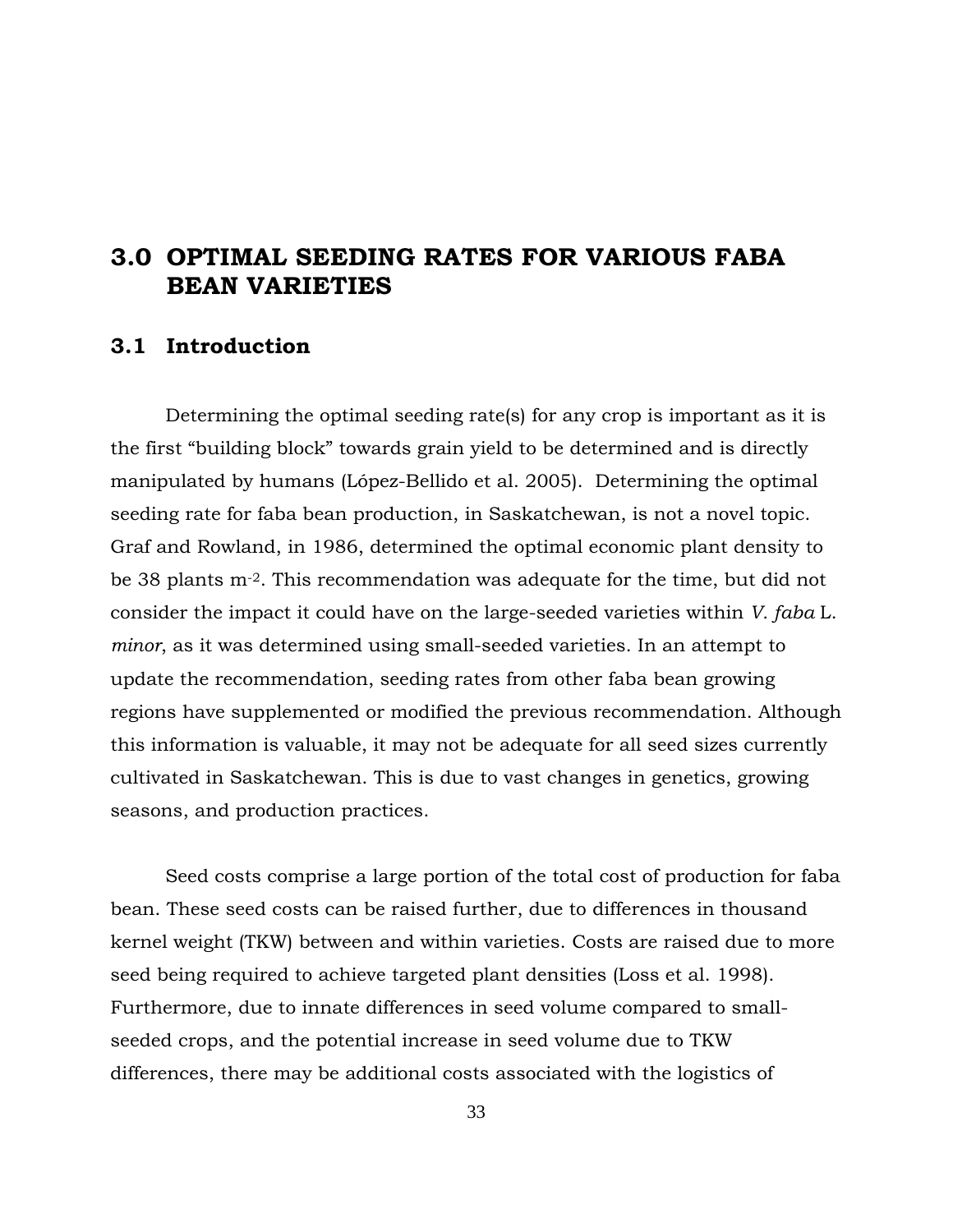handling larger seed volumes. Further additional costs such as increased seeding time per field, fuel costs, man-power, can also increase the total cost of production for faba bean, further deterring the cultivation of this crop. Reducing production costs can be achieved using small-seeded varieties. However, large-seeded types are economically more attractive as they are preferred by export markets and often associated with higher prices (Saskatchewan Pulse Growers 2018). Additionally, small-seeded varieties can help to reduce the aforementioned logistical issues and in turn minimize associated additional costs. Furthermore, this crop is known to respond to higher plant densities with small yield increases. Therefore, determining the seeding rate(s) at which yield and the return on investment are maximized is essential for improving faba bean production (Graf and Rowland 1987; Loss et al. 1998). Therefore, there is a need to re-assess the optimal seeding rate required by the various faba bean varieties produced in Saskatchewan, in order to obtain economically sustainable faba bean production.

CDC Snowdrop and CDC SSNS-1 are the two smallest seed-size faba bean varieties grown in Saskatchewan. These two varieties are representative of the two tannin classes. Although FB9-4 is not commonly seeded, it is representative of the large-seeded varieties available in V. faba *minor* and for those cultivated in Saskatchewan. This study was conducted to determine seeding rate responses of various faba bean varieties, under two contrasting Saskatchewan environments. One site was located in the black soil zone which traditionally has cooler temperatures and more precipitation than the site located in the brown soil zone. Furthermore, this study was conducted using seeds  $m<sup>-2</sup>$  instead of plants  $m<sup>-2</sup>$ . This is due to seeds  $m<sup>-2</sup>$  being directly manipulated by the grower, whereas plants  $m<sup>-2</sup>$  is subjected to many external factors. Using viable seeds  $m<sup>2</sup>$  rather than plants  $m<sup>2</sup>$  can also help to reduce the cost of production by reducing seed and logistical costs, as mortality does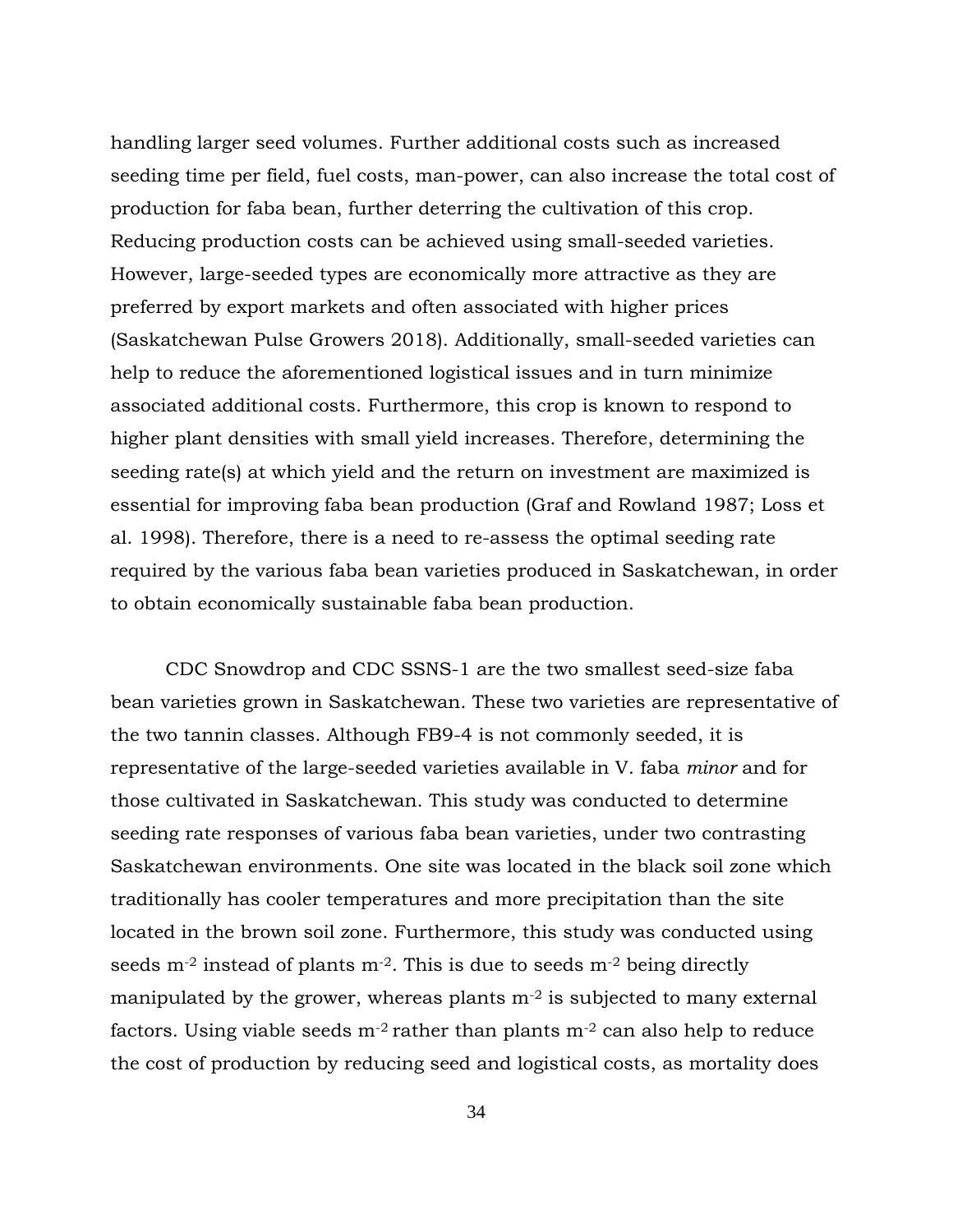not need to be accounted for. In this experiment, it is hypothesized that the seeding rate required to reach maximum yield will differ among varieties (ie. tannin content) and varieties that differ in seed size. The objective of this experiment is to identify the optimal seeding rate required to maximize yield in three faba bean varieties. This will be used to update one component in the set of best management practices for faba bean production in Saskatchewan.

# **3.2 Methodology**

#### **3.2.1 Experimental Design and Management**

This experiment was conducted on conventional, no-till land in 2015, 2016, and 2017 in Melfort and Saskatoon, Saskatchewan. At Melfort, the study site was located at the Northeast Agriculture Research Foundation Research Farm (Melfort: 52°85'N, 104°63'W), in the black soil zone, in all three years. This location represents Saskatchewan's primary faba bean production area, where over half of the seeded acres are found (Specialty Crop Report 2018). The Saskatoon locations were managed by the University of Saskatchewan and were located in the dark brown soil zone. This location represents a less typical faba bean production area, with only 10% of the seeded acres to this crop are found (Specialty Crop Report 2018). In 2015, the study was located at the Goodale Research Farm (Saskatoon: 52°05'N, 106°48'W), in 2016 at the University's Main Campus (Saskatoon: 52°13'N, 106°63'W), and in 2017 at the Kernen Research Farm (Saskatoon: 52°15'N, 106°54'W). These two sites represent the more typical faba bean growing areas in the province. All sites were seeded into cereal stubble, except in 2016 at Saskatoon, which was chemical fallowed in the previous cropping year.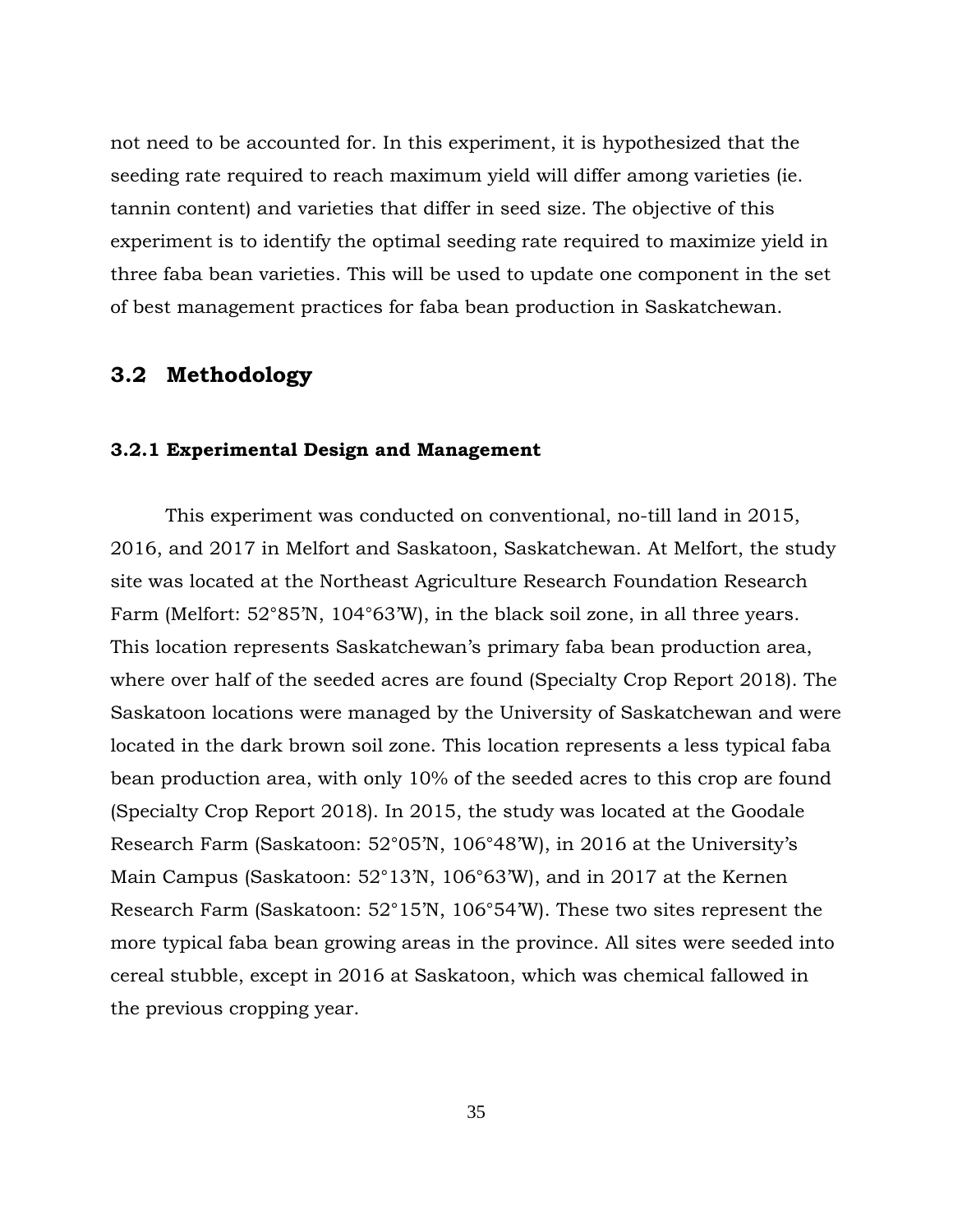This experiment followed a three by five factorial treatment structure, in a randomized complete block design, with four replicates. The first factor was variety: CDC SSNS-1, CDC Snowdrop, and FB9-4. CDC SSNS-1 is a smallseeded (<360 g thousand kernel weight [TKW]) tannin variety, CDC Snowdrop is a small-seeded (<360 g TKW) low-tannin variety, and FB9-4 is a large-seeded  $($ >650 g 1000<sup>-1</sup> seeds<sup>-1</sup>) tannin variety. The second factor was seeding rate: 20, 40, 60, 80, and 100 viable seeds m-2. In 2017, the seeding rate treatments were modified to 5, 10, 20, 40, and 60 viable seeds m-2. This was done in response to the 2015 and 2016 results, as it was apparent the original seeding rates were inadequate to elicit a yield response curve. Actual seeding rates were determined based on percent germination and TKW (Table 3.1).

|                |      |                        | <b>Thousand Kernel</b> |
|----------------|------|------------------------|------------------------|
|                |      |                        | Weight (g $1000^{-1}$  |
| <b>Variety</b> | Year | <b>Germination</b> (%) | seeds $-1$ )           |
| CDC SSNS-1     | 2015 | 100                    | 316                    |
|                | 2016 | 100                    | 316                    |
|                | 2017 | 100                    | 316                    |
| CDC Snowdrop   | 2015 | 94                     | 344                    |
|                | 2016 | 94                     | 344                    |
|                | 2017 | 96                     | 344                    |
| <b>FB9-4</b>   | 2015 | 99                     | 695                    |
|                | 2016 | 99                     | 695                    |
|                | 2017 | 98                     | 695                    |

**Table 3.1:** Percent germination and thousand kernel weight of CDC SSNS-1, CDC Snowdrop, and FB9-4 at all locations in 2015, 2016, and 2017.

Faba bean was seeded into moisture in early to mid-May (Table 3.2), approximately 3.8 to 7.6 cm deep, by a Fabro cone seeder with knife openers. In Melfort, the plots were 1.8 by 7 m with 10 rows 17.7 cm apart in 2015 and 6 rows 30.5 cm apart in 2016 and 2017. At Saskatoon, plots were 1.8 m by 6 m with 6 rows 30.5 cm apart in all three years. Due to mechanical difficulties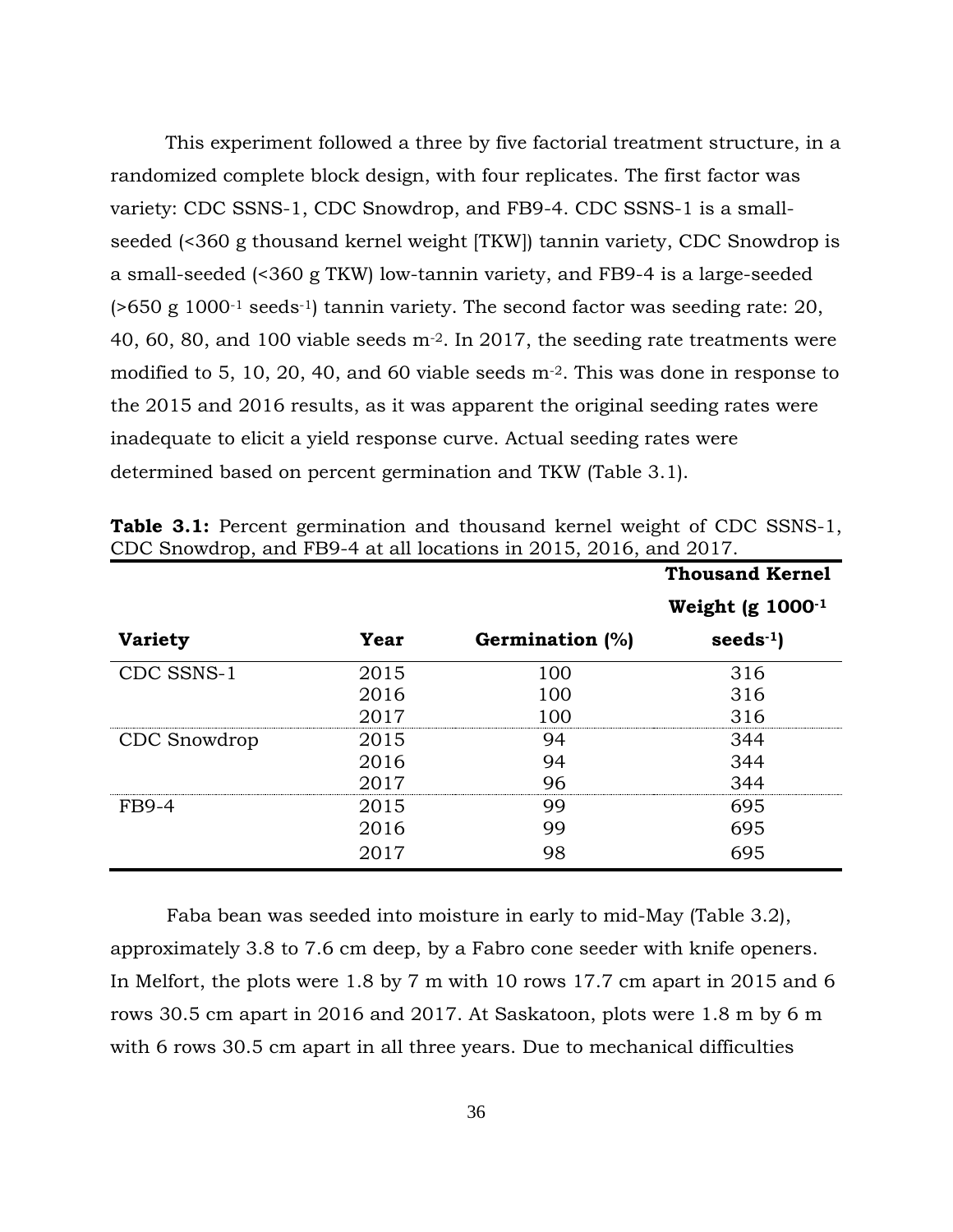during seeding, the large-seeded FB9-4 varieties were unseeded in all three years at Melfort.

|      |               | <b>Melfort</b>   |               | <b>Saskatoon</b> |
|------|---------------|------------------|---------------|------------------|
| Year | <b>Seeded</b> | <b>Harvested</b> | <b>Seeded</b> | <b>Harvested</b> |
| 2015 | May $26$      | October 18       | May 9         | September 14     |
| 2016 | May 9         | November 7       | May 4         | September 6      |
| 2017 | May $23$      | September 26     | May 11        | September 5      |

**Table 3.2:** Seeding and harvest dates in 2015, 2016, and 2017 at Melfort and Saskatoon, Saskatchewan.

Prior to seeding, the seed was treated with Apron Maxx® RTA® (fludioxonil 0.73% + metalaxyl-M and S-isomer 1.10%, Syngenta Canada Inc., Guelph, Ontario, Canada) at 325 ml per 100 kg seed-1. Tagteam® granular inoculant (*Penicillium bilaii* and *Rhizobium leguminosarum*, Monsanto Canada Inc., Winnipeg, Manitoba, Canada) was applied in-furrow with the seed at 3.0 kg ha-<sup>1</sup>, except in Melfort during 2015 when it was applied at 5.3 kg ha<sup>-1</sup>. Phosphorus was applied as monoammonium phosphate at 25 kg  $P_2O_5$  ha<sup>-1</sup> in 2015 and 2016 and at 40 kg  $P_2O_5$  ha<sup>-1</sup> in 2017 at Melfort. In Saskatoon, phosphorus was applied at  $17 \text{ kg } P_2O_5$  ha<sup>-1</sup> in all three years. Sulphur was only applied at Melfort, in 2015, as ammonium sulphate at 11.2 kg S ha<sup>-1</sup>. Nitrogen and potassium fertilizers were not required. However, some nitrogen was applied due to nitrogen-containing fertilizers.

All herbicide, fungicide, insecticide, and desiccation products were applied as needed at each location, to provide non-limiting conditions (Table 3.3). Lastly, all plots were combined in late September to early November (Table 3.2).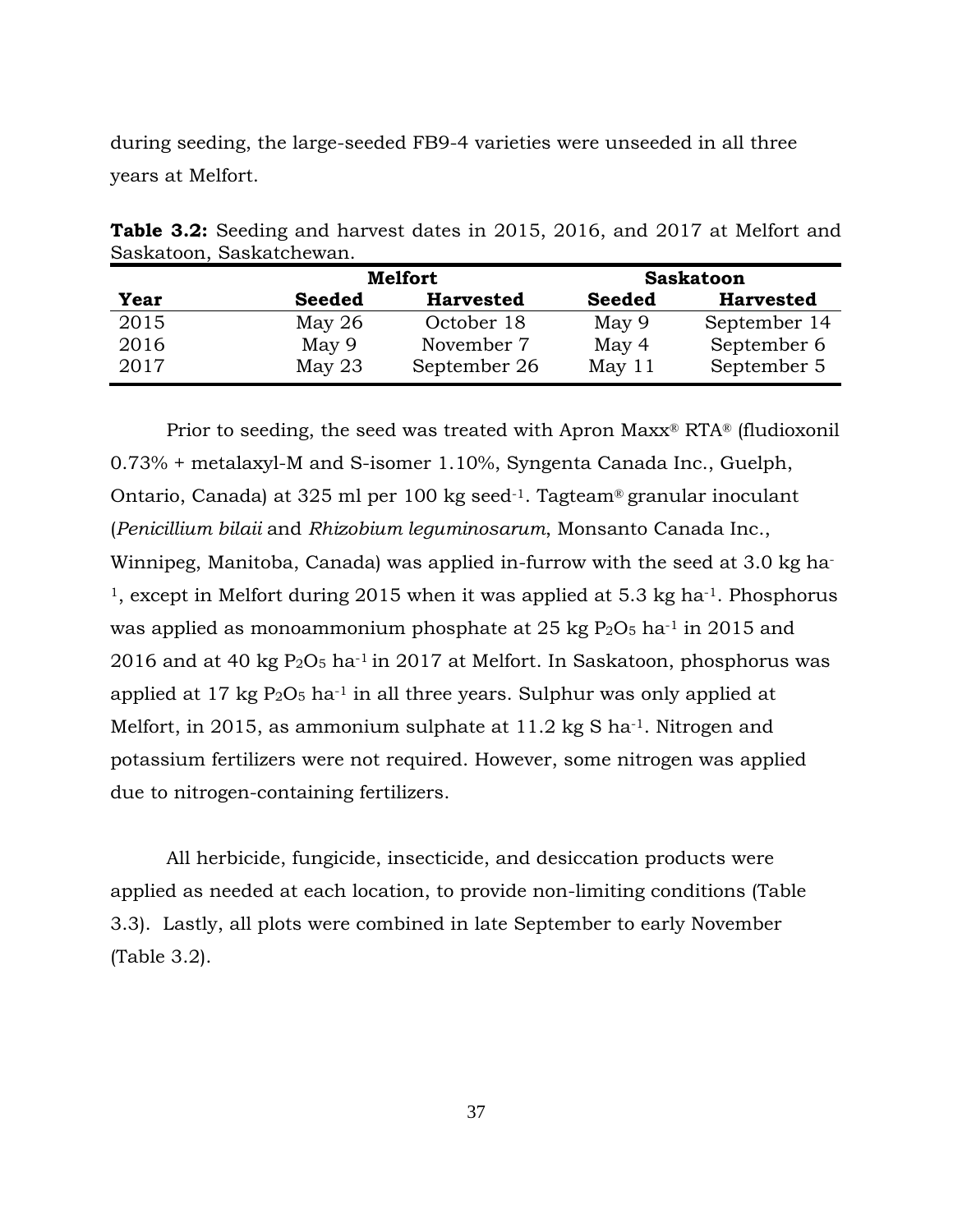|                  | <b>Melfort</b>                                         |                           | <b>Saskatoon</b>                          |                             |  |  |
|------------------|--------------------------------------------------------|---------------------------|-------------------------------------------|-----------------------------|--|--|
|                  | Product                                                | Rate                      | Product                                   | Rate                        |  |  |
|                  |                                                        | 2015                      |                                           |                             |  |  |
| Herbicide        | Glyphosate $540$ g.a.e. $L^{-1}$                       | $1.7 L ha^{-1}$           | Glyphosate 540 g.a.e. $L^{-1}$            | $1.7 L ha^{-1}$             |  |  |
|                  | Bentazone 480 g.a.e. $L^{-1}$                          | $2.3 L$ ha <sup>-1</sup>  | 35%<br>Imazamox<br>a.e.                   | & $42.8 g$ ha <sup>-1</sup> |  |  |
|                  |                                                        |                           | Imazethapyr 35% a.e.                      |                             |  |  |
|                  |                                                        |                           | Clethodim 240 g $L^{-1}$                  | $0.1 L$ ha <sup>-1</sup>    |  |  |
| Fungicide        | Not Applied                                            |                           | Pyraclostrobin 250 g $L^{-1}$             | $0.4 L$ ha <sup>-1</sup>    |  |  |
| Insecticide      | Not Applied                                            |                           | Lamda-cyhalothrin $120$ g $L-1$           | $0.1 L ha^{-1}$             |  |  |
| <b>Desiccant</b> | Not Applied                                            |                           | Diquat 240 g $L^{-1}$                     | $1.7 L ha^{-1}$             |  |  |
|                  |                                                        | 2016                      |                                           |                             |  |  |
| Herbicide        | Imazamox $35%$ a.e. & $42.8$ g ha <sup>-1</sup>        |                           | Ethalfluralin 5%                          | 22.0 kg ha $^{-1}$          |  |  |
|                  | Imazethapyr 35% a.e.                                   |                           |                                           |                             |  |  |
|                  |                                                        |                           | Glyphosate 540 g.a.e $L^{-1}$             | $1.7 L ha^{-1}$             |  |  |
|                  |                                                        |                           | 35%<br>Imazamox<br>a.e.                   | & $42.8 g$ ha <sup>-1</sup> |  |  |
|                  |                                                        |                           | Imazethapyr 35% a.e.                      |                             |  |  |
| Fungicide        | Pyraclostrobin 250 g $L^{-1}$                          | $0.4 L ha^{-1}$           | Pyraclostrobin 250 g $L^{-1}$             | $0.4 L ha^{-1}$             |  |  |
| Insecticide      | Not Applied                                            |                           | Lamda-cyhalothrin $120$ g L <sup>-1</sup> | $0.1 L ha^{-1}$             |  |  |
| <b>Desiccant</b> | Not Applied                                            |                           | Diquat 240 g $L^{-1}$                     | $1.7 L ha^{-1}$             |  |  |
|                  |                                                        | 2017                      |                                           |                             |  |  |
| Herbicide        | Imazamox $35%$ a.e. & $42.8 \text{ g} \text{ ha}^{-1}$ |                           | 35%<br>Imazamox<br>a.e.                   | & $42.8$ g ha <sup>-1</sup> |  |  |
|                  | Imazethapyr 35% a.e.                                   |                           | Imazethapyr 35% a.e.                      |                             |  |  |
|                  |                                                        |                           | Sethoxydim 450 g $L^{-1}$                 | $0.5 L$ ha <sup>-1</sup>    |  |  |
| Fungicide        | Picoxystrobin 350 g $L^{-1}$                           | $0.85 L$ ha <sup>-1</sup> | Not Applied                               |                             |  |  |
| Insecticide      | Not Applied                                            |                           | Not Applied                               |                             |  |  |
| <b>Desiccant</b> | Glyphosate 540 g.a.e. $L^{-1}$                         | $1.7 L$ ha <sup>-1</sup>  | Diquat 240 g $L^{-1}$                     | $1.7 L ha^{-1}$             |  |  |

**Table 3.3:** Herbicide, fungicide, insecticide, and desiccation products and rates for Melfort and Saskatoon, Saskatchewan in 2015, 2016, and 2017.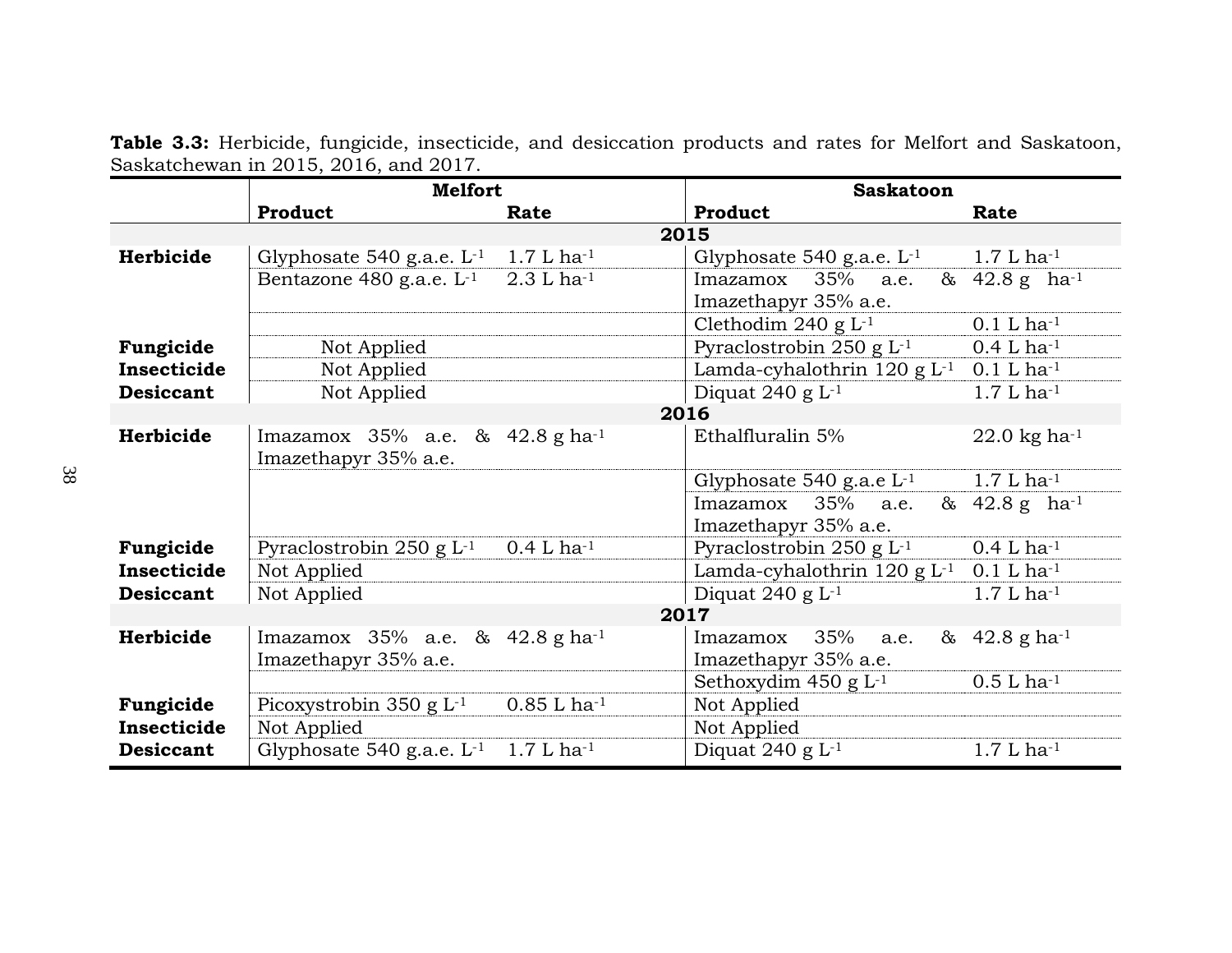#### **3.2.2 Data Collection**

Data collection consisted of plant density, above-ground biomass yield, harvested grain yield, and TKW. Density was measured approximately two weeks after first emergence was noted. Faba bean seedlings were counted in a minimum of two randomly selected  $0.25$  m<sup>-2</sup> quadrats in the front and back of each plot. In 2016 and 2017, prior to physiological maturity, all above-ground biomass in two 0.25m-2 quadrats were collected. Faba bean biomass was ovendried for approximately 48 hours prior to weighing. After maturity was reached, a minimum of four center rows per plot, were harvested with a small plot combine. After a drying period, the entire harvested sample was cleaned and weighed to calculate yield in kg ha-1. A subsample was then taken and used to determine thousand kernel weight (g 1000-1 seeds-1). Lastly, in order to identify the optimal economic seeding rate, an average seed price of \$0.51 per kg and grain price of \$0.22 per kg was assumed (Crop Planning Guide 2018). Furthermore, a 10% opportunity cost was also factored in to the cost of production (Loss et al. 1998; Shirtliffe and Johnston 2002).

#### **3.2.3 Statistical Analysis**

Due to mechanical difficulties at seeding resulting in spatially uneven plots, the 80 and 100 viable seeds m-2 seeding rate treatments of FB9-4, in Saskatoon, were removed for statistical analysis. Any explainable outlying data was removed from anaylsis, while non-explainable data points were retained (ie. plots seeded less than 3 meters were removed). Data were analyzed using "lme4" and "lmerTest" in R (Bates et al. 2015; Kuznetsova et al. 2016). Data was modeled using mixed-effects with seeding rate and variety as the fixed effects and site-year, replication within site-year, variety by site-year, seeding rate by site-year, and seeding rate and variety by site-year as random effects.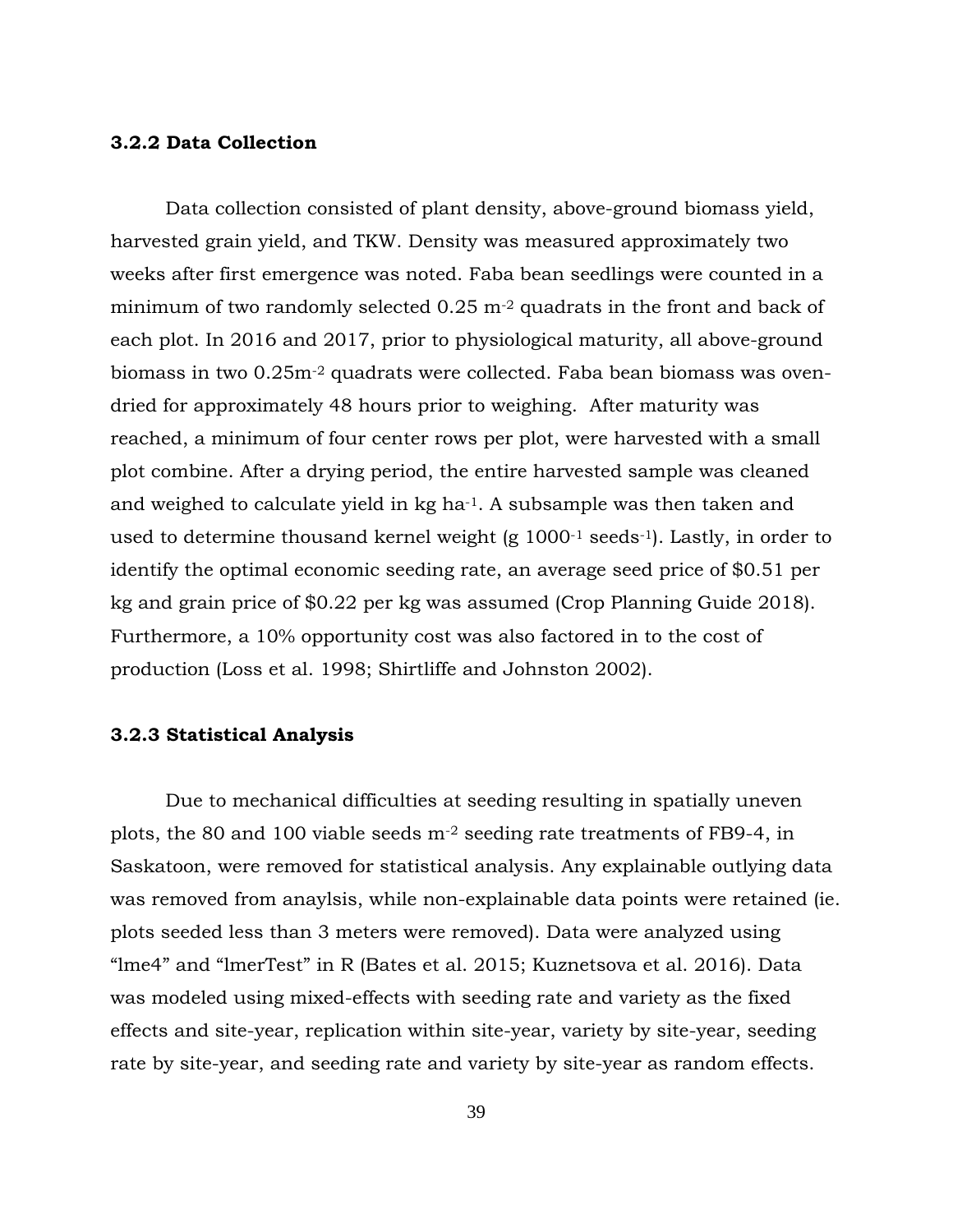Data was modelled using both linear and quadratic regression analyses and assessed using ANOVA and AIC values. Random effects were assessed using the "ranova" command in R. All treatment effects were acknowledged as significant at  $P < 0.05$ .

## **3.3 Results and Discussion**

All response variables, except plant density, had significant replicate nested within site-year interaction, while site-year was significant for all four response variables (Table 3.4). There was a significant variety by site-year interaction for plant density, yield, and thousand kernel weight (Table 3.4). The seeding rate by site-year interaction was significant for both plant density and yield as well (Table 3.4). The three-way random effect was insignificant for plant density, biomass, and yield and was consequently dropped from further analyses (Table 3.4). The three-way random effect was, however, significant for thousand kernel weight and therefore retained for further analysis (Table 3.4). These results indicate that treatment effects were dependent on the site-year and thus each location was analyzed separately. Despite, the non-significant treatment by site year interactions for biomass, it was also analyzed by siteyear. This was done due to differences in treatments between years and to match the analyses of the other response variables.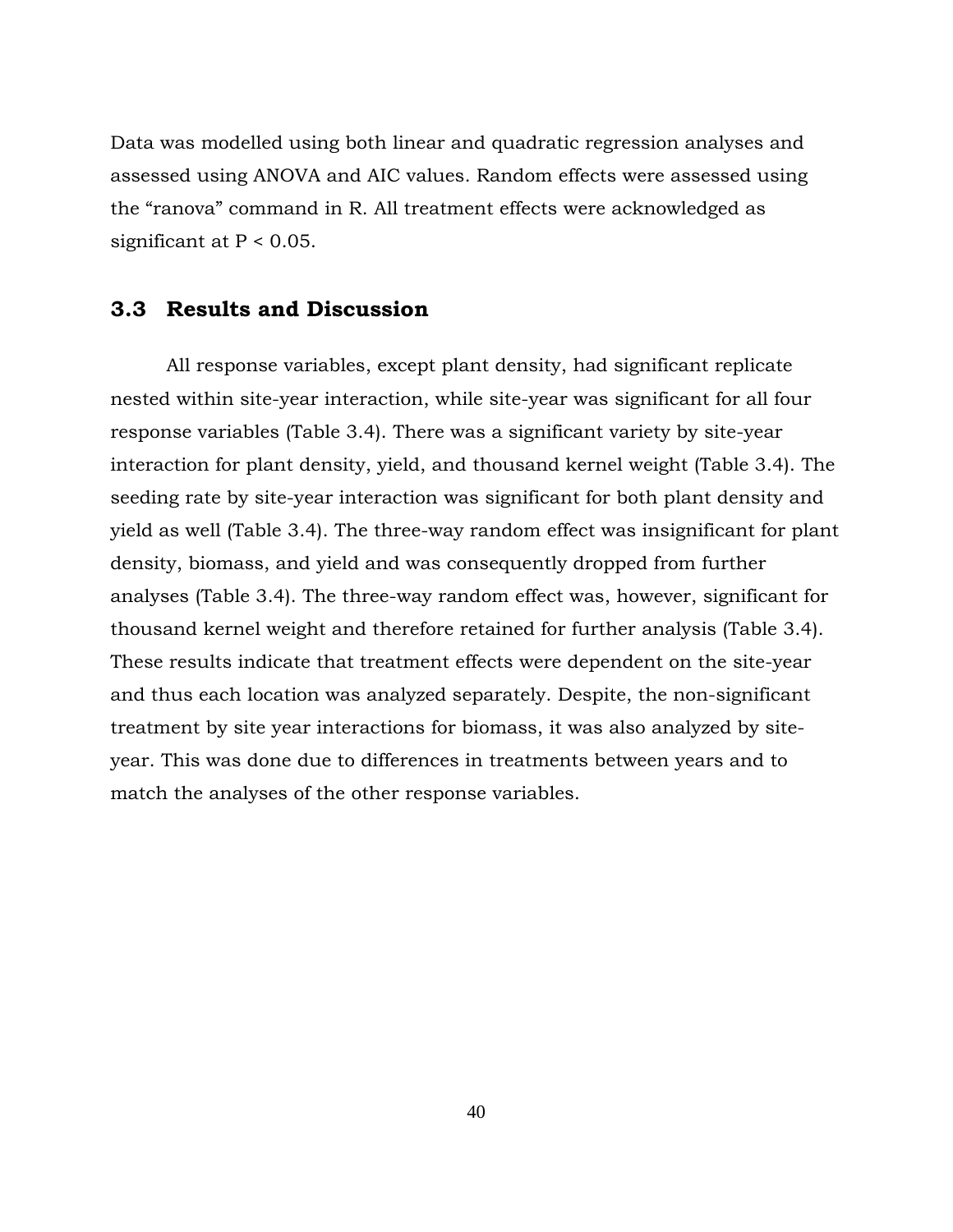**Table 3.4:** Random effect p-values for site-year and respective interactions between variety and seeding rate for plant density (plant  $m<sup>-2</sup>$ ), biomass yield (g m<sup>-1</sup>), grain yield (kg ha<sup>-1</sup>), and thousand kernel weight (g TKW).

|                                                   | Plant<br>Density<br>(plant $m^{-2}$ ) | <b>Biomass</b><br>Yield $(g m^{-1})$ | <b>Grain Yield</b><br>$(kg ha-1)$ | Thousand<br><b>Kernel Weight</b><br>$(g 1000^{-1})$<br>$seeds^{-1}$ |
|---------------------------------------------------|---------------------------------------|--------------------------------------|-----------------------------------|---------------------------------------------------------------------|
| <b>Site-Year</b><br>(SY)/Replicate                | 0.1890                                | $< 0.0001$ ***                       | $< 0.0001$ ***                    | $0.0001***$                                                         |
| Site-Year                                         | $0.0018**$                            | $< 0.0001$ ***                       | $< 0.0001$ ***                    | $0.0012**$                                                          |
| <b>Variety</b><br>(V)<br>$\mathbf x$<br><b>SY</b> | $0.0288*$                             | 1.0000                               | $< 0.0001$ ***                    | $0.0477*$                                                           |
| <b>Seeding</b><br><b>Rate</b><br>$(SR)$ x SY      | $< 0.0001$ ***                        | 0.5614                               | $< 0.0001$ ***                    | 0.0723                                                              |
| V x SR x SY                                       | 1.0000                                | 0.2984                               | 0.7100                            | $0.0017**$                                                          |

\*\*\*  $P < 0.0001$ ; \*\* 0.0001<  $P > 0.01$ ; \* 0.01<  $P > 0.05$ 

### **3.3.1 Environmental Conditions**

May 2015 at Melfort and Saskatoon was cooler than their respective longterm averages, while June was warmer, and July was similar (Table 3.5). The remaining part of the 2015 growing season was warmer at Melfort. In Saskatoon, August and September were cooler, while October was warmer. May and June 2016 were warmer than the long-term average at both locations. July through October 2016 was much warmer than normal in Melfort, while the same period was much cooler in Saskatoon. May and June were similar to the long-term average in Melfort 2017, while the remainder of the growing season was warmer. In Saskatoon, May and October 2017 were warmer than the longterm average, whereas June through August was cooler, while September was similar. Overall, all three experimental periods were similar to each location's respective long-term climate normal (Table 3.5).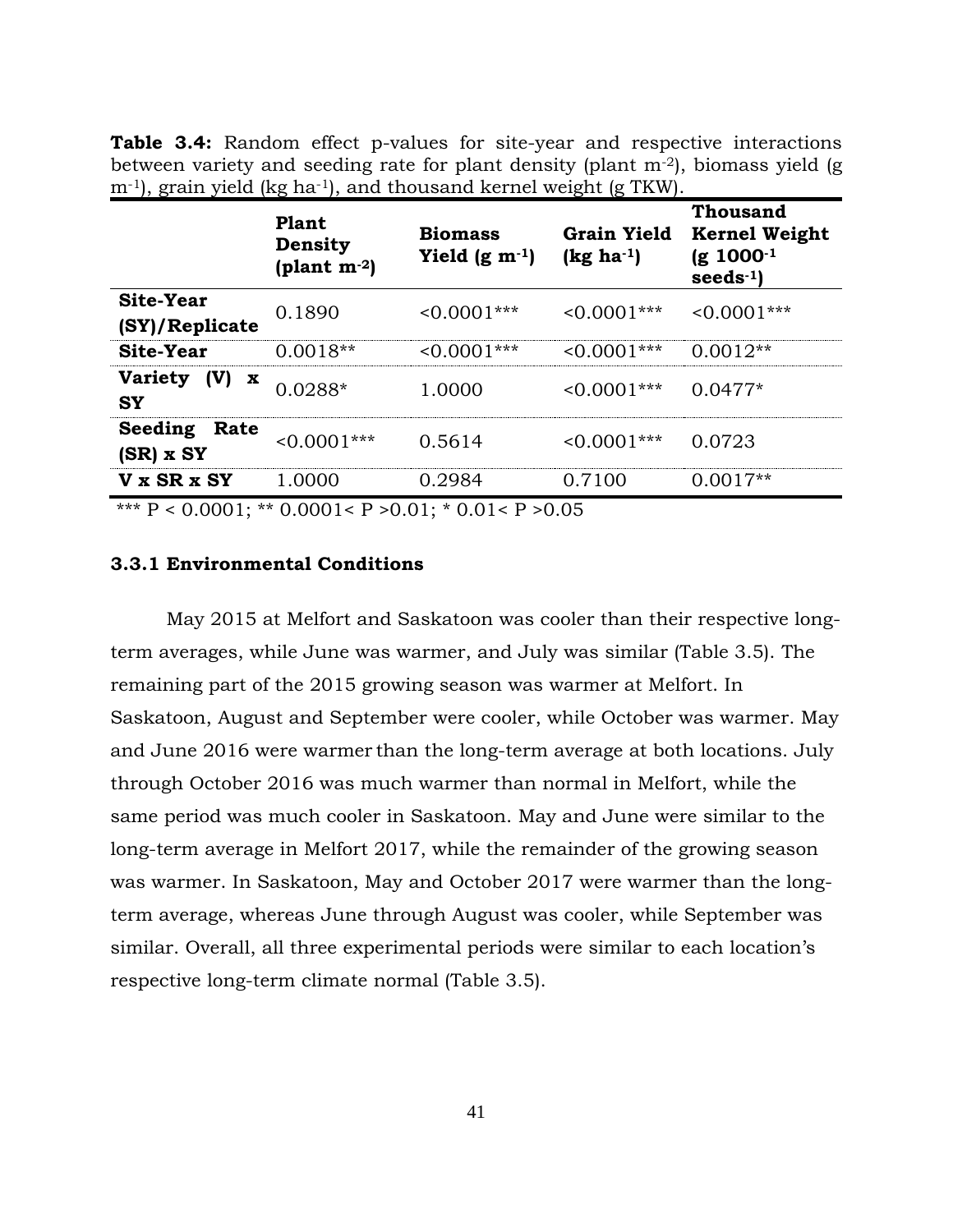| Location                    | <b>Year</b>            | May  | June | July  | <b>August</b> | September October |      | Avg./Total |
|-----------------------------|------------------------|------|------|-------|---------------|-------------------|------|------------|
|                             |                        |      |      |       |               |                   |      |            |
| <b>Melfort</b> <sup>x</sup> | 2015                   | 9.9  | 16.4 | 17.9  | 17.0          | 11.9              | 6.6  | 13.2       |
|                             | 2016                   | 13.6 | 17.1 | 18.1  | 16.3          | 12.0              | 1.7  | 13.1       |
|                             | 2017                   | 10.8 | 15.2 | 18.7  | 17.2          | 11.9              | 4.3  | 13.0       |
|                             | Long-Term <sup>z</sup> | 10.7 | 15.9 | 17.5  | 16.8          | 10.8              | 3.3  | 12.5       |
| <b>Saskatoony</b>           | 2015                   | 10.1 | 17.2 | 19.4  | 17.4          | 11.9              | 6.7  | 13.7       |
|                             | 2016                   | 13.7 | 17.4 | 18.7  | 16.9          | 11.8              | 2.1  | 13.4       |
|                             | 2017                   | 12.1 | 16.1 | 19.6  | 17.8          | 12.8              | 5.0  | 13.9       |
|                             | Long-Term <sup>z</sup> | 11.8 | 16.1 | 19.0  | 18.2          | 12.0              | 4.4  | 13.6       |
|                             |                        |      |      |       |               |                   |      |            |
| <b>Melfort</b> x            | 2015                   | 7.1  | 54.8 | 149.8 | 57.4          | 70.0              | 33.0 | 372.1      |
|                             | 2016                   | 16.8 | 53.2 | 128.7 | 80.8          | 41.3              | 57.7 | 378.5      |
|                             | 2017                   | 46.4 | 44.1 | 33.3  | 3.1           | 70.0              | 43.5 | 240.4      |
|                             | Long-Term <sup>z</sup> | 42.9 | 54.3 | 76.7  | 52.4          | 38.7              | 27.9 | 292.2      |
| <b>Saskatoon</b> y          | 2015                   | 0.4  | 13.6 | 84.3  | 45.2          | 50.0              | 33.9 | 227.4      |
|                             | 2016                   | 41.6 | 49.7 | 58.6  | 70.2          | 24.1              | 40.8 | 285.0      |
|                             | 2017                   | 46.3 | 30.9 | 25.5  | 25.2          | 29.1              | 17.8 | 174.8      |
|                             | Long-Term <sup>z</sup> | 36.5 | 63.6 | 53.8  | 44.4          | 38.1              | 18.8 | 255.2      |

**Table 3.5:** Mean monthly temperatures (°C) and precipitation (mm) at Melfort and Saskatoon in 2015 – 2017.

<sup>x</sup> Environment Canada weather station located at 52°49'00N; 104°36'00

<sup>y</sup> Environment Canada weather station located at 52°09'00N; 103°36'00

<sup>z</sup> Canadian Climate Normal by station 1981 to 2010.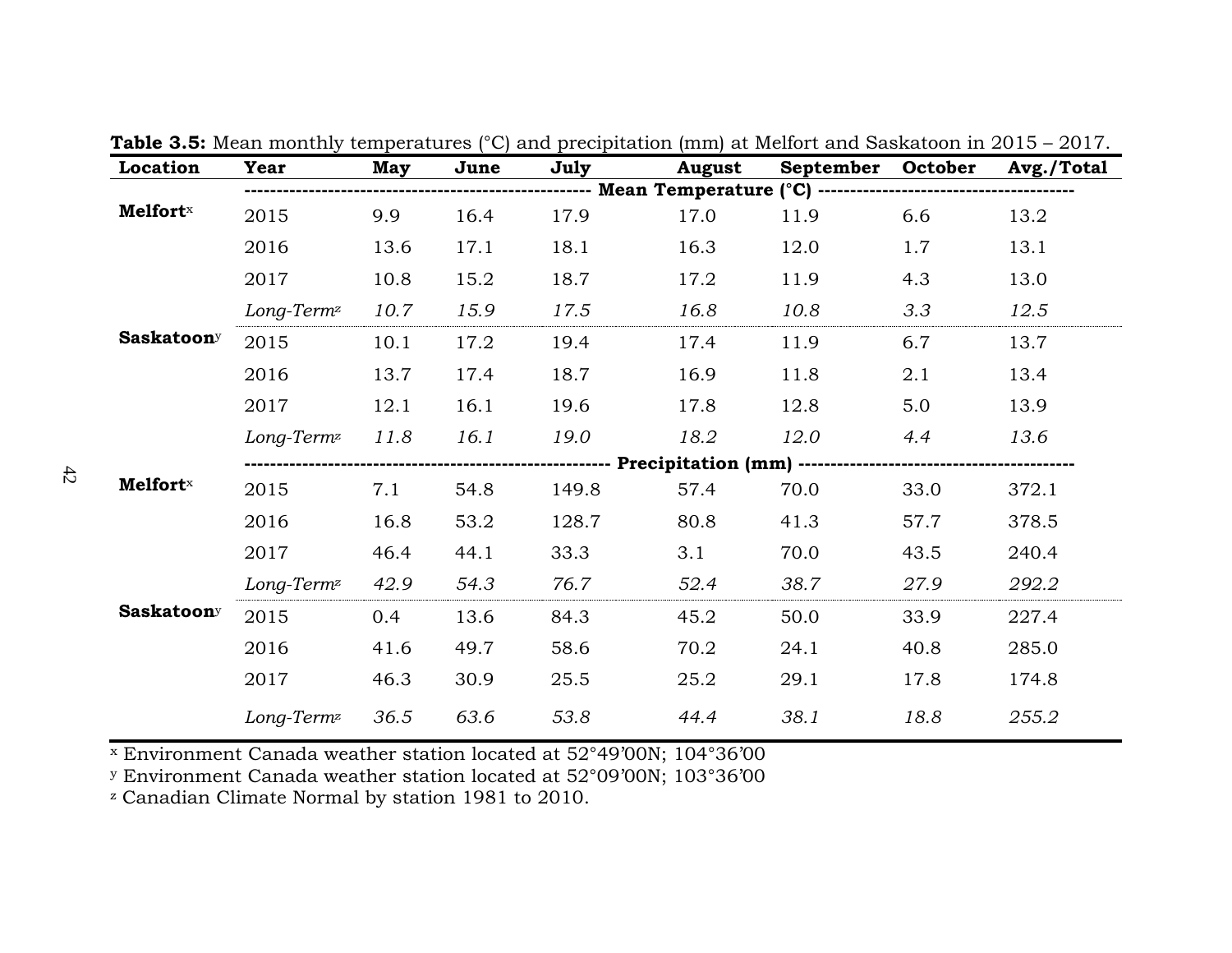The 2015 and 2016 growing seasons in Melfort received more precipitation than normal with a 49% increase in total rainfall in July 2015 and 40% in 2016 (Table 3.5). This contrasted with the 2017 growing season, where the total precipitation received was below average. This was largely due to only 3.1 mm of precipitation in August instead of the usual 52.4 mm (Table 3.5). Saskatoon in 2015 had slightly less than normal precipitation, while 2016 was slightly wetter more than normal (Table 3.5). The 2017 growing season differed greatly from the long-term average with a deficit of 80.4 mm less total precipitation (Table 3.5). Overall, total precipitation was the largest contrasting factor between the two sites. All three years Melfort received nearly 100 mm more precipitation than Saskatoon. Lastly, the 2017 experimental period provided a good contrasting environment to 2015 and 2016 periods.

#### **3.3.2 Plant Population**

As expected, plant density responded significantly to seeding rates in all six site-years (Table 3.6). Plant density was not significantly different between the varieties in any site-year (Table 3.6). Yet, there was a significant seeding rate by variety interaction in three out of six site-years (Table 3.6).

| acriore, prairie in     |                   | at monore and papnatoon, go ro go r |                   |                   |                  |                   |  |  |
|-------------------------|-------------------|-------------------------------------|-------------------|-------------------|------------------|-------------------|--|--|
|                         |                   | <b>Melfort</b>                      |                   |                   | <b>Saskatoon</b> |                   |  |  |
|                         | 2015              | 2016                                | 2017              | 2015              | 2016             | 2017              |  |  |
| Seeding<br>Rate<br>(SR) | < 0.0001<br>$***$ | < 0.0001<br>$***$                   | < 0.0001<br>$***$ | < 0.0001<br>$***$ | < 0.0001<br>***  | < 0.0001<br>$***$ |  |  |
| Variety (V)             | 0.9662            | 0.4874                              | 0.6909            | 0.4861            | 0.6530           | 0.5025            |  |  |
| <b>SR x V</b>           | $0.0448*$         | $0.0231*$                           | 0.5957            | 0.6103            | 0.1273           | < 0.0001<br>***   |  |  |

**Table 3.6:** Variety, seeding rate, and treatment interaction p-values for plant density (plants m-2) at Melfort and Saskatoon, 2015 to 2017.

\*\*\*  $\overline{P}$  <0.0001; \*\* 0.0001< P >0.01; \* 0.01< P >0.05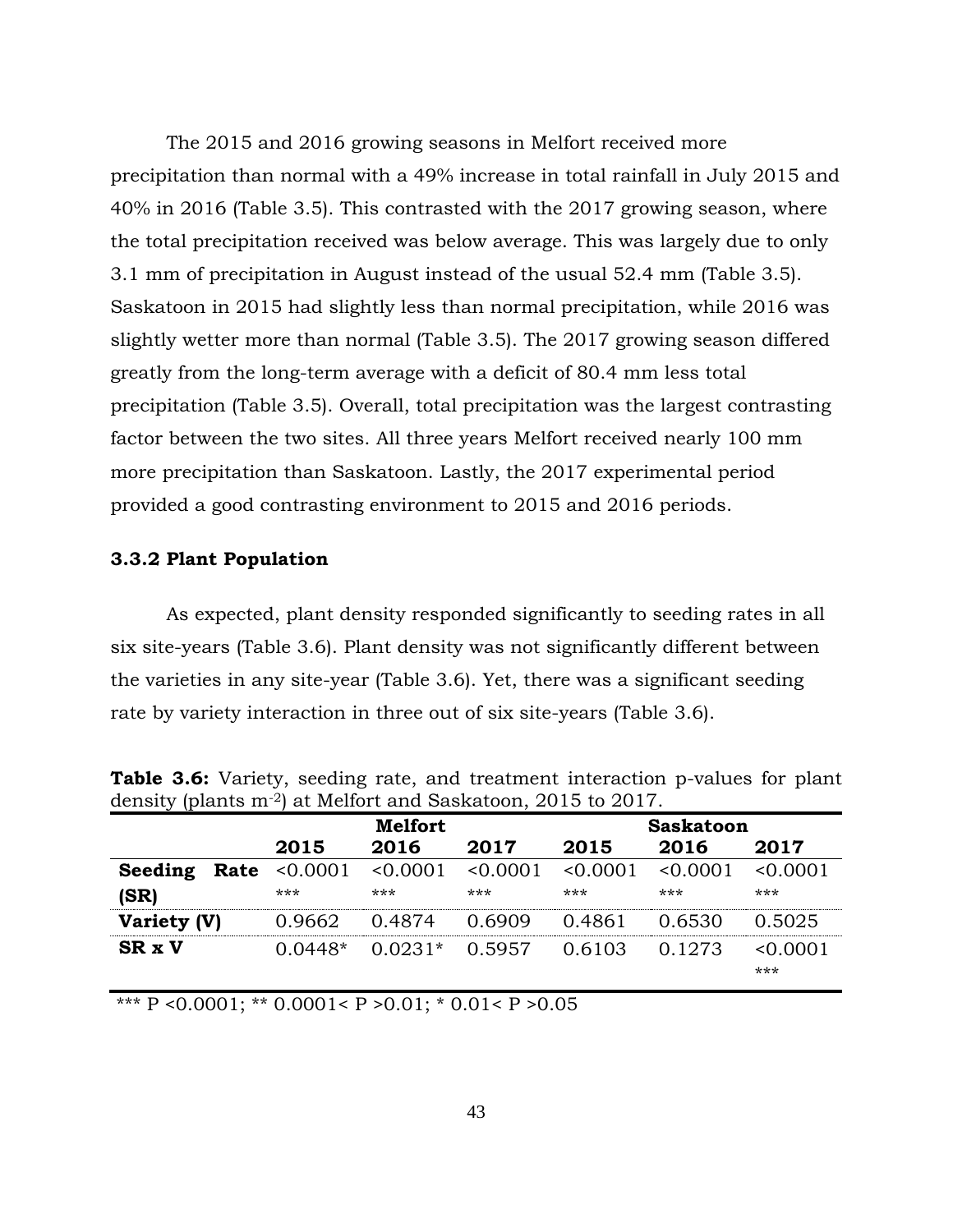At each site-year, plant density increased linearly with increasing seeding rate (Figure 3.1). At Saskatoon 2015 and both 2016 locations, each seeding rate treatment was within 15% of the intended population. This response was similar to that found by Loss et al. in 1998. Plant density at Melfort 2015 and both 2017 locations, was only 50% of the intended population. Additionally, at these three site-years, as seeding rate increased the percent establishment decreased from 88 to 77%. This resulted in the slope of these lines to be smaller in than in the other three site-years (Figure 3.1).

This effect is likely due to inter-competition between seeds for available soil moisture (López-Bellido et al. 2005; Adisarwanto and Knight 1997). As the number of seeds within a given area increases, there is less water available for imbibition and the successful germination of all seeds. The low plant populations at Melfort 2015, were slightly unexpected as the high residual soil moisture from the fall of 2014 should have supplemented the minimal precipitation received in May 2015 (Table 3.5). However, this is only speculation as residual soil moisture was not measured. It is interesting to note that despite Saskatoon also being extremely dry in May and June 2015 the resulting plant populations were within the expected range (Table 3.5; Figure 3.1). Conversely, both 2017 locations had near-normal precipitation in May and above average precipitation in the fall of 2016. Therefore, it is unknown why 2017 plant populations were much lower than intended, as soil moisture levels should have been adequate. Additional data collection of days to emergence, soil temperature, seed vigor testing, etc., could have assisted in interpreting these unanticipated findings.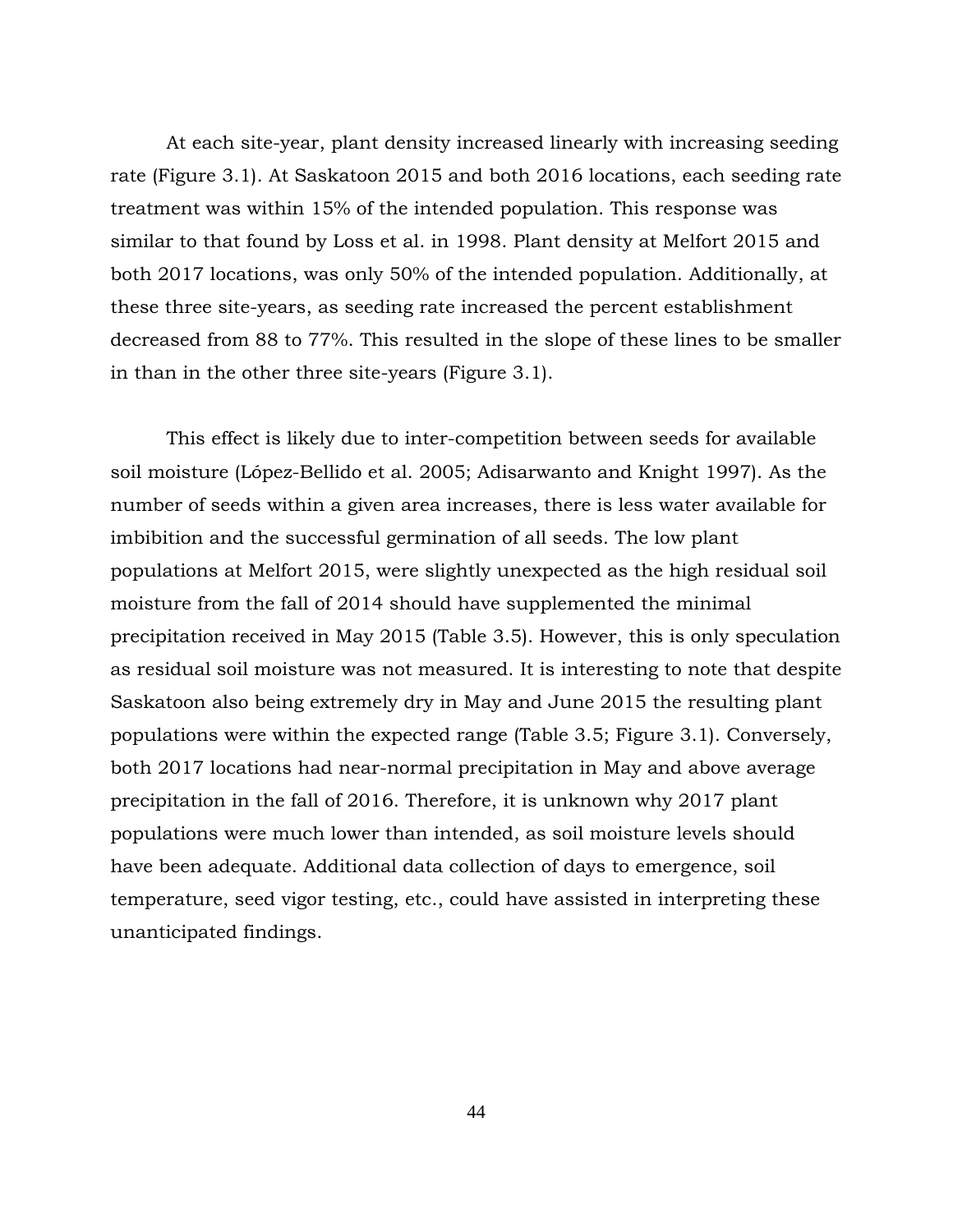

Figure 3.1: Seeding rate (viable seeds m<sup>-2</sup>) effects on plant density (plants m<sup>-2</sup>) of three faba bean varieties, at Melfort and Saskatoon 2015 to 2017.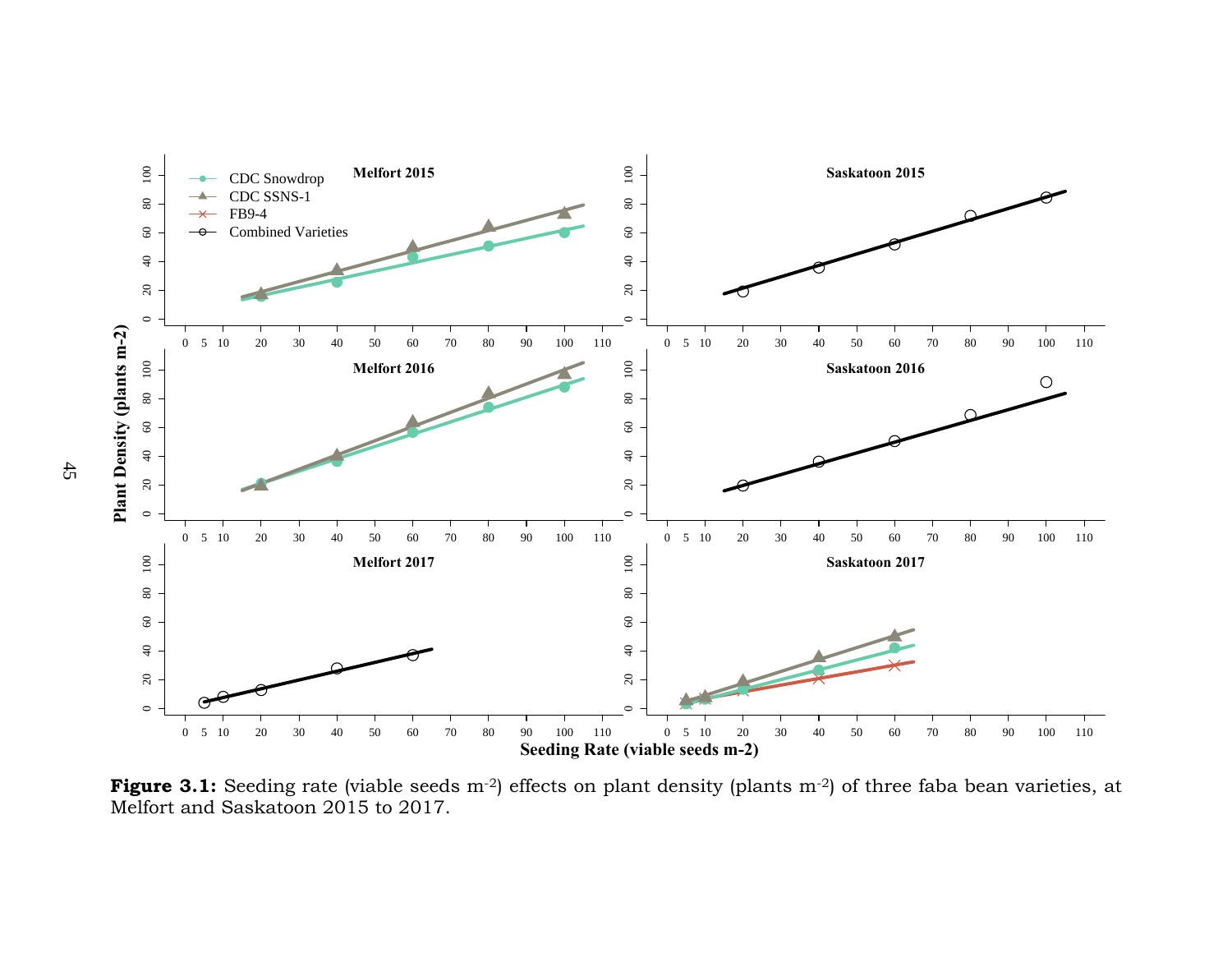At Melfort 2015 and 2016, along with Saskatoon 2017, CDC SSNS-1 had greater plant populations than CDC Snowdrop at each seeding rate treatment (Figure 3.1). Moreover, CDC Snowdrop and CDC SSNS-1 both had greater plant populations than FB9-4 (Figure 3.1). The difference between CDC SSNS-1 and CDC Snowdrop maybe due to variance in seed lot sizes, as CDC SSNS-1 was 316 g TKW, while CDC Snowdrop was 344 g TKW (Table 3.1). Therefore, CDC SSNS-1 could have required less moisture for imbibition, or had better seed vigor than CDC Snowdrop, contributing to its greater germination success. Furthermore, differences in germination may also be due to inherited seed coat differences, and initial seed moisture content (Rowland and Gusta 1976). Based on these considerations, it was expected that FB9-4 would have a lower population overall, compared to both small-seeded varieties, due to its innately larger size. In addition, this large-seeded variety is more susceptible to mechanical damage at seeding, which can further reduce germination success. Overall, plant density increased with increasing seeding rate as expected. Additionally, the resulting plant populations were adequate to proceed with further exploration.

#### **3.3.3 Biomass Yield**

Biomass yield significantly responded to seeding rate in two of four siteyears (Table 3.7). There was only a significant difference in the biomass of each variety at Saskatoon 2017 (Table 3.7). Furthermore, in Saskatoon, there was a significant interaction between variety and seeding rate (Table 3.7). Lastly, Melfort 2016 was the only site-year to have biomass yield not be significantly affected by any treatment factor (Table 3.7).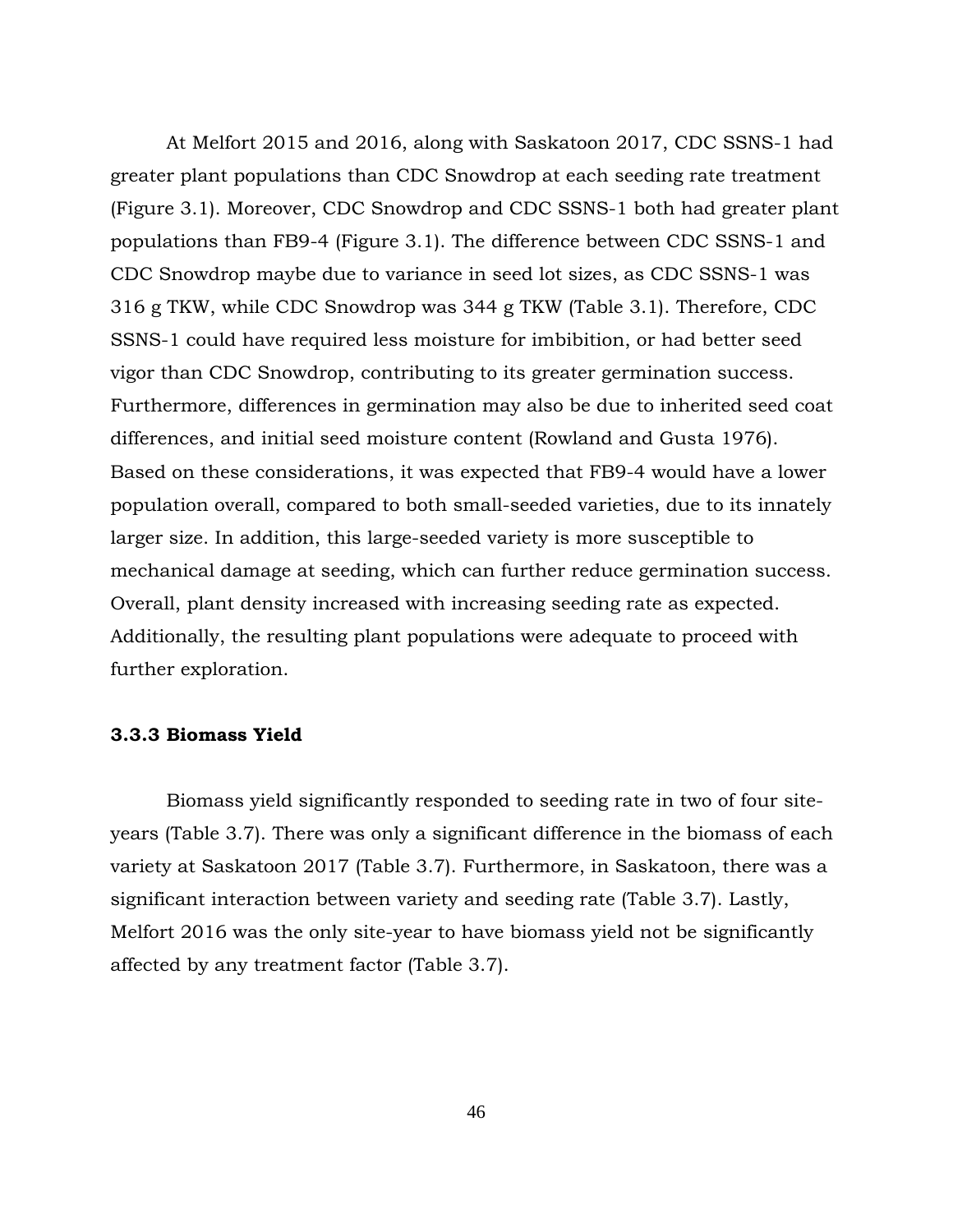| 2016<br>2017<br>2017<br>2016<br>0.1359<br><b>Seeding Rate (SR)</b><br>0.1094<br>$0.0205*$<br>$0.0016**$<br>0.3783<br>0.3850<br>0.5951<br>Variety (V) |               | <b>Melfort</b> |        | <b>Saskatoon</b> |                   |  |
|------------------------------------------------------------------------------------------------------------------------------------------------------|---------------|----------------|--------|------------------|-------------------|--|
|                                                                                                                                                      |               |                |        |                  |                   |  |
|                                                                                                                                                      |               |                |        |                  |                   |  |
|                                                                                                                                                      |               |                |        |                  | $\leq 0.0001$ *** |  |
|                                                                                                                                                      | <b>SR x V</b> | 0.6005         | 0.8464 | $0.0328*$        | $0.0333*$         |  |

**Table 3.7:** Variety, seeding rate, and treatment interaction p-values for biomass yield (g dry m-2) at Melfort and Saskatoon, 2016 and 2017.

\*\*\* p<0.0001; \*\* 0.0001<p>0.01; \* 0.01<p>0.05

In general, biomass yield responded linearly to increasing seeding rate. At Melfort 2017, biomass yield increased significantly with increasing seeding rate (Figure 3.2). In Saskatoon 2016, the biomass of both CDC SSNS-1 and FB9-4 declined with increasing seeding rate; while biomass yield was similar across seeding rates for CDC Snowdrop (Figure 3.2). At Saskatoon 2017, CDC SSNS-1 followed the same trend as in 2016. However, both CDC Snowdrop and FB9-4 changed in response from the previous year, with both having increasing biomass yield in response to increasing seeding rate (Figure 3.2).

The lack of response by biomass to seeding rate in Melfort 2016, suggests that ideal growing conditions occurred during the vegetative period at this location. Under ideal conditions, total biomass accumulation (per unit area) becomes similar at both high and low seeding rates. This is because plant density and the number of stems is inversely related (López-Bellido et al. 2005). This result is similar to Adisarwanto and Knight (1997) who also found that biomass reaches a plateau at 20 plants m-2. The results at Saskatoon 2016 suggest that growing conditions were nearly ideal as well. However, the declining biomass yield of two of the three varieties, suggests that growth may have been limited by competition for solar radiation (López-Bellido et al. 2005). The increasing biomass accumulation at both 2017 locations, is likely due to the lack of moisture, resulting in limiting or non-ideal growing conditions. However, if the two lowest seeding rates are disregarded at Melfort 2017,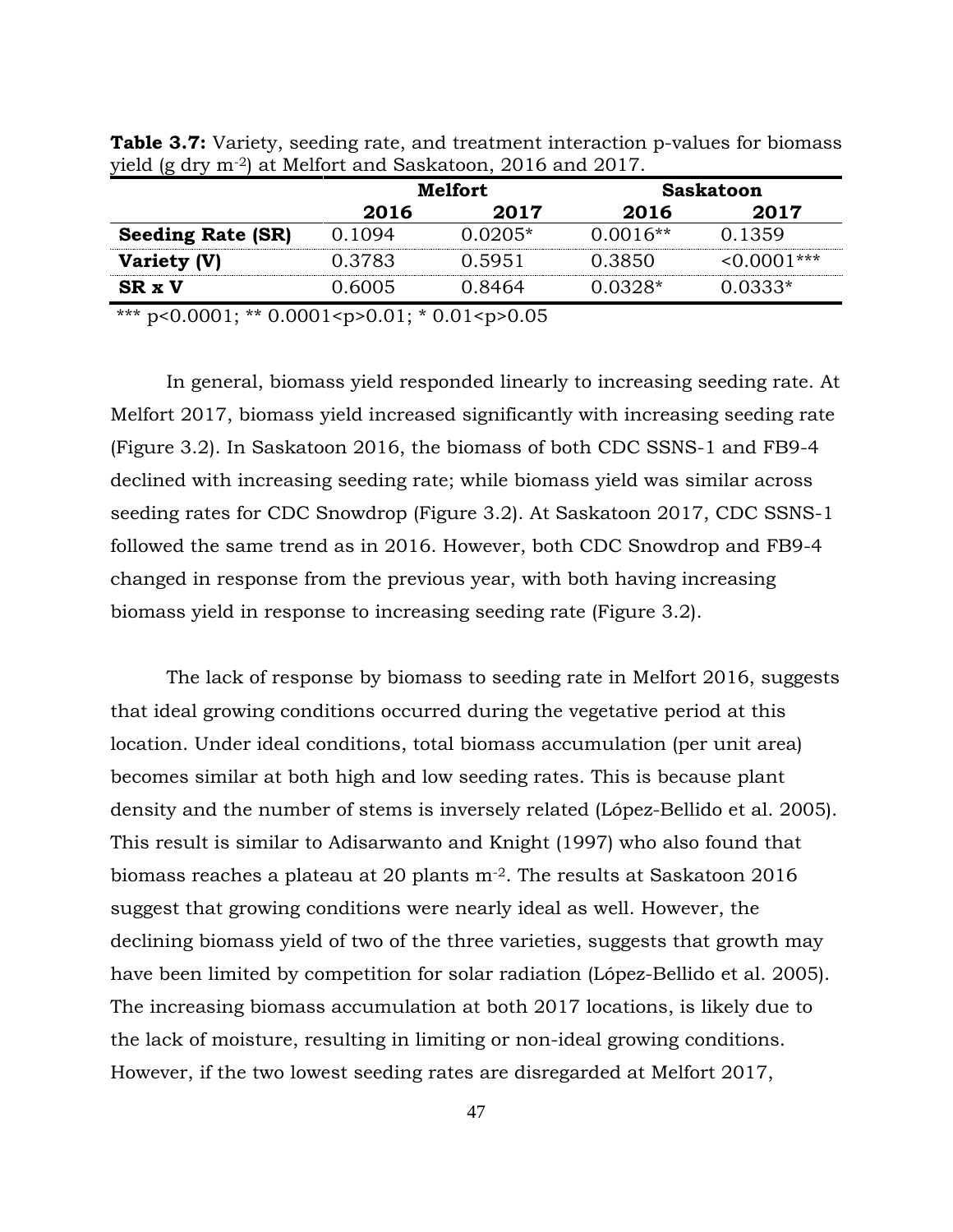

**Figure 3.2:** Seeding rate (viable seeds m<sup>-2</sup>) effect on biomass yield (g m<sup>-2</sup>) of three faba bean varieties in 2016 and 2017 at Melfort and Saskatoon. Multiply by a factor of 10 to get kg ha-1. Melfort 2016 P = 0.4370; Melfort 2017 P = 0.0702; Saskatoon 2016 CDC Snowdrop P = 0.7689, CDC SSNS-1 P = 0.1222, FB9-4 P = 0.0155; Saskatoon 2017 CDC Snowdrop P = 0.0192; CDC SSNS-1 P = 0.5375, FB9-4 P = 0.0122.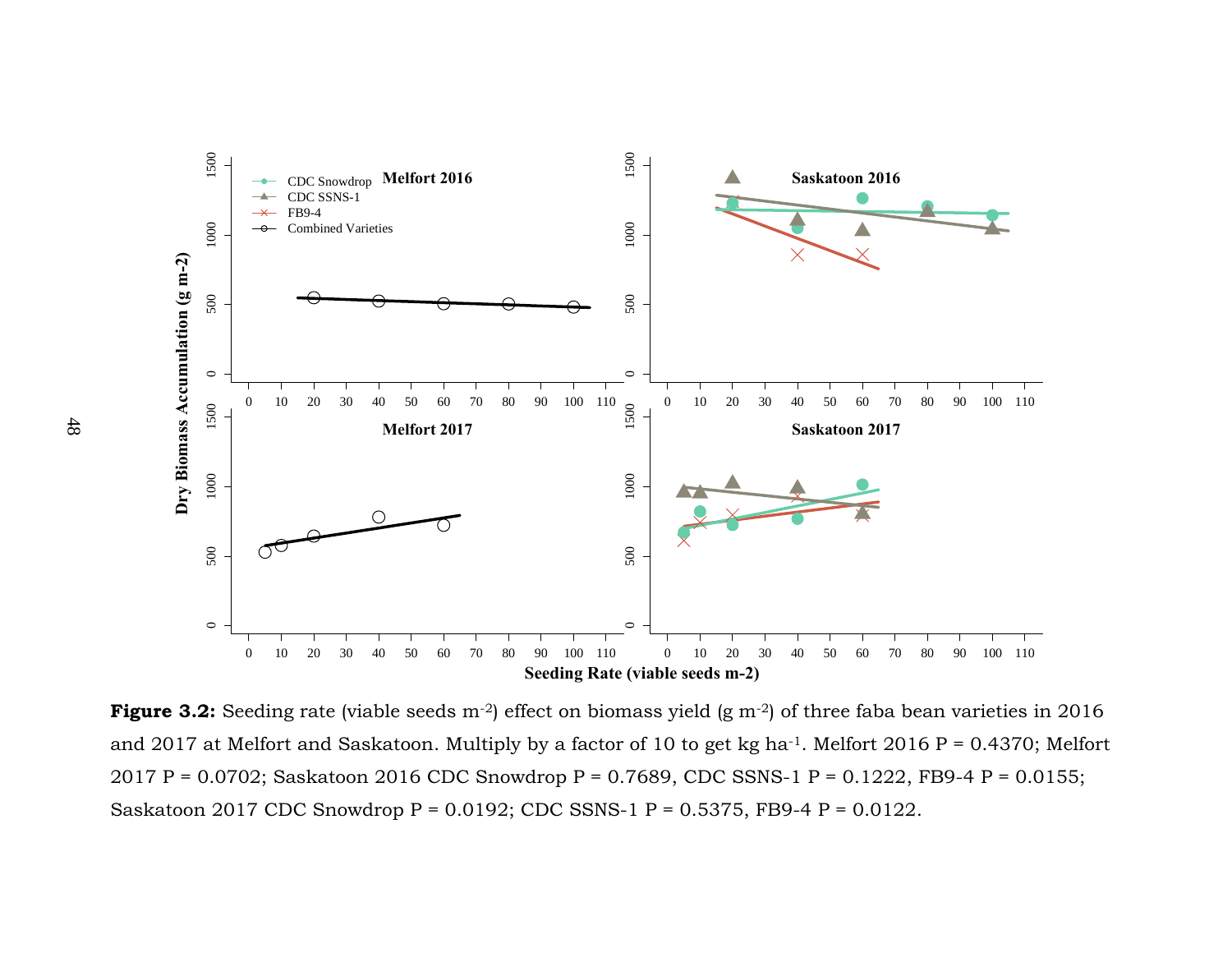biomass yield becomes relatively constant at 20 viable seeds m-2 and is thus similar to 2016 results (Figure 3.2).

It is hard to speculate as to why there was a significant difference between varieties in Saskatoon in both years. The significant differences between varieties in 2017 were likely confounded by the significant differences in the established plant population of each variety in that year (Figure 3.1). However, this suggestion is not supported by the 2016 data, where there were no significant differences in plant density, yet biomass differed. Therefore, these differences in biomass are likely driven by other factors other than any direct varietal or phenotypic differences. Overall, results were as expected, with ideal (wet) environments resulting in linear or decreasing biomass yield, while nonideal (dry) environments saw biomass yield continuing to increase.

#### **3.3.4 Grain Yield**

Grain yield responded significantly to seeding rate at four of six site-years (Table 3.8). At three of six site-years, yield was significantly different between the varieties (Table 3.8). Yet, there was only a significant seeding rate by variety interaction at two of six site-years (Table 3.8). Lastly, Melfort 2015 and both 2017 locations had quadratic responses, while the other three site-years were linear (Table 3.8). Further to expectations, these are the locations where plant density was also significantly different between varieties.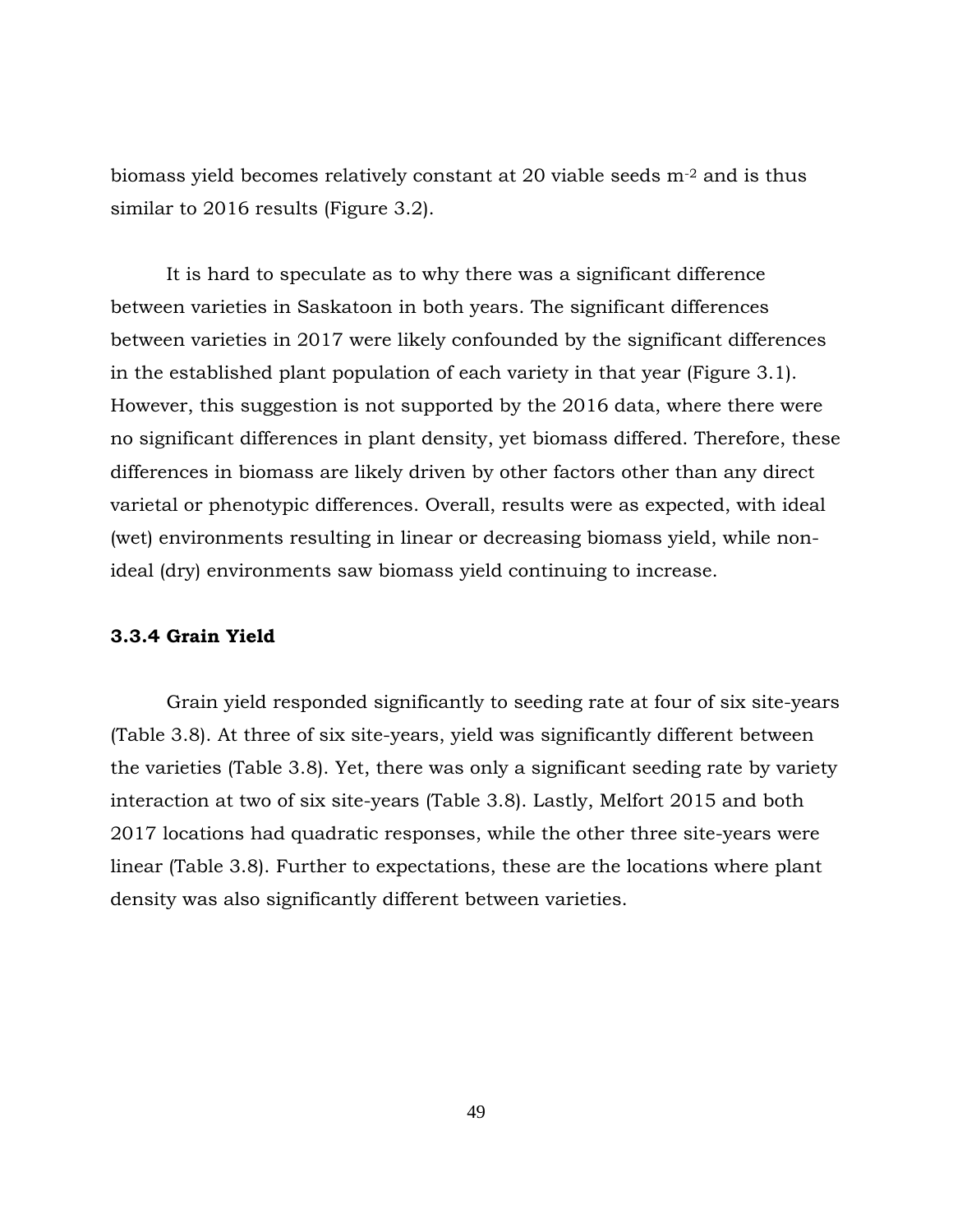| <b>U</b>        | <b>Melfort</b>  |                   |               | <b>Saskatoon</b> |           |                   |
|-----------------|-----------------|-------------------|---------------|------------------|-----------|-------------------|
|                 | 2015            | 2016              | 2017          | 2015             | 2016      | 2017              |
| Seeding<br>Rate | < 0.0001        | 0.0040            | < 0.0001      | 0.1580           | 0.7958    | < 0.0001          |
| (SR)            | ***             | $***$             | ***           |                  |           | $***$             |
| Variety (V)     | 0.0035<br>$***$ | 0.0129<br>$\star$ | 0.3848        | 0.9365           | 0.9411    | 0.0017<br>$***$   |
| Quadratic       | 0.0037<br>$***$ | <b>NA</b>         | 0.0001<br>*** | <b>NA</b>        | <b>NA</b> | < 0.0001<br>$***$ |
| <b>SR x V</b>   | 0.4593          | 0.0090<br>$***$   | 0.3145        | 0.4906           | 0.3416    | $0.0360*$         |

**Table 3.8:** Variety, seeding rate, and treatment interaction p-values for grain yield (kg ha-1) at Melfort and Saskatoon, 2015 to 2017.

\*\*\* P < 0.0001; \*\* 0.0001< P > >  $>0.01$ ; \* 0.01< P >  $>0.05$ 

NA – not applicable

The yield differences between the six site-years illustrates the considerable yield variability that occurs from year to year with faba bean production (Figure 3.3). This variability can be attributed to the amount of rainfall, soil moisture, air temperature between flowering and maturity from year to year, and differences between the soil zones (López-Bellido et al. 2005).

At Melfort 2015, CDC SSNS-1 yielded more than CDC Snowdrop, at all seeding rate treatments (Figure 3.3). This site-year received more precipitation than average, yet yield had a quadratic response to seeding rate. This could be a result of delayed seeding as it is known to decrease the plant competition effects (López-Bellido et al. 2005). Furthermore, this location only had 50% of the intended plant population at each seeding rate treatment. This likely had a large confounding effect on the response of yield to seeding rate. Quadratic yield responses can help to easily identify the optimal agronomic seeding rate, as it is the rate at which maximum yield is reached (Shirtliffe and Johnston 2002). If the seeding rate is increased past the point where maximum yield is reached, yield begins to decline (Shirtliffe and Johnston 2002; Holliday 1960).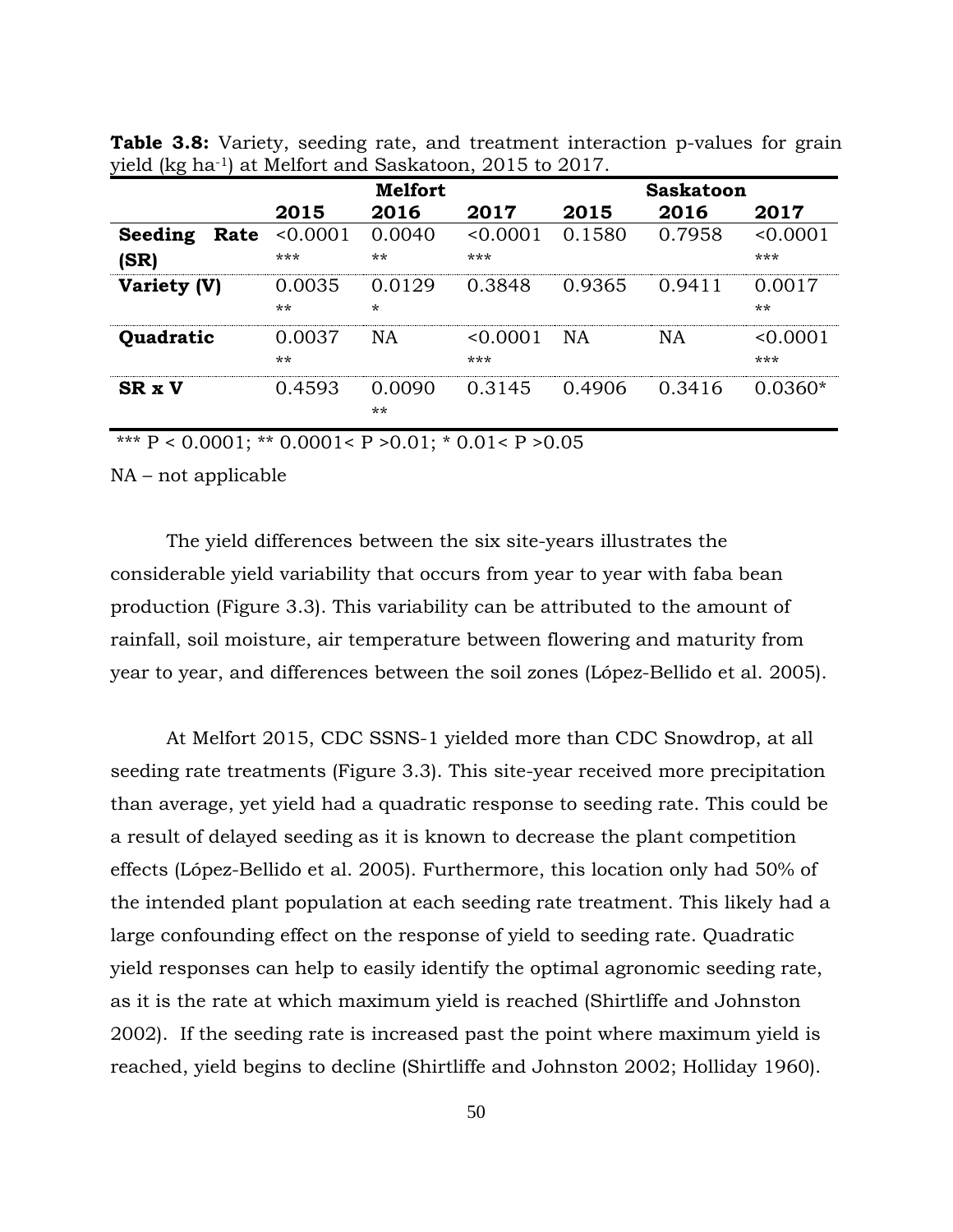

**Figure 3.3:** Seeding rate (viable seeds m<sup>-2</sup>) effect on grain yield (kg ha<sup>-1</sup>) of three faba bean varieties from Melfort and Saskatoon in 2015 to 2017. Melfort 2015 CDC Snowdrop  $P < 0.0001$ , CDC SSNS-1 P = 0.4598; Melfort 2016 CDC Snowdrop P < 0.0001, CDC SSNS-1 P = 0.0090; Melfort 2017 CDC Snowdrop P < 0.0001; Saskatoon 2015 P = 0.1580; Saskatoon 2016 P = 0.8550; Saskatoon 2017 CDC Snowdrop P < 0.0001, CDC SSNS-1 P = 0.0188; FB9-4 P =  $0.8320$ .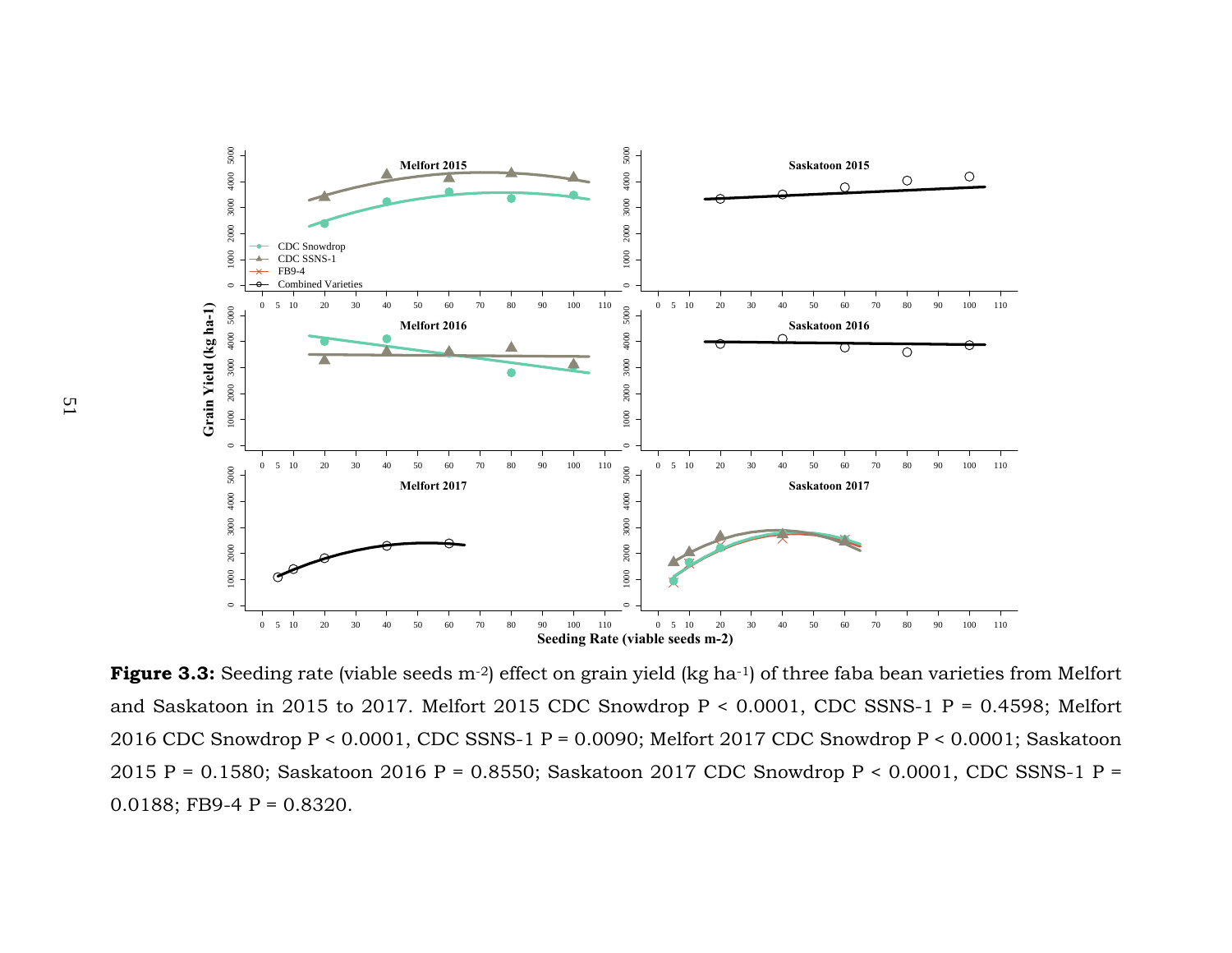Due to the quadratic response, maximum agronomic yield was identified at 77 viable seeds m-2 for CDC Snowdrop and 71 viable seeds m-2 for CDC SSNS-1 in Melfort 2015. This requirement for higher than recommended seeding rates contrasts the 2003 finding by Strydhorst who found that under non-ideal or drought-like conditions, higher seeding rates were required to maximize yield in Alberta (65 plants m-2). Precipitation in Melfort 2015 was above average, yet there was a need for higher seeding rates. This further confirms that the established plant population had a confounding effect on yield.

With the drier conditions in 2017, both locations had quadratic yield responses to seeding rate. Both these locations also had only 50% of the intended plant densities, similar to Melfort 2016. At Melfort 2017, yield increased with seeding rate up to viable 53 seeds  $m<sup>2</sup>$ , where maximum agronomic yield was found (Figure 3.3). In Saskatoon, initially, CDC SSNS-1 had greater yield than CDC Snowdrop and FB9-4 which were similar (Figure 3.3). As seeding rate was increased, CDC Snowdrop and FB9-4 continued to have similar yields. All the while CDC SSNS-1 reached maximum yield earlier, resulting in the lowest numerical yield of the three varieties by the final seeding rate treatment (Figure 3.3). At this location, CDC Snowdrop and FB9-4 reached maximum agronomic yield at 44 viable seeds m-2, while CDC SSNS-1 reached the maximum at 38 viable seeds m-2.

The yield in the Saskatoon 2015 and both 2016 locations illustrate a linear response. Furthermore, it also suggests that the seeding rate treatments were not comprehensive enough to elicit a full response curve. Thus, only the upper limit portion of the response curve was illustrated, and thus a linear response is displayed. Therefore, the reduced seeding rate treatments in 2017, were introduced to mitigate this issue. The declining yield of CDC Snowdrop at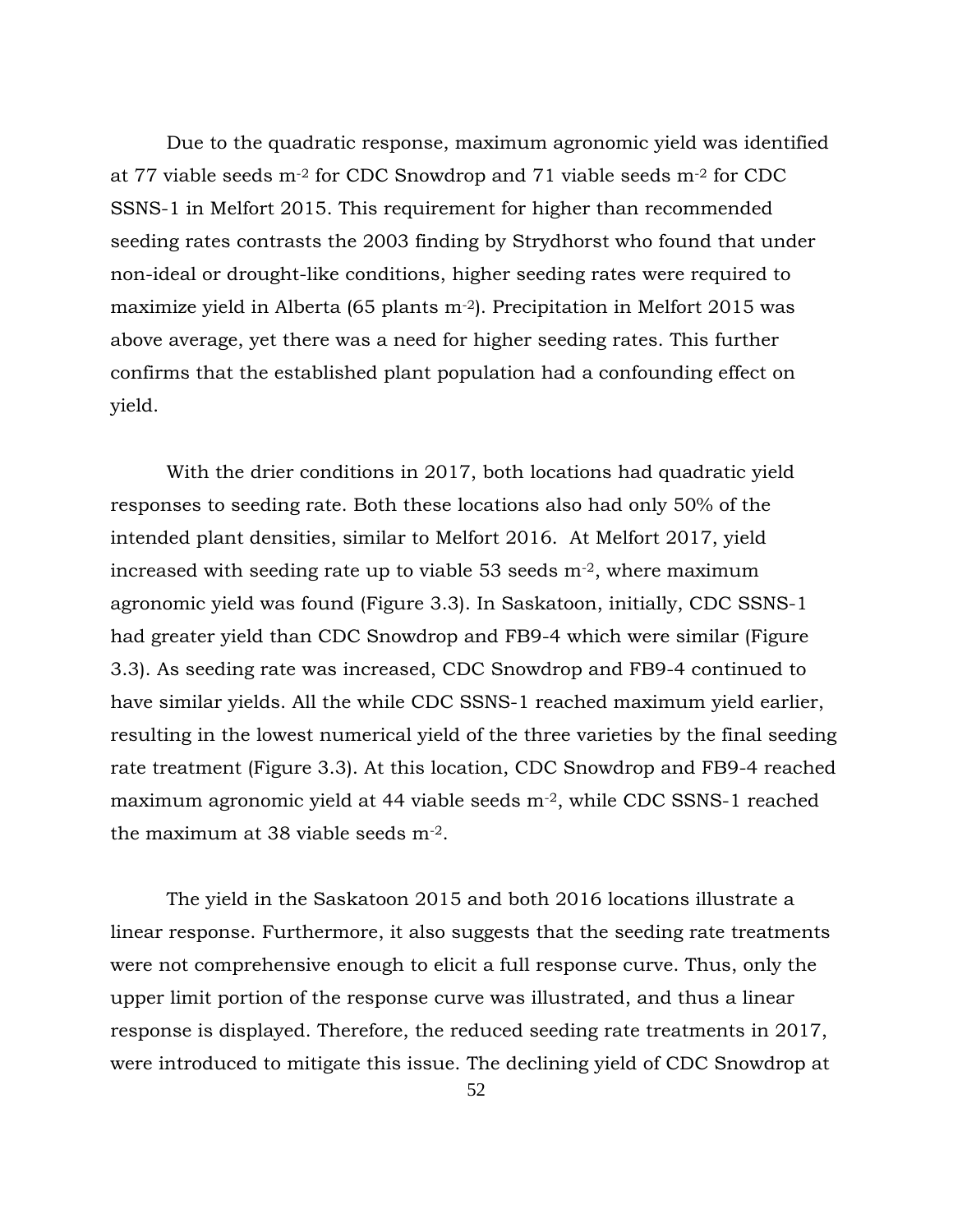Melfort 2016, compared to CDC SSNS-1, could be due to differences in pod or seed retention. At this site-year, the plots were under heavy snow for approximately three weeks before combining. Thus, potentially contributing to the unexpected differences between the two varieties. However, as seed and pods were not measured, this is only a suggestion as to why this effect may have occurred.

In Saskatoon 2015, yield was similar across seeding rate treatments (Figure 3.3). The constant response, over a wide range of seeding rates, has also been found in Alberta when growing conditions were ideal (Strydhorst 2003). Although similar, yields increase by approximately 500 kg ha-1 between the lowest and highest seeding rate treatments at this site-year. The yield of the combined varieties, in Saskatoon 2016, slightly diminished as seeding rate increased with a 116 kg ha-1 difference between the lowest and highest rates. Graf and Rowland (1986) also found that faba bean yield had a tendency to slightly diminish with increasing seeding rate. In Melfort 2016, as seeding rate increased, the yield of CDC Snowdrop declined by approximately 1,400 kg ha-1 between the lowest and highest seeding rates (Figure 3.3). However, the yield of CDC SSNS-1 was similar across seeding rate treatments, with only a 50 kg ha-1 difference between the highest and lowest treatments (Figure 3.3). The declining yield of CDC Snowdrop was not expected. A possible explanation for this, could be due to the early snowfall in the fall of 2016. Plots remained under snow for three weeks, although not measured, the difference could be attributed to differences in pod or seed retention between the varieties.

At the site-years with linear responses, the minimal difference between seeding rate treatments is due to the plasticity of faba bean yield components, especially pods per plant. López-Bellido et al. (2005) confirmed that faba bean seed yield can be similar at both high and low densities, due to the number of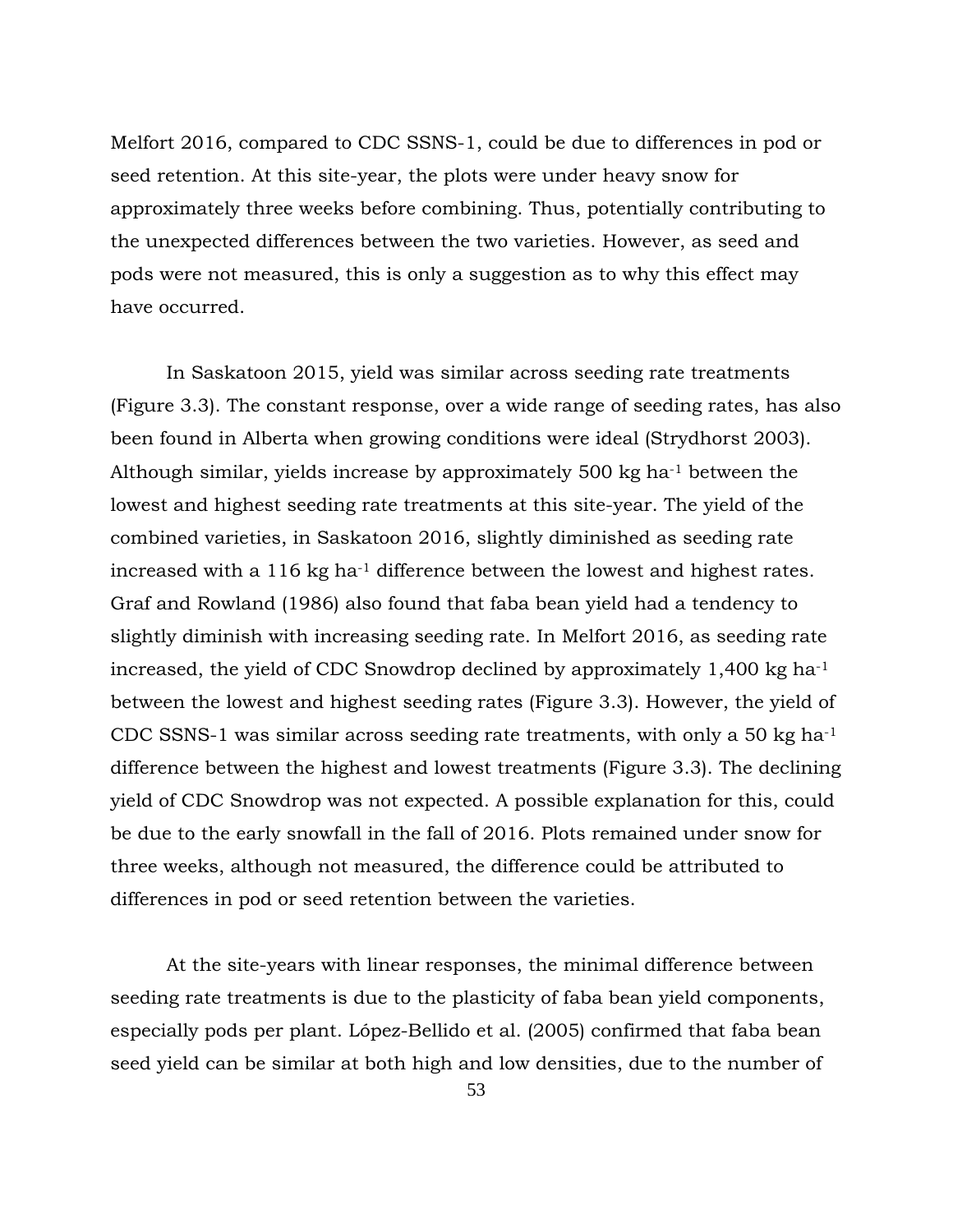pods per plant (within a given area) being similar. This is due to pods per plant and stems per plant having an inverse relationship. This response is supported by higher abscission rates when competition for assimilates are high, even in the absence of environmental stresses (López-Bellido et al. 2005). Furthermore, the number of pods per plant decreases with increasing seeding rate, due to a reduced number of stems (López-Bellido et al. 2005). This further contributes to the constant yield response across increasing seeding rates.

Generally, the three varieties tested had similar yield performance, when their established plant populations were also similar. This suggests that the ideal seeding rate for faba bean does not need to be altered between seed size classes other than accounting for natural differences in thousand kernel weight. Under ideal (wet) conditions, yield responded linearly to seeding rate and the maximum agronomic yield was obtained at 20 viable seeds m-2. In drier (non-ideal) years, the seeding rate required to reach maximum yield was quite variable (30 to 77 viable seeds m<sup>-2</sup>) and was highly dependent on the site-year. Variability in the optimal seeding rate, depending on environmental conditions, has also been cited in previous studies (Loss et al. 1998; Strydhorst 2003). At the locations where maximum yields were reached (sites with quadratic responses) had only 20 viable seeds m-2 had been sown, yields would have been 13 to 31% of the respective maximum. Overall results suggest that an average of 49 viable seeds m-2 is required to maximize the agronomic yield of faba bean in the black and brown soil zones of Saskatchewan. However, as seed costs comprise the largest portion of the total cost of production for faba bean, the economically optimal seeding rate may be lower. Thus, the agronomically ideal seeding rate needs to be weighed against the economic rate.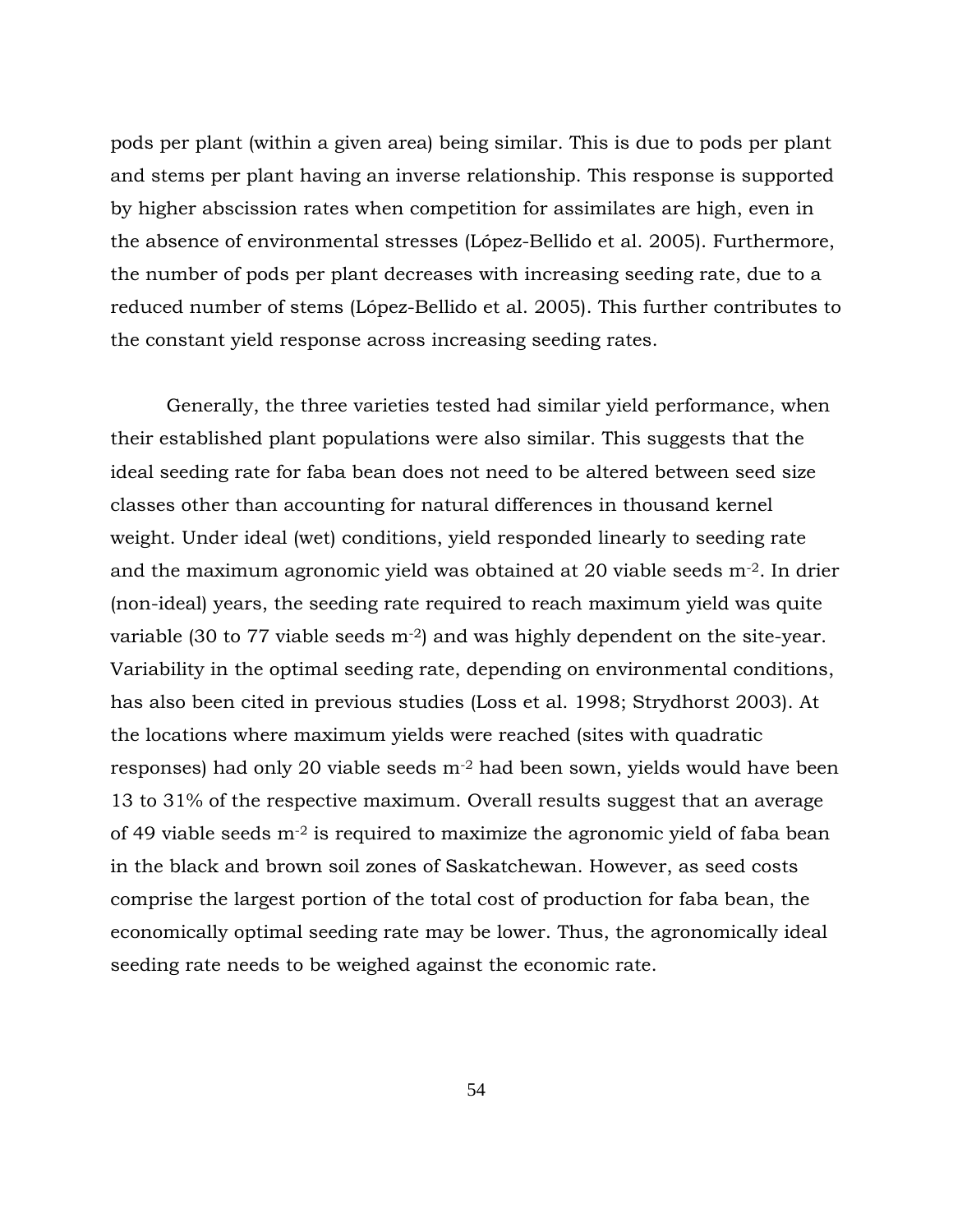#### **3.3.5 Thousand Kernel Weight**

Seeding rate had a significant impact on thousand kernel weight at Melfort and Saskatoon 2016 and 2017 (Table 3.9). As expected, there was a highly significant difference between varieties at Saskatoon for all three years (Table 3.9). Furthermore, there was a significant seeding rate by variety interaction at three of six site-years (Table 3.9). Additionally, thousand kernel weight had a quadratic response at Melfort, while responses at Saskatoon were linear (Table 3.9).

**Table 3.9:** Seeding rate and variety treatment effects p-values for thousand kernel weight (g TKW) at Melfort and Saskatoon, 2015 to 2017.

|                |            | <b>Melfort</b> |            |           | <b>Saskatoon</b> |          |
|----------------|------------|----------------|------------|-----------|------------------|----------|
|                | 2015       | 2016           | 2017       | 2015      | 2016             | 2017     |
| Seeding        | $0.0028**$ |                | $0.0020**$ | 0.3209    | < 0.0001         | < 0.0001 |
| Rate (SR)      |            | NA             |            |           | ***              | $***$    |
| <b>Variety</b> | 0.3361     |                | 0.3250     | < 0.0001  | < 0.0001         | < 0.0001 |
| (V)            |            | NA             |            | ***       | ***              | $***$    |
| Quadratic      | $0.0379*$  | <b>NA</b>      | $0.0097**$ | NA        | NA               | NA       |
| <b>SR x V</b>  | $0.0186*$  | NA             | 0.2930     | $0.0433*$ | $0.0020**$       | 0.3494   |

\*\*\*  $P < 0.0001$ ; \*\* 0.0001<  $P > 0.01$ ; \* 0.01<  $P > 0.05$ 

The response of thousand kernel weight to seeding rate was for the most part similar across site-years. The thousand kernel weight of CDC Snowdrop tended to be greater than CDC SSNS-1; while FB9-4 had the largest thousand kernel weight, as expected. In Melfort 2015, the average thousand seed weight of both varieties declined slowly until 80 viable seeds m-2 and then began to increase (Figure 3.4). Seitzer and Evans (1973) also found that the TKW of faba bean had a tendency to decline with increasing seeding rate. However, they did not observe an increase as seeding rate was further increased. Furthermore, based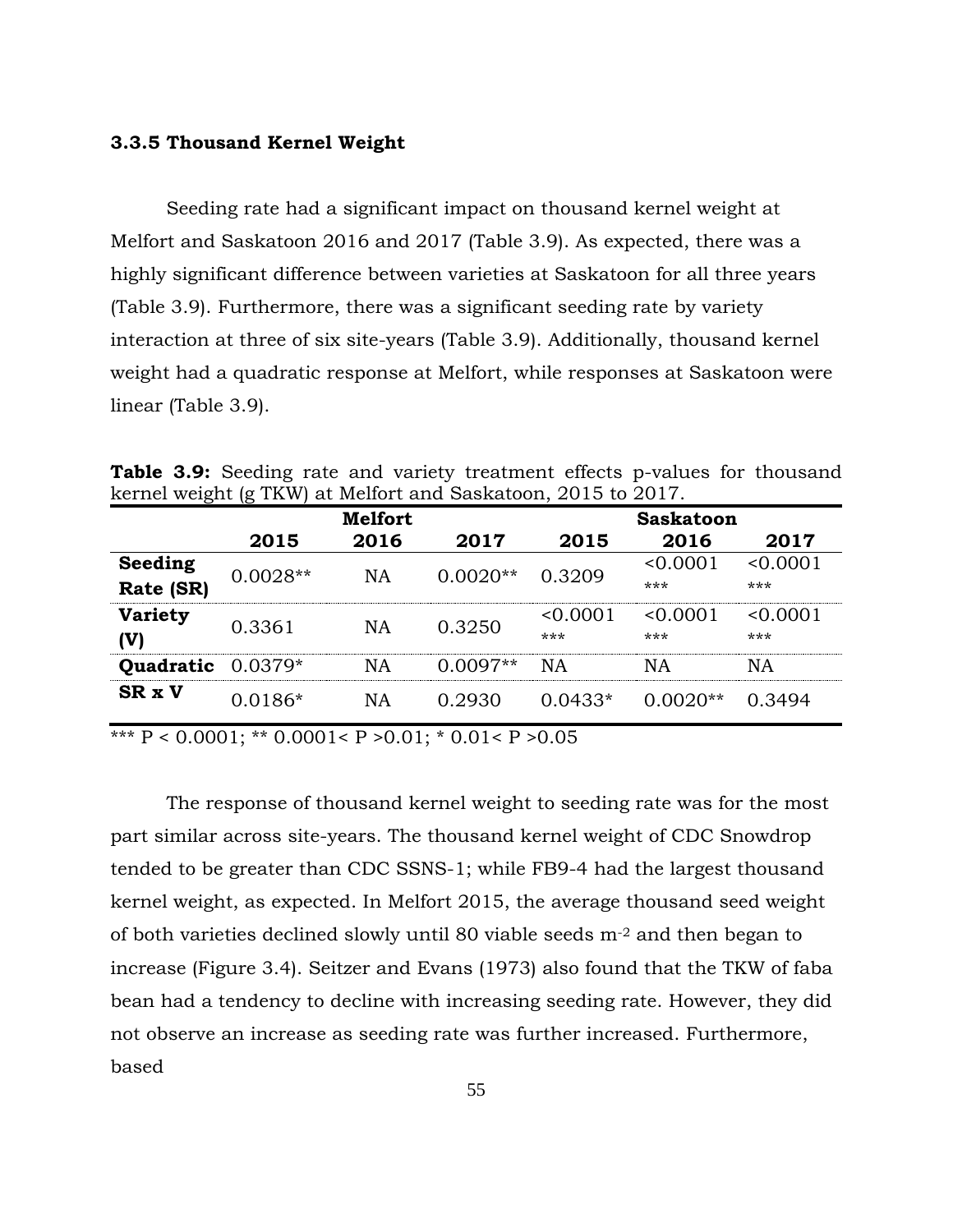

**Figure 3.4:** Effect of seeding rate (viable seeds m<sup>-2</sup>) on thousand kernel weight (g TKW) from 2015 and 2017 in Melfort and 2015 to 2017 in Saskatoon. No TKW data was collected in Melfort 2016.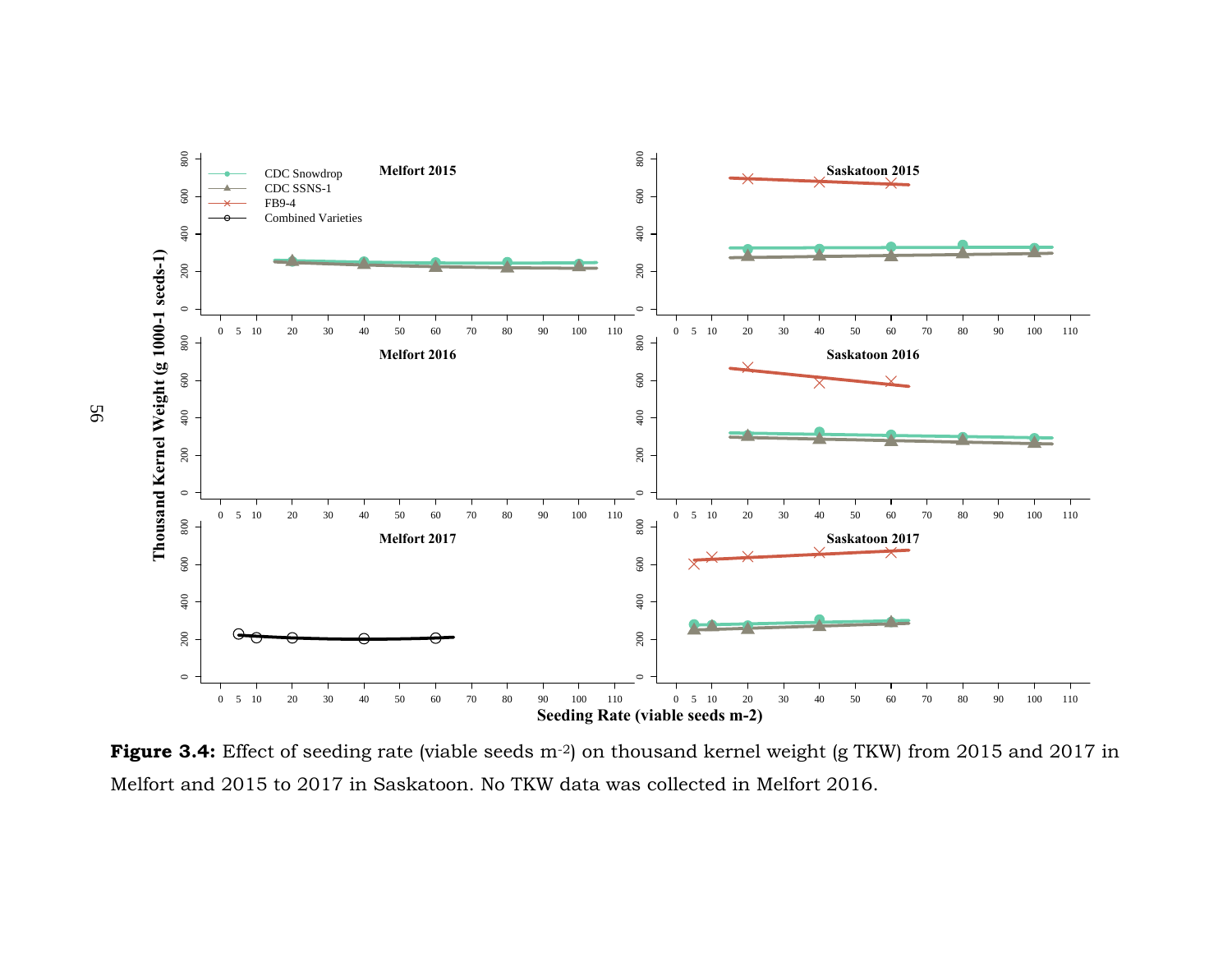on experiences with dry bean in Saskatchewan, this decline is not likely to be agronomically or economically important (Shirtliffe and Johnston 2002). TKWs were not recorded in Melfort 2016, due to snowfall causing reduced quality and considerable variability. In Melfort 2017, the average thousand kernel weight declined as seeding rate increased up to 40 viable seeds m-2 and then was similar in size (Figure 3.4). Although relatively uncommon, López- Bellido et al. (2005) noted that declining TKW with increasing seeding rate had also been previously cited, with no suggestions as to why it occurred.

In Saskatoon, the thousand kernel weight response in each year and of each variety was different. The significant two-way interaction in Saskatoon is largely driven by innate differences in TKW between the three varieties. In 2015, the TKW of CDC SSNS-1 and CDC Snowdrop were similar across seeding rates tested, while FB9-4 declined (Figure 3.4). This result is interesting as the yield response at this site-year was similar among varieties and increased with seeding rate. In 2016, seed weight declined with increasing seeding rate (Figure 3.4). In 2017, seed weight increased across varieties with increasing seeding rate and corresponded to increasing yield (Figure 3.4).

Overall, the magnitude of response by thousand kernel weight to seeding rate were small across the range tested. Any significant treatment responses were for the most part dependent on the growing location. This is supported by the finding of Seitzer and Evans (1973), where thousand kernel weight was relatively unresponsive to changes in seeding rate and primarily a function of available water. Lastly, any changes to TKWs due to changes in seeding rate are likely to be of little an agronomic significance.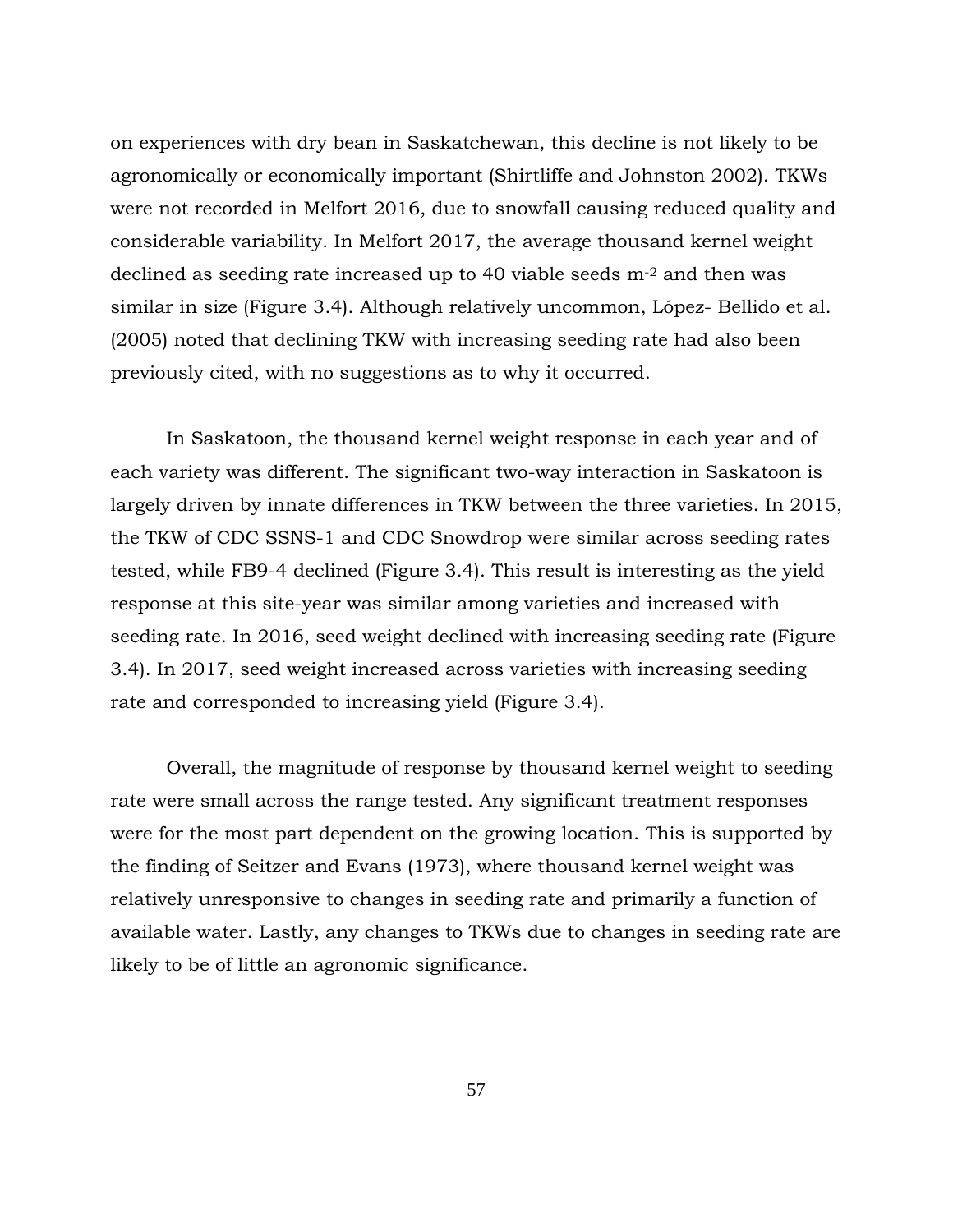#### **3.3.6 Summary**

To summarize, as expected, faba bean production is highly impacted by the environment and specifically available moisture. When moisture was limiting, plant populations tended to be lower, biomass growth increased linearly, and maximum yield was obtained. Under higher moisture conditions, biomass growth and yield are similar despite significant increases in plant populations. Furthermore, the response of each variety was generally similar for each variable measured, with the largest differences existing between established plant populations. CDC SSNS-1 tended to have greater plant populations than CDC Snowdrop, while FB9-4 had the lowest populations of all three.

The seeding rate required to reach maximum agronomic yield ranged from 20 to 77 viable seeds  $m<sup>2</sup>$ , averaging 49 viable seeds  $m<sup>2</sup>$  when considering all environments. In growing seasons with more precipitation, maximum agronomic yields were reached at 20 viable seeds m-2 and either declined or remained similar across the range of seeding rates used. When the growing season was drier, maximum agronomic yield was reached between 30 and 77 viable seeds m-2, averaging 54 viable seeds m-2. The results of this experiment indicate that the current seeding rate recommendation of 44 plants  $m<sup>-2</sup>$ , is slightly lower than adequate to produce a high yielding faba bean crop in the dark brown and black soil zones of Saskatchewan. Furthermore, elevated seeding rate recommendations can be a proactive management strategy to hedge against the environmental issues that cause yield variability from year to year (ie. reduced moisture). The suggestion use a higher seeding rates was also proposed by Loss et al. (1998). Therefore, based on the results of this experiment, 49 to 54 viable seeds  $m<sup>-2</sup>$  should be used in order to achieve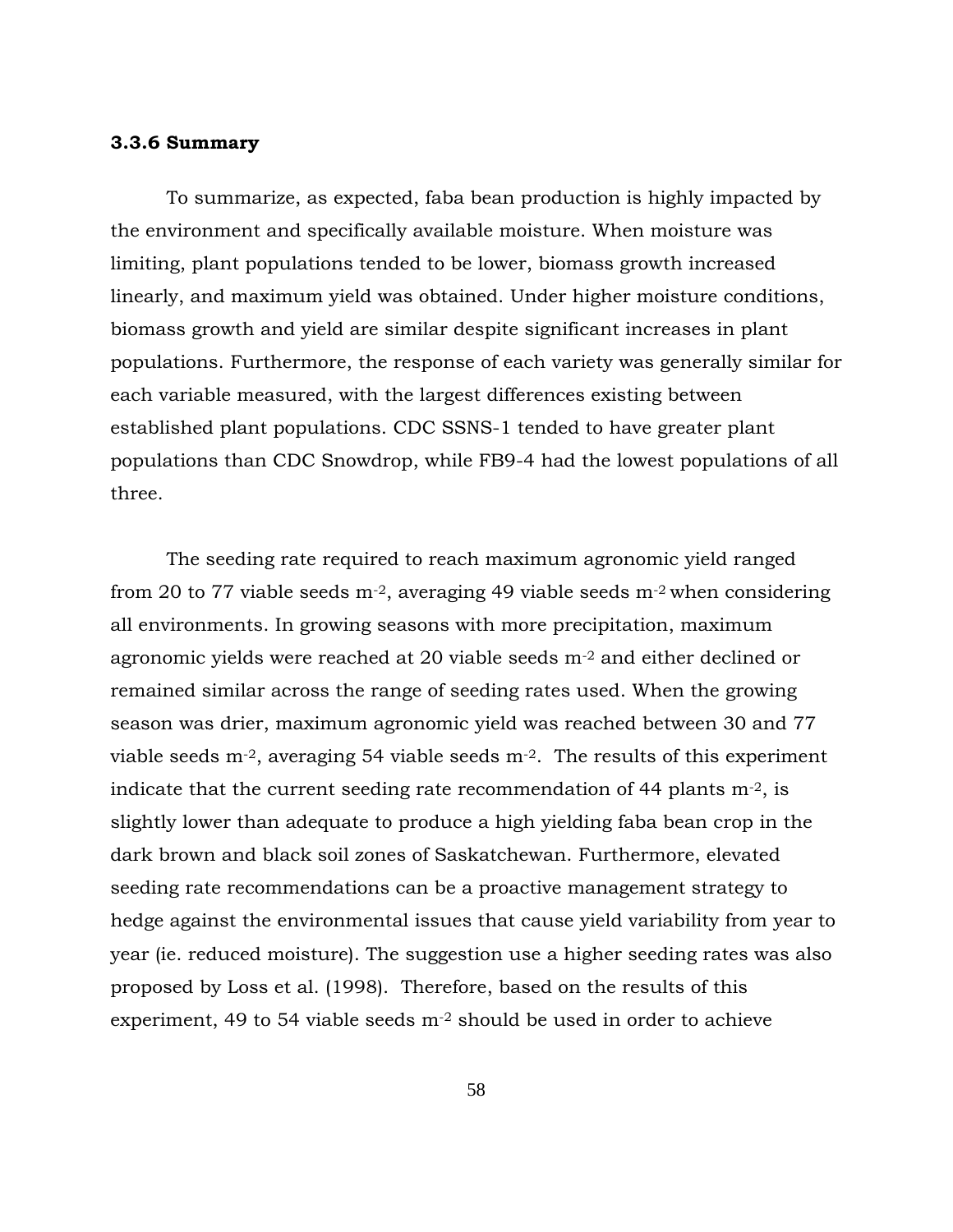maximum agronomic yield under a wide range of Saskatchewan growing conditions.

In order to identify the optimal economic seeding rate, an average seed price of \$0.51 per kg and grain price of \$0.22 per kg was assumed (Crop Planning Guide 2018). Furthermore, a 10% opportunity cost was also factored in (Loss et al. 1998; Shirtliffe and Johnston 2002). Based on the results of this thesis, and the aforementioned assumptions, the average economic seeding rate was 45 viable seeds m-2 between varieties (data not shown). Coincidently, the average economic seeding rate is the same as the current recommended seeding rate in Saskatchewan. However, it is 7 seeds m-2 more than the previous Saskatchewan based economically optimal value of 38 plants m-2 (Graf and Rowland 1986). It should be noted that with near-ideal growing conditions, seeding rates above 20 viable seeds m-2 were uneconomical as yields were constant. Individually, CDC Snowdrop had an economically optimal seeding rate of 49 viable seeds m-2, CDC SSNS-1 at 47 viable seeds m-2, and FB9-4 at 35 viable seeds m-2. Finally, the optimal economic seeding rate recommendation should be continuously modified, as the assumptions can change from year to year, and between farming operations.

Overall, based on the results of this experiment, 49 to 54 viable seeds m-2 should be used in order to achieve maximum agronomic yield. Conversely, these rates are slightly higher than the economically optimal seeding rate of 45 viable seeds  $m<sup>-2</sup>$ . Therefore, on average, seeding rates of 50 viable seeds  $m<sup>-2</sup>$ should be used to maximize yield and profitability of faba bean crops grown in the black and dark brown soil zones of Saskatchewan.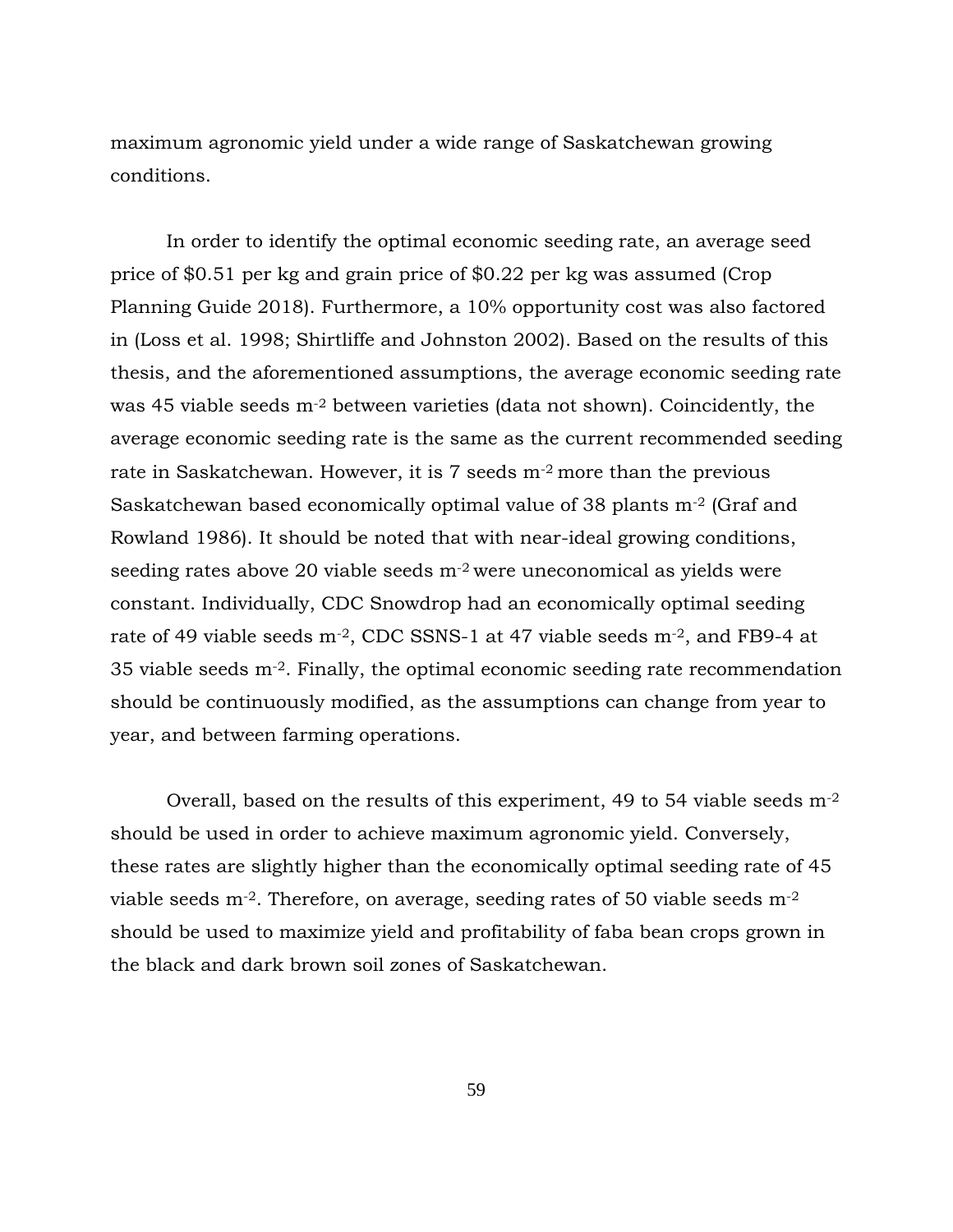Determining the optimal seeding rate, both agronomically and economically, is a key step to producing a high yielding faba bean crop. Seeding rate is the first agronomic factor to affect grain yield and is directly manipulated by the grower. Results determined that the optimal seeding rate (average of agronomic and economic) for all three faba bean varieties tested was 50 viable seeds m-2. This seeding rate is only required to be modified based on innate thousand kernel weight and germination values, rather than between specific varieties. Overall, this information can be used to update and supplement the best management practices for faba bean production in Saskatchewan.

Another component in the set of best management practices is disease control. Both chocolate spot and ascochyta blight have been known to significantly reduce yield and quality of faba bean crops grown in Saskatchewan. To meet Canadian Grain Grading Standards, faba bean seed can only contain up to 3% discolored or perforated seed (Canadian Grain Commission 2018). Thus, disease control, to protect against seed blemishing is essential. Determining the optimal disease control practices will also help to ensure that the optimal seeding rate defined earlier, will produce a high yielding and high quality faba bean crop. Ultimately these two agronomic components will aid in sustainable faba bean crop production for Saskatchewan and help to achieve export market standards.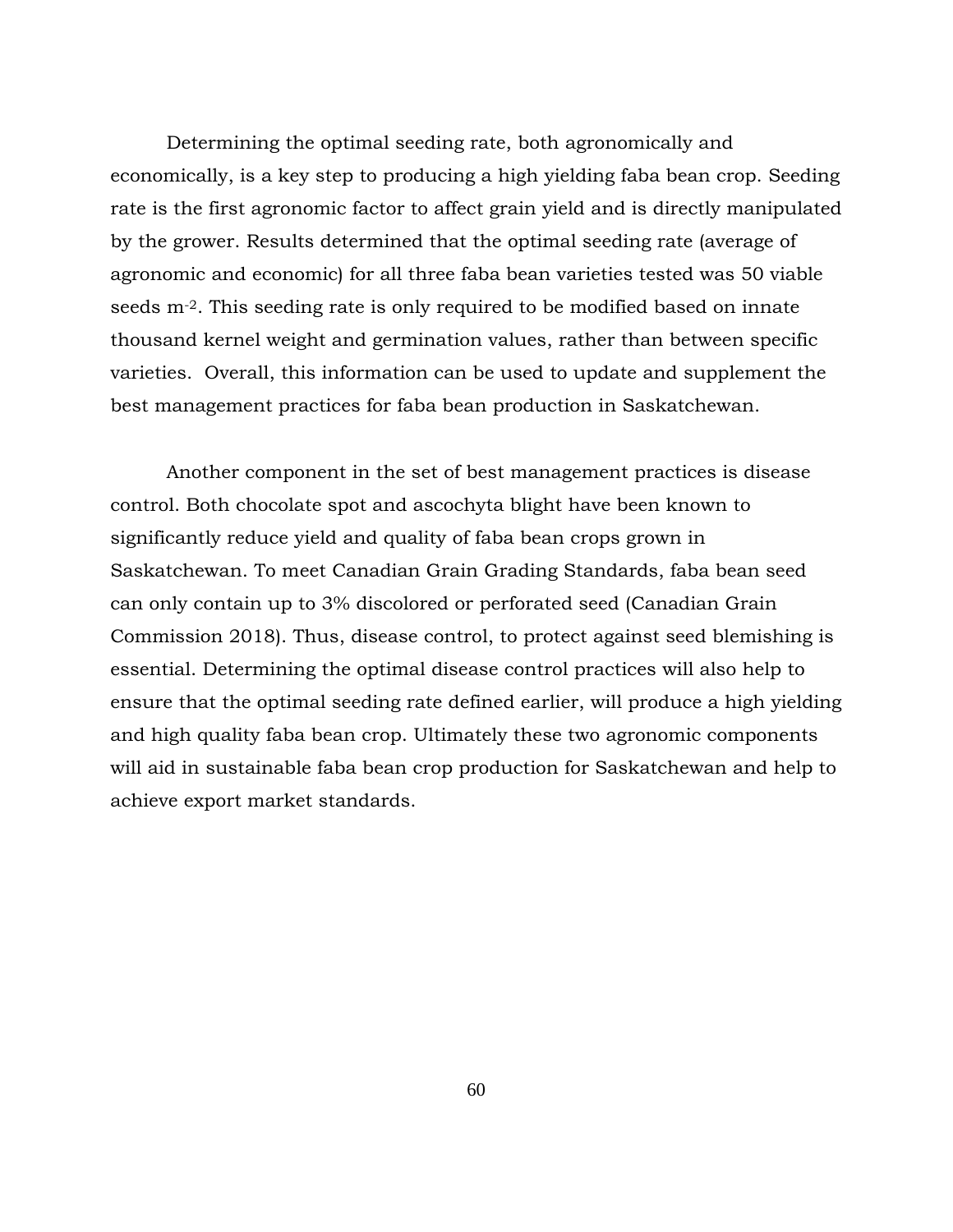# **4.0 OPTIMAL DISEASE MANAGEMENT WITH FUNGICIDE PRODUCTS AND APPLICATION TIMING FOR VARIOUS FABA BEAN VARIETIES**

# **4.1 Introduction**

A recent unpublished survey from across Saskatchewan found that 100% of faba bean fields surveyed had some disease present (Chatterton 2018). Although physical symptoms were minimal (less than 2%), culture samples revealed additional fungi were present beyond those that induced symptoms. While there are many diseases that can affect faba bean, chocolate spot and ascochyta blight are the two most often discussed because they have been known to cause significant yield and quality losses in faba bean crops across Saskatchewan. Consequently, there is a need for improved disease control practices for this crop in order to protect against seed blemishing, in conjunction with maintaining yield. This will help to stabilize the inconsistencies in yield and quality from year to year and ultimately help to make faba bean production in Saskatchewan more profitable.

Currently, there is noticeably limited agronomic research or information surrounding the best management practices for disease control in faba bean for Saskatchewan. As with the current recommended seeding rates, disease control recommendations have been supplemented with information from other growing regions. Although this information can provide a basis, it does not necessarily provide the best control measures for the dry, warm days, and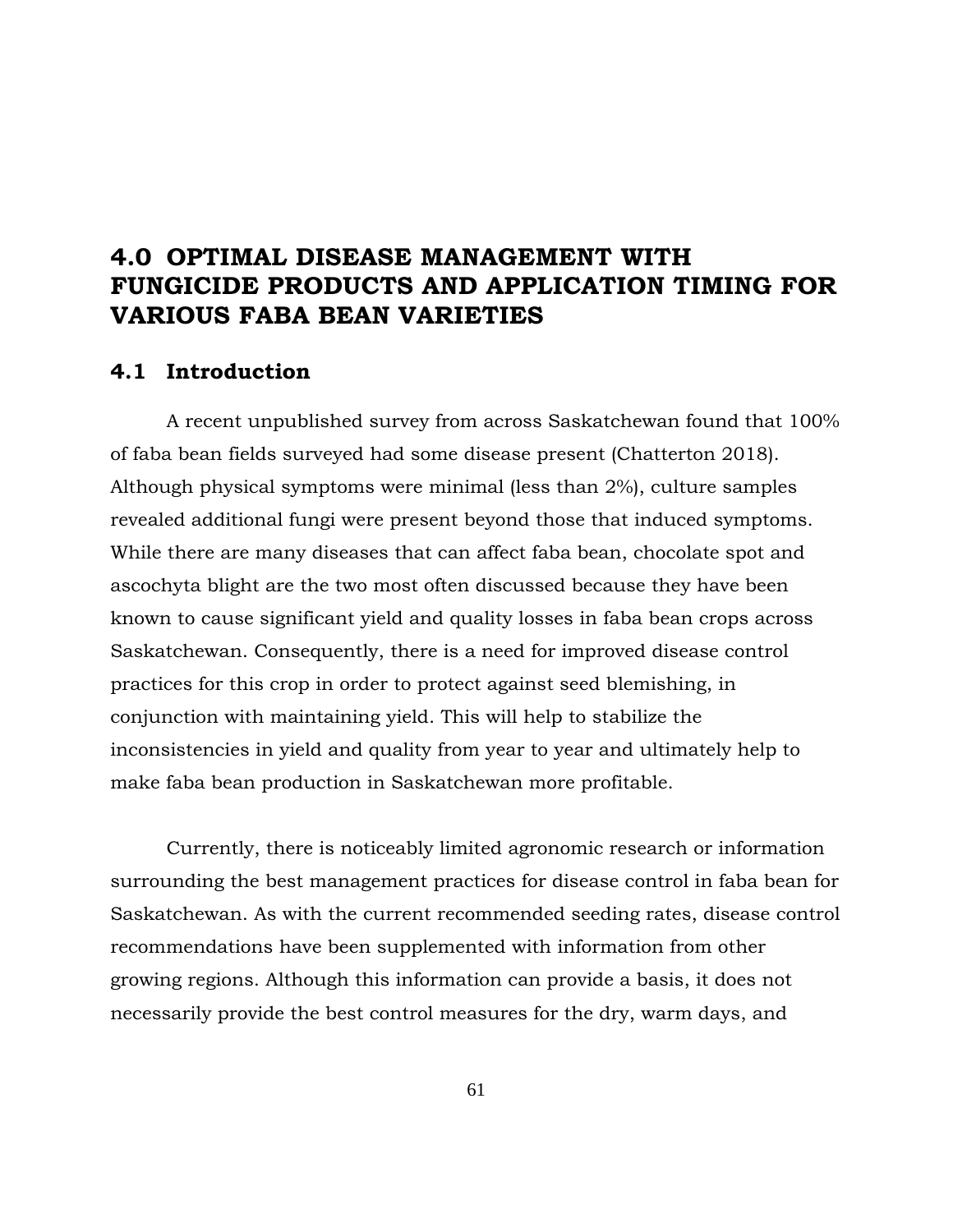humid, cool nights experienced throughout the growing season in Saskatchewan. Therefore, optimal fungicide products and their application timing(s) need to be identified in order to ensure the high-quality standards for export markets are met, as well as establishing yield stability. Although the primary diseases targeted in this experiment are chocolate spot and ascochyta blight, disease control was assessed based on total foliar disease severity.

This investigation was also conducted to determine if different varieties within *Vicia faba minor* require different disease management practices. Specifically, this investigation compared strobilurin-based fungicide products with a non-strobilurin product and untreated control. Furthermore, it will compare two multiple active ingredient fungicide products against two single active ingredient products. For this experiment, it is hypothesized that disease control in faba bean, and its subsequent effect on yield and quality, will differ between fungicide products, application timing(s), and varieties. The objective is to identify the optimal disease control practices required to minimize disease severity and increase yield and quality in two faba bean varieties. Overall, this will help to update one component in the set of best management practices for faba bean production in Saskatchewan.

# **4.2 Methodology**

#### **4.2.1 Experimental Design and Management**

This experiment was conducted in and near Saskatoon, Saskatchewan on conventional, no-till managed land in 2015, 2016, and 2017. In 2015, sites were located at the University of Saskatchewan's Goodale Research Farm (Goodale: 52°95'N, 106°48'W) and on a producer's field near Osler, Saskatchewan (Osler: 52°36'N, 106°54'W). In 2016, the experiment was located at Kernen Research Farm (Kernen: 52°13'N, 106°63'W) and the Main University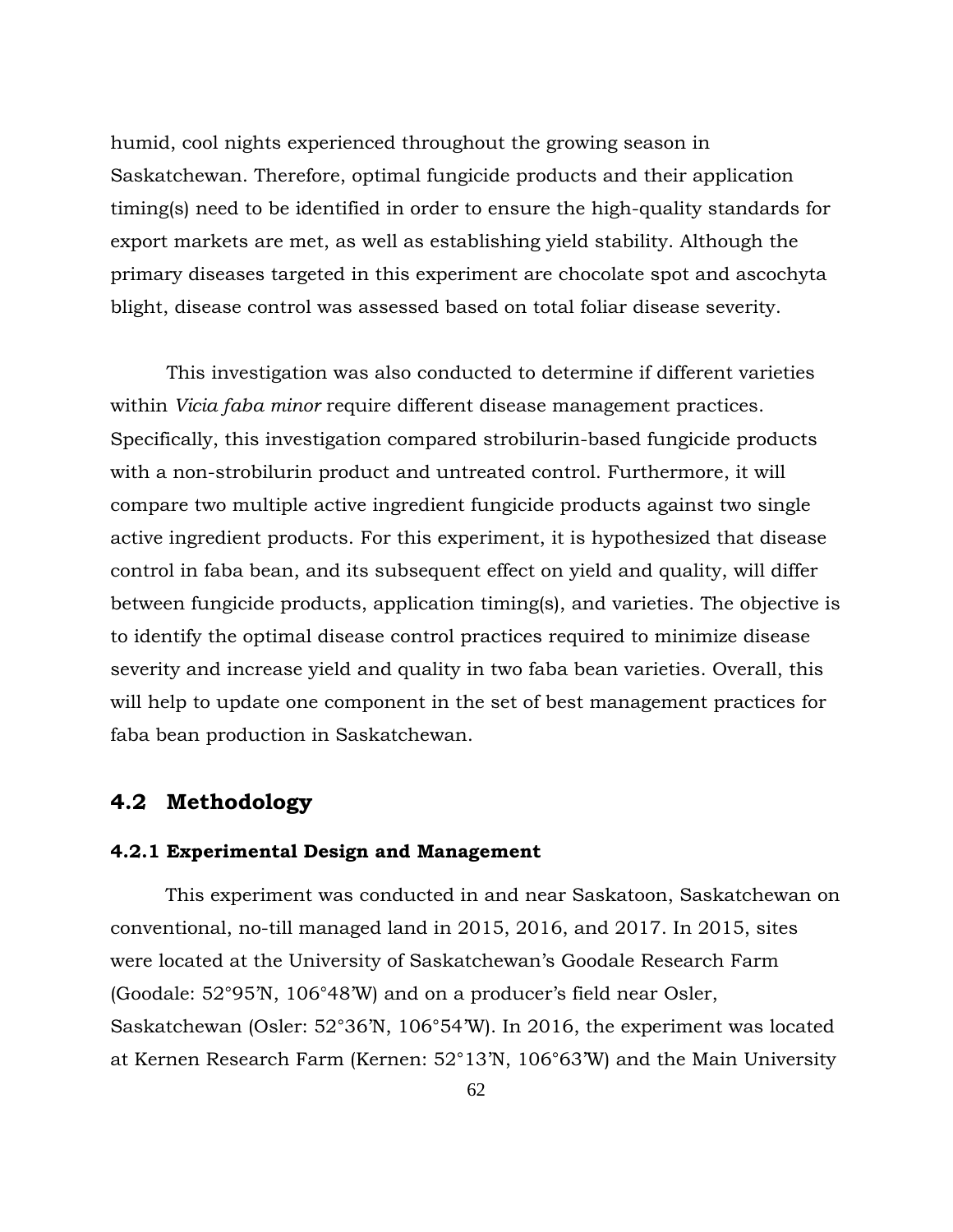Campus (Campus: 52°13'N, 106°63'W). In 2017 test sites were once again located at the Kernen Research Farm (Nasser and Lower Nasser). All sites were located within the Dark Brown soil zone and seeded into chemical-fallow or cereal stubble.

The experimental design followed a two by four by three treatment factorial structure, in a randomized complete block design, with four replicates. The first factor was faba bean variety, consisting of CDC SSNS-1 and CDC Snowdrop, which differed in their tannin content. The second factor was fungicide product with four chemical products being applied at their respective recommended rates. Fungicide products and applications rates were: fluxapyroxad 14% + pyraclostrobin 29% (Priaxor) (BASF Inc., Mississauga, Ontario, Canada) at  $0.45$  L ha<sup>-1</sup>, fluopyram  $200$  g L<sup>-1</sup> + prothioconazole  $200$  g L<sup>-</sup> <sup>1</sup> (Propulse) (Bayer CropScience Inc., Calgary, Alberta, Canada) at 0.74 L ha-1, penthiopyrad 200 g L-1 (Vertisan) (E.I. Dupont Canada Company, Mississauga, Ontario, Canada) at  $1.5$  L ha<sup>-1</sup>, and chlorothalonil  $500$  g L<sup>-1</sup> (Bravo) (Syngenta Canada Inc., Guelph, Ontario, Canada) at 2.97 L ha-1. These products were selected as they are all or were registered for use in faba bean. In addition, Priaxor and Propulse are fungicide products with two active ingredients, whereas Bravo and Vertisan only have one active ingredient. Furthermore, Priaxor, Propulse, and Vertisan are all strobilurin-based products, whereas Bravo is not. Fungicide products were applied at 10%, 50%, and 10 + 50% flowering. The 10% flowering stage was defined as the time when one flower was open on the first node of at least 50% of plants; 50% flowering was considered when one flower was open on the fourth node of 50% of plants. In addition, an untreated (no fungicide at any application timing) treatment was included in every replicate and variety for comparison.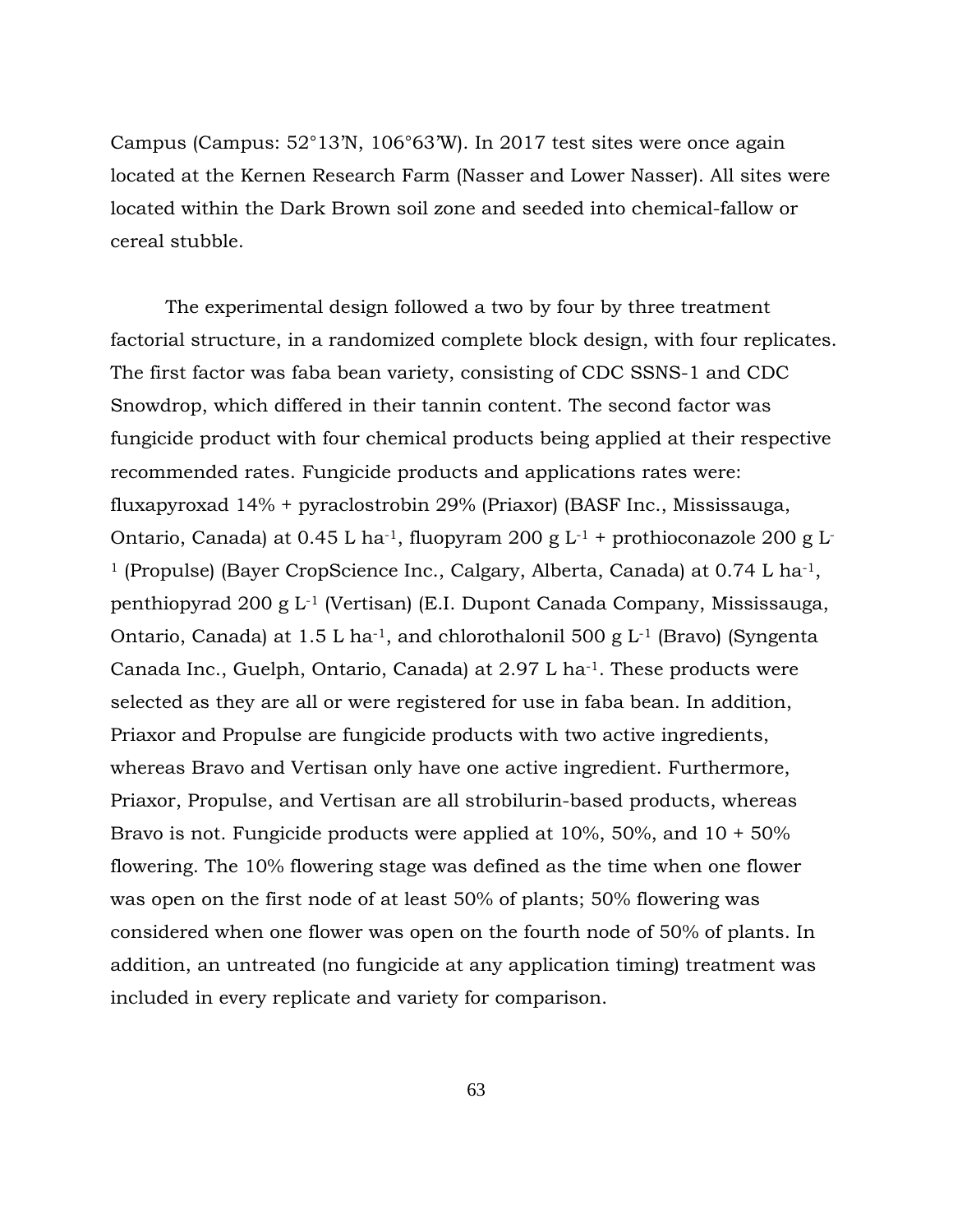A cone seeder was used to seed plots of 1.8m by 6m, with 6 crop rows 30.5 cm apart. Faba bean was seeded between 3.8 to 7.6 cm deep in early May (Table 4.1). The recommended seeding rate of 45 plants  $m<sup>-2</sup>$  was adjusted for 5% seedling mortality, percent germination, and thousand kernel weight. CDC SSNS-1 was 316 g TKW with 100% germination and CDC Snowdrop was 343 g TKW and 94% germination. Prior to sowing, the seed was treated with Apron  $Maxx^{\circ}RTA^{\circ}$  at 325 mL per 100 kg seed<sup>-1</sup>. TagTeam<sup>®</sup> granular inoculant was applied with the seed at 3.0 kg ha<sup>-1</sup>. Nitrogen fertilizer was not directly applied, but some nitrogen was provided from other nitrogen-containing fertilizers. Phosphorus was applied in a side-band at 17 kg  $P_2O_5$  ha<sup>-1</sup> as monoammonium phosphate. Lastly, potassium and sulphur fertilizers were not required.

|                     | <b>Fungicide Application</b> |            |            |                  |  |  |
|---------------------|------------------------------|------------|------------|------------------|--|--|
| Site-Year           | <b>Seeded</b>                | 10% Flower | 50% Flower | <b>Harvested</b> |  |  |
|                     |                              |            | 2015       |                  |  |  |
| Goodale             | May $19$                     | June 30    | July 14    | September 29     |  |  |
| Osler               | May 9                        | June 30    | July 14    | September 14     |  |  |
|                     |                              |            | 2016       |                  |  |  |
| <b>Kernen</b>       | May <sub>2</sub>             | June 27    | June 30    | September 6      |  |  |
| Campus              | May 4                        | June 21    | June 27    | September 6      |  |  |
|                     | 2017                         |            |            |                  |  |  |
| <b>Nasser</b>       | May 4                        | June 27    | July 19    | August 30        |  |  |
| <b>Lower Nasser</b> | May $11$                     | June 30    | July 19    | September 5      |  |  |

**Table 4.1:** Seeding, fungicide application, and harvest dates in 2015, 2016, and 2017.

In the fall of 2015, ethalfluralin 5% was applied at  $22.0 \text{ kg}$  ha<sup>-1</sup> for preemergence weed control. In addition, prior to seeding in the spring of every year, glyphosate 540 g.a.e.  $L^{-1}$  at 1.7 L ha<sup>-1</sup> was applied to assist in preemergence weed control. After the faba beans had emerged and around the 3 to 6 node stage,  $42.8$  g ha<sup>-1</sup> of imaxamox  $35\%$  a.e. + imazethapyr  $35\%$  a.e. were applied for broadleaf weed control. In 2015 and 2016, clethodim at 100 mL ha-1 was applied for grassy weed control, while in 2017 sethoxydim 450 g  $L$ <sup>1</sup> was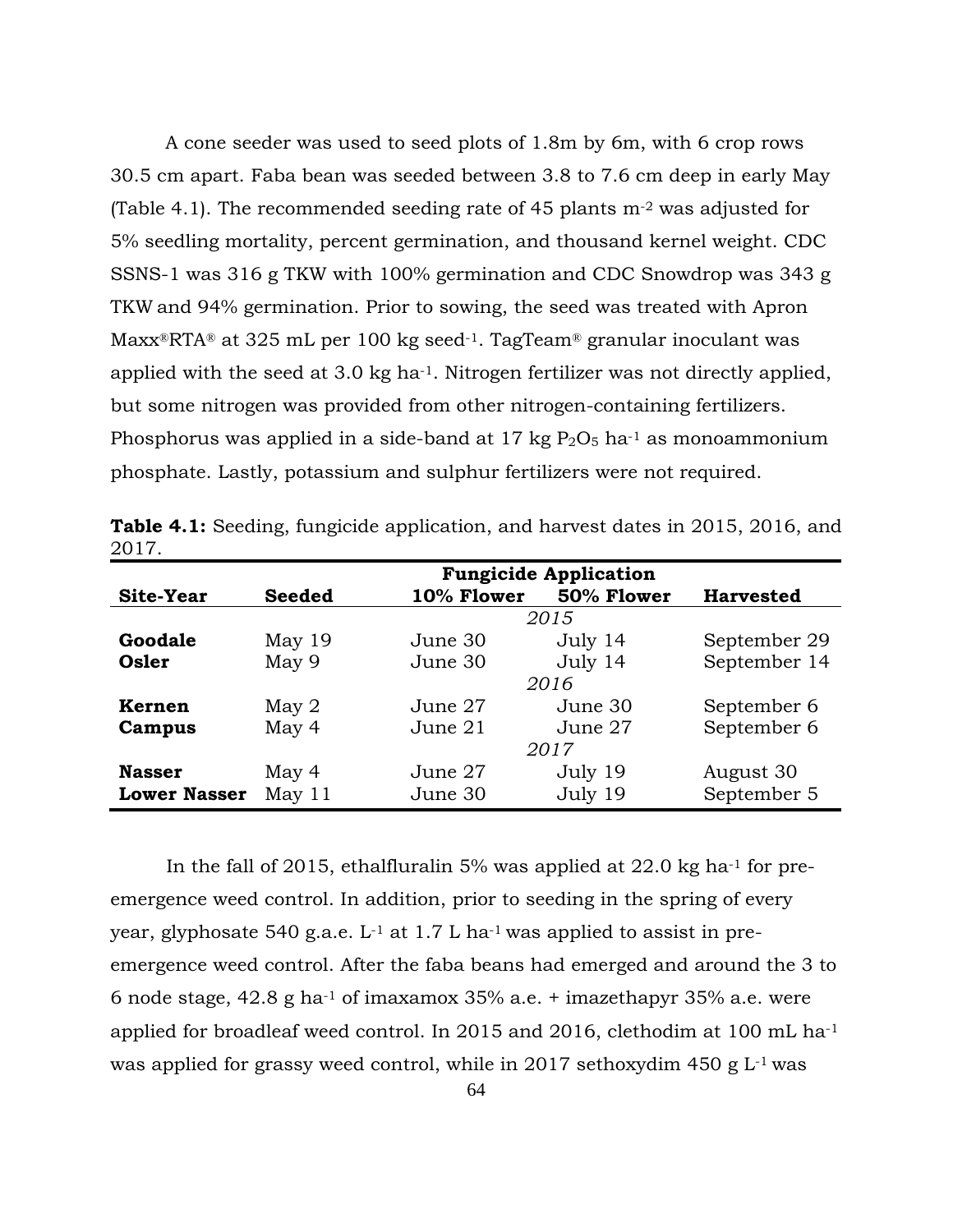applied at 0.5 L ha-1. All fungicides were applied at the treatments respective timing on the dates listed in Table 4.1. Lambda-cyhalothrin  $120 \text{ g L}^{-1}$ insecticide at 1.7 L ha-1 was applied to control aphids and blister beetles in 2015 and 2016. After physiological maturity, the crop was desiccated with 1.7 L ha<sup>-1</sup> of diquat 240 g  $L^{-1}$  to ensure dry down. After a final dry down period, plots were harvested throughout September (Table 4.1).

## **4.2.2 Data Collection**

Data was collected on plant density, disease incidence and severity, above-ground biomass yield, grain yield, and TKW. Plant density was counted approximately two weeks after field emergence was noted. Faba bean seedlings were counted in a minimum of two randomly selected  $0.25$  m<sup>-2</sup> quadrats in the front and back of each plot. Prior to the first and second fungicide applications, and every two weeks after the second application, disease ratings were recorded. In each plot, five plants were randomly selected to be rated. Ratings were based on the Faba bean Foliar Disease Severity Key (0 to 10 scale) where 0 represented no disease and 10 represented 91 to 100% disease symptom coverage (Boechler and Sayer 2016). Symptoms were not distinguished between chocolate spot and ascochyta blight as ratings were recorded as the total amount of disease present. To assess disease severity over time and across site-years, disease ratings were transformed into the area under the disease progress curve (AUDPC) (American Phytopathological Society [APS] 2018). The AUDPC was calculated as follows:

AUDPC =  $\sum \{[(R_i + R_{i+1})/2] * (T_{i+1} - T_i)\}$  (**Equation 4.1**)

Where  $R_i$  is the initial or prior disease rating followed by the subsequent disease rating. T is the Julian date when the disease rating occurred. For the final AUDPC, all individual AUDPCs were summed.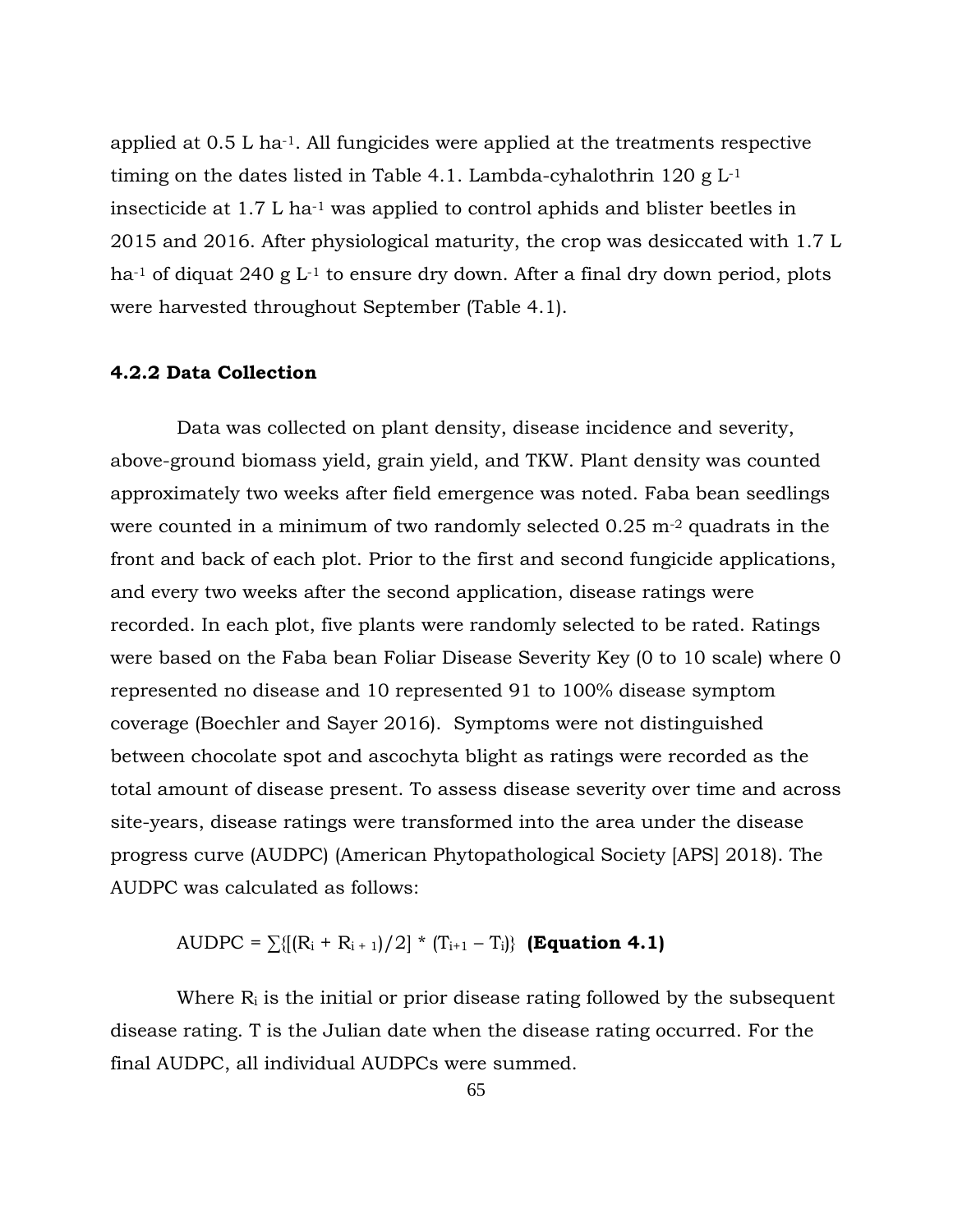Prior to physiological maturity, all the above-ground biomass from two 0.25 m-2 quadrats per plot were collected. To determine biomass yield, the samples were oven-dried in paper bags, for approximately 48 hours, prior to weighing. After maturity was reached a minimum of 4 rows, in the center of each plot, was collected using a small plot combine. After a drying period (to achieve equal moisture content) the entire sample was cleaned and weighed to calculate yield in kg ha-1. A subsample was then used to determine average seed size (g  $1000^{-1}$  seeds<sup>-1</sup>).

## **4.2.3 Statistical Analysis**

Any outliers, with known causes were removed from analysis, while those with no known cause were retained. A one-way ANOVA with all treatments and site-years combined was conducted for all response variables. Contrasts between the untreated control and the three timing, four products, and two variety treatments, were performed, as well as contrasts within timing, products, and variety factors. For plant density, a single-factor ANOVA was performed. For biomass yield, grain yield, and thousand kernel weight a twofactor ANOVA was performed (product and timing including the control). A three-factor ANOVA was also performed, without the control, for the aforementioned response variables. All factorial ANOVA analyses were modeled using the mixed-effects packages "lme4" and "lmerTest" in R (Bates et al. 2015; Kuznetsova et al. 2016). Variety, product, and timing were considered fixed effects and site-year, replication within site-year, variety by site-year, product by site-year, timing by site-year, and the associated two- and three-way interactions were considered random effects (where applicable). Data was tested for homogeneity of variances and transformations were used to correct for heterogeneous variances. All data points were subjected to square-root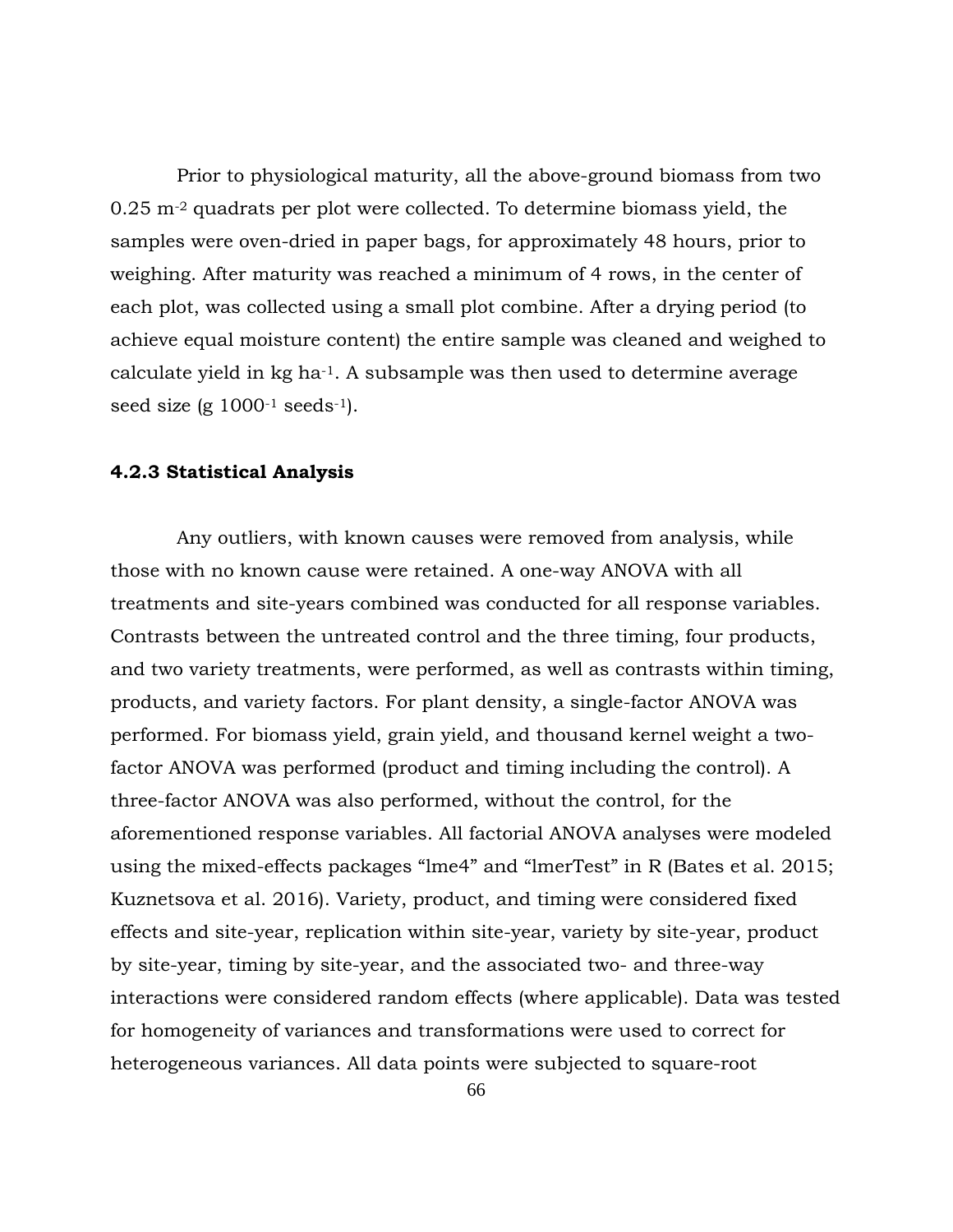transformation, except plant density at Osler 2015 which was transformed by the natural logarithm. All data was then back-transformed for presentation. Finally, means were separated using the "emmeans" command giving the Least-Squares mean values (Lenth 2018). All data was considered significant at P < 0.05.

# **4.3 Results and Discussion**

Specific random effect interactions for each measured variable are listed within each sub-section for clarity. Overall, there were significant replicate nested within site-year and site-year interactions for almost all response variables. There was a significant variety by site-year effects for plant density, disease ratings, and three-way biomass analyses. Product by site-year effects were significant for the disease ratings as well. Timing, the two- and three-way interactions by site-year were not significant for any variable tested. Therefore, some data was analyzed by site-year and some was combined across site-years. These results indicate that treatment effects were dependent on the site-year for some variables and were similar across site-years for others.

#### **4.3.1 Environmental Conditions**

Chocolate spot occurs when humidity is high (>80%) or when conditions are wet, with average temperatures of 20°C (Harrison 1988; Stoddard et al. 2010). Ascochyta blight occurs largely after significant rainfall events and when the average temperature is 15°C (Stoddard et al. 2010). Saskatoon experienced a significant rainfall event in July 2015 when 54.1 mm of the month's total (84.3 mm) was received on one day (Environment Canada 2018). In August 2016, there were two smaller albeit significant rainfall events that occurred five days apart. Between these two events, 37.4 mm of precipitation occurred, accounting for 47% of the month's total precipitation (Environment Canada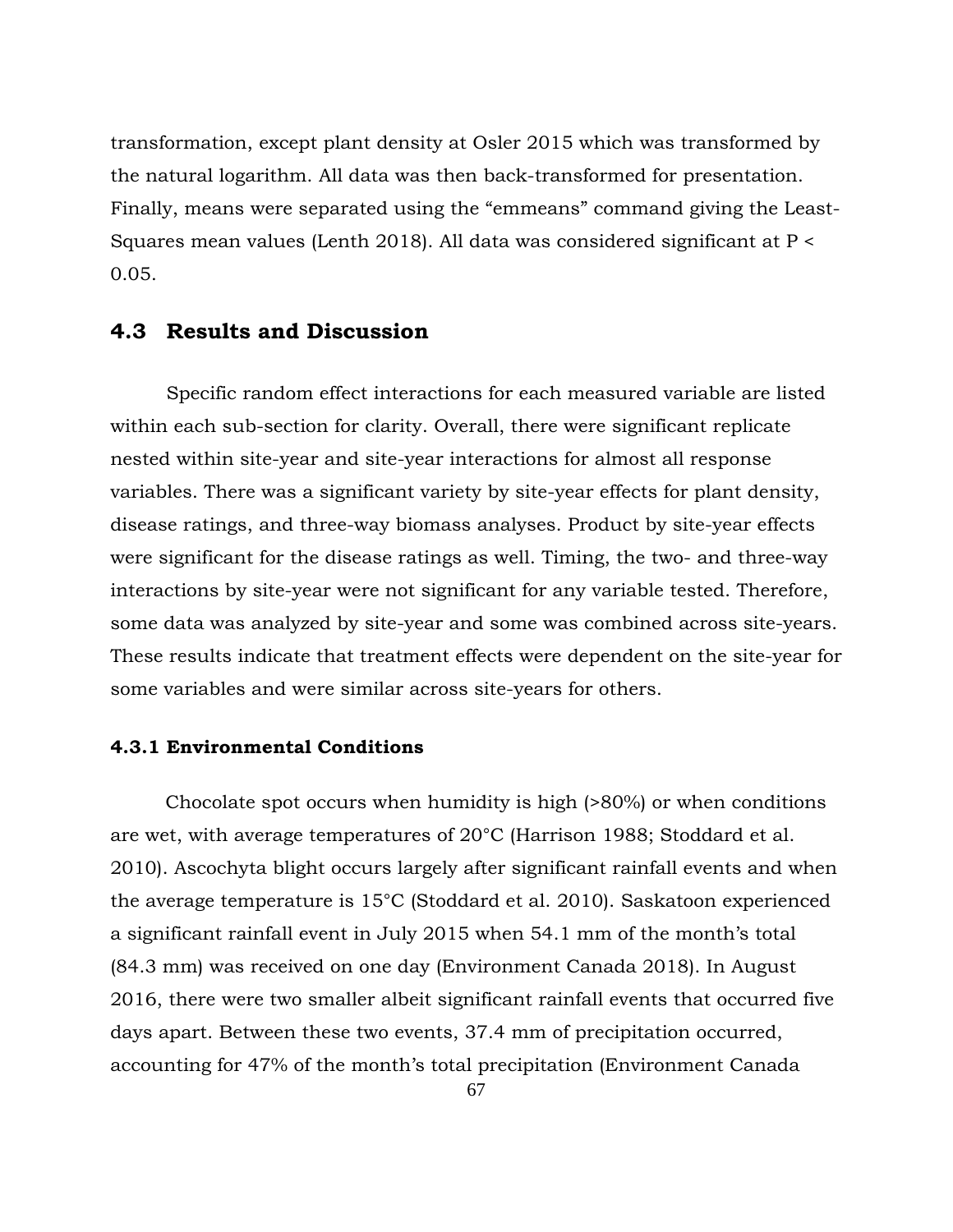2018). During these months, the average daily temperature ranged between 18°C and 19°C, with daily highs between 20°C and 30°C. This combination of temperature and precipitation were conducive to the development of both chocolate spot and ascochyta blight in 2015 and 2016. Although temperatures were adequate for disease development in 2017, the lack of precipitation produced less than ideal environmental conditions. Overall, due to the conducive environmental conditions in 2015 and 2016, there is a greater probability of fungicide responses to occur in these site-years than in 2017. Lastly, the Osler location is approximately 30 km north of Saskatoon. As there was no weather measurements taken directly from the site, an assumption was made that the weather events were similar to the ones recorded in Saskatoon.

#### **4.3.2 Plant Density**

There was a significant difference between the plant density of CDC SSNS-1 and CDC Snowdrop, based on the one-way ANOVA  $(F_{1,611}=91.2,$ p<0.0001). On average, CDC SSNS-1 had 6 more plants m-2 than CDC Snowdrop (Figure 4.1). The two varieties also responded differently within each site-years, except both 2016 locations (Table 4.2). The greatest differences between the two varieties occurred in 2017, which is likely a result of the drier spring conditions (Figure 4.1). In 2015, the mean difference between the two varieties was 6 plants  $m<sup>-2</sup>$  (Figure 4.1). It is interesting to note that plant densities were lowest in 2016, despite it being the wettest year. Overall, the plant densities in this experiment were adequate but could contribute to significant differences in disease levels and yields between the six site-years.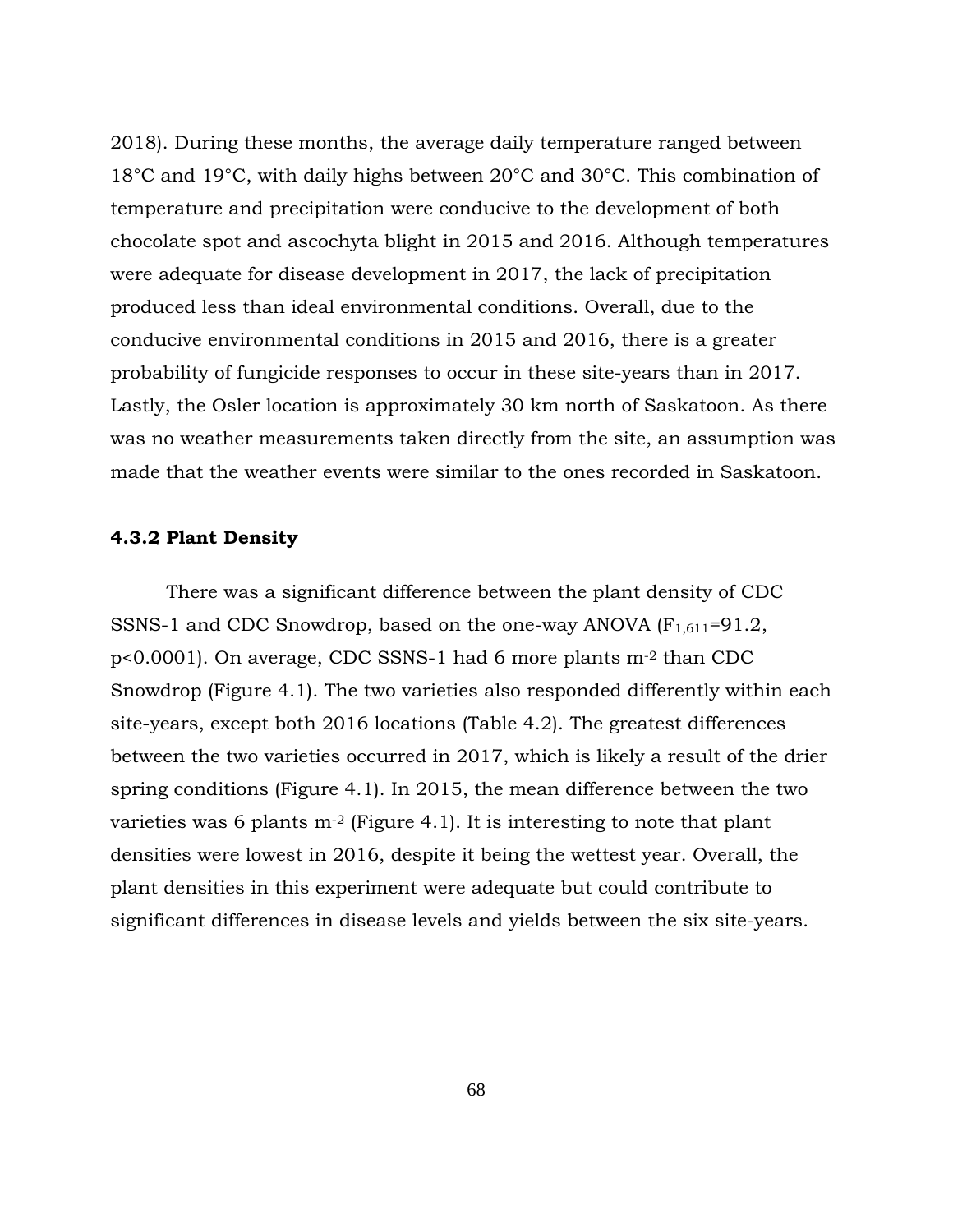|  |  |  |  |  |  |  |  | <b>Table 4.2:</b> Varietal effects on plant density in Saskatoon, 2015 to 2017. |  |  |  |
|--|--|--|--|--|--|--|--|---------------------------------------------------------------------------------|--|--|--|
|--|--|--|--|--|--|--|--|---------------------------------------------------------------------------------|--|--|--|

|                | Goodale<br>2015                  | Osler<br>2015 | 2016 | 2016   | Campus Kernen L. Nasser Nasser<br>2017 | 2017 |
|----------------|----------------------------------|---------------|------|--------|----------------------------------------|------|
| <b>Variety</b> | $\leq 0.0001$ *** 0.0304* 0.2694 |               |      | 0.3469 | $\leq 0.0001***$ $\leq 0.0001***$      |      |

\*\*\*  $P < 0.001$ ; \*\* 0.001<  $P > 0.01$ ; \* 0.01<  $P > 0.05$ 



**Figure 4.1**: Varietal effects on plant density (plants m<sup>-2</sup>) at six Saskatoon locations from 2015 to 2017 and the combined site-year average. Values with the same letter are statistically similar at  $P < 0.05$ .

# **4.3.3 Disease Ratings and Area Under the Disease Progress Curve**

#### *4.3.3.1 Disease Severity in the Untreated Control*

As expected, the amount of disease in the control treatments varied between site-years (Figure 4.2). The most precipitation was received in 2016, yet disease ratings were lowest (Figure 4.2). It is possible that this effect is due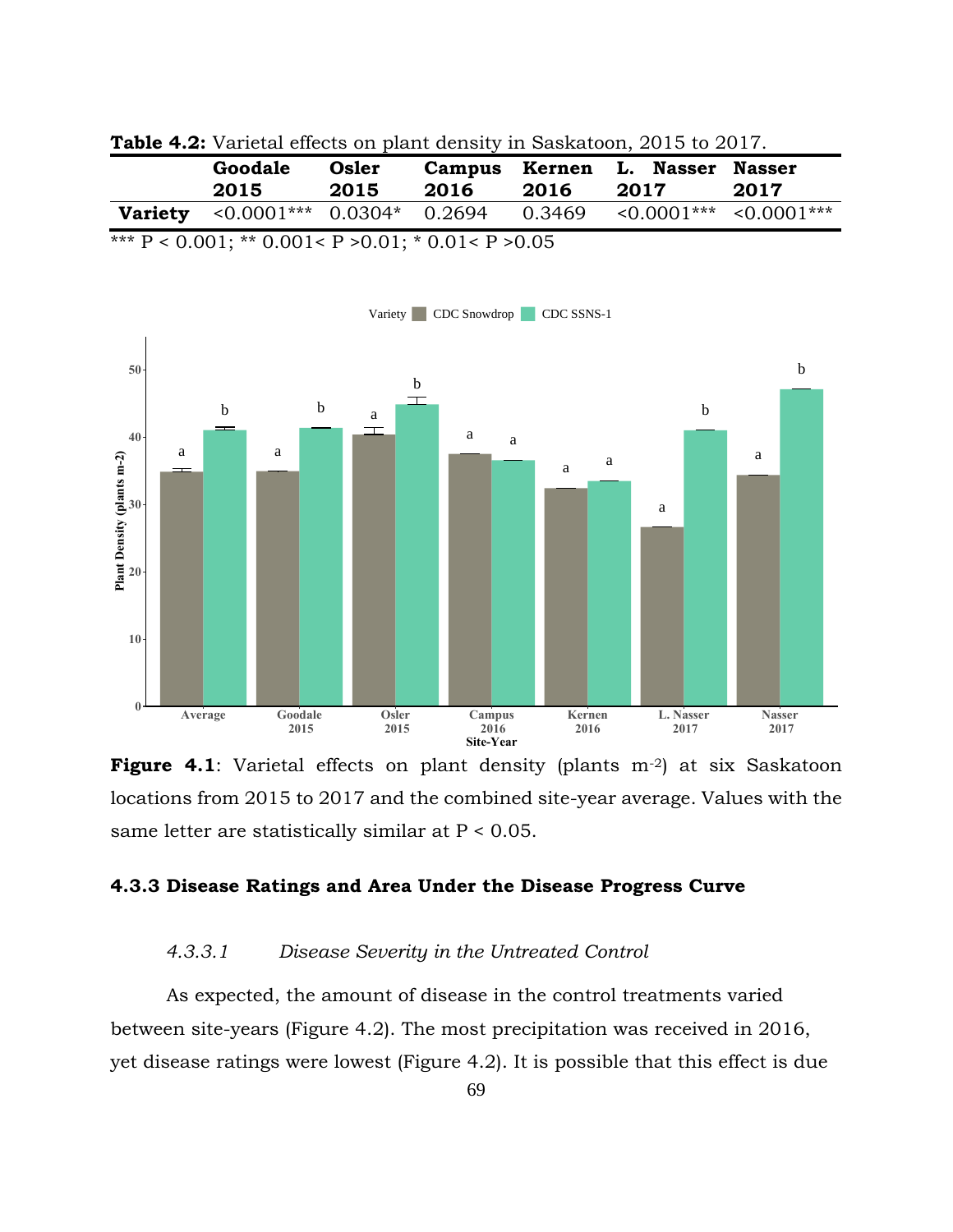to the inherent downfall of small plot disease control studies. With small plot studies, there are large alleyways between replicates, which allowed for increased airflow. This reduces canopy moisture, which is a key component in integrated disease management, but is necessary for disease development. Furthermore, as faba bean is a minor crop in Saskatchewan, the source of natural inoculum was likely low at the individual study locations. Contrary to expectation, in 2017 when only half of the normal precipitation was received, the disease ratings were the highest of the experimental periods (Figure 4.2). Unfortunately, each year, there was a different person responsible for recording disease levels. Consequently, the variation between site-years can likely be attributed to both human differences and differences in the relative humidity at each location (not recorded).

Generally, disease ratings were similar before and after fungicide application at 10% flowering and then began to slowly progress (Figure 4.2). However, in Nasser 2017, disease severity grew by 10% between the two fungicide applications timings. The large increase between 4- and 6- week after the second fungicide application, may have been confused with natural senescence. This resulted in Nasser 2017 having 80% disease severity overall (Figure 4.2). In 2015, disease steadily progressed after fungicide application at 50% flowering. However, disease only increased by 10% resulting in 20% disease severity overall (Figure 4.2). In 2016, there was no disease recorded at Campus. In Kernen 2016, faba bean disease slowly increased between POST 2 weeks and the final rating, for an overall disease severity of 30% (Figure 4.2). At Lower Nasser 2017, disease severity doubled between two and four weeks after fungicide application, with POST 4 weeks having similar levels at the time of the final disease rating (50%).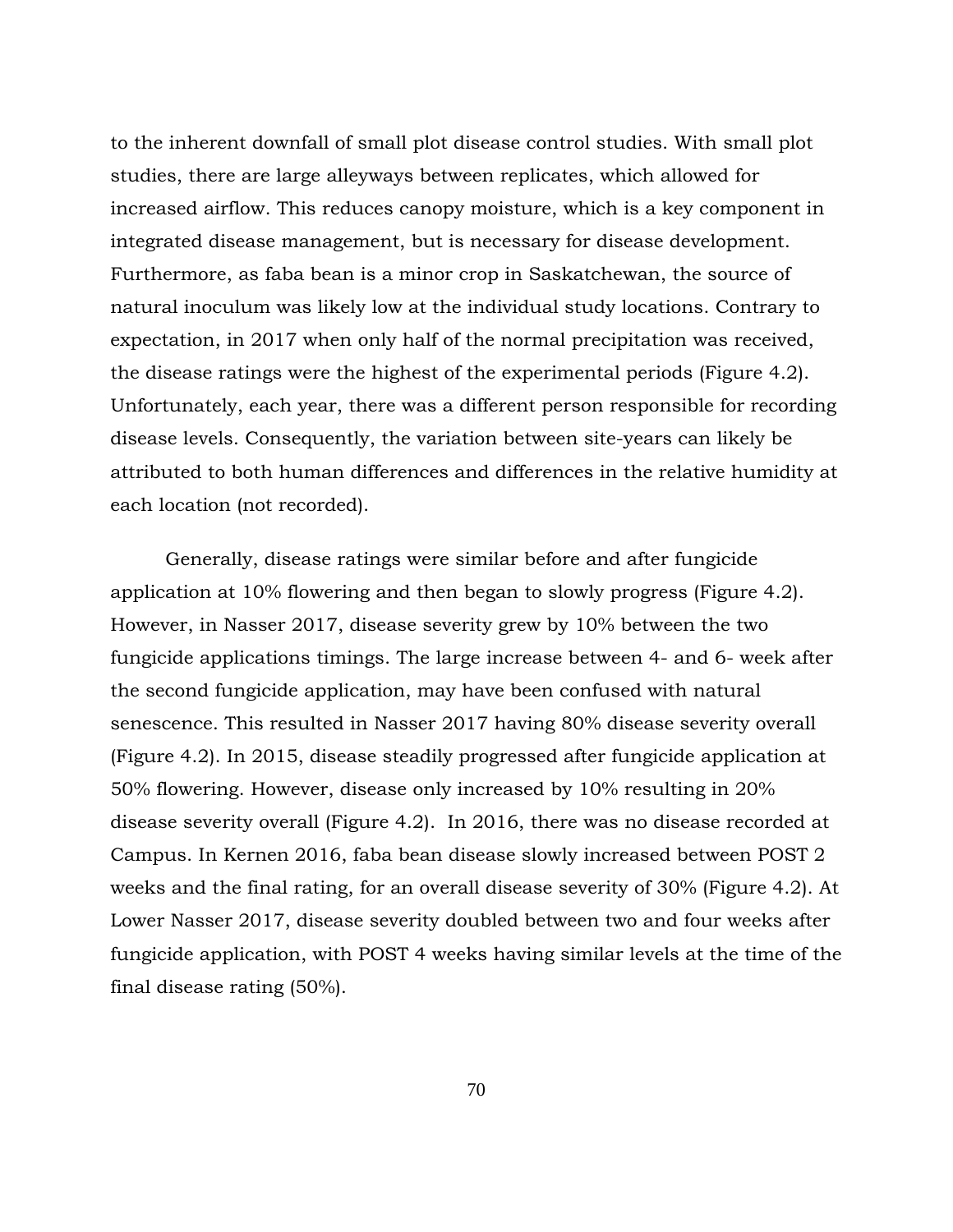

**Figure 4.2**: Disease progression in the untreated control, from prior to fungicide application until the final disease rating, at six site-years between 2015 and 2017. The final disease rating coincided with 6 weeks POST fungicide application at 50% flowering and prior to senescence.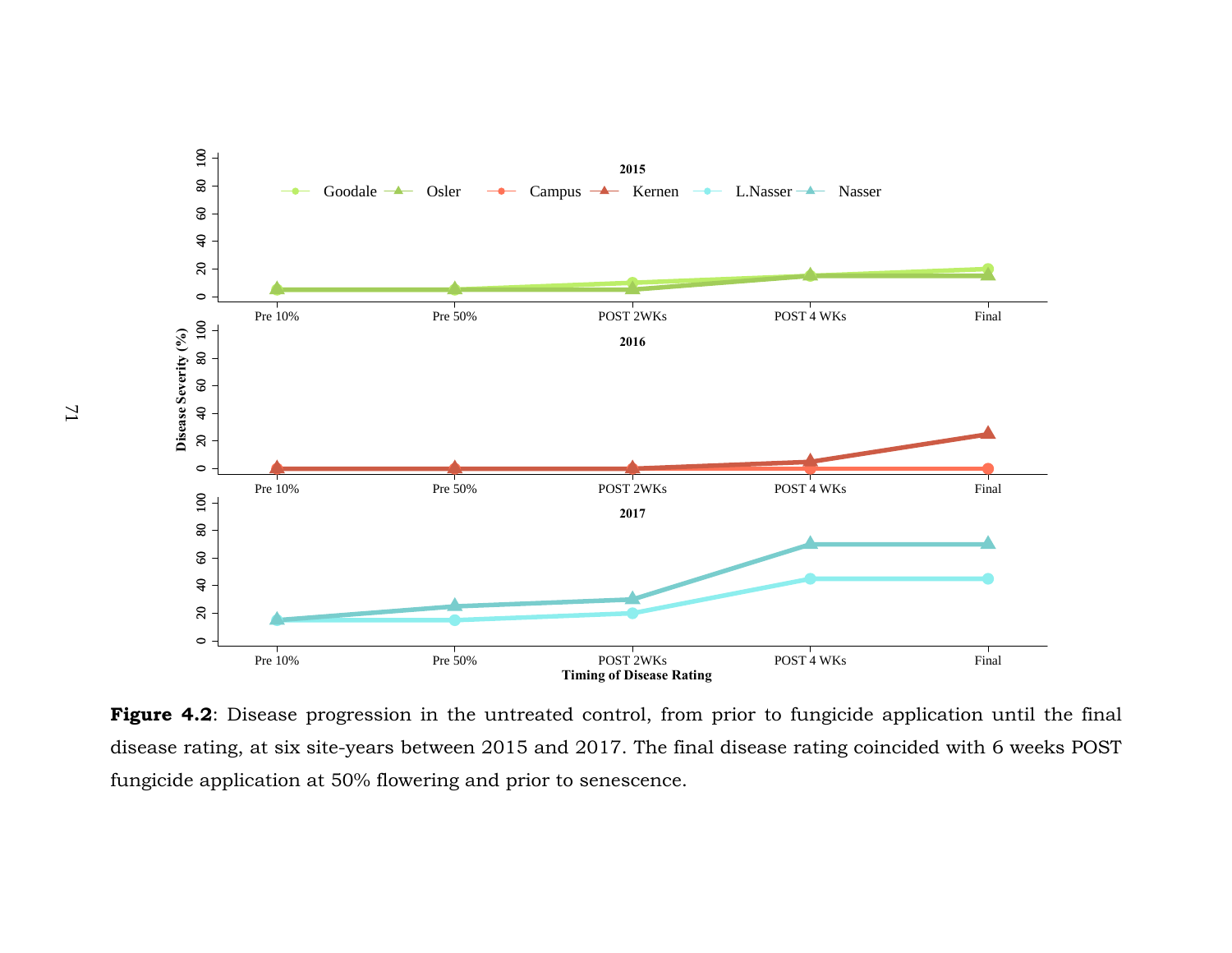Overall, there was minimal disease symptoms in the control treatments during 2015 and 2016, therefore responses to fungicide application are likely to be minimal. However, due to disease severity of 50% and higher in the 2017 control treatments, application of a fungicide may elicit a response. This is contrary to the expectations based on the environmental conditions mentioned previously. Overall, disease development was minimal until two-weeks after fungicide application at 50% flowering. Therefore, it is likely fungicide application may have occurred too early to elicit any meaningful responses.

#### *4.3.3.2 Treatment Effect on Disease Severity and AUDPC*

4.3.3.2.1 Prior to 10% and 50% flowering applications

Prior to fungicide application, the mean disease severity in the treatments was 1-10%. Initial disease severity in 2015 was <1% at both Goodale and Osler (Figure 4.3). In Campus 2016, there was no disease recorded throughout the duration of the ratings. While initial disease severity was 0% at Kernen 2016 (Figure 4.3). Finally, in 2017 both locations were rated at 11-20 % initial disease (Figure 4.3). Therefore, as expected, the amount of disease in the treatments prior to fungicide application, was similar to the levels found in the untreated control for each location.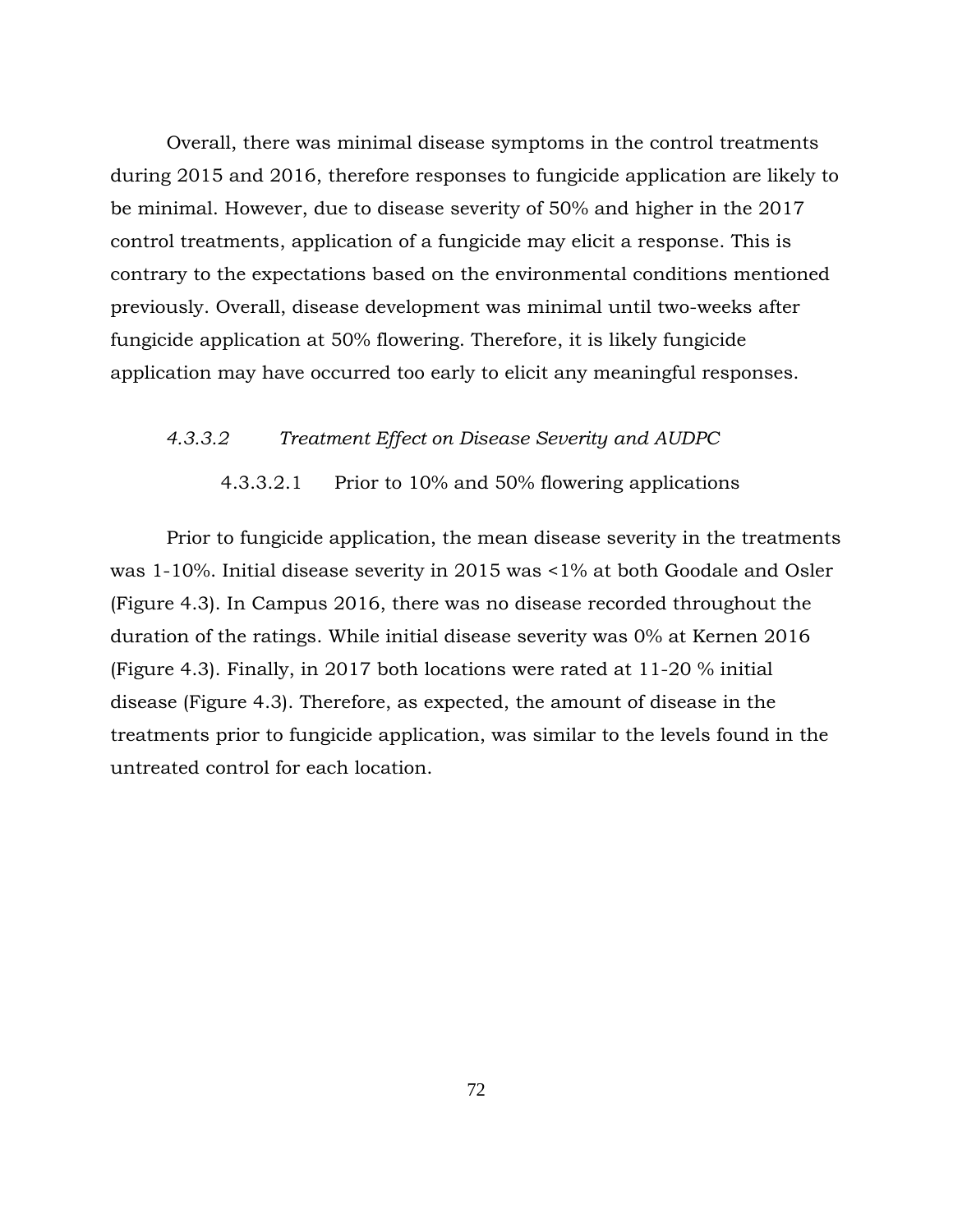

Figure 4.3: Disease progression within the applied treatments, between CDC Snowdrop and CDC SSNS-1, from prior to fungicide application until the final disease rating at six 2015 to 2017 Saskatoon sites.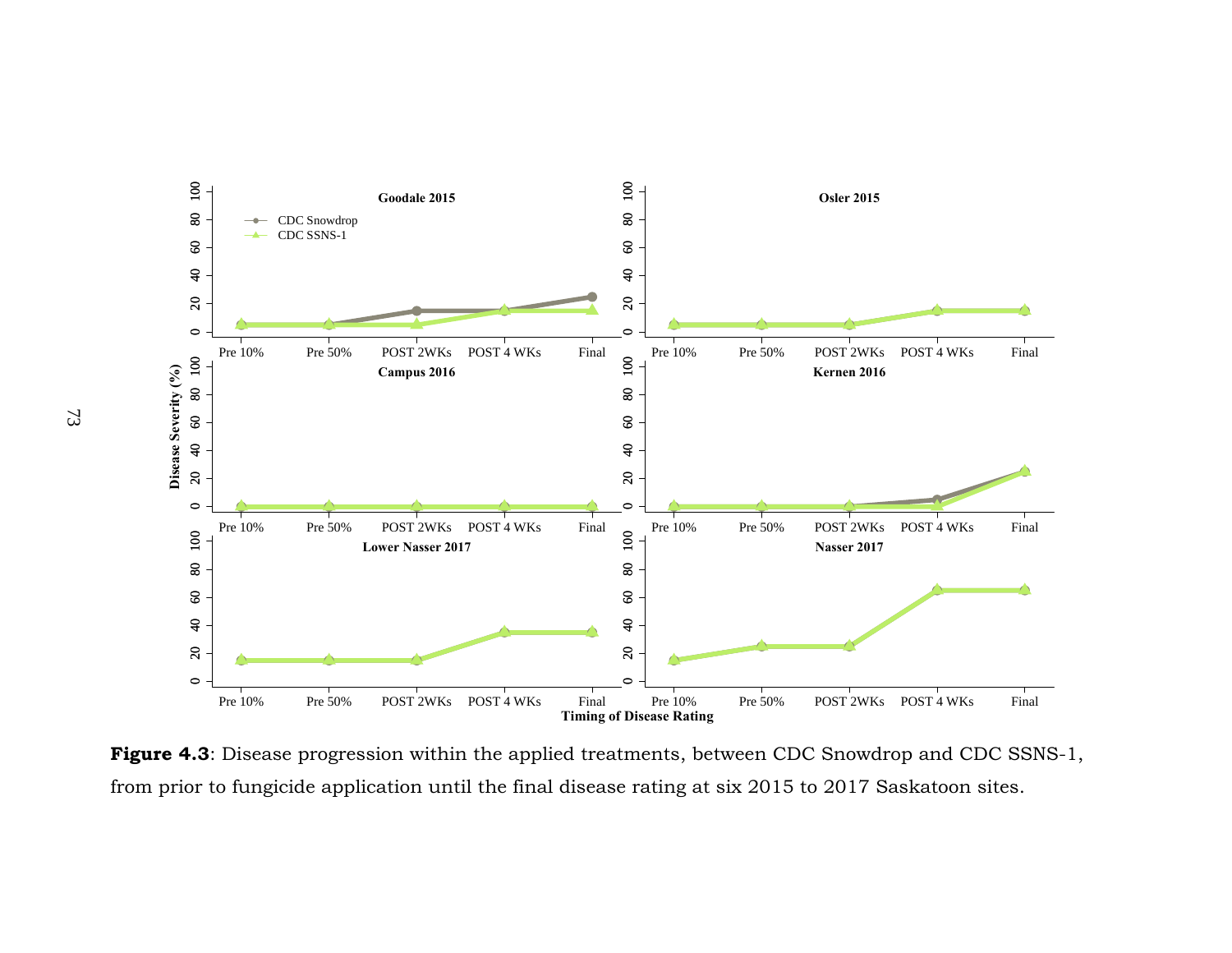Prior to fungicide application at 50% flowering, there was a significant difference in disease progression occurring between site-years (Table 4.3). Although there were no significant fixed by site-year interactions, each site was analyzed individually (Table 4.3). Overall, variety, product, nor their interaction significantly impacted disease progression after fungicide was applied at 10% flowering (Table 4.3). This result was anticipated, as there were few disease symptoms found prior to fungicide application. Furthermore, at some locations there were as little as three days between fungicide applications.

Disease ratings were not recorded two and four weeks after fungicide application at both 2015 locations. However, ratings were recorded about six weeks later to determine the total amount of disease that occurred within the study period. Therefore, these site-years were dropped from analysis at two and four weeks, but re-appear for the final AUDPC. At Campus 2016, only two plots contained disease symptoms. The site was retained for combined analysis but was not explored during individual analyzes.

|                                            | <b>PRE 50%</b> | <b>POST 2 Wks</b>                                                                | <b>POST 4 Wks</b>                         | Final          |
|--------------------------------------------|----------------|----------------------------------------------------------------------------------|-------------------------------------------|----------------|
|                                            |                | ------------------------------- Random Effects --------------------------------- |                                           |                |
| Replicate                                  | 0.0601         | 1.0000                                                                           | $0.0031**$                                | $< 0.0001$ *** |
| Site-Year (SY)                             | $< 0.0001$ *** | $< 0.0001$ ***                                                                   | $< 0.0001$ ***                            | $< 0.0001$ *** |
| Variety (V) x SY                           | 0.5261         | $0.0416*$                                                                        | $< 0.0001$ ***                            | $< 0.0001$ *** |
| Product<br>(P)<br>$\mathbf x$<br><b>SY</b> | 0.4914         | $0.0418*$                                                                        | $0.0319*$                                 | 0.4509         |
| Timing (T) x SY                            | <b>NA</b>      | 1.0000                                                                           | 1.0000                                    | 0.6547         |
|                                            |                | ------------------------------- Fixed Effects ---------------------------------  |                                           |                |
| <b>Variety</b>                             | 0.5565         |                                                                                  |                                           |                |
| Product                                    | 0.3964         |                                                                                  | See Table 4.4 See Table 4.6 See Table 4.8 |                |
| $V \times P$                               | 0.5302         |                                                                                  |                                           |                |

**Table 4.3:** Random and treatment effects for AUDPC prior to fungicide application at 50% flowering, two and four weeks after fungicide application, and final AUDPC in Saskatoon, 2016 to 2017.

\*\*\* p<0.001; \*\* 0.001<p>0.01; \* 0.01<p>0.05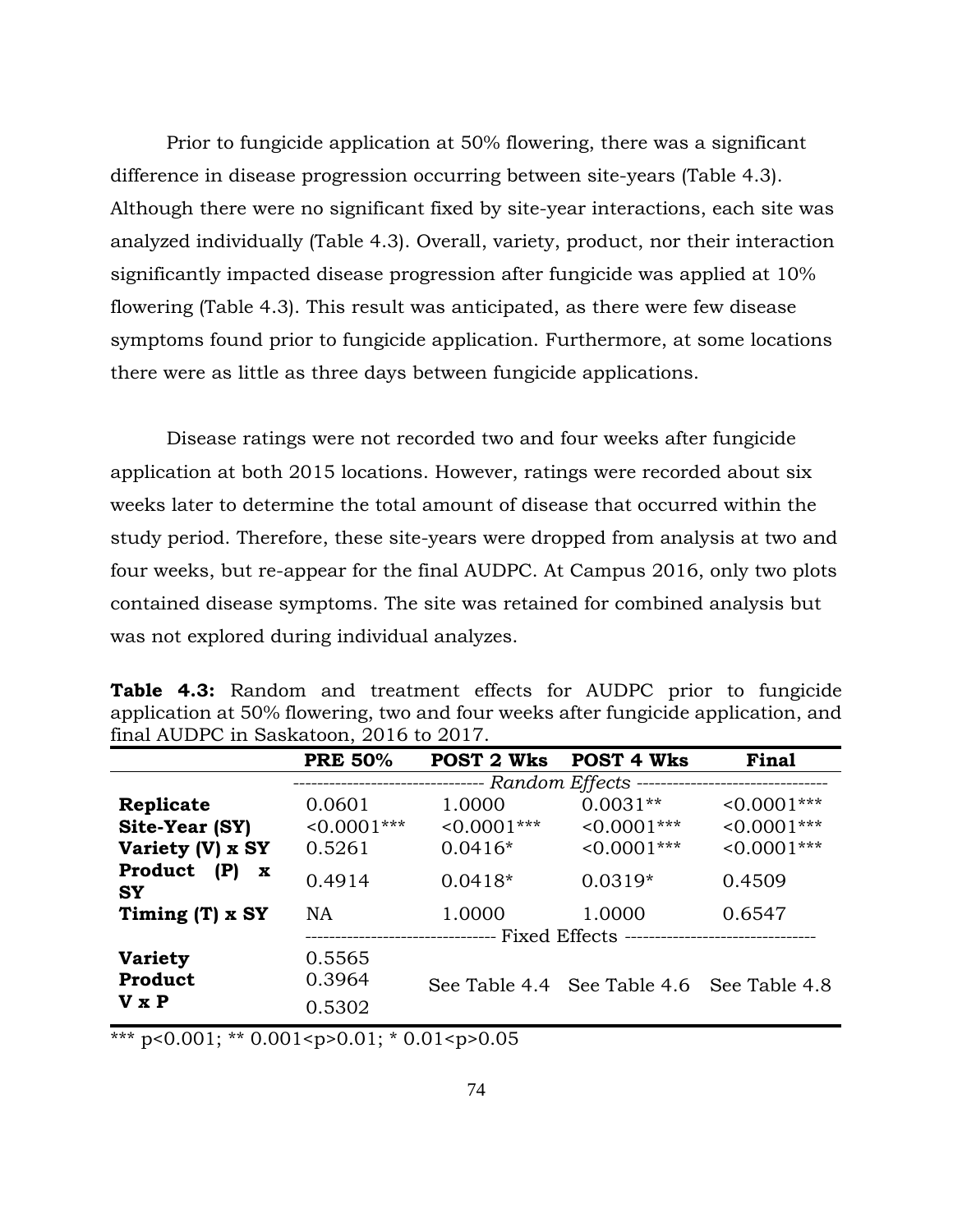There continued to be a significant difference between the disease progression at each site-year, up to 6-weeks after fungicide was applied (Table 4.3). Furthermore, there was a significant varietal response between site-years for all POST fungicide application rating timings (Table 4.3). There was also a significant difference within the applied products between the site-years two and four weeks after application (Table 4.3). Consequently, each site-year was analyzed individually for disease progression based on AUDPC.

# 4.3.3.2.2 Two weeks POST Fungicide Application

Two weeks after fungicide was applied, disease progression was significantly affected by multiple treatment factors. In Kernen 2016 and Nasser 2017, there was a significant difference between the two varieties (Table 4.4). At Kernen 2016, disease progression was also significantly different between the four applied fungicides (Table 4.4). At Lower Nasser 2017 AUDPC was significantly impacted by fungicide application timing, the interactions between variety and product, and product and timing (Table 4.4).

|                       | Kernen 2016 | <b>L. Nasser 2017</b> | Nasser 2017 |
|-----------------------|-------------|-----------------------|-------------|
| Variety (V)           | $0.0104*$   | 0.6741                | 0.0188*     |
| Product (P)           | $0.0159*$   | 0.8057                | 0.0802      |
| Timing (T)            | 0.3289      | $0.0340*$             | 0.1124      |
| V x P                 | 0.3243      | $0.0031**$            | 0.1350      |
| $V \times T$          | 0.3142      | 0.0623                | 0.5965      |
| $P \times T$          | 0.6816      | $0.0230*$             | 0.6694      |
| $V \times P \times T$ | 0.3349      | 0.4595                | 0.2859      |

**Table 4.4:** Fixed effects for AUDPC 2 weeks POST fungicide application at 50% flowering, in Saskatoon, 2016 to 2017.

\*\*\*  $P < 0.001$ ; \*\*  $0.001 < P > 0.01$ ; \*  $0.01 < P > 0.05$ 

Two weeks after the final fungicide application, Kernen 2016 had <1% disease, Lower Nasser 2017 had less than 20%, and Nasser 2017 had less than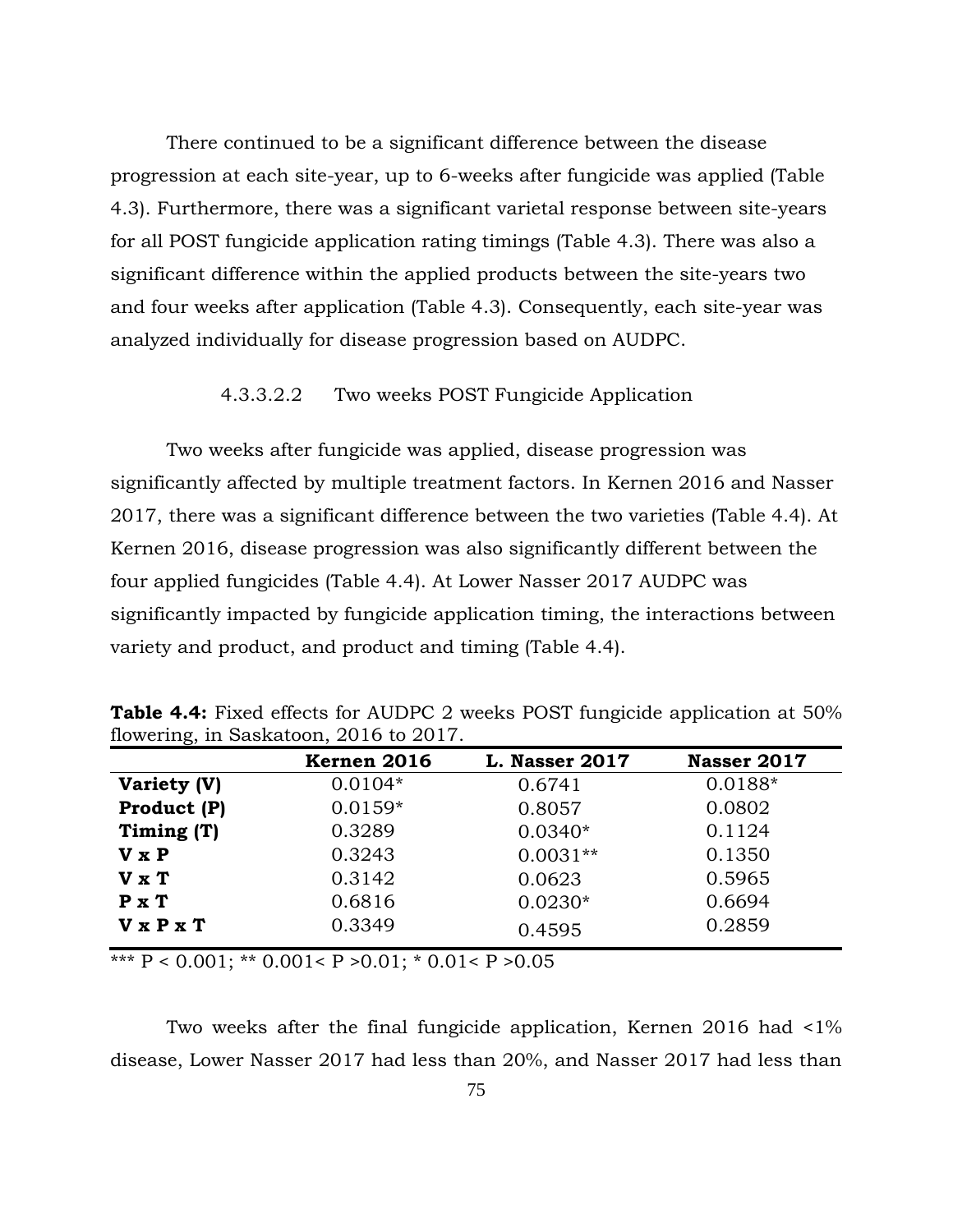30% (Figure 4.3). In Kernen 2016, CDC Snowdrop had a greater AUDPC than CDC SSNS-1 over the same period (Table 4.5). The same trend was observed at Nasser 2017 (Table 4.5). At Kernen 2016, fluopyram + prothioconazole application caused the least amount of disease development of the four applied products (Table 4.5).

|                               | Kernen            | L. Nasser         | <b>Nasser</b>     |
|-------------------------------|-------------------|-------------------|-------------------|
|                               | 2016 <sup>z</sup> | $2017^z$          | $2017^z$          |
| <b>Variety</b>                |                   |                   |                   |
| CDC Snowdrop                  | 1.5 <sub>b</sub>  | 34.2a             | 40.9 <sub>b</sub> |
| CDC SSNS-1                    | 0.4a              | 34.5a             | 38.5a             |
| Product                       |                   |                   |                   |
| Chlorothalonil                | 1.0 <sub>b</sub>  | 34.5a             | 41.2a             |
| Fluxapyroxad + Pyraclostrobin | 1.7 <sub>b</sub>  | 33.9a             | 37.7a             |
| Fluopyram + Prothioconazole   | 0.1a              | 34.1a             | 40.4a             |
| Penthiopyrad                  | 1.1 <sub>b</sub>  | 34.9a             | 39.5a             |
| Timing                        |                   |                   |                   |
| 10% flowering                 | 0.7a              | 33.6a             | 41.0a             |
| 50% flowering                 | 1.3a              | 35.9 <sub>b</sub> | 39.6a             |
| $10\% + 50\%$ flowering       | 0.6a              | 33.5a             | 38.5a             |

**Table 4.5:** Variety, fungicide product, and timing effects on AUDPC at two weeks after fungicide application, at three Saskatoon locations 2016 to 2017.

\*\*\*  $P < 0.001$ ; \*\* 0.001<  $P > 0.01$ ; \* 0.01<  $P > 0.05$ 

 $z$  values with the same letter are statistically similar at  $P < 0.05$ 

At Lower Nasser 2017, application of fungicide at 10% and 10% + 50% flowering resulted in less disease development than when only applied at 50% flowering (Table 4.5). This is not surprising, as the earlier application would have had a longer time period to provide disease control or it was when applied during initial disease development. However, although this response was statistically significant, it likely has little biological impact. The improved response at 10% + 50% flowering is likely driven by the application at 10% flowering.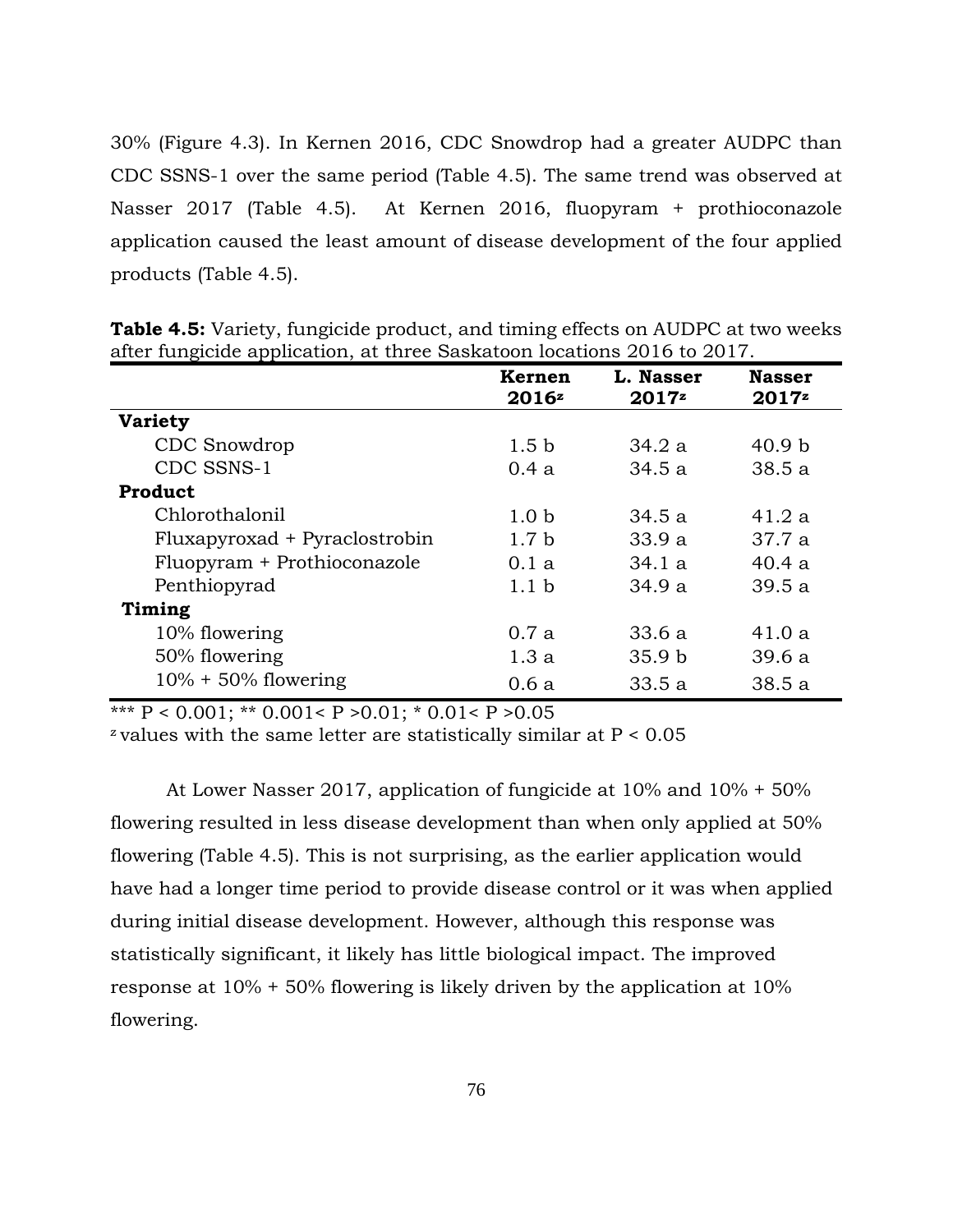The variety by fungicide product interaction was a unique result, as fluopyram + prothioconazole resulted in better disease control in CDC SSNS-1 than CDC Snowdrop (Figure 4.4A). The interaction between product and timing in Lower Nasser 2017 was interesting as well. Chlorothalonil and Fluopyram + prothioconazole, applied at either 10% or 50% had similar effects on disease control (Figure 4.4B). However, when applied at 10% + 50% flowering, disease control provided was less effective. This effect is not expected, as it should be similar to either or both single applications. This this is likely a type I error and thus of little agronomic significance. Furthermore, fluxapyroxad + pyraclostrobin and penthiopyrad were equally effective across application timings (Figure 4.4B). Overall, at Lower Nasser 2017, a single application of fungicide was just as effective as multiple applications two weeks after spraying. Furthermore, it did not appear that there was a benefit from using a strobilurin over a non-strobilurin variety.



**Figure 4.4:** Effect of variety and fungicide product (A) and fungicide product and timing (B) on AUDPC 2 weeks after fungicide application at Lower Nasser, 2017. Values with the same letter are statistically similar at p<0.05.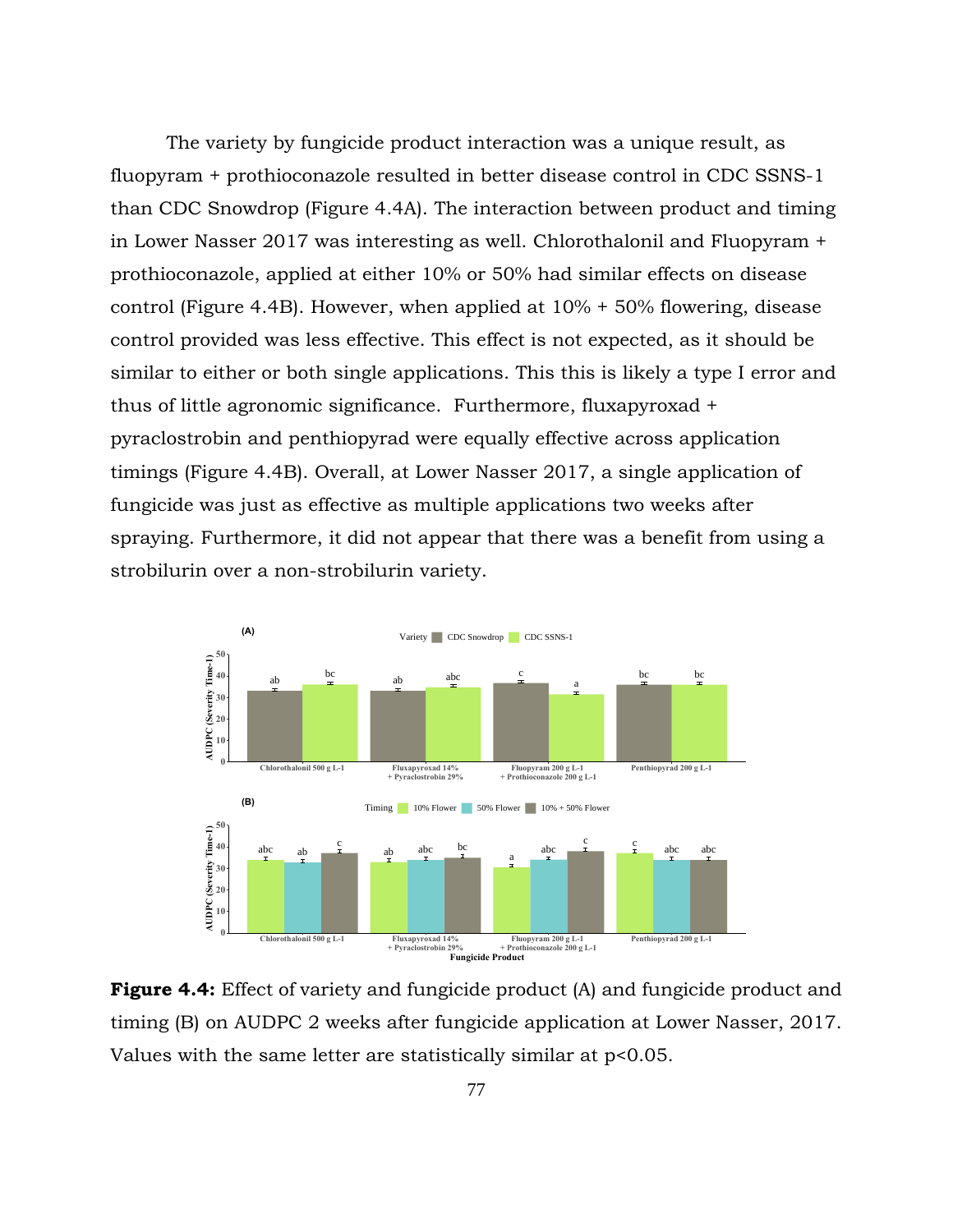#### 4.3.3.2.3 Four weeks POST Fungicide Application

Four weeks after fungicide was applied, there continued to be a significant difference in the AUDPC of the two varieties at Kernen 2016 and Nasser 2017 (Table 4.6). Applied products continued to have an effect on disease progression at Kernen 2016; while product differences did not appear in Nasser 2017 until 4 weeks after the second fungicide application (Table 4.6). As well, the variety by product interaction continued to have an effect at Lower Nasser 2017 (Table 4.6).

**Table 4.6:** Fixed effects for AUDPC 4 weeks POST fungicide application at 50% flowering, in Saskatoon, 2016 to 2017.

|                                                      | Kernen 2016 | <b>L. Nasser 2017</b> | Nasser 2017 |
|------------------------------------------------------|-------------|-----------------------|-------------|
| Variety (V)                                          | $0.0022**$  | 0.9615                | $0.0049**$  |
| Product (P)                                          | $0.0155*$   | 0.0913                | $0.0110*$   |
| Timing (T)                                           | 0.2372      | 0.0677                | 0.4894      |
| V x P                                                | 0.2241      | $0.0106*$             | 0.6124      |
| $V \times T$                                         | 0.2561      | 0.2948                | 0.4817      |
| $P \times T$                                         | 0.4711      | 0.1252                | 0.8544      |
| <b>V</b> <sub>x</sub> <b>P</b> <sub>x</sub> <b>T</b> | 0.8777      | 0.2142                | 0.4430      |

\*\*\* p<0.001; \*\* 0.001<p>0.01; \* 0.01<p>0.05

In Kernen 2016, disease progression nearly doubled over this two week period; however, mean disease severity was still under 10% at four weeks after fungicide application (Figure 4.3). CDC Snowdrop had nearly double the amount of disease development than CDC SSNS-1 (Table 4.7). In Nasser 2017, disease severity significantly increased resulting in nearly 70% of the total plant area being infected (Figure 4.3). Here, CDC Snowdrop had less disease progression than CDC SSNS-1, contrary to the previous findings (Table 4.7). Again, this finding may not be biologically relevant.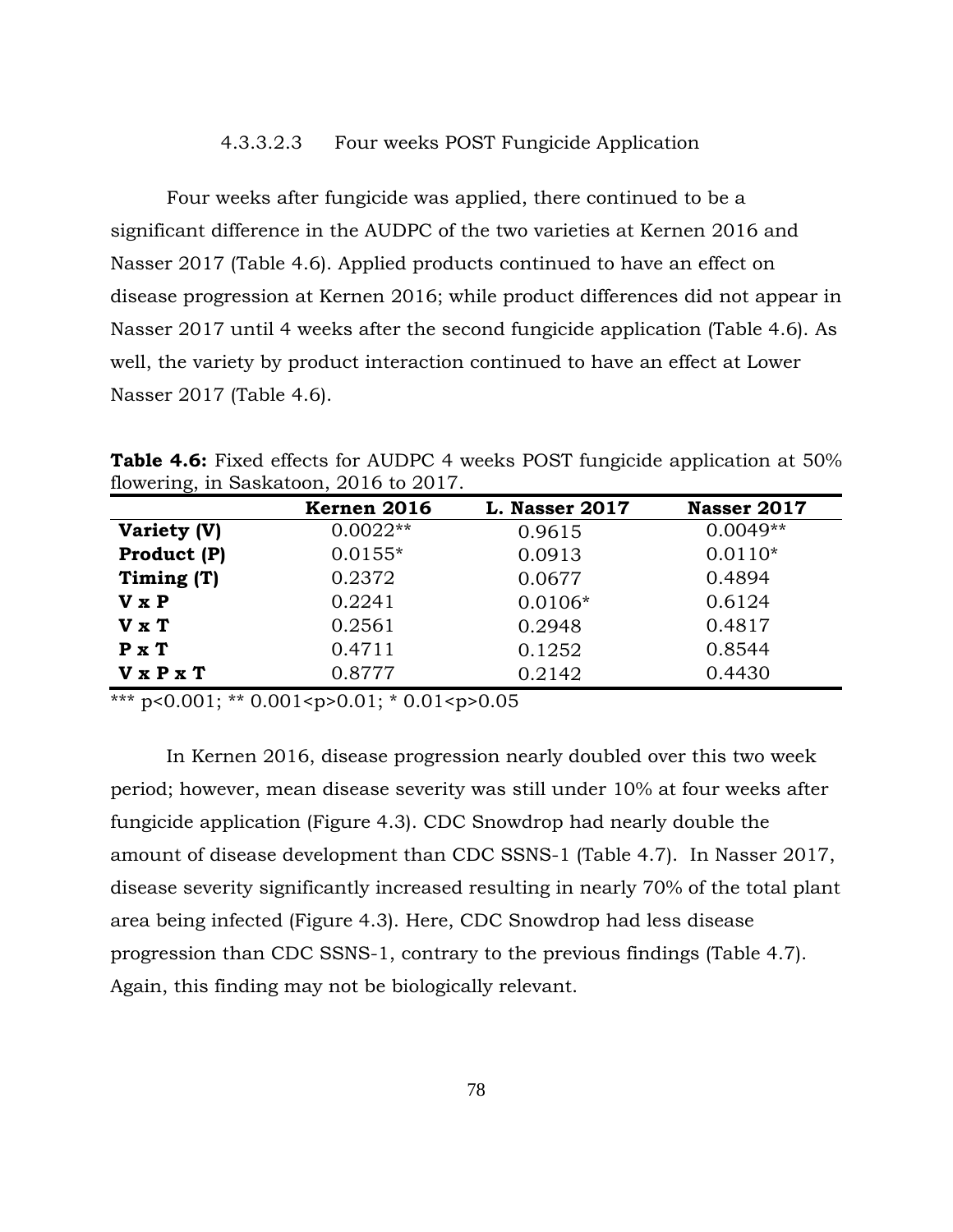|                               | <b>Kernen</b><br>2016z | L. Nasser<br>$2017^z$ | <b>Nasser</b><br>$2017^z$ |
|-------------------------------|------------------------|-----------------------|---------------------------|
| <b>Variety</b>                |                        |                       |                           |
| CDC Snowdrop                  | 6.2 <sub>b</sub>       | 47.7 a                | 72.0a                     |
| CDC SSNS-1                    | 2.9a                   | 47.7a                 | 76.6 b                    |
| Product                       |                        |                       |                           |
| Chlorothalonil                | 6.2 <sub>b</sub>       | 49.5a                 | 78.2 b                    |
| Fluxapyroxad + Pyraclostrobin | 6.3 <sub>b</sub>       | 47.0a                 | 71.2 a                    |
| Fluopyram + Prothioconazole   | 2.9a                   | 45.9a                 | 72.5a                     |
| Penthiopyrad                  | 2.8a                   | 48.5 a                | 75.3 ab                   |

**Table 4.7:** Variety and fungicide product effects on AUDPC at four weeks after fungicide application, at three Saskatoon locations 2016 to 2017.

\*\*\*  $P < 0.001$ ; \*\*  $0.001 < P > 0.01$ ; \*  $0.01 < P > 0.05$ 

 $z$  values with the same letter are statistically similar at  $P < 0.05$ 

In Kernen 2016, fluopyram + prothioconazole and penthiopyrad reduced disease progression the greatest, while fluxapyroxad + pyraclostrobin and chlorothalonil reduced progression the least (Table 4.7). In Nasser 2017, the two two-active ingredient products reduced disease progression greater than the two single active ingredient products (Table 4.7). Although in Nasser 2017, penthiopyrad reduced disease similarly to fluopyram + prothioconazole (Table 4.7). However, penthiopyrad was also similar to chlorothalonil. At Lower Nasser 2017, each product provided similar disease control in CDC Snowdrop (Figure 4.5). Fluopyram + prothioconazole provided the best control in CDC SSNS-1 (Figure 4.5). Generally, the largest treatment difference occurred with fluopyram + prothioconazole, where it provided significantly better disease control in CDC SSNS-1 than CDC Snowdrop (Figure 4.5).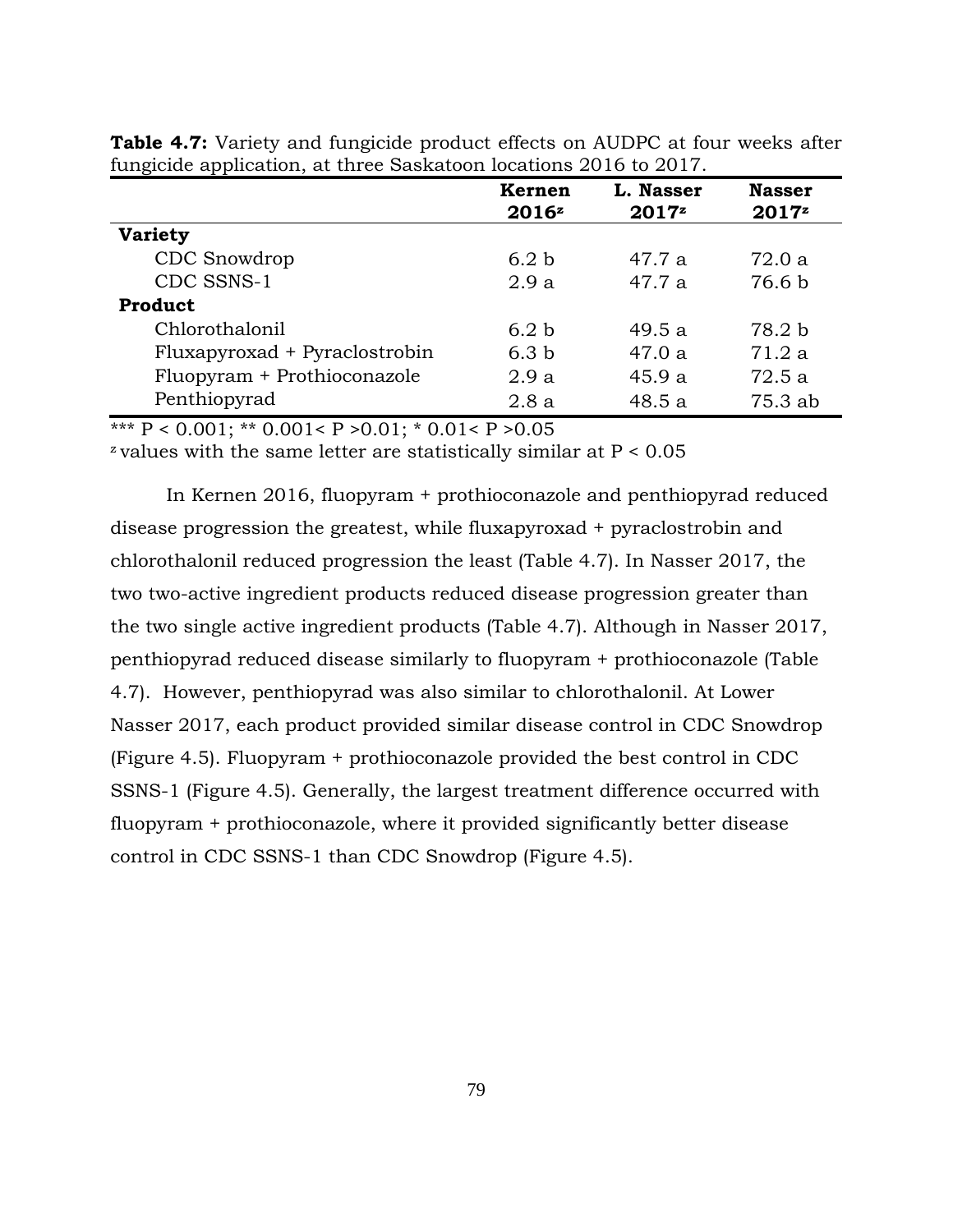

**Figure 4.5:** Varietal response to four fungicide products and their effect on AUDPC four weeks POST fungicide application at Lower Nasser, 2016. Values with the same letter are statistically similar at P < 0.05.

#### 4.3.3.2.4 Six weeks POST Fungicide Application (Final)

Six weeks after fungicide application, there was a significant difference between disease progression in the two varieties at three of the six site-years (Table 4.8). Differences in AUDPC by product and by timing were significant at only one of six site-years each (Table 4.8). Interactions between the factors gave mixed results. There was a highly significant interaction between variety and product at Lower Nasser 2017 (Table 4.8). At Kernen 2016, the variety by timing effect was significant (Table 4.8). At Kernen 2016 and Lower Nasser 2017, the product by timing effect was significant (Table 4.8). Finally, at Goodale 2015, the three-way interaction was significant (Table 4.8).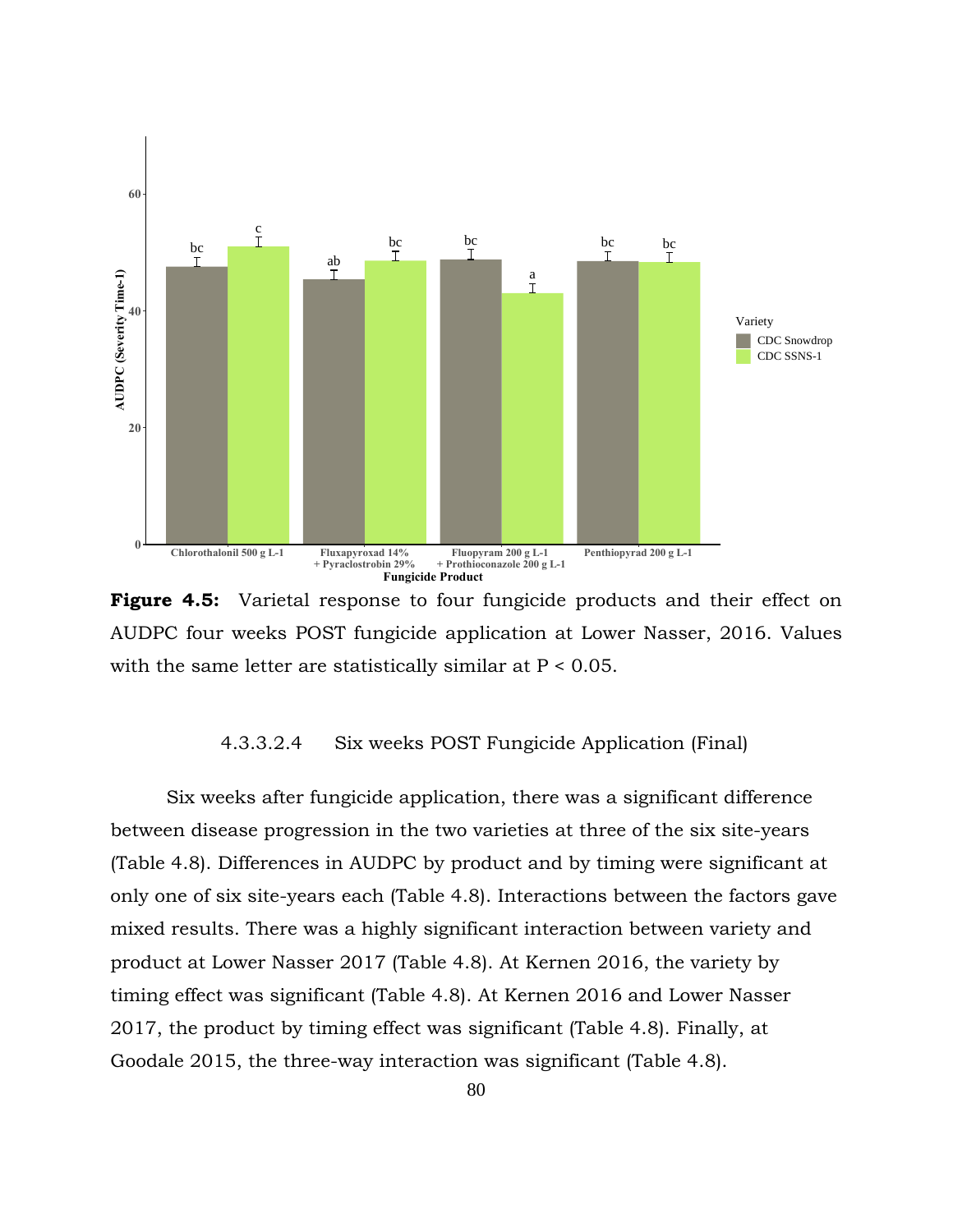| <u>. </u>    | Goodale<br>2015   | Osler<br>2015 | Kernen<br>2016 | L. Nasser<br>2017 | <b>Nasser</b><br>2017 |
|--------------|-------------------|---------------|----------------|-------------------|-----------------------|
| Variety (V)  | $\leq 0.0001$ *** | $0.0043**$    | $< 0.0001$ *** | 0.3805            | 0.4496                |
| Product (P)  | 0.3864            | 0.1386        | 0.0550         | 0.3449            | $0.0041**$            |
| Timing (T)   | 0.4004            | 0.1792        | 0.0976         | $0.0295*$         | 0.1254                |
| V x P        | 0.0690            | 0.7356        | 0.3709         | $< 0.0001$ ***    | 0.2884                |
| $V \times T$ | 0.8770            | 0.1720        | $0.0027**$     | 0.0996            | 0.8196                |
| $P \times T$ | $0.0318*$         | 0.2047        | $0.0227*$      | $0.0196*$         | 0.9854                |
| V x P x T    | $0.0056**$        | 0.0390        | 0.9814         | 0.3807            | 0.3887                |

**Table 4.8:** Fixed effects for the final AUDPC (6 weeks) POST fungicide application at 50% flowering, in Saskatoon, 2015 to 2017.

\*\*\*  $P < 0.001$ ; \*\* 0.001<  $P > 0.01$ ; \* 0.01<  $P > 0.05$ 

By the time of the final rating, both 2015 locations had less than 20% disease (Figure 4.3). In 2016, there was still no considerable disease symptoms at the Campus location, while at Kernen disease was less than 30% (Figure 4.3). In 2017, Lower Nasser had less disease than Nasser, with less than 40% and 70%, respectively (Figure 4.3). Once again, CDC Snowdrop had greater disease progression than CDC SSNS-1 in 2015 and Kernen 2016 (Table 4.9). At Nasser, the products with two active ingredients significantly reduced disease in comparison to products with one (Table 4.9). However, fluopyram + prothioconazole was also similar to the two-single active ingredient products (Table 4.9). At Lower Nasser, there was better disease control when fungicide was applied at 10% flowering then 50% flowering (Table 4.9).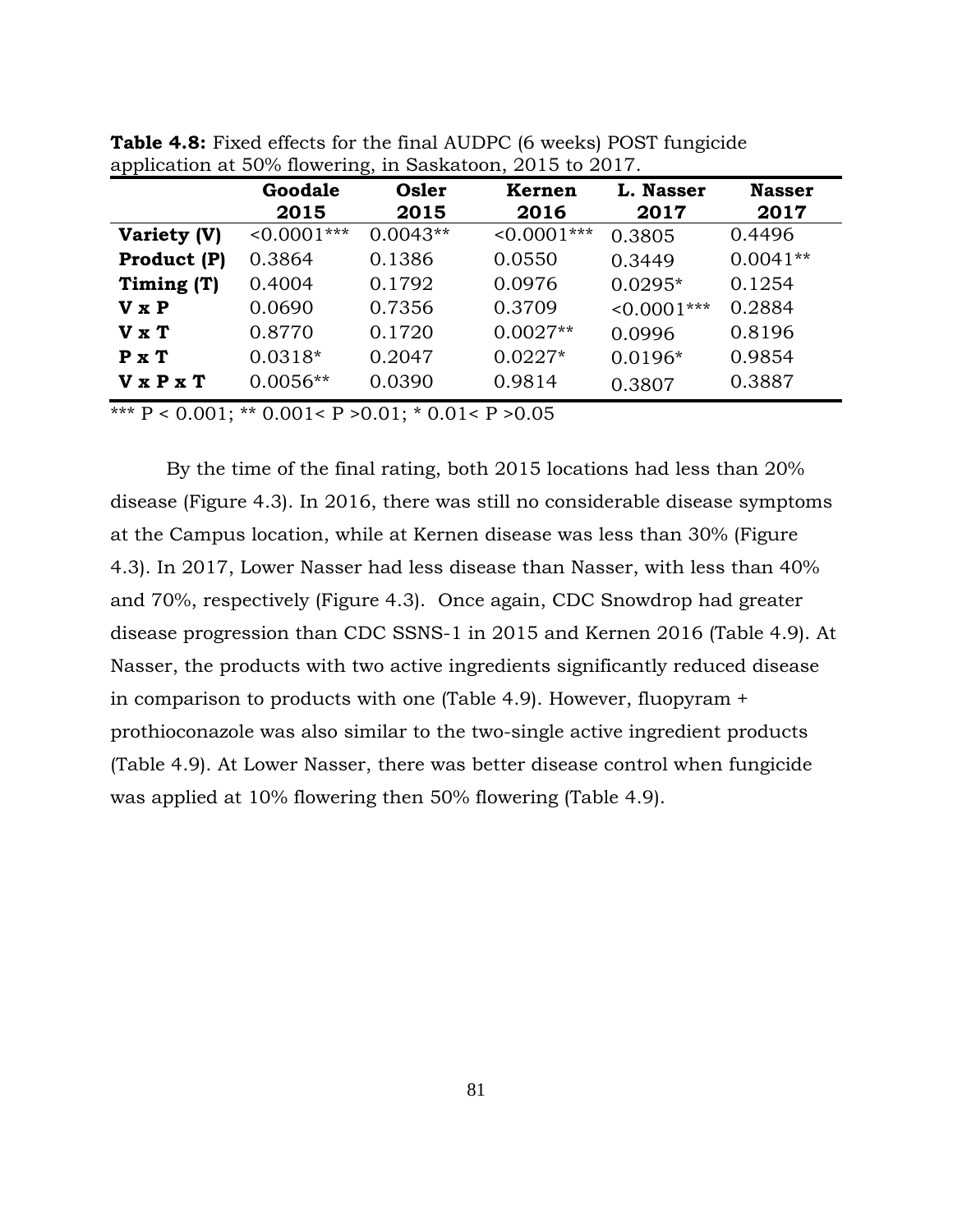| at iive baskatoon locations 2010 to 2017. | Goodale<br>$2015^z$ | Osler 2015 <sup>z</sup> | <b>Kernen</b><br>2016z | L. Nasser<br>$2017^z$ | <b>Nasser</b><br>2017z |
|-------------------------------------------|---------------------|-------------------------|------------------------|-----------------------|------------------------|
|                                           |                     |                         |                        |                       |                        |
| <b>Variety</b>                            |                     |                         |                        |                       |                        |
| CDC Snowdrop                              | 84.7 b              | 78.2 b                  | 43.3 <sub>b</sub>      | 98.9 a                | 158.9 a                |
| CDC SSNS-1                                | 73.9 a              | 71.1 a                  | 32.5a                  | 100.4a                | 156.8 a                |
| Product                                   |                     |                         |                        |                       |                        |
| Chlorothalonil                            | 80.0 a              | 75.0 a                  | 42.4a                  | 101.7a                | 163.8 <sub>b</sub>     |
| Fluxapyroxad + Pyraclostrobin             | 81.3 a              | 73.7 a                  | 36.8 a                 | 98.2 a                | 149.8 a                |
| Fluopyram + Prothioconazole               | 76.6 a              | 71.0 a                  | 35.6a                  | 98.2 a                | 157.4 ab               |
| Penthiopyrad                              | 79.0 a              | 78.9 a                  | 36.3 a                 | 100.6a                | 160.5 <sub>b</sub>     |
| Timing                                    |                     |                         |                        |                       |                        |
| 10% flowering                             | 78.8 a              | 73.0 a                  | 37.3a                  | 97.2a                 | 160.8a                 |
| 50% flowering                             | 81.0 a              | 73.1 a                  | 40.5a                  | 102.8 <sub>b</sub>    | 158.7 a                |
| $10\% + 50\%$ flowering                   | 77.9 a              | 77.8 a                  | 35.4a                  | 99.1 ab               | 154.0 a                |

**Table 4.9:** Variety, fungicide product, and timing effects on final AUDPC six weeks after fungicide application, at five Saskatoon locations 2015 to 2017.

\*\*\* P < 0.001; \*\* 0.001< P >  $>0.01$ ; \* 0.01< P > 0.05

<sup>z</sup>values with the same letter are statistically similar at P <0.05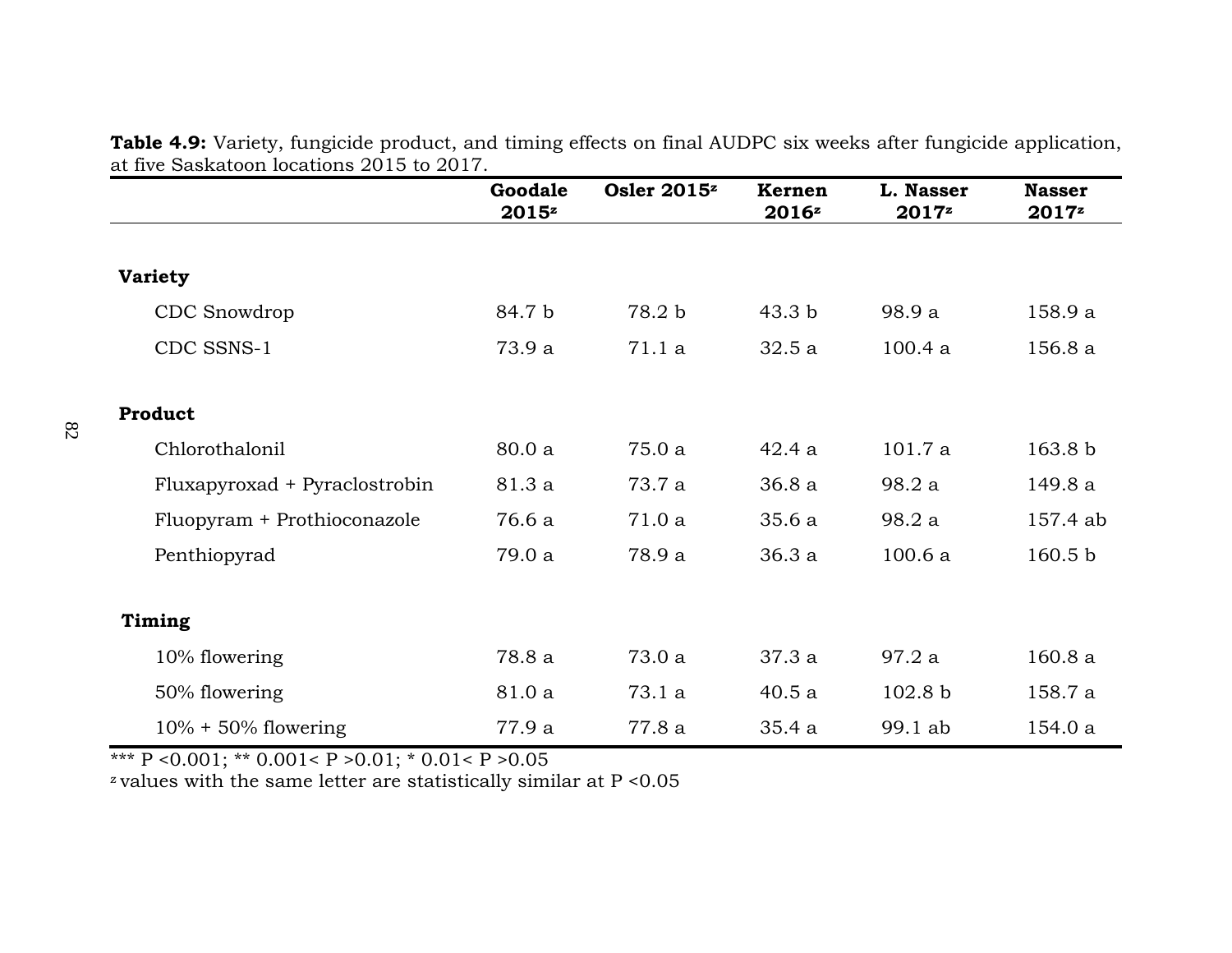In Lower Nasser 2017, fluxapyroxad + pyraclostrobin reduced disease progression greater than fluopyram + prothioconazole in CDC Snowdrop (Figure 4.6). In CDC SSNS-1, fluopyram + prothioconazole reduced disease progression greater than the other three products (Figure 4.6). Otherwise, all products had similar effects towards managing disease development at this location.



**Figure 4.6:** Varietal response to four fungicide products and their effect on final AUDPC six weeks POST fungicide application at Lower Nasser, 2017. Values with the same letter are statistically similar at  $P < 0.05$ .

In Kernen 2016, disease progression was significantly reduced when fungicide was applied at 50% flowering compared to  $10 + 50\%$  flowering in CDC Snowdrop (Figure 4.7). This is unique, as it would be expected that when the fungicide is applied twice, the result would be more similar to when it was applied once, which is not the case here. However, this effect is minor and of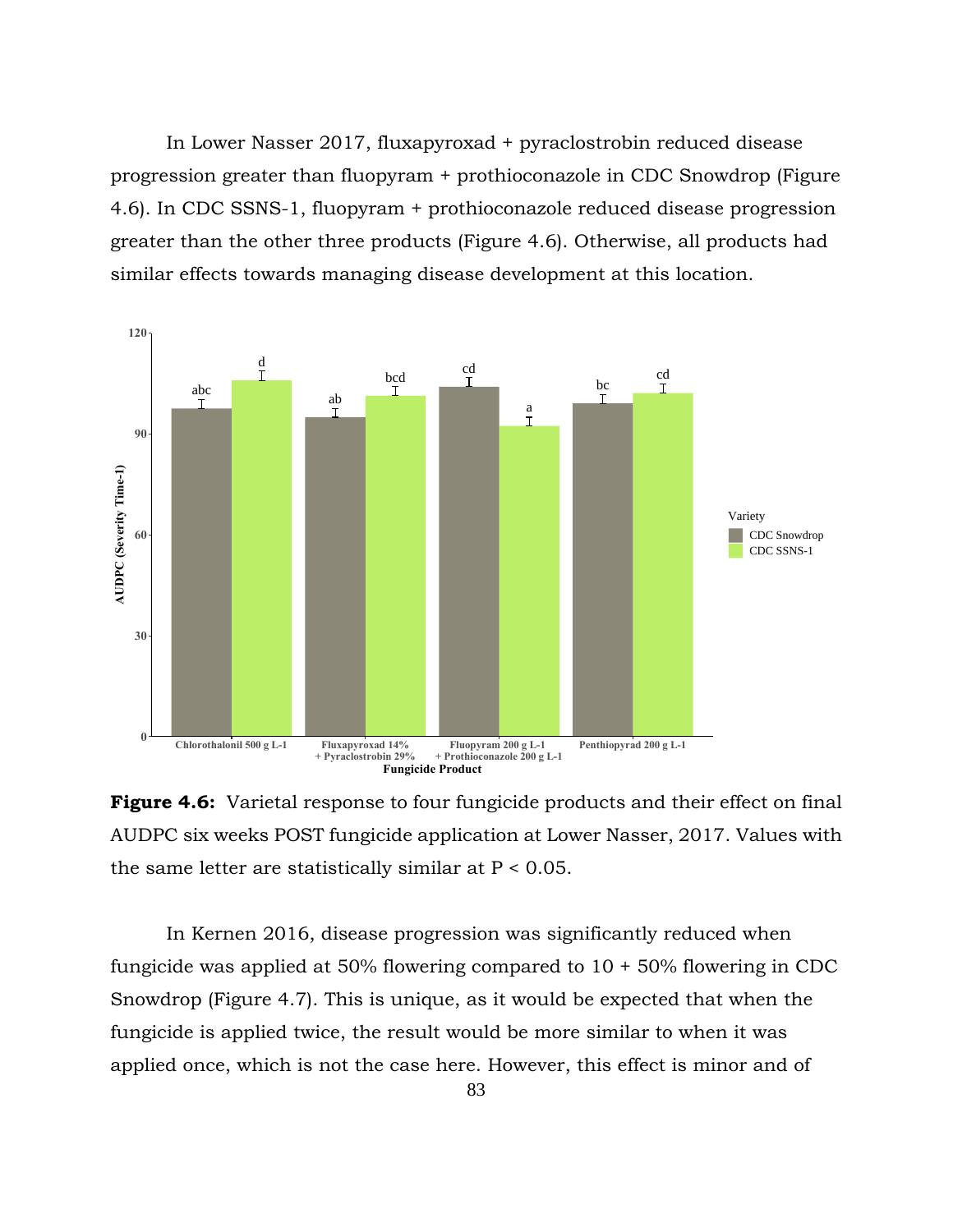relatively little agronomic importance. It largely reflects the variability in disease ratings. In CDC SSNS-1 all application timings provided similar levels of disease control (Figure 4.7). Furthermore, earlier and two applications reduced the AUDPC greater in CDC SSNS-1 than CDC Snowdrop (Figure 4.7).



**Figure 4.7:** Varietal response to fungicide application timing and their effect on final AUDPC six weeks POST fungicide application at Kernen, 2016. Values with the same letter are statistically similar at  $P < 0.05$ .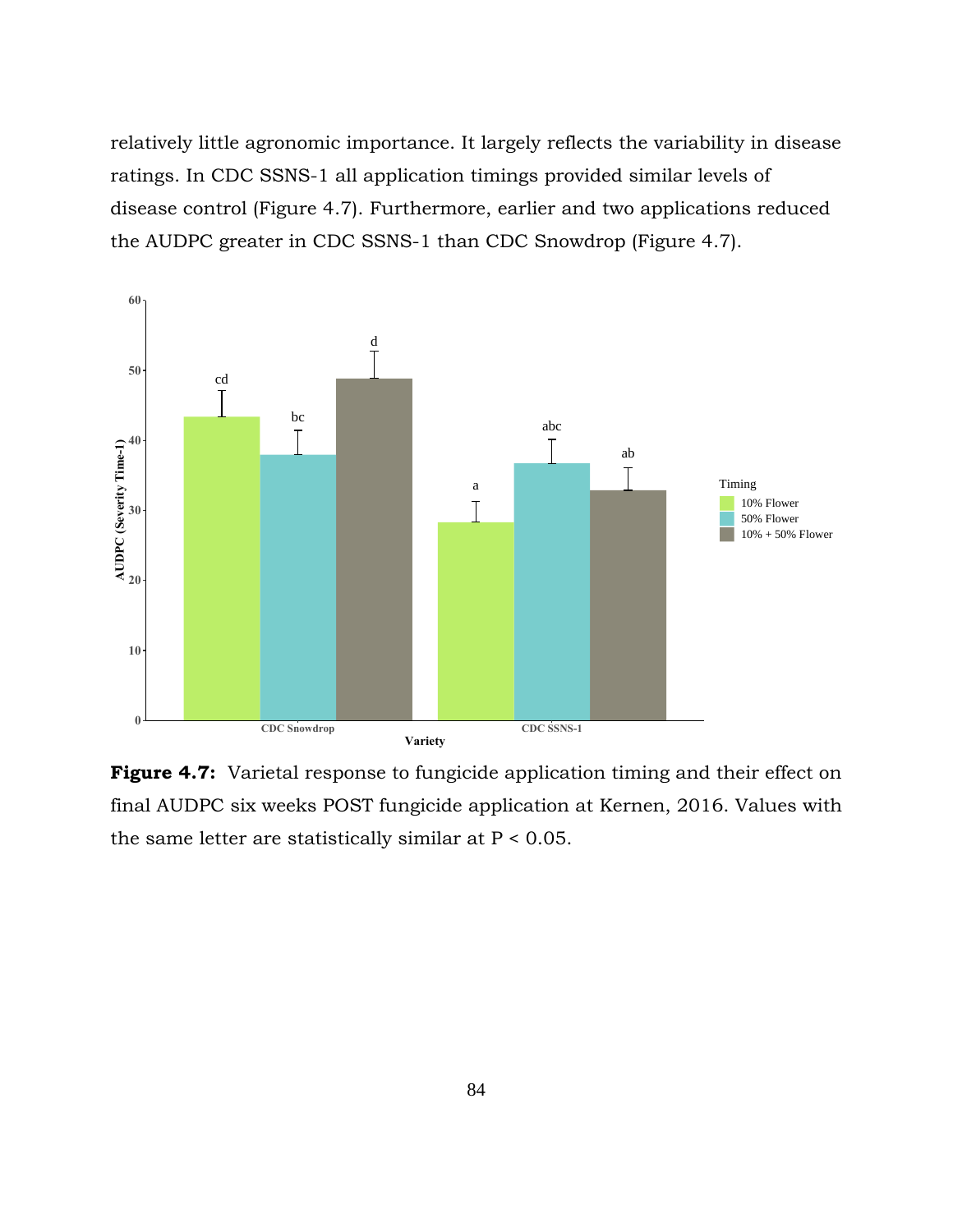

**Figure 4.8:** Fungicide products and application timing effect on final AUDPC six weeks POST fungicide application at (A) Goodale 2015, (B) Kernen 2016, and (C) Lower Nasser 2017. Values with the same letter are statistically similar at P < 0.05.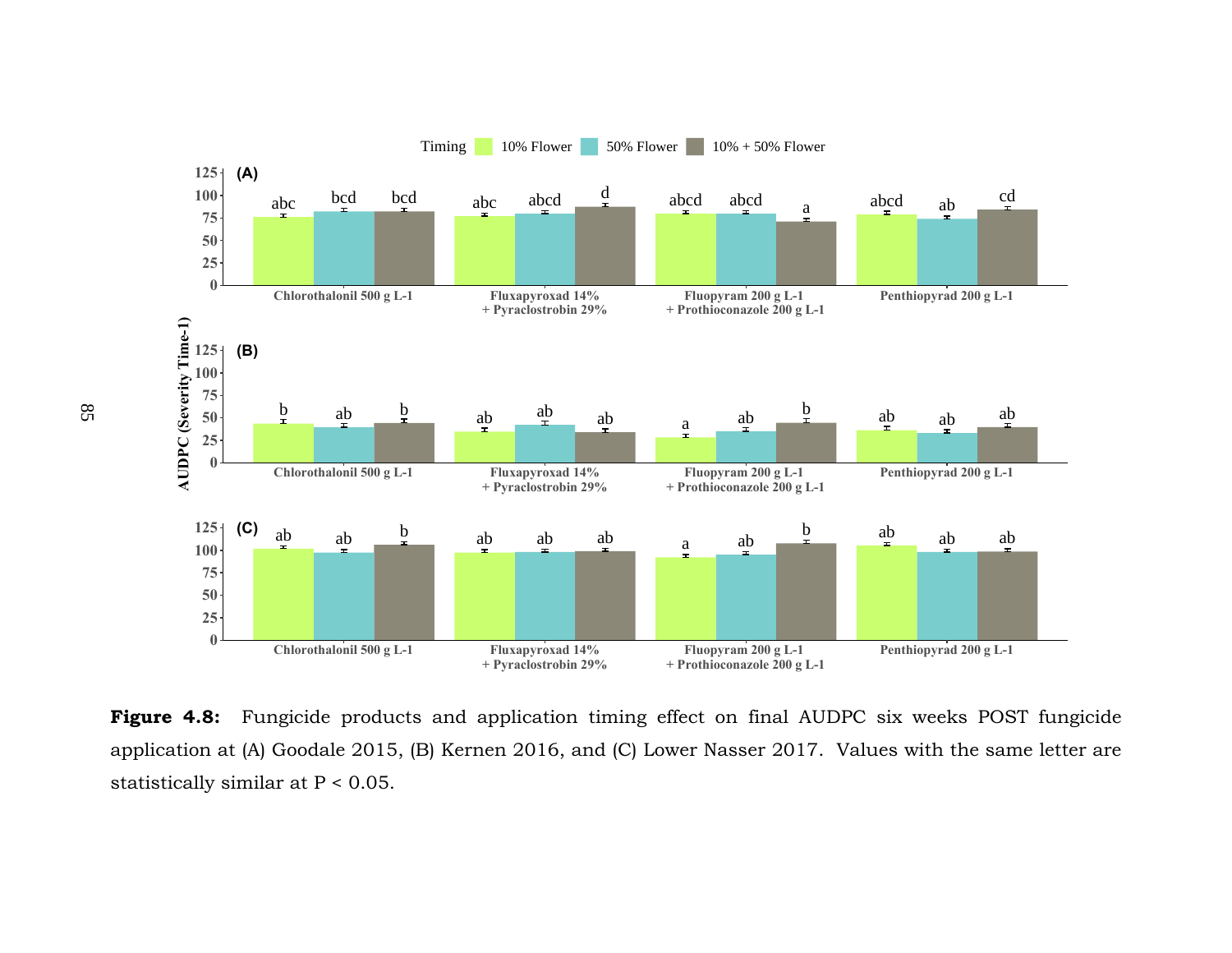In Goodale 2015, fluxapyroxad + pyraclostrobin reduced AUDPC more when applied at  $10\%$  flower than  $10 + 50\%$  flower (Figure 4.8A). Furthermore, penthiopyrad reduced disease greater when applied at 50% flowering then when applied twice (Figure 4.8A). At Kernen 2016 and Lower Nasser 2017, fluopyram + prothioconazole reduced AUPDC significantly when applied at 10% flowering then when applied twice (Figure 4.8B and Figure 4.8C). This unexpected result is likely due to a type I error and is likely of little agronomic importance. Otherwise, as a whole, all products and application timings were equally effective in lowering AUDPC.

The final significant interaction to affect AUDPC 6 weeks POST was variety, product, and timing, at Goodale 2015 (Figure 4.9). In CDC Snowdrop, fluopyram + prothioconazole at 10% + 50% flower significantly reduced the AUDPC in comparison to chlorothalonil at 50% flower, fluxapyroxad + pyraclostrobin at 10% + 50% flower, and penthiopyrad at 10% + 50% flower (Figure 4.9A). In CDC SSNS-1, there were no significant differences among AUDPC of any of the treatments (Figure 4.9B). Overall, the largest significant differences between AUDPC at 6-weeks POST fungicide occurred within CDC Snowdrop. However, these differences largely occurred between application timing of specific products, and no considerable trends were identified.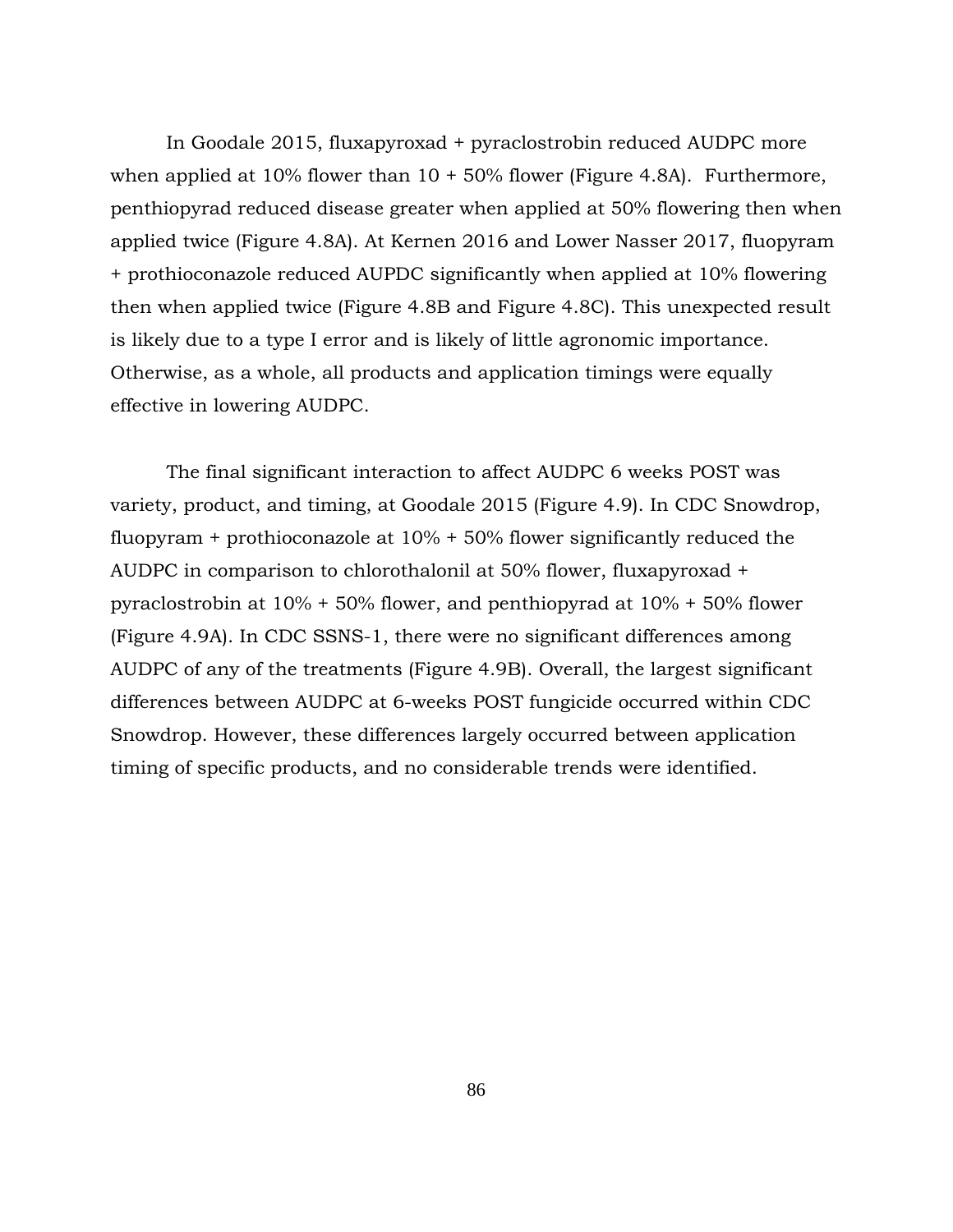

**Figure 4.9:** Variety, fungicide product, and application timing effect on AUDPC six weeks (final) POST fungicide application at Goodale 2015. (A) CDC Snowdrop (B) CDC SSNS-1. Values with the same letter are statistically similar at  $P < 0.05$ .

By the end of the rating period, disease severity in the untreated control and fungicide treatments were relatively similar. This suggests that there was not enough disease severity to elicit a large fungicide response. It also suggests that fungicide was applied too early in cases where disease severity was elevated. There was a general trend for CDC Snowdrop to have greater disease than CDC SSNS-1, yet this effect is likely of little biological significance. There were various products, application timings, and interactions that significantly affected disease severity and progression. Overall, the magnitude of these responses was relatively minor and thus have no real agronomic importance.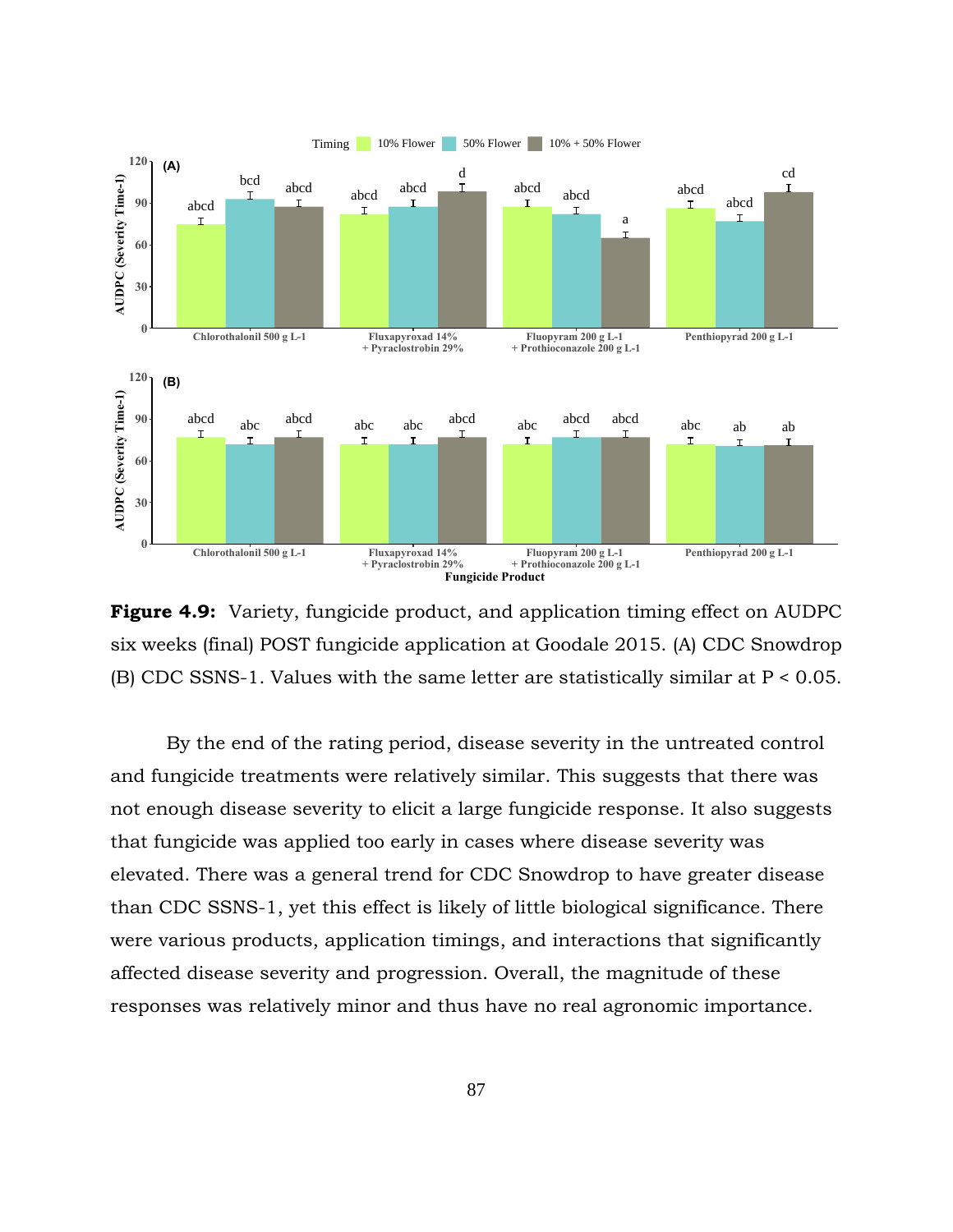However, it does suggest that all four products, provide similar levels of disease control, regardless of timing, when disease severity is low.

## **4.3.4 Biomass Yield**

Overall, there were no significant differences  $(F_{25,389}=0.74, P = 0.8112;$ data not shown) between the biomass yield of any treatment. Contrasts indicated that biomass yield was similar between the applied products and the control  $(P = 0.9930$ ; data not shown), between the non-strobilurin and three strobilurin fungicides ( $P = 0.1220$ ; data not shown), between the two multiactive ingredient products ( $P = 0.2200$ ; data not shown), and between the two single active ingredient products ( $P = 0.8930$ ; data not shown). Contrasts also indicated that there were no significant differences between the biomass yield when fungicide was applied at any timing  $(P = 0.9930)$ ; data not shown), 10% vs.50% flowering (P = 0.8720; data not shown), and 50% vs. 10 & 50% flowering  $(P = 0.9150;$  data not shown). However, contrasts did indicate that there was a significant difference between the two varieties  $(P = 0.0026)$ ; data not shown). On average, CDC SSNS-1 produced 720 kg ha-1 more biomass than CDC Snowdrop.

Each product and its respective application timing (including the control) responded similarly across site-years, yet biomass accumulation varied between individual locations (Table 4.10). Therefore, data was combined across site-years for the Two-way ANOVA. Furthermore, there was no significant difference between the applied treatments and their timings (Table 4.10). However, when the untreated control was removed and treatment means were factored over variety, there was a significant difference between the responses at each site-year (Table 4.10). Therefore, these years were analyzed independently.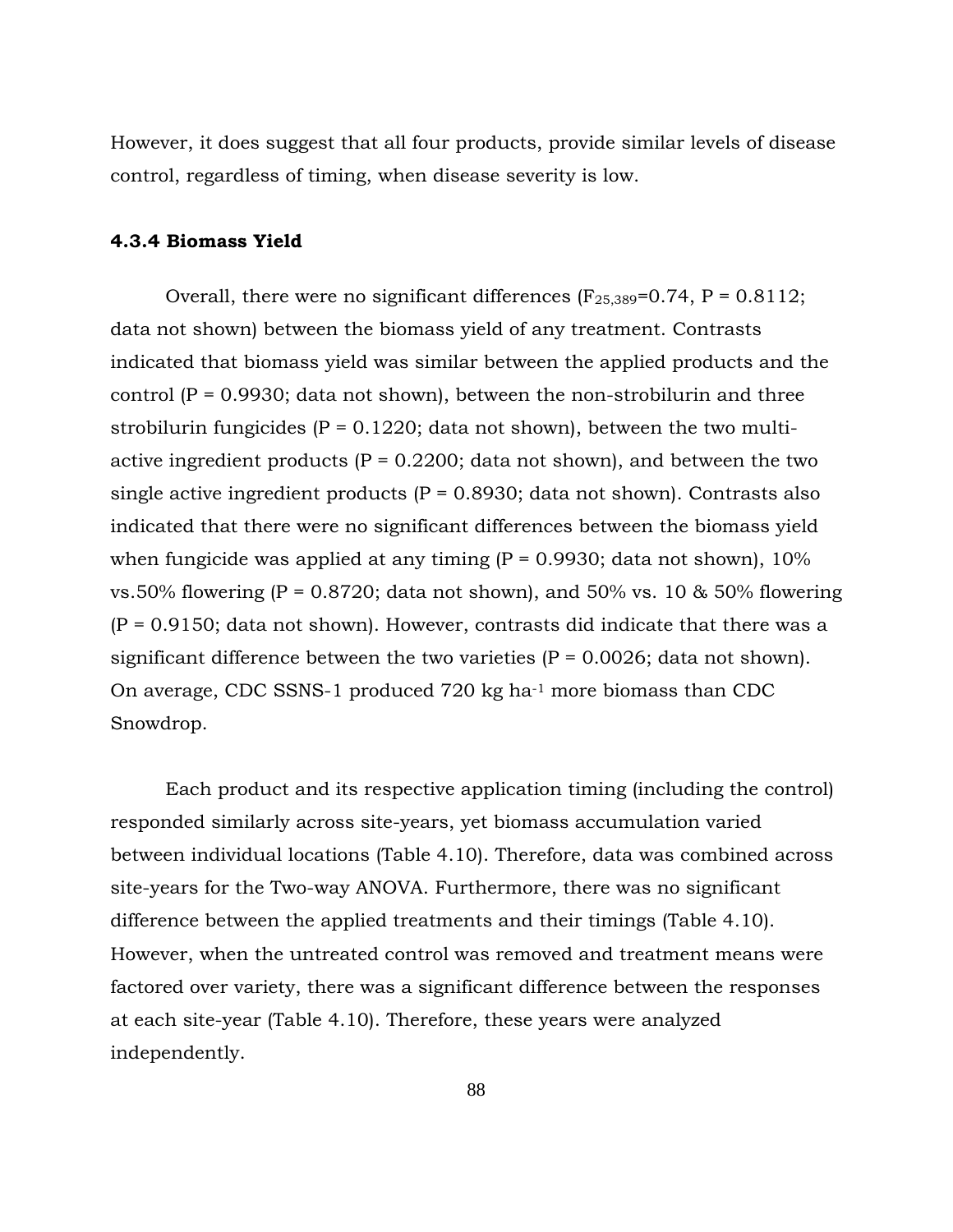|                  | $P * T$              | $V * P * T$    |  |
|------------------|----------------------|----------------|--|
|                  | Random Effects       |                |  |
| Replicate        | $< 0.0001$ ***       | $< 0.0001$ *** |  |
| Site-Year (SY)   | $< 0.0001$ ***       | $< 0.0001$ *** |  |
| Variety (V) x SY | <b>NA</b>            | $0.0353*$      |  |
| Product (P) x SY | 1.0000               | 1.0000         |  |
| Timing (T) x SY  | 1.0000               | 1.0000         |  |
|                  | <b>Fixed Effects</b> |                |  |
| Product          | 0.1709               | <b>NA</b>      |  |
| Timing           | 0.9598               | <b>NA</b>      |  |
| $P \times T$     | 0.8677               | <b>NA</b>      |  |

**Table 4.10:** Random and fixed effects of the two- and three-factor ANOVA for biomass (g m-2) in Saskatoon, 2016 to 2017.

\*\*\*  $P < 0.001$ ; \*\* 0.001<  $P > 0.01$ ; \* 0.01<  $P > 0.05$ 

In 2017, at both locations, there was a significant difference between the biomass of each variety, while product and application timing did not have a significant effect (Table 4.11). This result indicates that the differences in plant density in 2017, had a confounding effect on biomass yield in that year. Furthermore, it reflects the results of the one-way ANOVA contrasts. Overall, in 2017, CDC SSNS-1 had approximately 1300 kg ha-1 greater biomass than CDC Snowdrop (Table 4.11).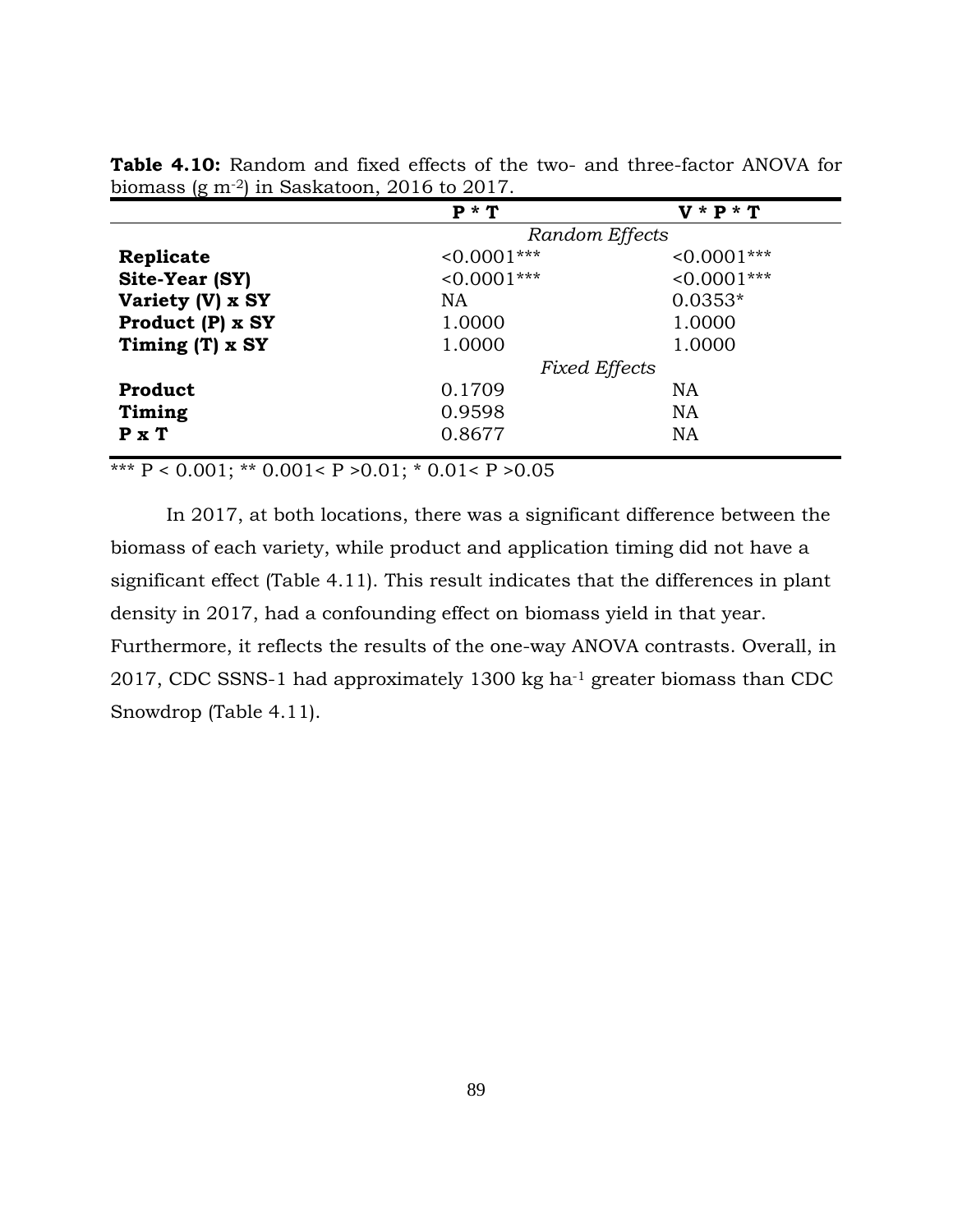|                       | Campus  | Kernen  | L. Nasser      | Nasser 2017    |
|-----------------------|---------|---------|----------------|----------------|
|                       | 2016    | 2016    | 2017           |                |
|                       |         |         | Pf>r           |                |
| <b>Variety</b>        | 0.2913  | 0.7468  | $< 0.0001$ *** | $< 0.0001$ *** |
| <b>Product</b>        | 0.2700  | 0.8380  | 0.2155         | 0.0905         |
| Timing                | 0.6148  | 0.4758  | 0.8973         | 0.8336         |
| $V \times P$          | 0.4912  | 0.9050  | 0.2373         | 0.7536         |
| $V \times T$          | 0.4818  | 0.8057  | 0.4342         | 0.9578         |
| $P \times T$          | 0.6120  | 0.5298  | 0.7299         | 0.6669         |
| $V \times P \times T$ | 0.6847  | 0.4126  | 0.0861         | 0.2130         |
|                       |         |         | Means          |                |
| <b>CDC</b> Snowdrop   | 1079.6a | 1168.6a | 1007.7a        | 725.7a         |
| <b>CDC SSNS-1</b>     | 1115.4a | 1157.5a | 1149.3b        | 848.1b         |

**Table 4.11:** Treatment effects on biomass (g m<sup>-2</sup>) in Saskatoon, 2016 to 2017. Multiply treatment means by a factor of 10 to get kg ha<sup>-1</sup>.

\*\*\*  $P < 0.001$ ; \*\* 0.001<  $P > 0.01$ ; \* 0.01<  $P > 0.05$ 

<sup>z</sup>Values with the same letter are not significantly different from each other

## **4.3.5 Grain Yield**

Across all six site-years, there was no significant difference  $(F_{25,576}=0.3098, P = 0.9996;$  data not shown) between the grain yield of any treatment. Contrasts also indicated that there was no significant difference in the grain yield between the applied products and control  $(P = 0.9540)$ ; data not shown), non-strobilurin and three strobilurin fungicides ( $P = 0.4330$ ; data not shown), two multi-active ingredient products  $(P = 0.7470)$ ; data not shown), and the two single active ingredient products  $(P = 0.3040; \text{ data not shown}).$ Furthermore, contrasts revealed that grain yield was similar when fungicide was applied at any timing compared to the control  $(P = 0.9540)$ ; data not shown),  $10\%$  and  $50\%$  flowering (P = 0.9840; data not shown), and  $50\%$  and  $10$  $&$  50% flowering (P = 0.9720; data not shown). Contrasts also indicated there was no significant difference between the grain yield of each variety  $(P = 0.2560)$ ; data not shown).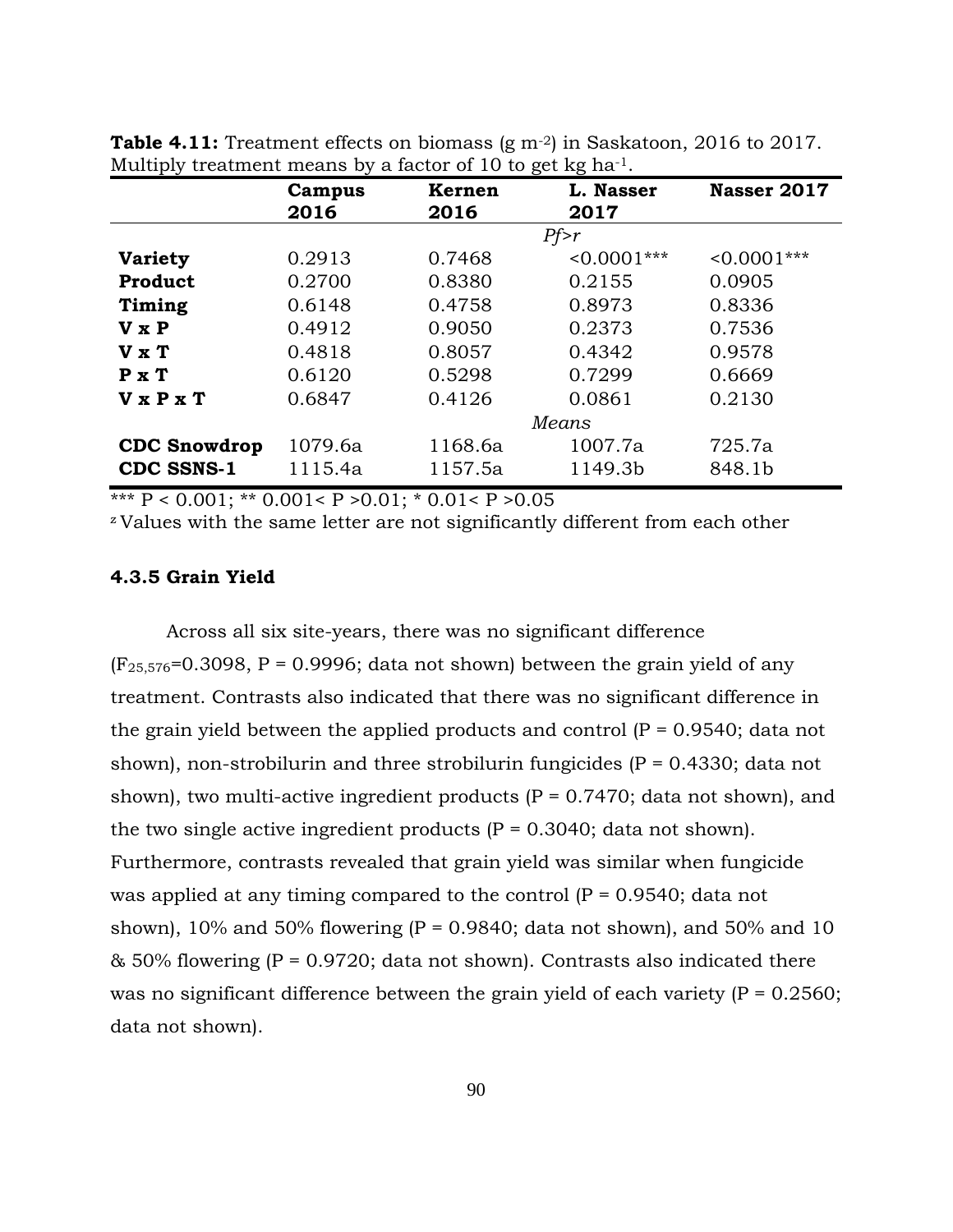Each product and its respective application timing, including the control, responded similarly across site-years, yet yield varied between site-years (Table 4.12). Once again, when the untreated control was removed and treatment yields were factored over variety, yields varied between site-year but treatment response was similar across locations (Table 4.12). Therefore, combined siteyear analyses were completed for both the two- and three-way ANOVAs.

| $J - 2 - 4 = 1$  |                      |                |
|------------------|----------------------|----------------|
|                  | $P * T$              | $V * P * T$    |
|                  | Random Effects       |                |
| Replicate        | $< 0.0001$ ***       | $< 0.0001$ *** |
| Site-Year (SY)   | $< 0.0001$ ***       | $< 0.0001$ *** |
| Variety (V) x SY | NA.                  | 0.0942         |
| Product (P) x SY | 1.0000               | 1.0000         |
| Timing (T) x SY  | 1.0000               | 1.0000         |
|                  | <b>Fixed Effects</b> |                |
| <b>Variety</b>   | NA                   | 0.3184         |
| Product          | 0.0674               | $0.0195*$      |
| Timing           | 0.9790               | 0.9498         |
| V x P            | NA                   | 0.6254         |
| $V \times T$     | <b>NA</b>            | 0.3359         |
| P X T            | 0.3018               | 0.3017         |
| V x P x T        | NA                   | $0.0059**$     |

**Table 4.12:** Random and fixed effects of the two- and three-factor ANOVA for yield (kg ha-1) in Saskatoon, 2015 to 2017.

\*\*\*  $P < 0.001$ ; \*\* 0.001<  $P > 0.01$ ; \* 0.01<  $P > 0.05$ 

There was no significant yield difference between the applied products and their various timings (Table 4.12). This finding was expected based on disease control effects of the various treatments. However, there were significant differences between the applied products and the three-way factor interaction when the control plots were removed (Table 4.12). Overall, the two multi-active ingredient fungicides resulted in a modest (100 kg ha-1) yield increase over the two single active ingredient products (Figure 4.10).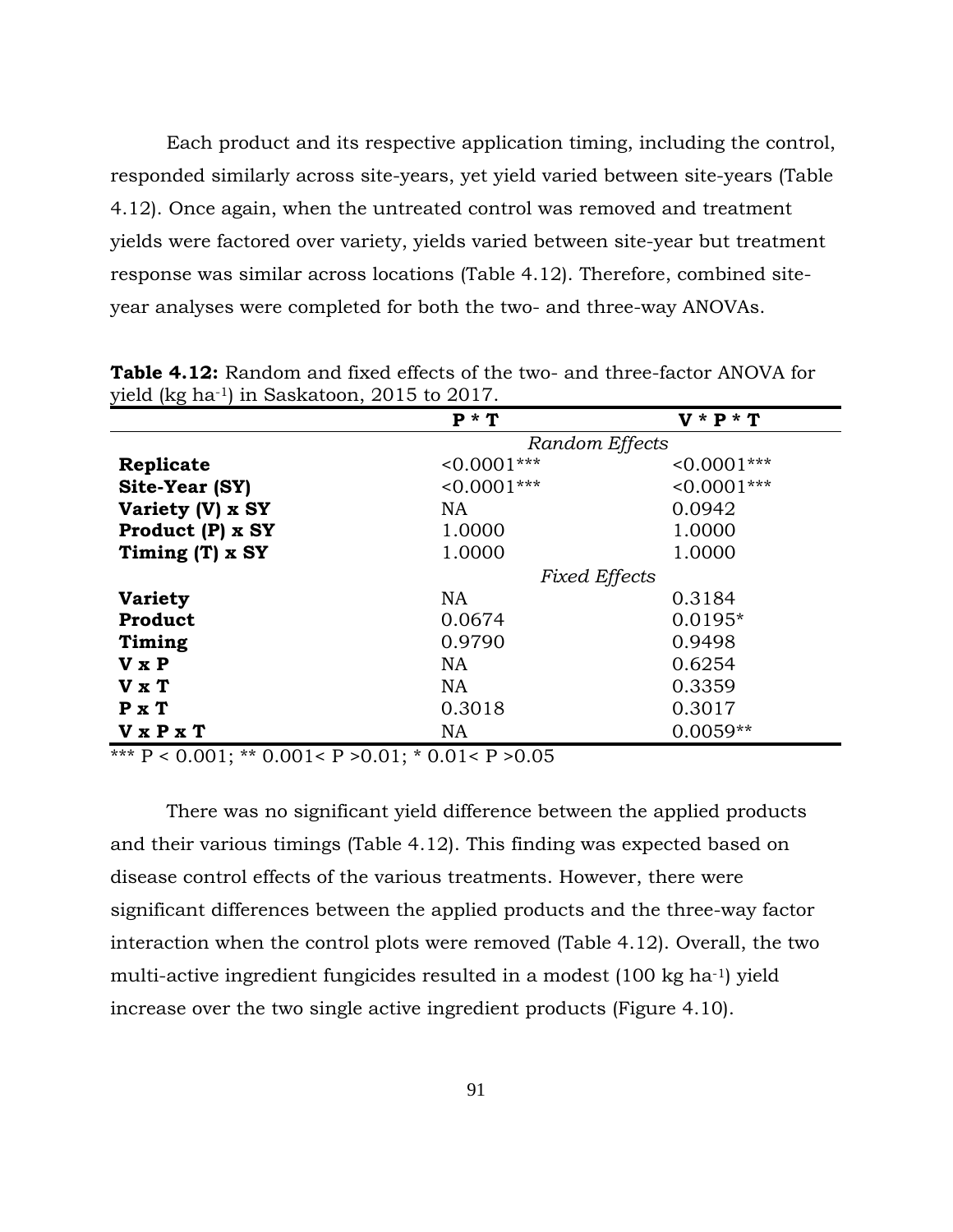

Figure 4.10: Applied product effects on yield (kg ha<sup>-1</sup>) averaged across 6 Saskatoon locations from 2015 to 2017. Values with the same letter are statistically similar at P < 0.05.

When the three-way interaction was significant, the two varieties showed mixed responses to fungicide application and timing. In CDC Snowdrop, chlorothalonil at 50% failed to improved or maintain yield over application at 10% + 50% flowering (Figure 4.11A). Furthermore, the double application of fluopyram  $+$  prothioconazole resulted in a 200 to 300 kg ha $^{-1}$  yield increase (Figure 4.11A). The greatest difference between the yields of CDC Snowdrop occurred when penthiopyrad was applied at 10% + 50% flower in comparison to chlorothalonil and fluopyram + Prothioconazole at 10% + 50% flowering (Figure 4.11A). In CDC SSNS-1, fluopyram + prothioconazole applied twice did not result in a yield increase in comparison to when applied once at 10% flower (Figure 4.11B). Furthermore, the two active ingredient products increased yield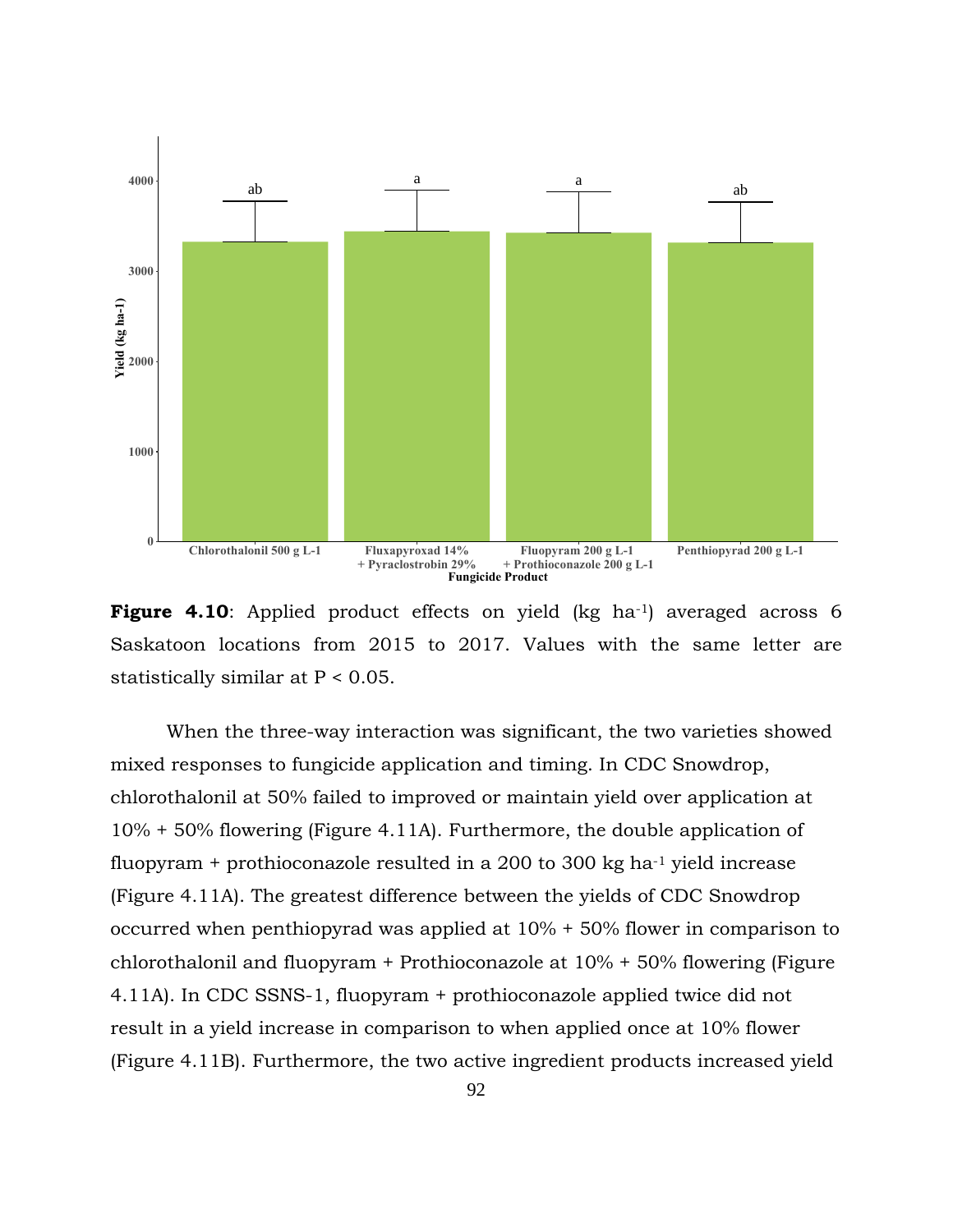greater at 10% flowering than the single active ingredient products (Figure 4.11B). All products resulted in similar yields when applied at 50% and 10% + 50% flowering in CDC SSNS-1 (Figure 4.11B). Overall, in both varieties, all products and application timings resulted in similar yields. Any treatment effects are therefore of little agronomic significance.



**Figure 4.11**: Product and timing effects on yield (kg ha-1) of CDC Snowdrop (A) and CDC SSNS-1 (B) averaged across 6 Saskatoon locations from 2015 to 2017. Values with the same letter are statistically similar at  $P < 0.05$ .

# **4.3.6 Thousand Kernel Weight**

There was a significant difference  $(F_{25,594} = 6.48, P < 0.0001$ ; data not shown) between the thousand kernel weights of the treatments. Contrasts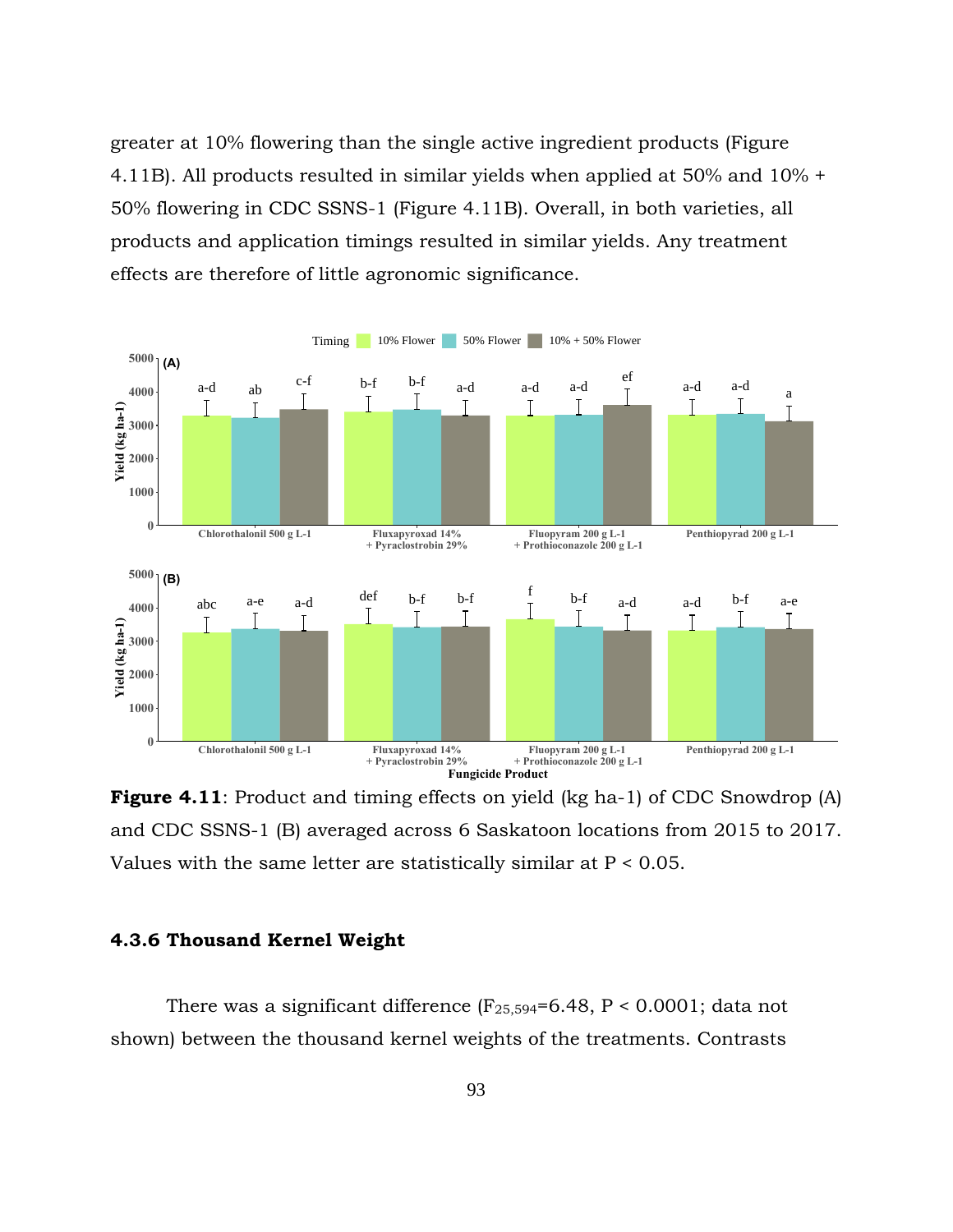revealed that the largest TKW differences occurred between the varieties, as expected. CDC SSNS-1 had a smaller thousand kernel weight than CDC Snowdrop (270.1 g TKW vs. 292.2 g TKW, respectively). Contrasts also indicated that there was no significant difference in the TKW of the applied products and control  $(P = 0.9692;$  data not shown), non-strobilurin and three strobilurin fungicides ( $P = 0.7787$ ; data not shown), two multi-active ingredient products ( $P = 0.3181$ ; data not shown), and the two single active ingredient products  $(P = 0.0579$ ; data not shown). Furthermore, contrasts revealed that TKW was similar when fungicide was applied at any timing compared to the control (P = 0.9690; data not shown), 10% and 50% flowering (P = 0.5120; data not shown), and 50% and 10  $\&$  50% flowering (P = 0.7340; data not shown).

For both the two- and three-way factorial ANOVAs, datasets were combined across locations (Table 4.13). Furthermore, the various products and their various timings did not significantly affect thousand kernel weight (Table 4.13). When factored over variety and the untreated control was removed, variety, product, and the three-way factor interaction all significantly affected thousand kernel weight (Table 4.13).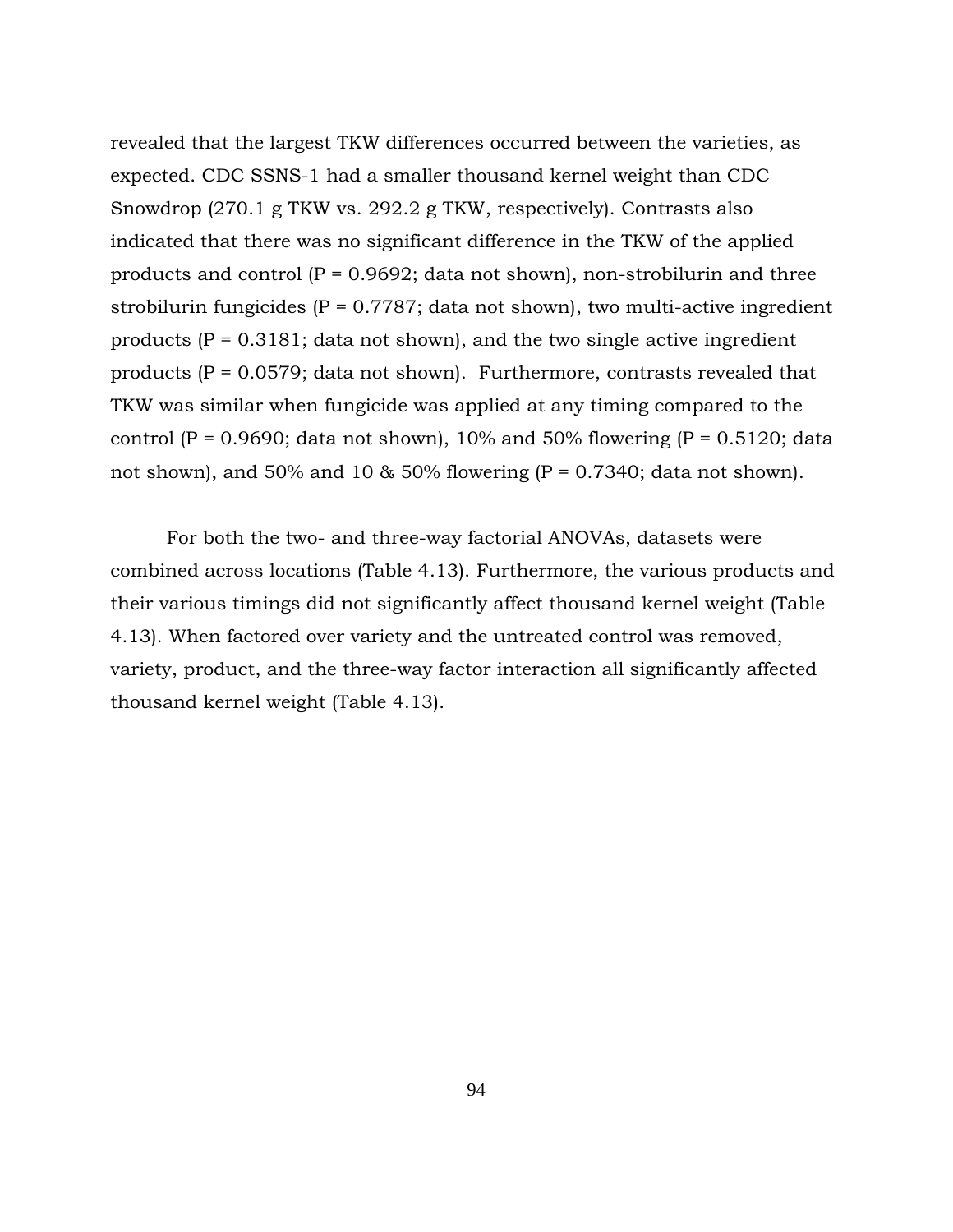|                            | $P * T$              | $V * P * T$    |
|----------------------------|----------------------|----------------|
|                            | Random Effects       |                |
| Replicate                  | 0.4257               | $0.00105*$     |
| Site-Year (SY)             | $< 0.0001$ ***       | $< 0.0001$ *** |
| Variety (V) x SY           | NA.                  | 0.0505         |
| Product $(P)$ x SY         | 1.0000               | 0.4409         |
| Timing $(T)$ x SY          | 1.0000               | 0.8537         |
|                            | <b>Fixed Effects</b> |                |
| <b>Variety</b>             | NA                   | $< 0.0001$ *** |
| Product                    | 0.0953               | $0.0419*$      |
| Timing                     | 0.5837               | 0.4930         |
| $V \times P$               | <b>NA</b>            | 0.3317         |
| $V \times T$               | <b>NA</b>            | 0.7140         |
| $P \times T$               | 0.9331               | 0.8558         |
| <b>V</b> xP <sub>x</sub> T | NA                   | $0.0322*$      |

**Table 4.13:** Random and fixed effects of the two- and three-factor ANOVA for thousand kernel weight (g TKW) in Saskatoon, 2015 to 2017.

\*\*\* p<0.001; \*\* 0.001<p>0.01; \* 0.01<p>0.05

As expected, CDC Snowdrop had a greater thousand kernel weight than CDC SSNS-1, by approximately 22 g 1000-1 seeds-1 (data not shown). Generally, the four fungicide products did not significantly alter the thousand kernel weight when averaged across varieties (Figure 4.12). However, there was a significant difference between fluopyram + prothioconazole and penthiopyrad by 6 g TKW(Figure 4.12).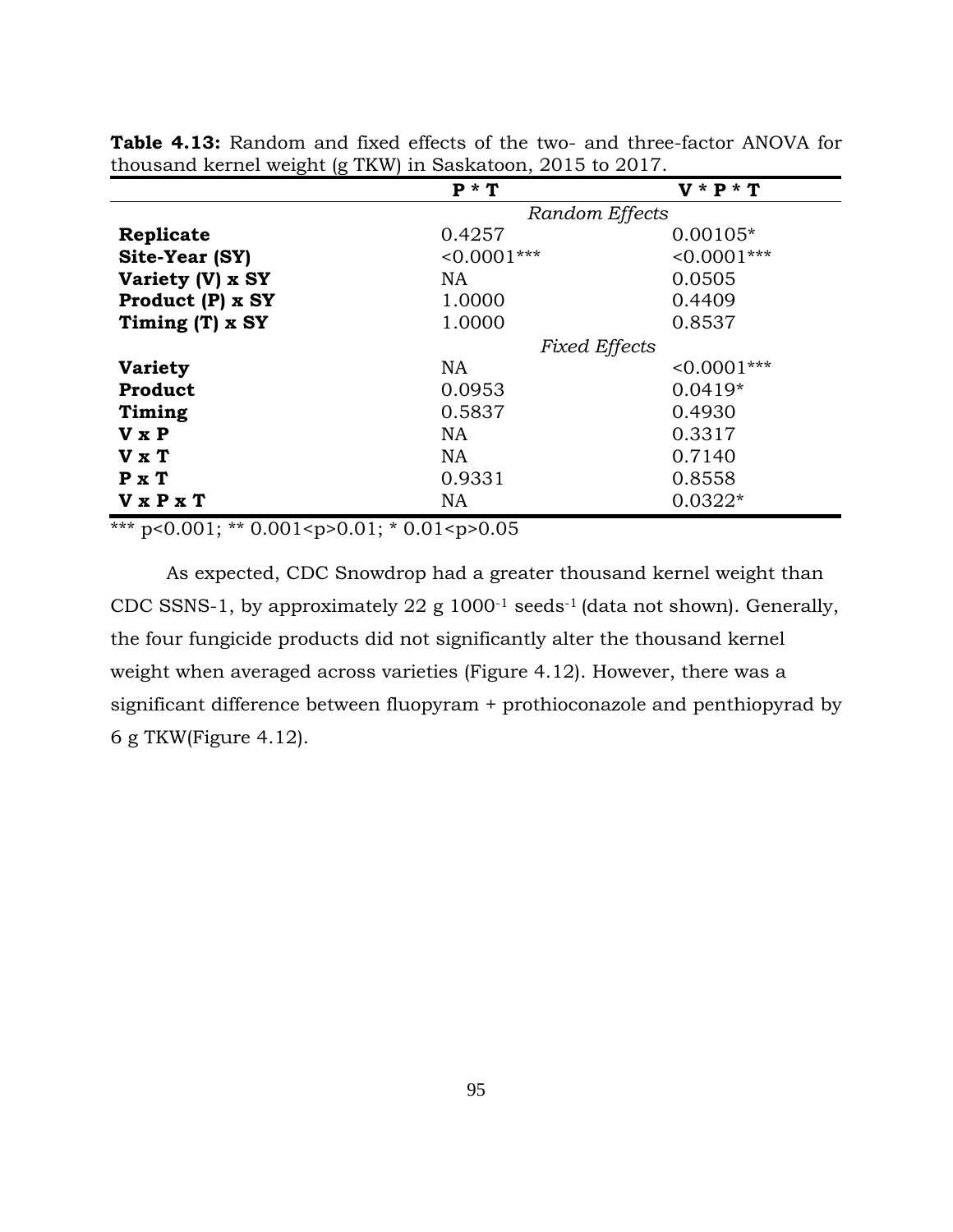

**Figure 4.12**: Applied product effects on thousand kernel weight (g TKW) averaged across 6 Saskatoon locations from 2015 to 2017. Values with the same letter are statistically similar at P < 0.05.

Overall, there were no significant differences between kernel weights of the applied treatments in either variety (Figure 4.13). Therefore, the largest driving factor for the statistical significance was innate TKW difference between the two varieties.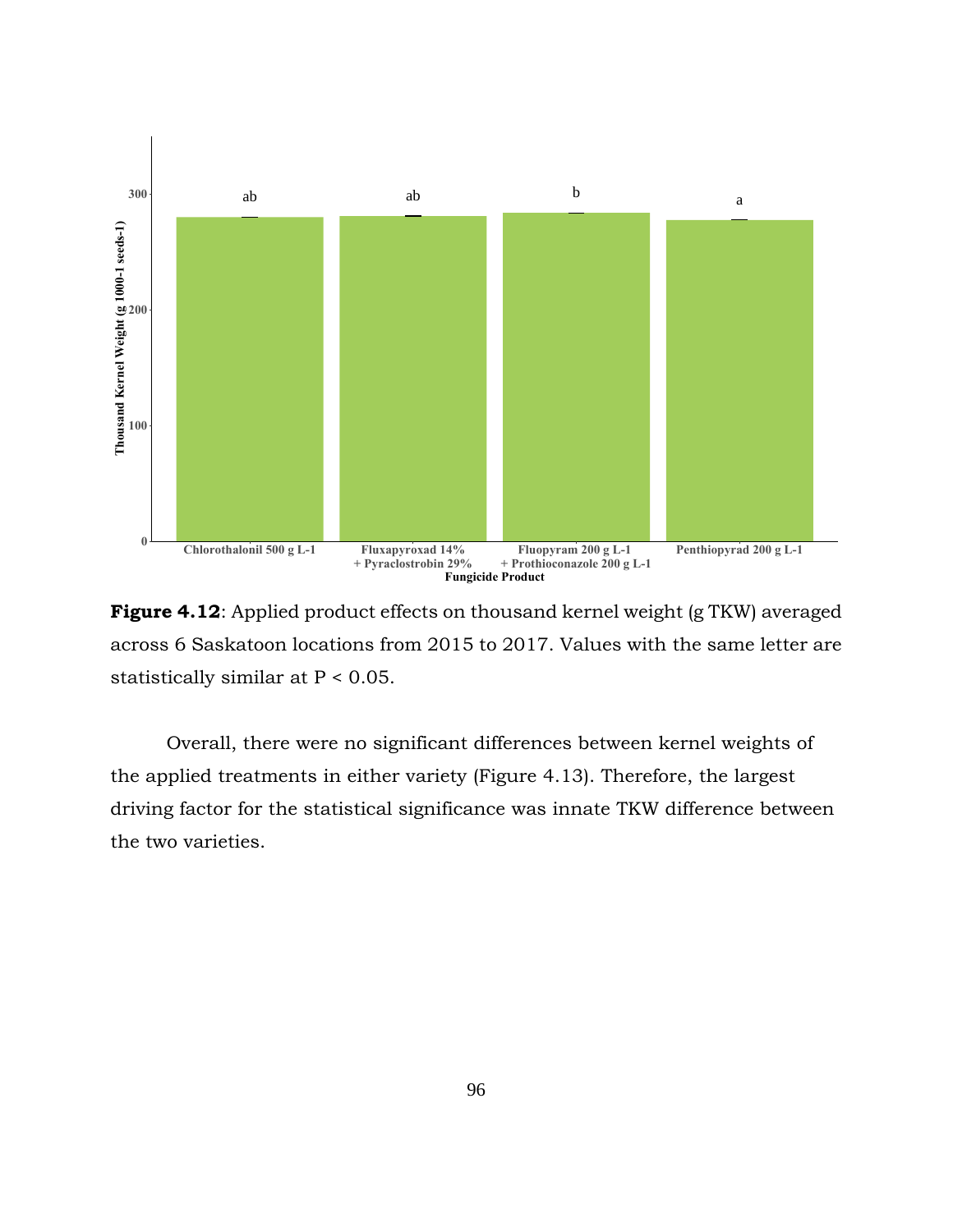

**Figure 4.13**: Product and timing effects on thousand kernel weight (g TKW) of CDC Snowdrop (A) and CDC SSNS-1 (B) averaged across 6 Saskatoon locations from 2015 to 2017. Values with the same letter are statistically similar at P < 0.05.

Overall, varietal differences were the largest influencer affecting thousand kernel weight in this experiment, as product and application timing caused mixed results. This is to be expected, as there was little disease throughout the experimental period. Additionally, yield was largely unaffected by the applied treatments as well. Therefore, one would not expect thousand kernel weight to also be significantly affected. Lastly, differences between the treatments were negligible and therefore, do not likely have any real agronomic significance.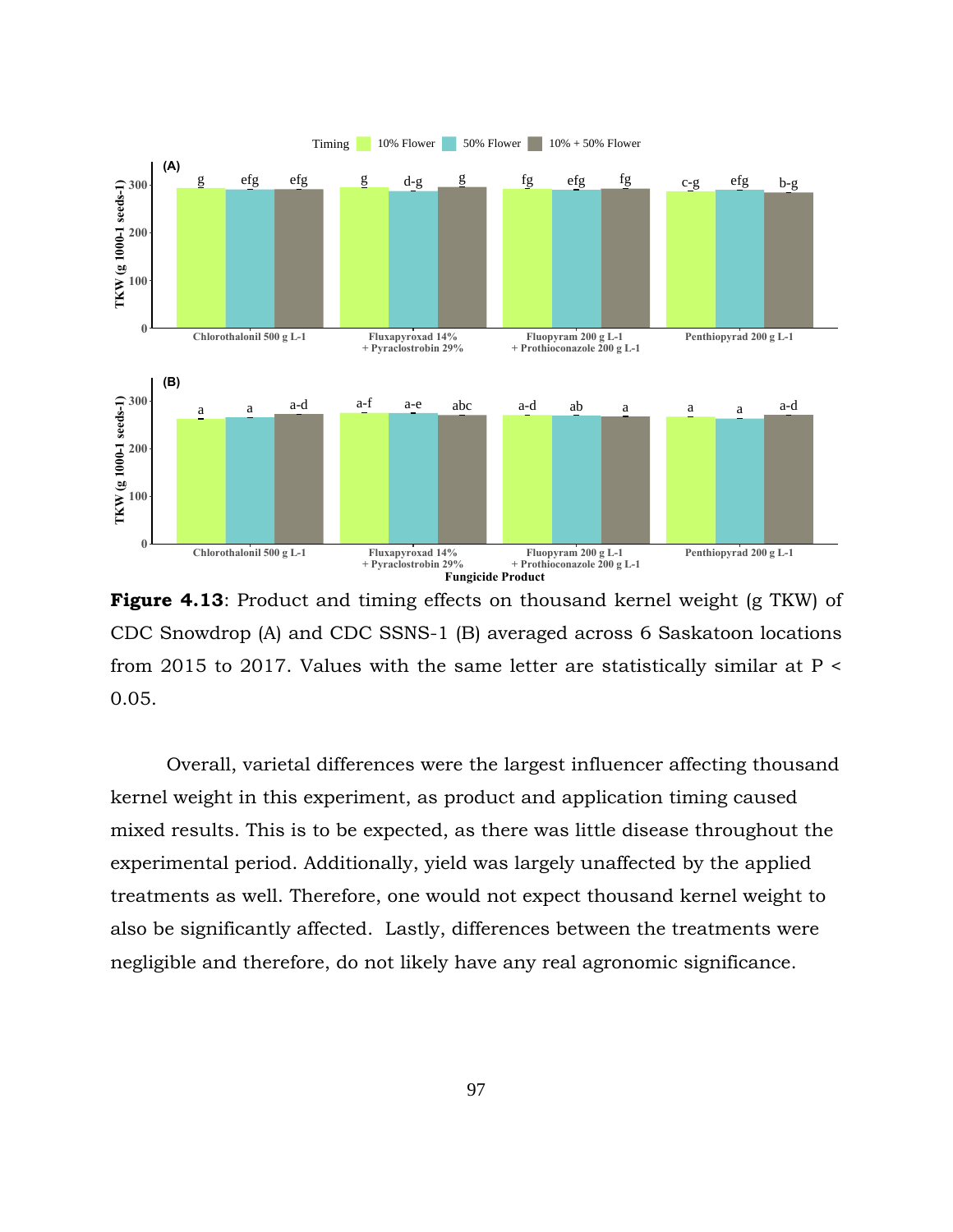#### **4.3.7 Summary**

Overall, the mixed results between each site-year proved difficult to summarize. Generally, CDC SSNS-1 had a greater plant density that CDC Snowdrop. Despite 2016 having the most precipitation of the experimental period, both 2016 sites had lower plant densities. In 2017, there was a significant difference between the establishment of the two varieties. This was likely due to reduced moisture and had effects on both biomass and grain yield.

Disease symptoms were minimal in 2015 and 2016, despite wet conditions. Unexpectedly, there were high rates of disease symptoms in 2017 compared to the other two years. This may be related to differences between the people rating disease rather than actual disease symptoms, as the year was fairly dry. Largely, disease symptoms were minimal until 4 to 6 weeks after fungicide application. In most circumstances, disease levels reacted similarly in both the untreated control and treatment plots. CDC Snowdrop tended to have greater disease levels than CDC SSNS-1, with all products, and application timings having similar effects on disease control. By large, fungicide application, regardless of its timing, had little effect on reducing disease severity. Therefore, disease severity was either not significant enough or fungicides were applied at too early of a growth stage to elicit any meaningful responses.

It is not surprising that yield and thousand kernel weights were largely unaffected by fungicide application and timing due to the minimal changes in disease severity responses. The elevated disease ratings with minimal yield response in 2017, coincides with a recent finding by Holzapfel in 2015. The author noted that when disease onset was later in the growing season it was likely too late to cause any significant yield reductions (Holzapfel 2015). There

98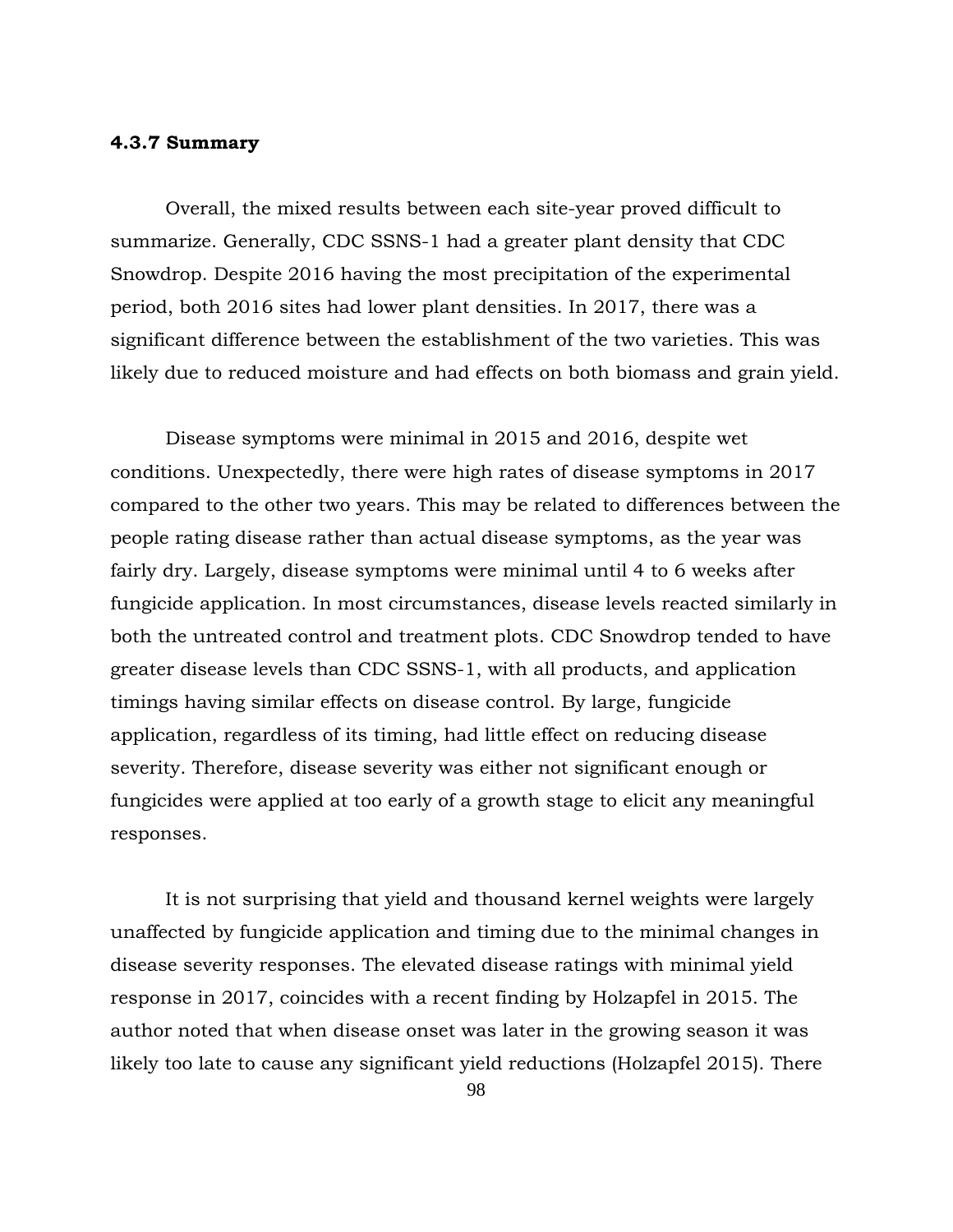was a slight tendency for products with two active ingredients to have a modest yield response over the single active ingredient products as well. Moreover, this result was not surprising as using products with multiple active ingredients have a better chance of providing control than fewer. Lastly, the largest differences in thousand kernel weight were due to innate seed weight differences between varieties.

Due to the minimal disease levels that occurred throughout the experimental period, it is reasonable for minimal differences to occur between treatments. It is fully anticipated that if the disease pressure was higher or the diseases occurred earlier, larger differences between fungicide products and application timings would have occurred. Overall, it was suggested that the hypothesized differences between products, would be due to the number of active ingredients or product-base. These results suggest that there is no significant benefit to using a strobilurin-based fungicide over one that is not. However, there may be a slight benefit from using a multi-active ingredient product over a single active ingredient product. Furthermore, there does not appear to be a significant difference between application timings, when fungicide is applied during early growth stages and when disease severity is low. Lastly, results also suggest that under the low disease conditions of this study, the two varieties did not require different disease management practices. Overall, results indicate that the four fungicide products are equally effective towards controlling faba bean diseases in Saskatchewan. However, when disease severity is low and infection is delayed, there may not be a benefit to applying fungicide.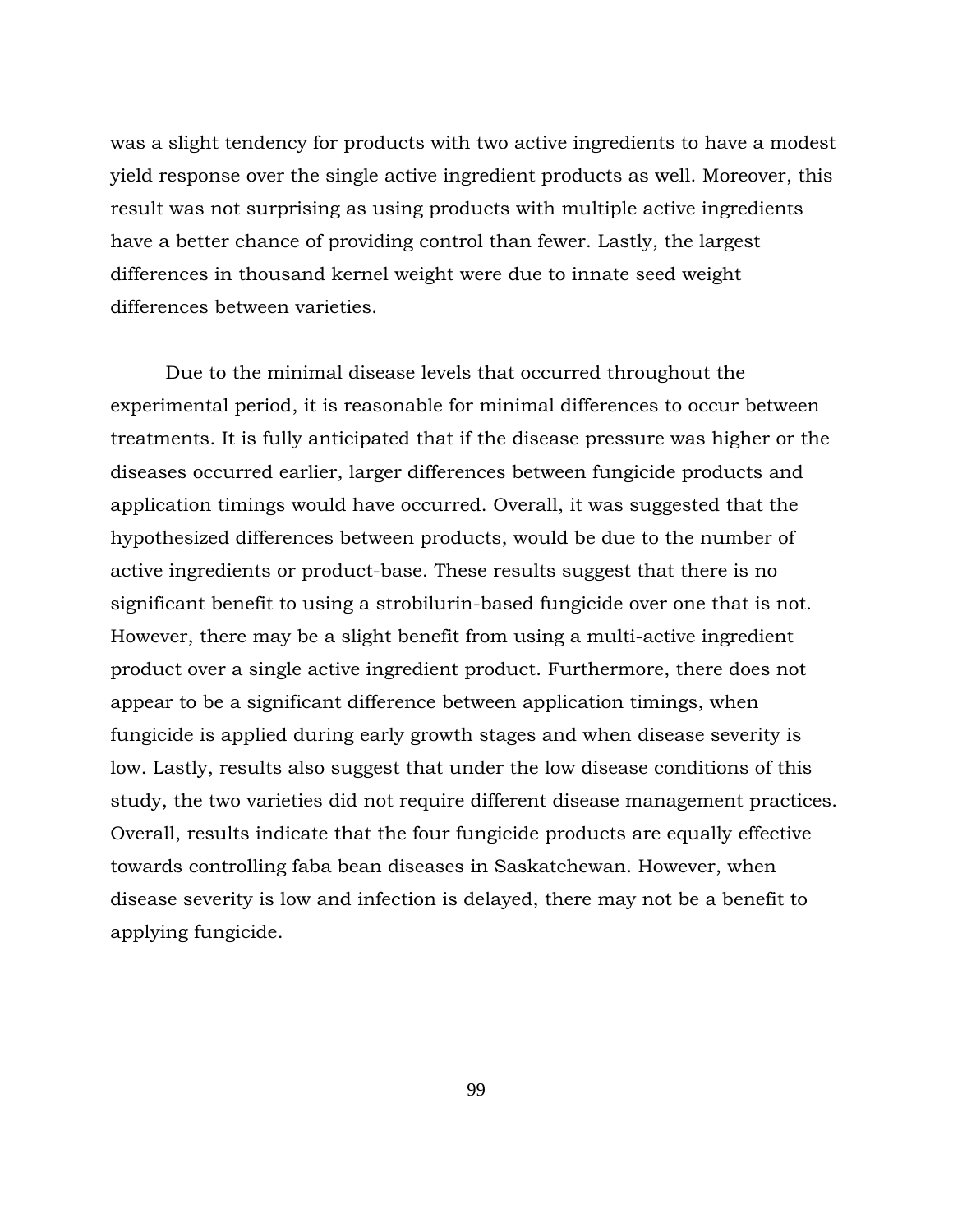# **5.0 GENERAL DISCUSSION**

Overall, the environmental variability between the site-years provided good insight into the issues that surround successful faba bean production in Saskatchewan. This thesis is also part of a larger research project. At the same time the experiments in this thesis were being conducted, a sub-set of treatments were trialed at five Agri-ARM locations across Saskatchewan. For the seeding rate experiment, CDC Snowdrop was the only variety seeded, at the same rates (20, 40, 60, 80, and 100 viable seeds  $m<sup>2</sup>$  in 2015 and 2016, then 5, 10, 20, 40, and 60 viable seeds m-2 in 2017). For the disease control experiment, CDC Snowdrop was the only variety seeded, with applications of the four fungicide products] only at 10% or 50% flowering. When these results and those of the smaller experiments are combined, they can be used to expand the inference space this thesis. Therefore, inference can move from beyond the black and brown soil zones and can be used to update the best management practices for faba bean cultivation throughout Saskatchewan.

### **5.1 Optimal Faba bean Seeding Rates for Saskatchewan**

The hypothesis for the first experiment is that the seeding rate required to reach maximum yield will differ between varieties and varieties differing in seed size. Results indicate that there is no need to modify faba bean seeding rates beyond innate thousand kernel weight differences. Therefore, the hypothesis of this experiment was rejected. In this investigation, the seeding rate required to reach maximum agronomic yield, ranged from 20 to 77 seeds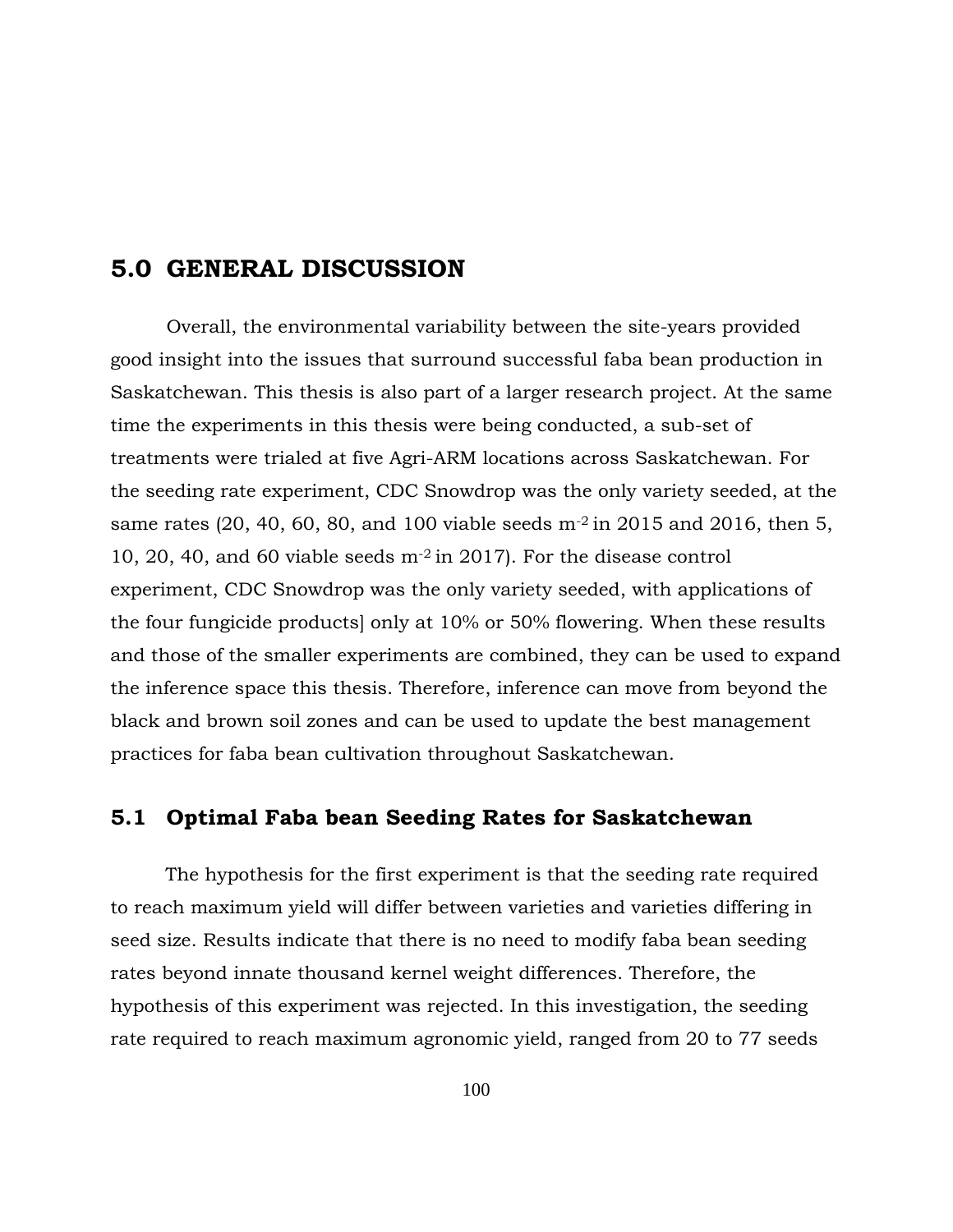$m<sup>2</sup>$ , averaging 49 seeds  $m<sup>2</sup>$ . This result is only slightly greater than the current 44 plants  $m<sup>-2</sup>$  recommendation. Loss et al. (1998) suggest that if variability is found between the optimal seeding rate at each site-year, the recommendation should be modified to higher rates. Increasing the seeding rate recommendation is also a proactive management strategy to hedge against environmental issues, which cause yield variability from year to year.

Higher plant densities can be beneficial towards hedging variability losses, as they alter the canopy in order to increase weed control, hasten maturity, and increase harvestability (López-Bellido et al. 2005). It is well known that higher plant densities increase competition against weeds. Personal field experience suggests that although 20 seeds  $m<sup>-2</sup>$  can maximize agronomic yield, it may not be as efficient for providing additive weed control. This was especially noted in circumstances where herbicide resistant weeds were present and when late flushes of weeds occurred. As faba bean is a late season crop, with 104 to 109 days to maturity, earlier maturity can help prevent fall frost damage on the seed. Frost damage on the seed results in black to grey discoloration, resulting in downgrading, and consequently economic losses. Personal field experience also indicates that seeding rate can be effective in reducing discoloration, but will not eliminate it. This effect was also noticed in dry beans grown in Saskatchewan (Shirtliffe and Johnston 2002). Nevertheless, any simple agronomic modification that can reduce downgrading is beneficial. López-Bellido et al. (2005) also found that higher plant densities can also result in taller plants, with pods higher off of the ground, easing harvestability. However, although higher seeding rates can have significant benefits for faba bean production, higher rates need to be weighed against the increased risk of lodging and disease development.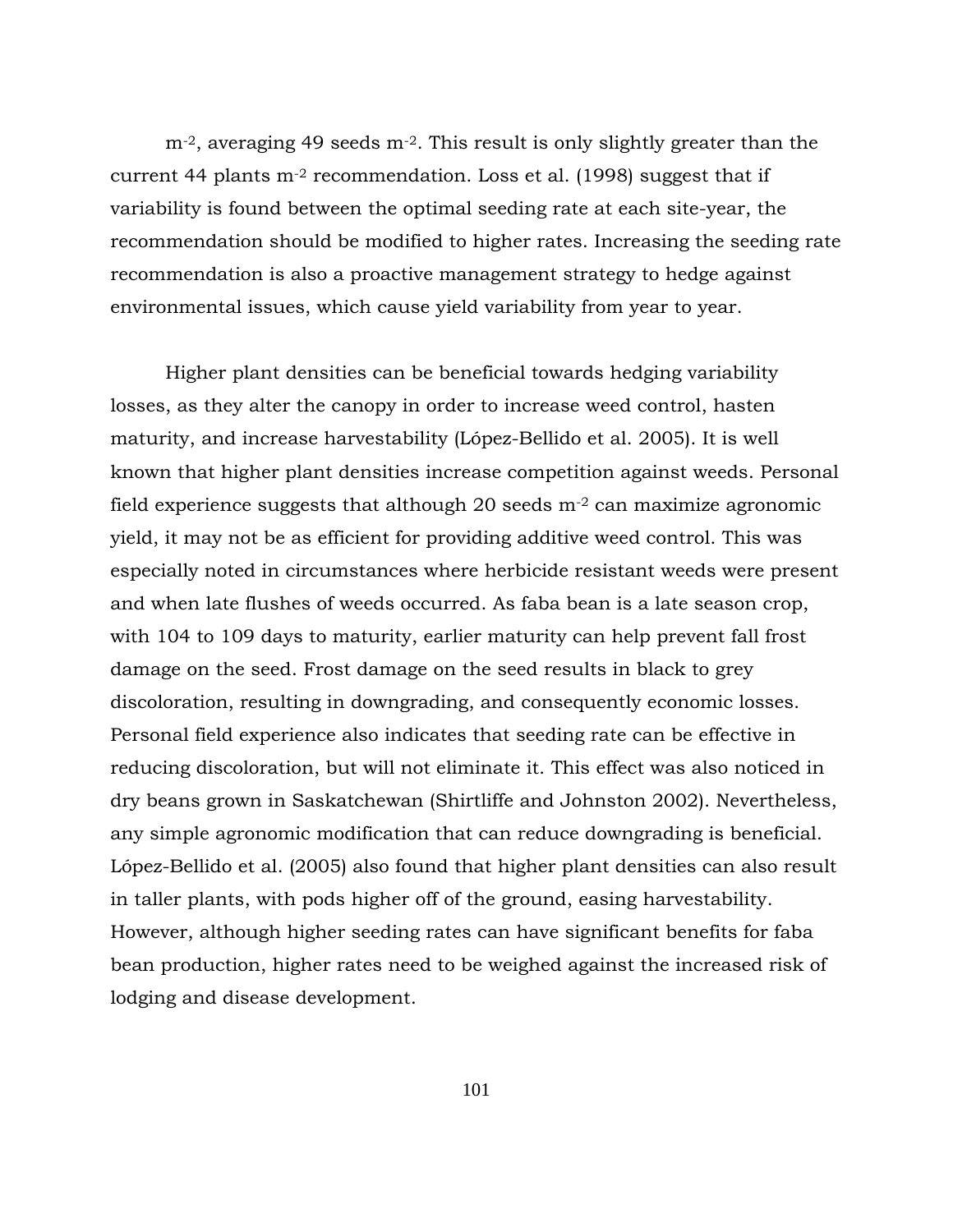As the optimal seeding rate for large-seeded pulse crops is highly dependent on seeding costs, the optimal agronomic seeding rate should be weighed against the optimal economic seeding rate. This is due to seed costs comprising a substantial portion of the total cost of production and due to yield responses being small at higher plant densities (Graf and Rowland 1987; Loss et al. 1998). The optimal economic seeding rate can be found in almost all yielddensity relationships. This is because it takes into account the cost of sowing more seed and the additional grain yield gained, assuming some additional funds are required (Loss et al. 1998). Therefore, the economic seeding rate tends to be lower than the agronomic rate. Nevertheless, Graf and Rowland (1987) caution that if seeding rates are reduced in order to be economically feasible, the cost of additional weed control also needs to be considered. Conversely, as exemplified in chickpea, lower seeding rates can be an effective tool for disease management (Chang et al. 2007). This is due to a reduction of canopy moisture, increased chemical penetration, and increased air flow within the canopy. Therefore, the pros and cons of higher and lower seeding rates needs to be balanced.

Based on the results of this experiment, the optimal economic seeding rate was 45 seeds m-2, across varieties. Individually, CDC Snowdrop had an economical seeding rate of 49 viable seeds m-2, CDC SSNS-1 at 47 viable seeds m-2, and FB9-4 at 35 viable seeds m-2. Although seeding rates of 20 viable seeds m-2 optimized agronomic yield at 50% of locations, faba bean production at these sites were uneconomical. This was due to yield being constant over the entire range of seeding rates tested. However, as economics can change between years and individual farming operations, there may be some circumstances where seeding at 20 viable seeds m-2 can be economical. Therefore, as a way to hedge risk against less than ideal conditions and the added agronomic benefits provided by higher seeding rates, 50 viable seeds m-2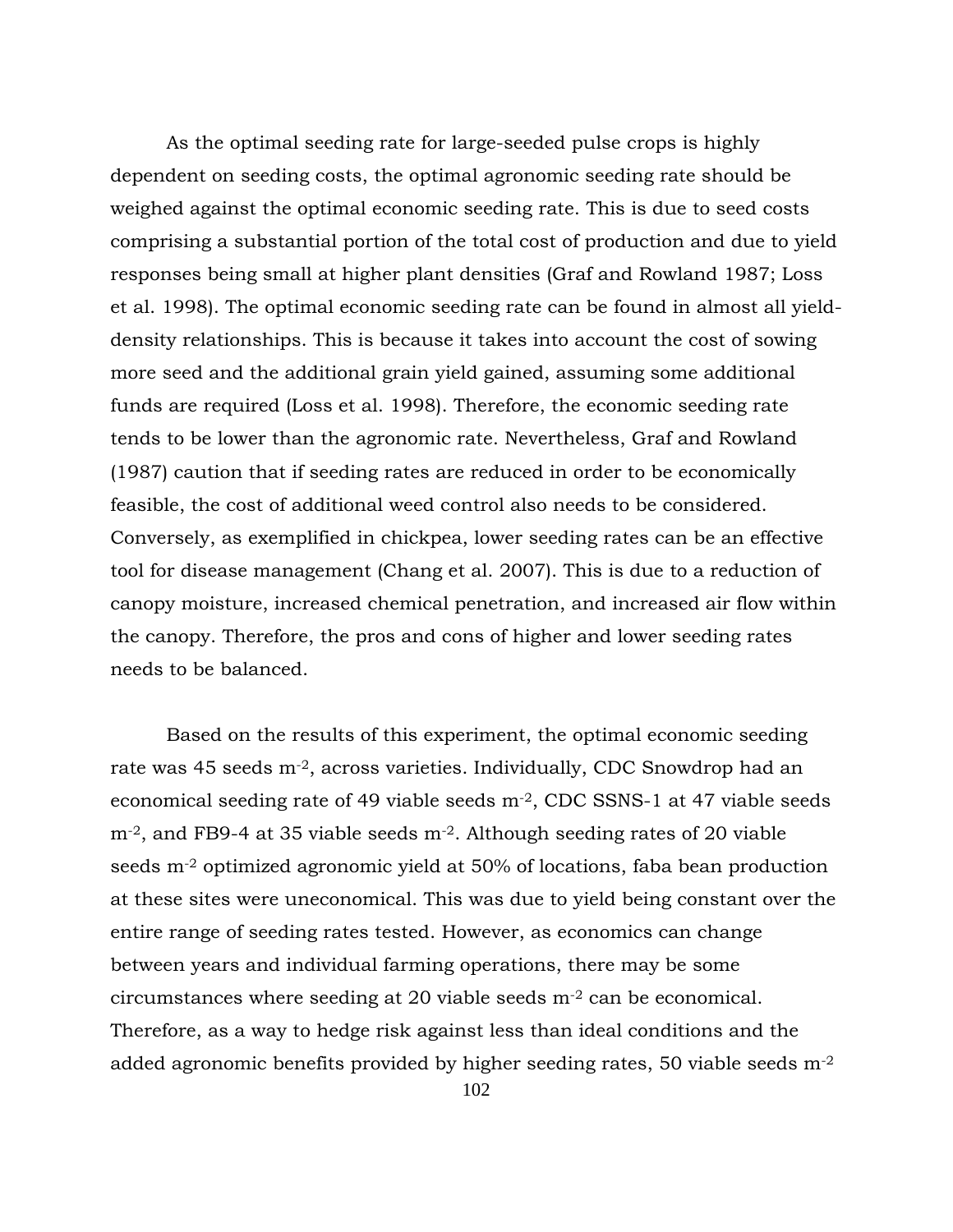should be the recommended seeding rate for all faba bean varieties cultivated in Saskatchewan. This seeding rate is a balance (average) between the rate required to maximize agronomic and economic yields. Overall, this recommendation should be used to update the best management practices for growing faba bean in Saskatchewan.

### **5.2 Optimal Disease Control for Faba bean Production in Saskatchewan**

It was hypothesized for the second experiment that disease control in faba bean and its subsequent effect on seed yield and quality will differ between fungicide products, application timing(s), and varieties. Based on these results, the hypothesis was rejected. Although there were significant differences in disease severity between the site-years, all fungicide products and applications timings were equally effective in controlling disease development. In addition, although CDC Snowdrop was slightly more responsive to the various disease control measures than CDC SSNS-1, results were not always biologically or agronomically significant.

The recommendation to apply fungicide is based on whether or not the environment is conducive to disease development, the pathogen is present, and if full yield potential can be reached (Stoddard et al. 2010; Oerke 2005). Furthermore, the cost of fungicide application, the number of fungicide products available, and the increased risk of resistance should also be considered (El-Sayed et al. 2011; Oerke 2005; Stoddard et al. 2010). Results of this thesis suggest that foliar fungicide may not always be warranted, due to minimal disease development even under conducive environmental conditions, and in the presence of pathogens. Therefore, faba bean disease control should primarily focus on integrated disease control measures. Thus, clean,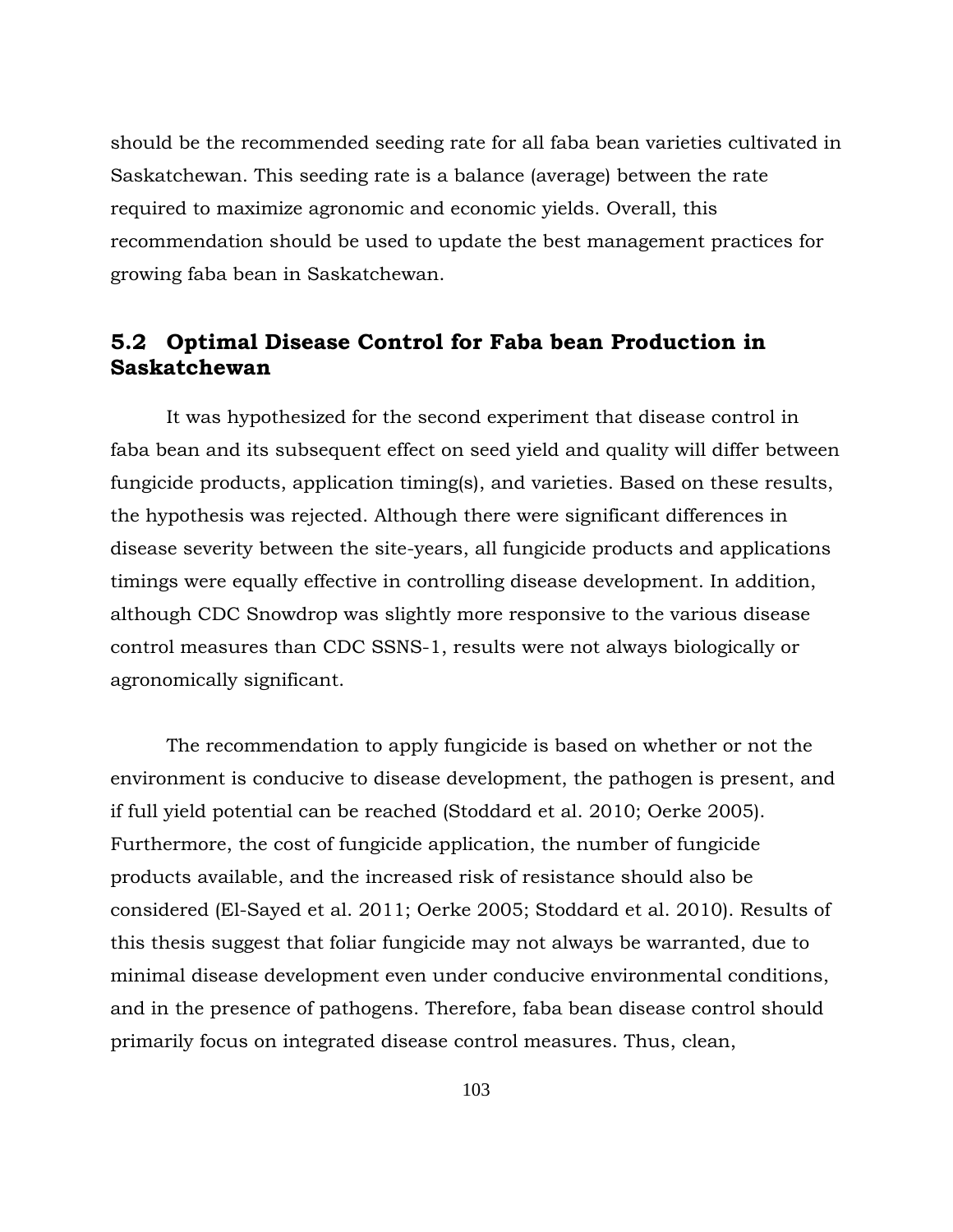unblemished seed, at the recommended seeding rate, with adequate nutrition and weed control should be integral practices for disease management of faba bean in Saskatchewan.

As quality plays a large role in the grade and subsequent price received for faba bean, fungicide application can be economical. However, it is hard to speculate whether or not fungicide application played a role in grade retention, as it was not measured in this investigation. Overall, a maximum of 100 kg ha-1  $(1.5 \text{ bu/ac})$  yield increase occurred with the application of fluopyram  $+$ prothioconazole and fluxapyrad + pyraclostrobin. If the average cost of fungicide is \$151.73 ha<sup>-1</sup> and an average \$0.22 kg<sup>-1</sup> grain price of is received, based on these results, fungicide application was not economical (Crop Planning Guide 2018). Uneconomical fungicide application also occurs in other faba bean growing regions, even where diseases are more common (Beyene et al. 2018). In other growing areas, this occurs when the onset of chocolate spot starts to develop during senescence (Harrison 1988). This is due to the disease having little to no effect on yield and fungicide application can potentially delay crop maturity (Harrison 1988). Based on personal field experience, if disease occurs during senescence it can actually be beneficial as it can hasten maturity, as long as it is not severe enough to reduce quality.

Furthermore, results indicate that under low disease pressure all four fungicide products are equally effective towards controlling faba bean diseases in Saskatchewan. However, when disease severity is low and infection is delayed, there may not be a benefit to applying fungicides. Furthermore, in this investigation, non-strobilurin based fungicides were equally effective as strobilurin based products. Although Bravo (chlorothanil) is no longer registered for use in faba bean, it does indicate that other non-strobilurin based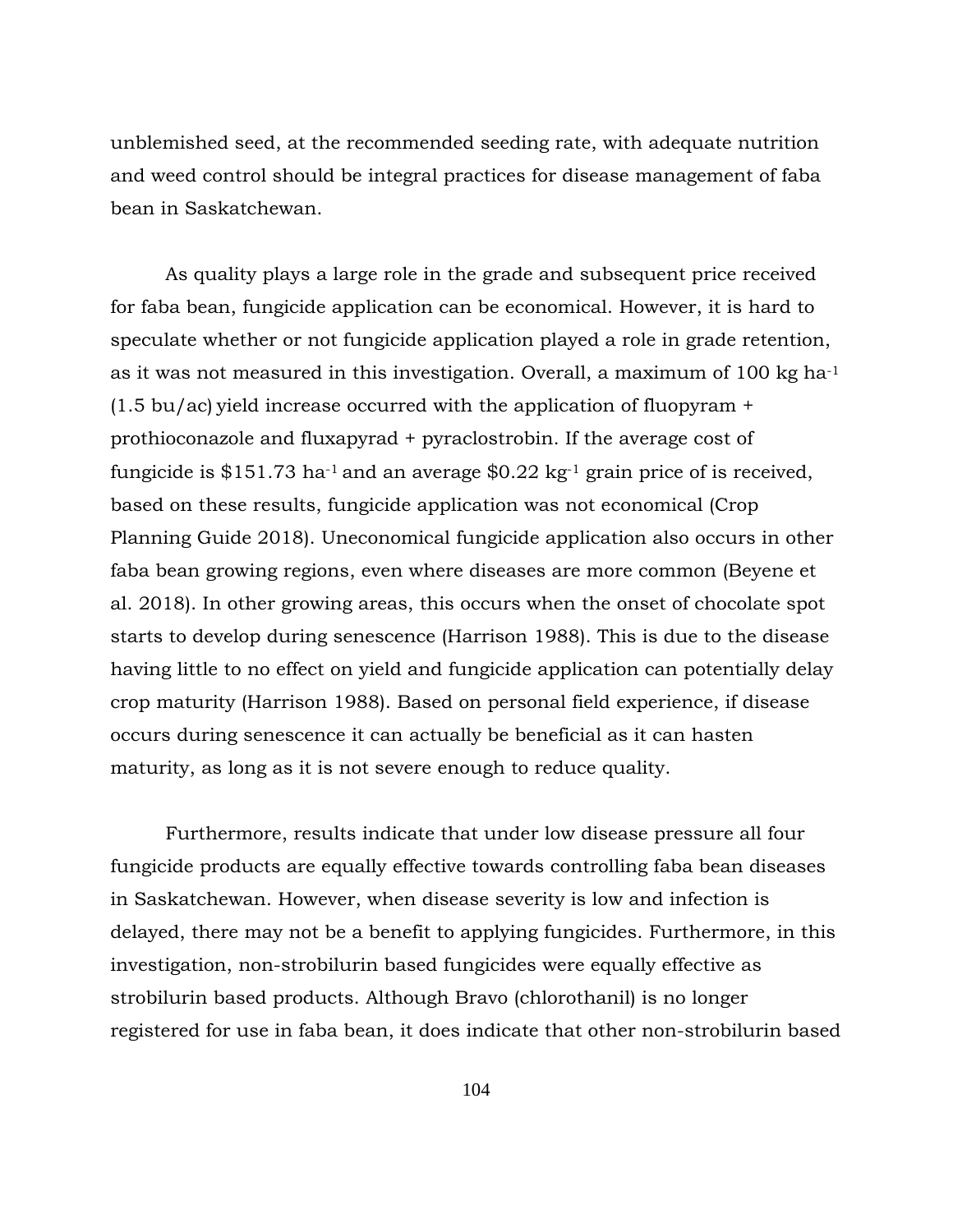fungicides can be used. This can help with fungicide resistance, as a way to reduce dependence on strobilurin-based fungicides which are at high risk.

These results also suggest that application timing at either 10% or 50% flowering may be too early, as disease progression did not escalate until nearly 6 weeks after first flowering occurred. However, there were some cases in which one application of any fungicide product, did result in disease control. However, the better of the two timings was dependent on the site-year. This finding is supported by the recommendation from the Saskatchewan Pulse Growers (2018), which states that a well-timed application is sufficient for faba bean disease control. Therefore, the consistently late onset of disease over the threeyear study period, suggests that ideal application timing for disease control in faba bean may be more likely associated with the time after seeding, or rainfall events, rather than the growth stage. However, this is an area that needs further research, as later applications can result in later maturity, increased canopy 'greenness', and interfere with pre-harvest intervals. Furthermore, optimal application timing may have to more closely follow Australian recommendations, where the application is primarily preventative rather than curative (Davidson and Kimber 2007).

Overall, integrated disease management is the most effective disease control option for faba bean production in Saskatchewan. However, if a fungicide application is warranted the timing of the first and number of applications will be highly dependent on the grower's experience. This is similar to finding and suggestions made by Stoddard et al (2010). Lastly, as there was no significant difference using a strobilurin-based fungicide over a nonstrobilurin fungicide and multi- over single active ingredient product, application timing and the diseases present, should be the largest driver for product selection.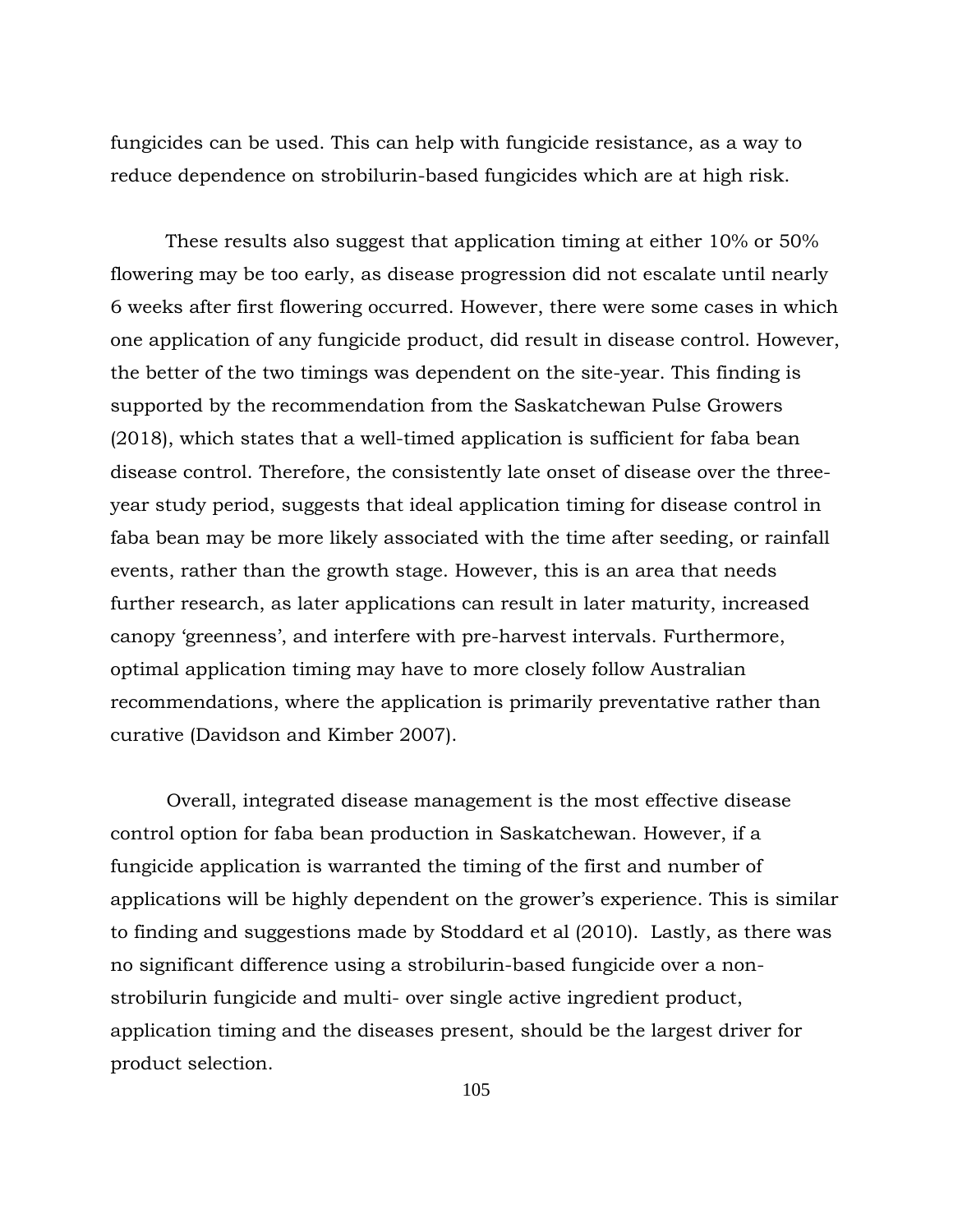#### **5.3 Future Areas of Research**

As corn and soybean gain more acreage in the prairie provinces, as well as more seed sales moving toward seed count selling units, the use of planters for seed singulation will become more prevalent. This provides an exciting opportunity for faba bean production. As mentioned earlier, current solid seeding equipment cannot always apply the targeted seeding rate in a single pass. With planters, seeds are more evenly spaced within the seed row, resulting in the use of less seed. This, in turn, may reduce the logistical issues currently associated with seeding faba bean and consequently decrease the cost of production. Ultimately, this may make faba bean production more profitable. To my knowledge, a small trial has been conducted at the University of Saskatchewan looking at the use of planters for faba bean production. Results seem promising; however, experimentation was not vigorous enough to provide new recommendations. Therefore, a more in-depth analysis is required to determine optimal seeding rates required for the use of planters.

Disease management in faba bean continues to be under-researched. Therefore, there are many routes further research could be directed. As mentioned earlier, small plots are not ideal for conducting disease research due to large pathways between replicates, resulting in increased air movement. Furthermore, plot equipment ensures the product is being applied at optimal application height. This does not reflect the abilities of field equipment, where application heights are suboptimal. Therefore, more disease control research should be conducted on-farm and with the use of field scale equipment.

Another area of research in disease management should look at the interaction between plant populations and fungicide use. As mentioned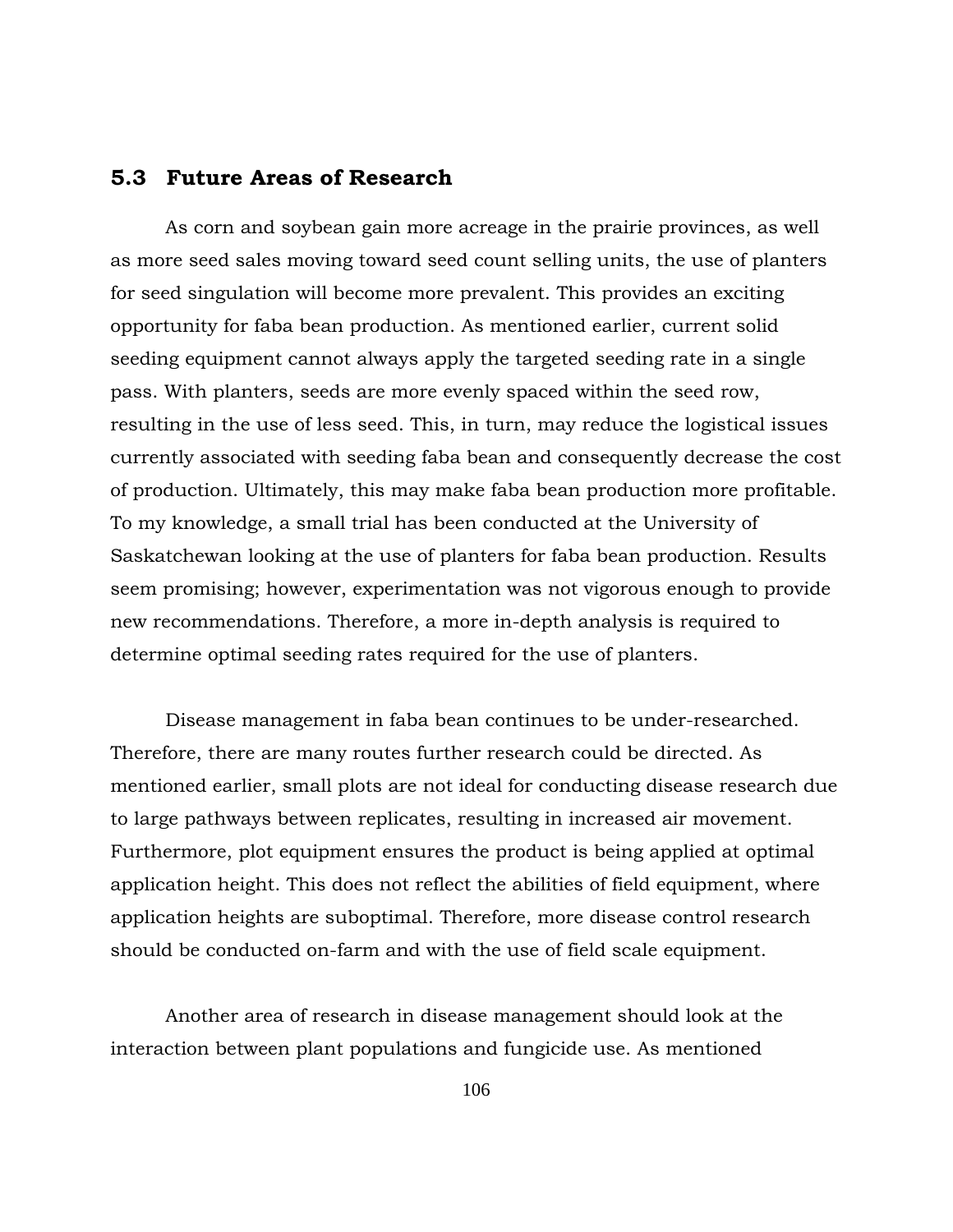previously, reduced humidity in the canopy can minimize the development of ideal environments conducive to disease. This work would ideally be completed under high disease conditions and could potentially be well demonstrated on a field scale.

Lastly, as the results of this thesis indicate, disease incidence and its progression tend to occur during later parts of the Saskatchewan growing season. Therefore, ideal fungicide application timing could potentially be in the later parts of the season. Therefore, research should investigate fungicide timing as a function of weeks after planting, in conjunction with growth staging, in order to determine optimal timing. This needs to keep in mind any increased 'greening' effects that are often associated with fungicide use and preharvest interval restrictions on product labels.

## **5.4 Updating the Best Management Practices for Faba Bean Cultivation in Saskatchewan**

In conclusion, the results of this thesis suggest that the best management practices for faba bean production in the dark brown and black soil zones of Saskatchewan should be updated. The new recommendation for faba bean seeding rate should be increased to 50 viable seeds m-2. This rate accounts for the variability between the optimal agronomic and economic seeding rates. Furthermore, this recommendation is tailored to all varieties and solid-seeding practices. The recommendation to apply fungicide, when needed under conditions favorable disease development, is still valid. If required, one well-timed application of any registered product will provide adequate control. The optimal product and timing to use will depend on whether or not the product is a broad-spectrum fungicide and the current state of disease severity. Overall, this research using currently varieties, management practices, and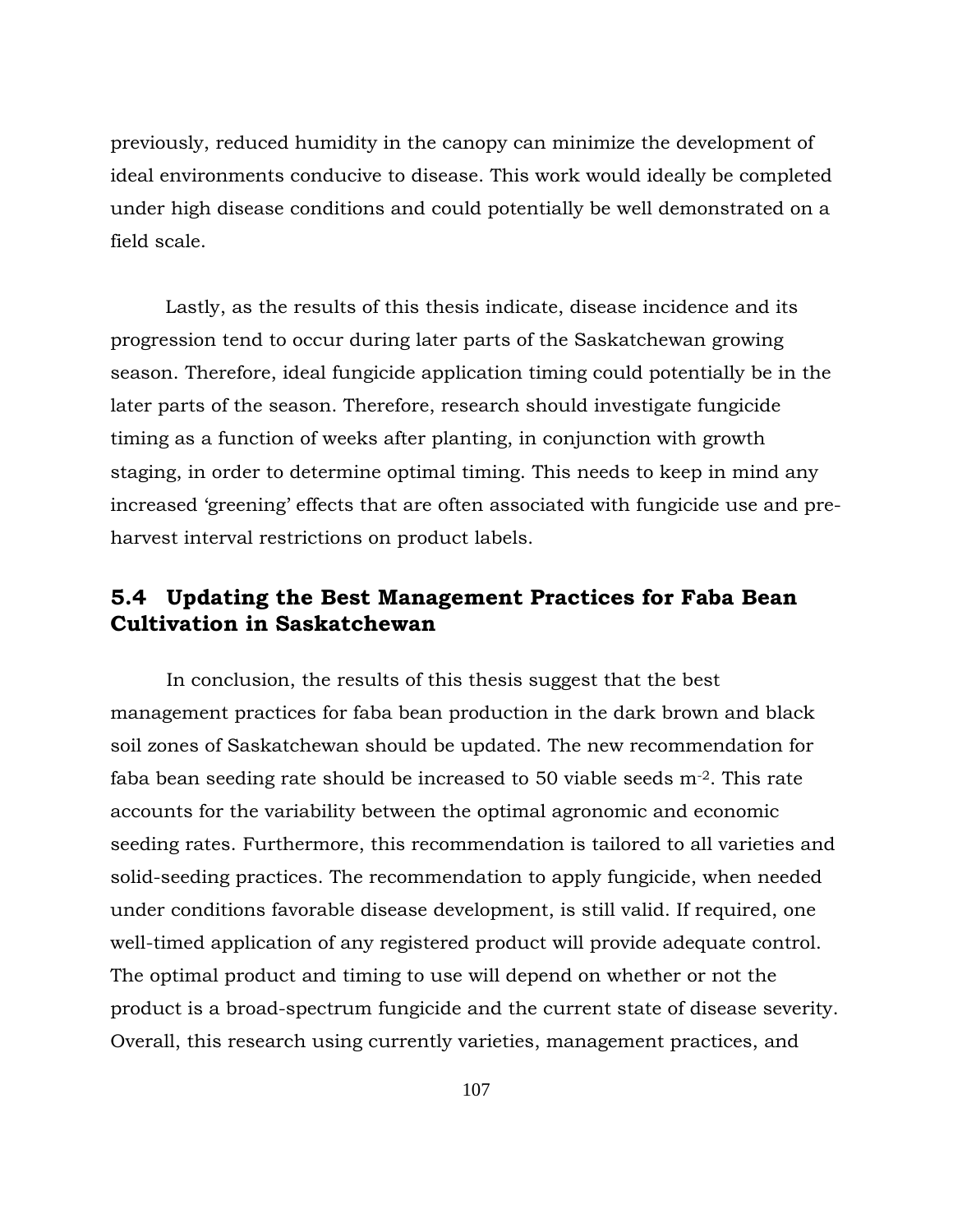environmental conditions will help ensure a stable, high yielding, and high quality faba bean crop can be continuously produced in Saskatchewan.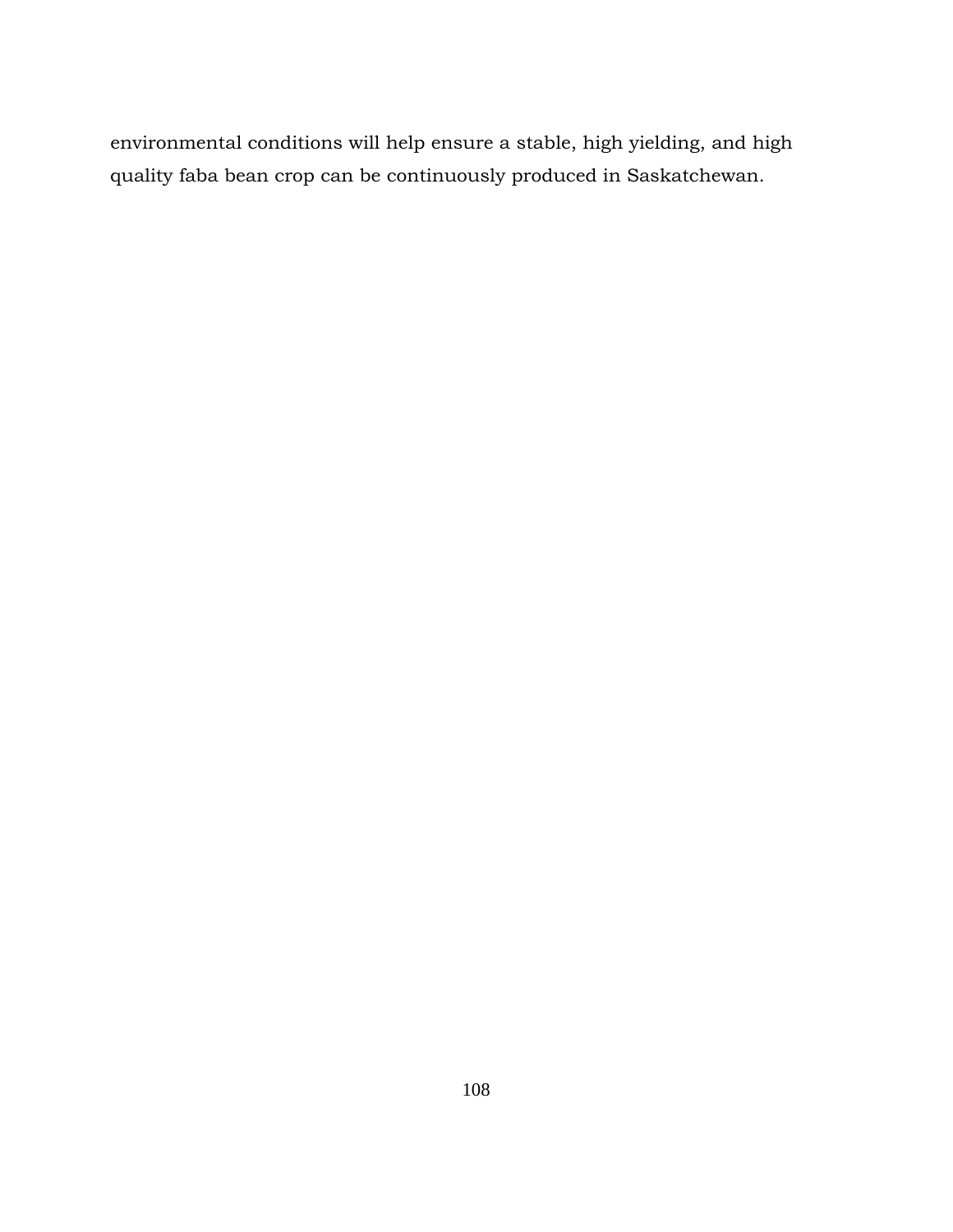### **REFERENCES**

- Aikman, D.P. and Watkinson, A.R. 1980. A model for growth and self-thinning in even-aged monocultures of plants. *Ann. Bot.* **45:** 419-427.
- Adisarwanto, T. and Knight, R. 1997. Effect of sowing date and plant density on yield and yield components in the faba bean. *Aust. J. Agric.Res.* **48:** 1161- 1168.
- Agriculture Canada 1970. Growing and using Faba beans. Pages 3-7. Information Services, Agriculture Canada. Ottawa. Ontario. Canada.
- Ahmed, S., Abang, M., and Maalouf, F. 2016. Integrated management of Ascochyta blight (*Didymella fabae*) on faba bean under Mediterranean conditions. *Crop Protection.* **81:** 65-69.
- American Phytopathological Society 2018. Disease progress over time. [Online]. Available: http://www.apsnet.org/EDCENTER/ADVANCED/TOPICS/ECOLOGYAN DEPIDEMIOLOGYINR/DISEASEPROGRESS/Pages/AUDPC.aspx [12] December 2018].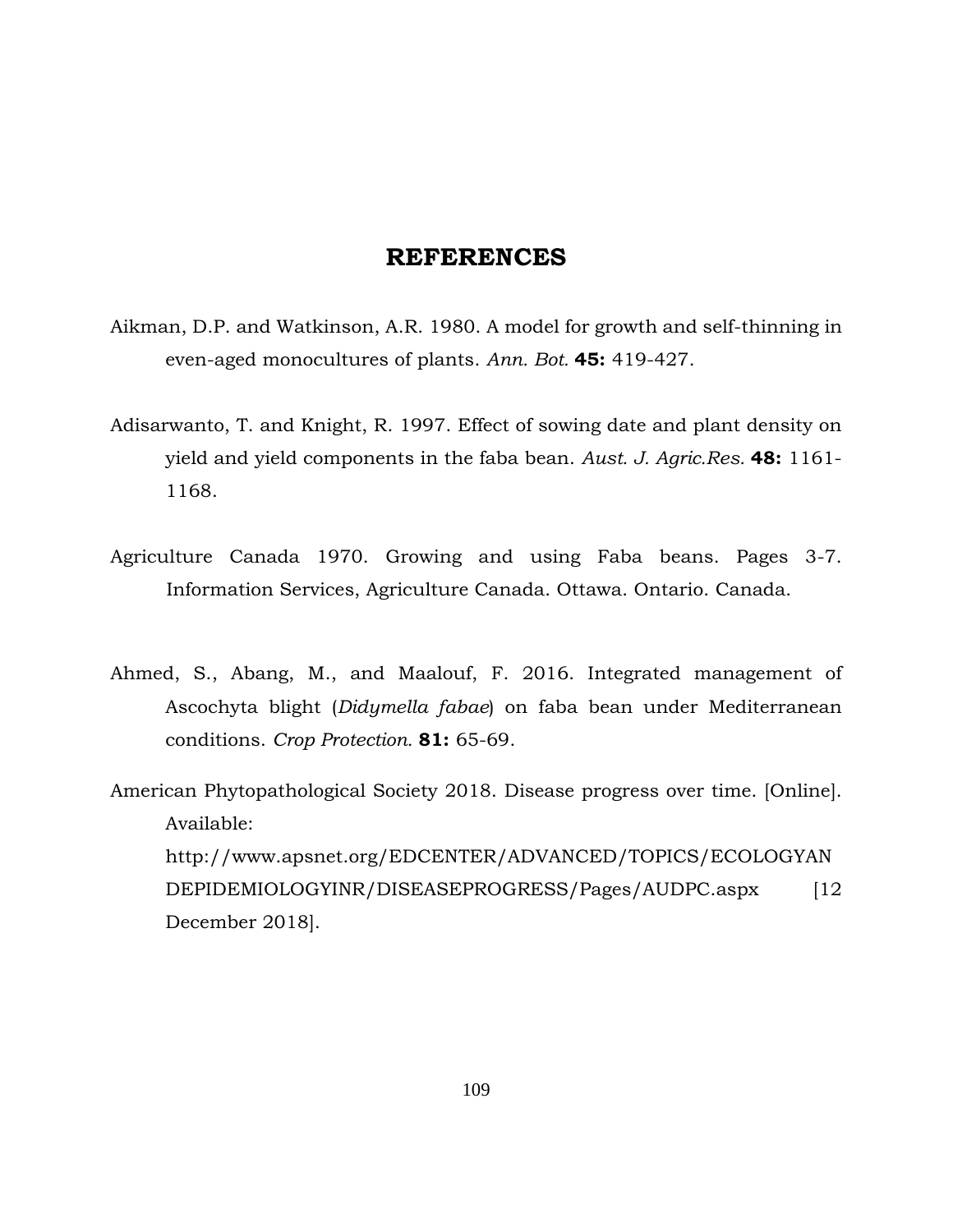- Banniza, S., Armstrong-Cho, C.L., Gan, Y., and Chongo, G. 2011. Evaluation of fungicide efficacy and application frequency for the control of ascochyta blight in chickpea. *Canadian Journal of Plant Pathology.* **33(2):** 135-149. doi: 10.1080/07060661.2001.561875
- Banniza, S., Vijayan, P., McDonald, M., and Goosen, B. 2017. Assessment of secondary effects of strobilurin fungicides on pulse crops in Saskatchewan. Agriculture Development Fund.
- Bates, D., Maechler, M., Bolker, B., Walker, S. (2015). Fitting Linear Mixed-Effects Models Using lme4. *Journal of Statistical Software*. **67(1):** 1-48. doi:10.18637/jss.v067.i01
- Beyene, A.T., Derera, J., Sibiya, J. 2018. Genetic variability of faba bean genotypes for chocolate spot (*Botrytis fabae*) resistance and yield. *Euphytica* **214:** 1-17. doi: 10.1007/s10681-018-2210-7
- Canadian Grain Grading Commission 2017. Grain varieties by acreage insured. [Online]. Available: https://www.grainscanada.gc.ca/statisticsstatistiques/variety-variete/varieties-en.htm [21 August 2018].
- Canadian Grain Grading Commission 2018. Official Grain Grading Guide: Chapter 21 Faba beans. [Online]. Available: https://www.grainscanada.gc.ca/oggg-gocg/21/oggg-gocg-21-eng.htm [1 August 2018].
- Caracuta, V., Barzilai, O., Hamudi, K., Milevski, I., Paz, Y., Vardi, J., Regev, L., Boaretto, E. 2015. The onset of faba bean farming in the Southern Levant. *Scientific reports.* doi:10.1038/srep14370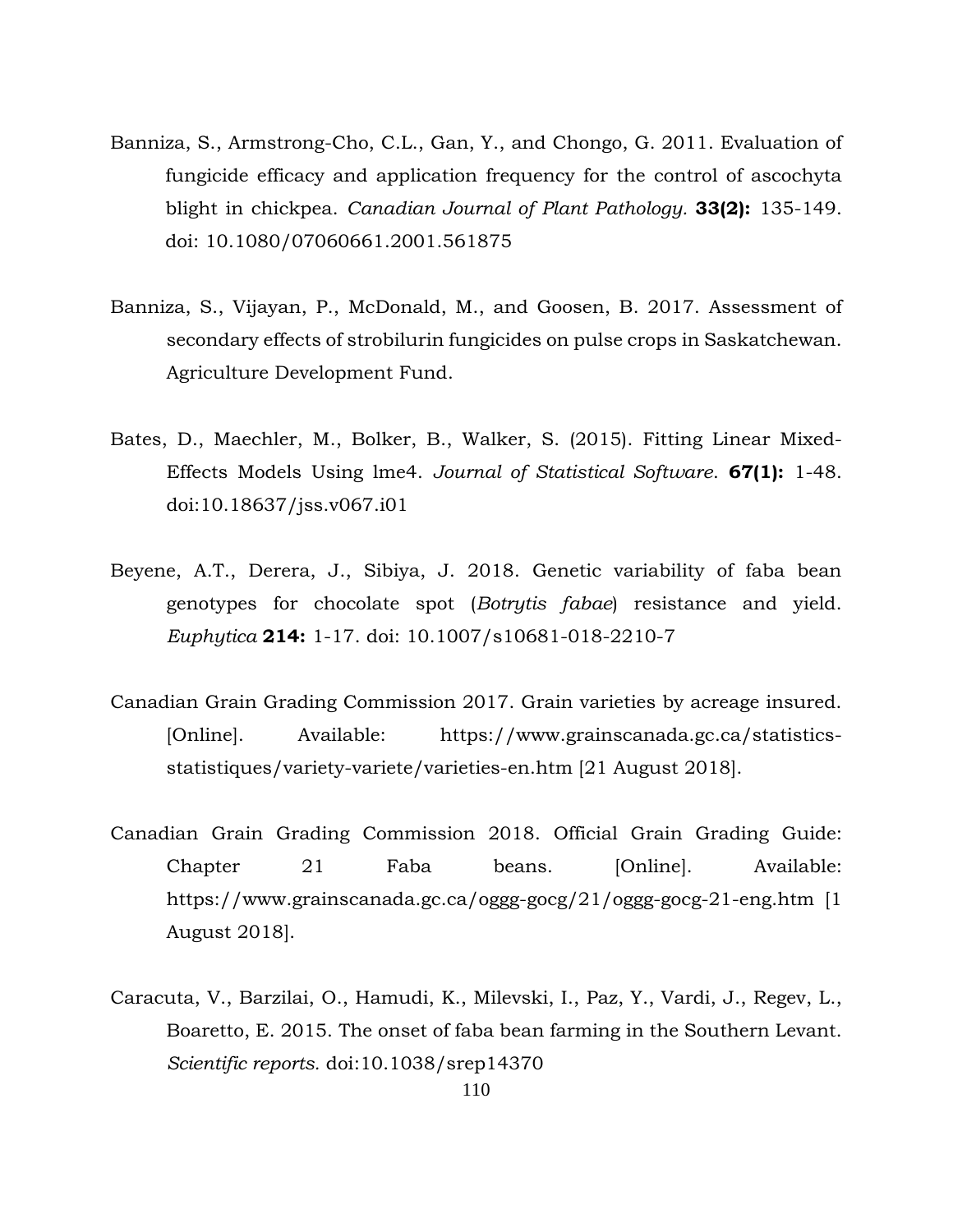- Caracuta, V., Weinstein-Evron, M., Kaufman, D., Yeshurun, R., Silvent, J., and Boaretto, E. 2016. 14,000 year old seeds indicate the Levantine origin of the lost progenitor of faba bean. *Scientific reports.* doi:10.1038/srep37399.
- Chang, K.F., Ahmed, H.U., Hwang, S.F., Gossen, B.D., Howard, R.J., Warkentin T. D., Strelkov, S.E., and Blade, S.F. 2007. Impact of cultivar, row spacing and seeding rate on Ascochyta blight severity and yield of chickpea. *Can. J. Plant Sci.* **87:** 395-403.
- Chatterton, S. 2018. Epidemiology of chocolate spot of faba bean. *Unpublished Data.*
- Cubero, J. 1974. On the Evolution of *Vicia faba* L. *Theoretical and Applied Genetics* **45:** 47-51.
- Davidson, J.A. and Kimber, R.B.E. 2007. Integrated disease management of Ascochyta blight in pulse crops. *Eur. J. Plant Pathol.* **119:** 99-110. doi: 10.1007/s10658-007-9132-x
- Duc, G. 1997. Faba bean (*Vicia faba* L.). *Field Crops Research.* **53:** 99-109.
- El-Sayed, A.S., El-Shennawy, R.Z., and Ismail, A.I. 2011. Fungicidal management of chocolate spot of faba bean and assessments of yield losses due to the disease. *Annuals of Agriculture Science.* **56:** 27-35. doi:10.1016/j.aoas.2011.05.004
- Environment Canada, 2018. Historical data: Daily data report. [www.climate.weather.gc.ca.](http://www.climate.weather.gc.ca/) Accessed: December 3, 2018.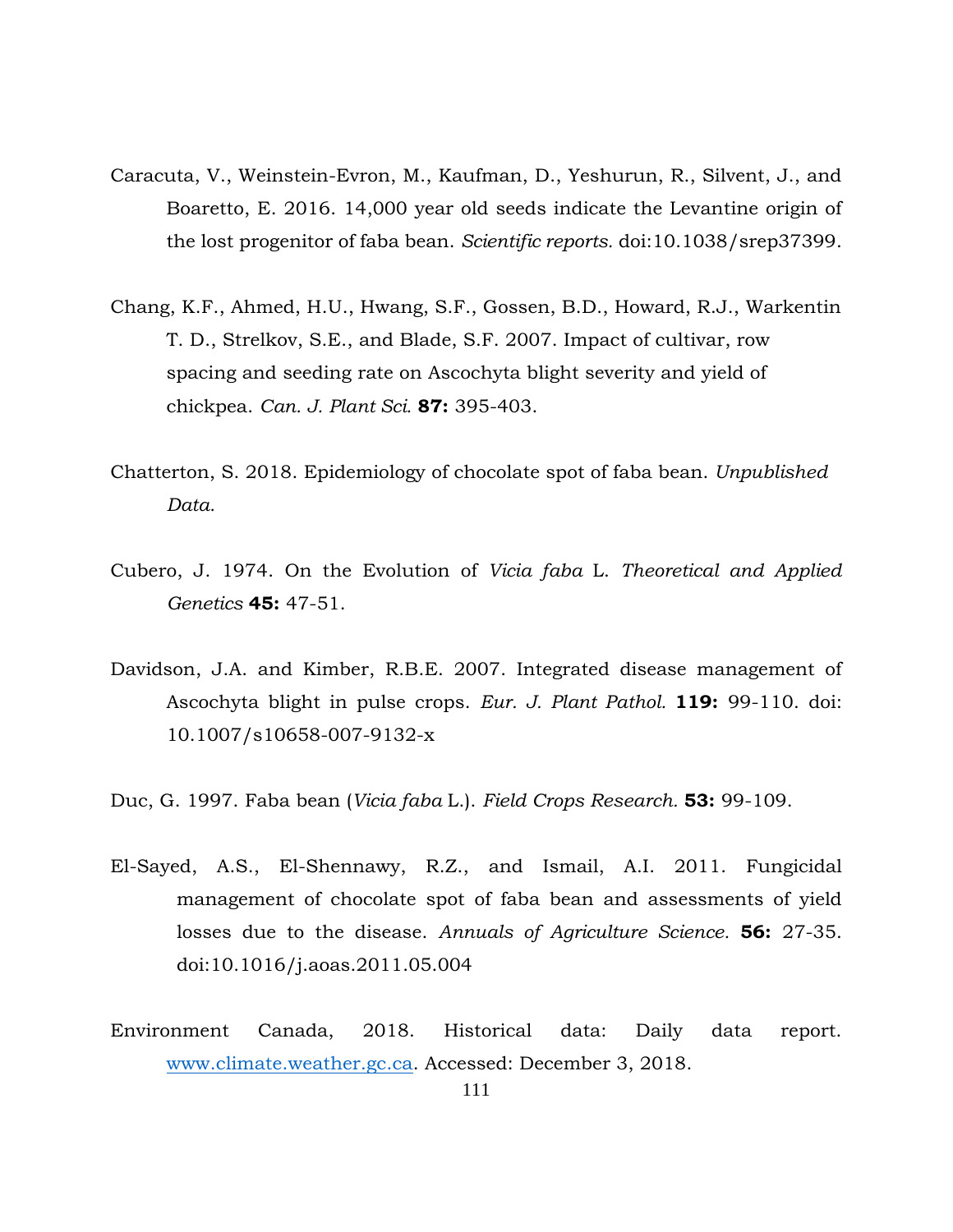- Food and Agriculture Organization of the United Nations. 2017. Broad beans, horse beans, dry bean, FAOSTAT. [www.fao.org.](http://www.fao.org/) Accessed: February 18, 2018.
- Gillard, C.L., Ranatunga, N.K., Conner, R.L. 2012. The effect of foliar fungicide application timing on the control of dry bean anthracnose. *Can. J. Plant Sci.* **92:** 109-118.
- Goosen, B.D., Carisse, O., Kawchuk, L.M., Van Der Heyden, H., McDonald M.R. 2014. Recent changes in fungicide use and the fungicide insensitivity of plant pathogens in Canada. *Canadian Journal of Plant Pathology.* **36:** 327- 340.
- Graf, R.J. and Rowland, G.G. 1986. Effect on plant density on yield and components of yield of faba bean. *Can. J. Plant Sci.* **67:** 1-10.
- Gu Chunyan, G., Hong, G., Xuejun, W., Manfeng, C., Kaihua, W., and Yamei, M. 2013. Screening of Fungicides against Broad Bean Chocolate Spot (*Botrytis fabae*). *Plant Diseases and Pests.* **4:** 9-11.
- Hall, M. 2016. Phosphorus fertilization and fungicide effects on Faba bean establishment and yield. ADOPT20140421.
- Harrison, J.G. 1988. The biology of *Botrytis* spp. on *Vicia* beans and Chocolate Spot disease – a review. *Plant Pathology* **37:** 168-201.
- Holliday, R. 1960. Plant population and crop yield. *Nature* **186:** 22-24.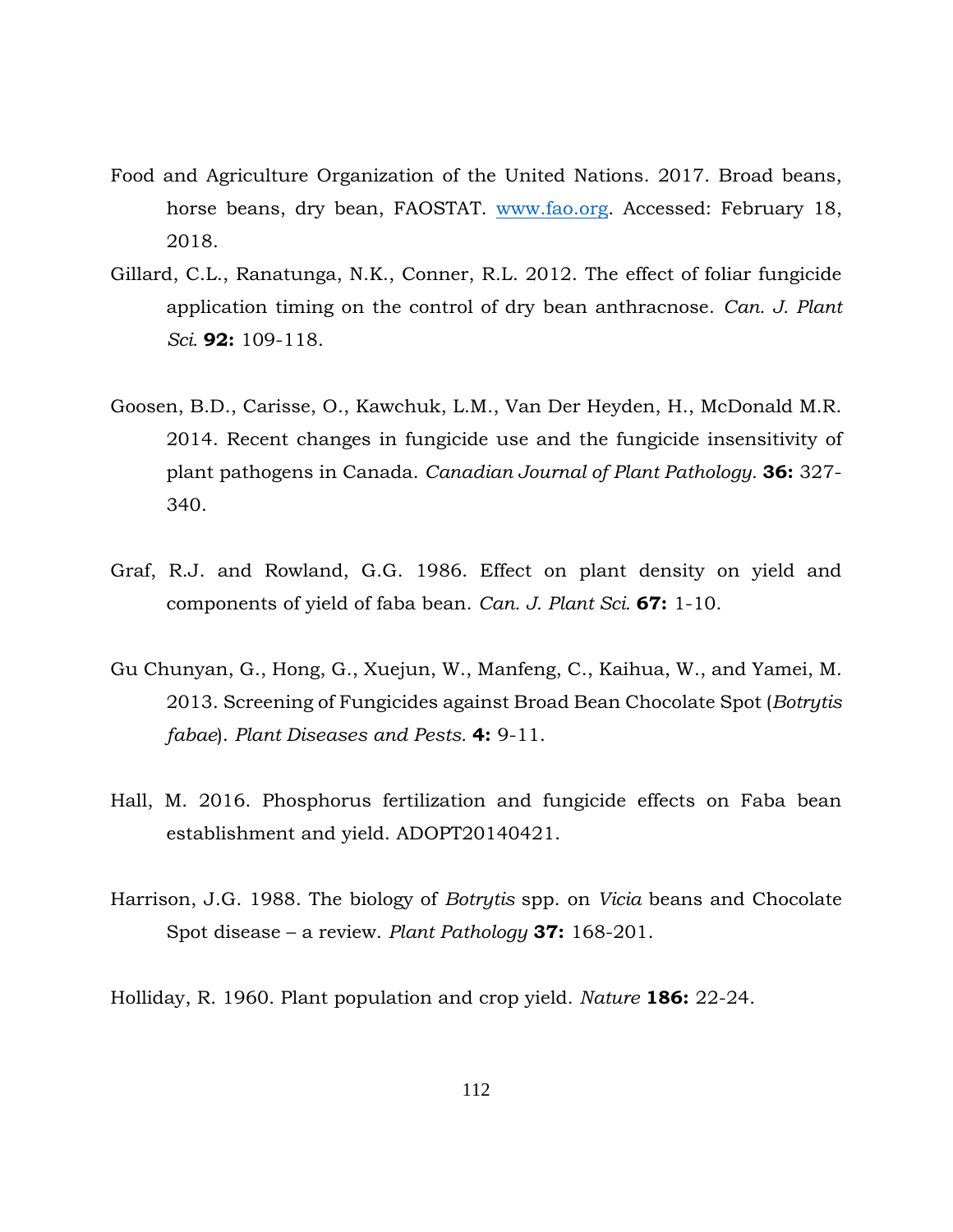- Holzapfel, C. 2016. Phosphorus fertilization and fungicide effects on Faba bean establishment and yield. ADOPT20140436.
- Jensen, E.S., Peoples, M.B., Hauggaard-Nielsen, H. 2009. Faba bean in cropping systems. *Field Crops Research.* **115:** 203-216. doi: 10.1016/j.fcr.2009.10.008
- Johnston, A.M., Clayton, G.W., Lafond, G.P., Harker, K.N., Hogg, T.J., Johnson, E.N., May, W.E., and McConnell, J.T. 2002. Field pea seeding management. *Can. J. Plant Sci.* **82:** 639-644.
- Kondra, Z.P. 1975. Effects of row spacing, seeding rate and date of seeding on faba beans. Can. J. Plant Sci. **55**: 211-214.
- Köpke U. and Nemecek, T. 2010. Ecological services of faba bean. *Field Crops Research.* **115:** 217-233. doi:10.1016/j.fcr.2009.10.012
- Kuznetsova, A., Brockhoff, P.B., and Christensen, R.H.B. 2016. lmerTest: Tests in Linear Mixed Effects Models. R package version 2.0-33. https://CRAN.R-project.org/package=lmerTest
- Landry, E.J., Coyne, C.J., and Hu, J. 2015. Agronomic performance of springsown faba bean in southeastern Washington. *Agron. J.* **107:** 574-578. doi: 10.2134/agronj14.0284
- Lenth, R. 2018. Emmeans: estimated Marginal Means, aka Least-Squares Means. R package version 1.3.0. http://CRAN.Rproject.org/packages=emmeans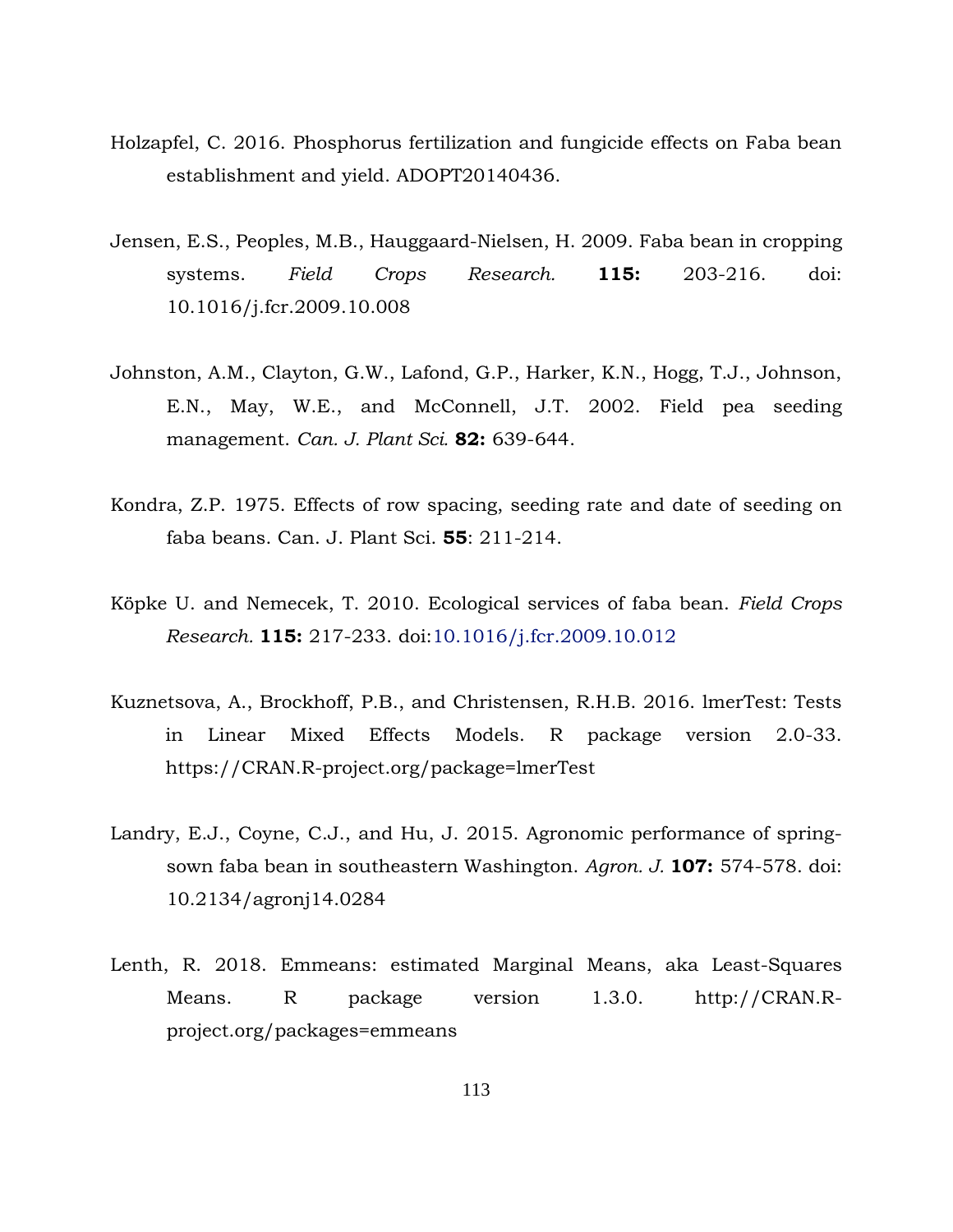- Li, J., Xie, R.Z., Wang, K.R., Ming, B., Guo, Y.Q., Zhang, G.Q., and Li, S.K. 2015. Variations in Maize dry matter, harvest index, and grain yield with plant density. *Agron. J.* **107:** 829 – 834. doi: 10.2134/agronj14.0522
- Lòpez-Bellido, F.J., Lòpez-Bellido, L., Lòpez-Bellido, R.J. 2005. Competition, growth, and yield of faba bean (*Vicia faba* L.). *Europ. J. Agronomy* **23:** 359- 378. doi: 10.1016/j.eja.2005.02.002
- Loss, S.P., Siddique, K.H.M., Jettner, R., Martin L.D. 1998. Response of faba bean (*Vicia faba* L.) to sowing rate in south-western Australia I. Seed yield and economic optimum plant density. *Aust. J. Agric.Res.* **49:** 989-997
- McKenzie, D.L. and Morrall, R.A.A. 1975. Faba bean diseases in Saskatchewan in 1973. *Canadian Plant Diseases Survey* **55:** 1-7.
- McVetty, P.B.E., Evans, L.E., Nugent-Rigby, J. 1986. Response of faba bean (*Vicia faba* L.) to seeding date and seeding rate. Can. J. Plant Sci. **66:** 39- 44.
- Müller, I., Schmid, B., and Weiner, J. 2000. The effect on nutrient availability on biomass allocation patterns in 27 species of herbaceous plants. *Perspectives in Plant Ecology, Evolution, and Systematics.* **3:** 115-127. doi: 10.1078/1433-8319-00007
- Oerke, E.C. 2005. Centenary Review: crop losses to pests. *Journal of Agricultural Science* **144:** 31-43.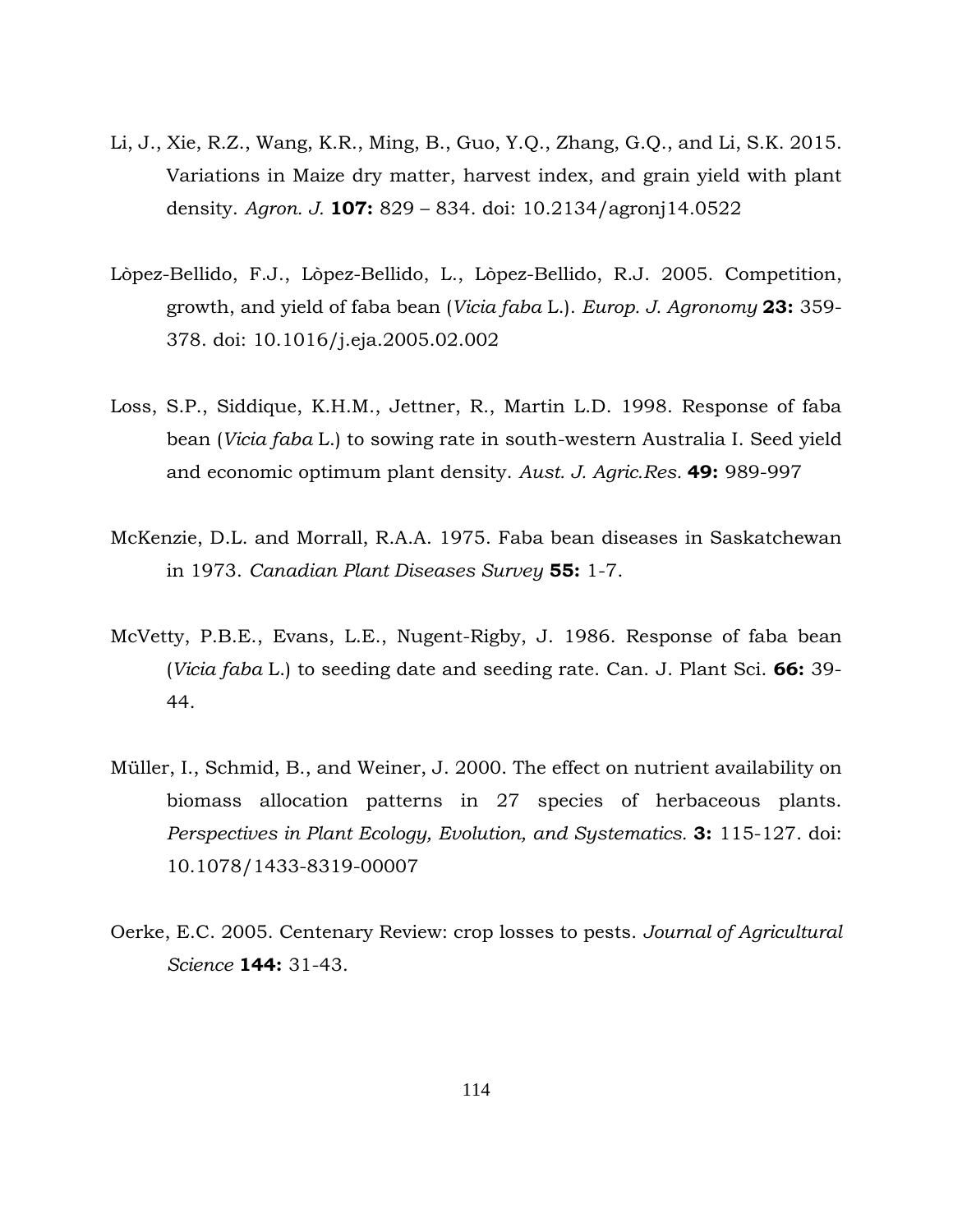- Omri Benyoussef, N., Le May, C., Mlayeh, O., Kharrat, M. 2012. First report of *Didymella fabae,* teleomorph of *Ascochyta fabae* faba bean crop debris in Tunisia. *Phytopatholgia Mediterranea* **5(2):** 369-373.
- Oomah, B., Luc, G., Leprelle, C., Drover, J., Harrison, J., and Olsen, M. 2011. Phenolics, Phytic Acid, and Phytase in Canadian grown low-tannin Faba bean (*Vicia faba* L.) genotypes. *J. Agric. Food Chem.* **58(8):** 3763-3771. doi: <https://doi.org/10.1021/jf200338b>
- Pratchler, J. 2016. Phosphorus fertilization and fungicide effects on Faba bean establishment and yield. ADOPT 20140404.
- Rowland, G. and Gusta, L. 1976. Effects of soaking, seed moisture content, temperature and seed leakage on germination of faba bens (*Vicia faba*) and peas (*Pisum sativum*). *Can. J. Plant Sci.* **57:** 401-406.
- Rowland, G. and Bond, A. 1983. The relationship between number of seeds and the frequency of ovule fertilization in field beans (*Vicia faba* L.). *The Journal of Agricultural Science* **100(1):** 35-41.
- Saskatchewan Pulse Growers 2018. Growing Pulses. SaskPulse [http://saskpulse.com/growing-pulses/.](http://saskpulse.com/growing-pulses/) Accessed: July 12, 2018.
- Sahile, S., Ahmed, S., Fininsa, C., Abang, M.M., and Sakhuja, P.K. 2008. Survey of chocolate spot (*Botrytis fabae*) disease of faba bean (*Vicia faba* L.) and assessment of factors influencing disease epidemics in northern Ethiopia. *Crop Production* **27:** 1457-1463. doi: 10.1016/j.cropro.2008.07.011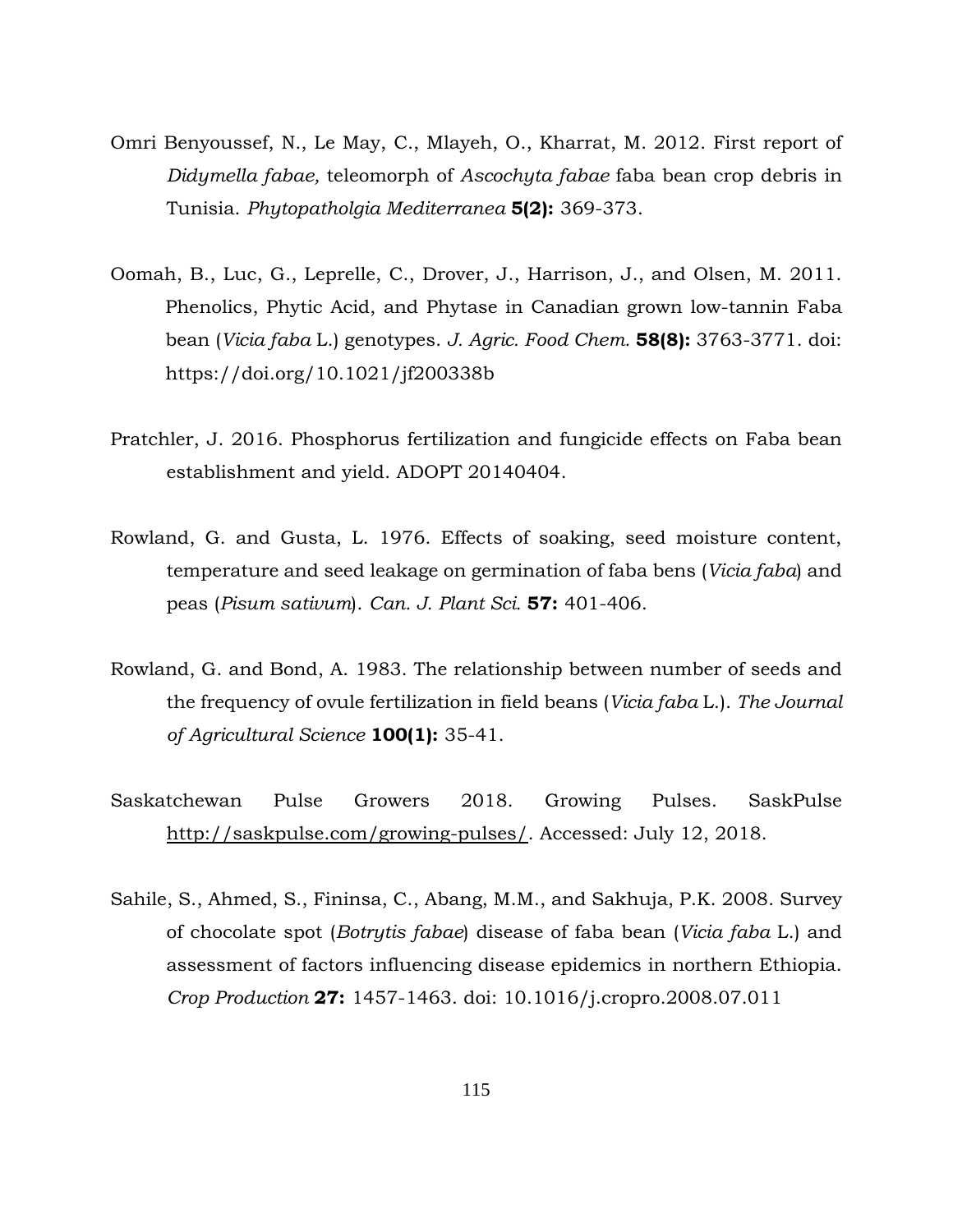- Saskatchewan Ministry of Agriculture 2018a. 2018 Guide to Crop Protection: weeds, plant diseases, insects. Saskatchewan Ministry of Agriculture, Regina, SK. pp. 401 – 492.
- Saskatchewan Ministry of Agriculture 2018b. Crop Planning Guide 2018. Saskatchewan Ministry of Agriculture, Regina, SK. pp. 7-8.
- Saskatchewan Ministry of Agriculture 2018c. Specialty Crop Report 2018. Saskatchewan Ministry of Agriculture, Regina, SK. pp. 18-19.
- Seitzer, J. and Evans, L. 1973. Response of small faba beans to seed rate and spacing. *Can. J. Plant Sci.* **53:** 279-283.
- Serradilla, J.M., DeMora, T., and Moreno, M.T. 1993. Geographic dispersion and varietal diversity in *Vicia faba* L. *Genetic Resources and Crop evolution* **40:**  143-151.
- Shipley, B. and Meziane, D. 2002. The balanced-growth hypothesis and the allometry of leaf and root biomass allocation. *Functional Ecology* **16:** 326 – 331.
- Shirtliffe, S.J. and Johnston, A. 2002. Yield-density relationships and optimum plant populations in two cultivars of solid-seeded dry bean (*Phaseolus vulgaris* L.) grown in Saskatchewan. *Can. J. Plant Sci.* **82**: 521 – 529.
- Sillero, J.C., Villegas-Fernández, A.M., Thomas, J., Rojas-Molina, M.M., Emeran, A.A., Fernández-Aparcio, M., and Rubiales, D. 2010. Faba bean breeding for disease resistance. *Field Crops Research* **115:** 297-307.